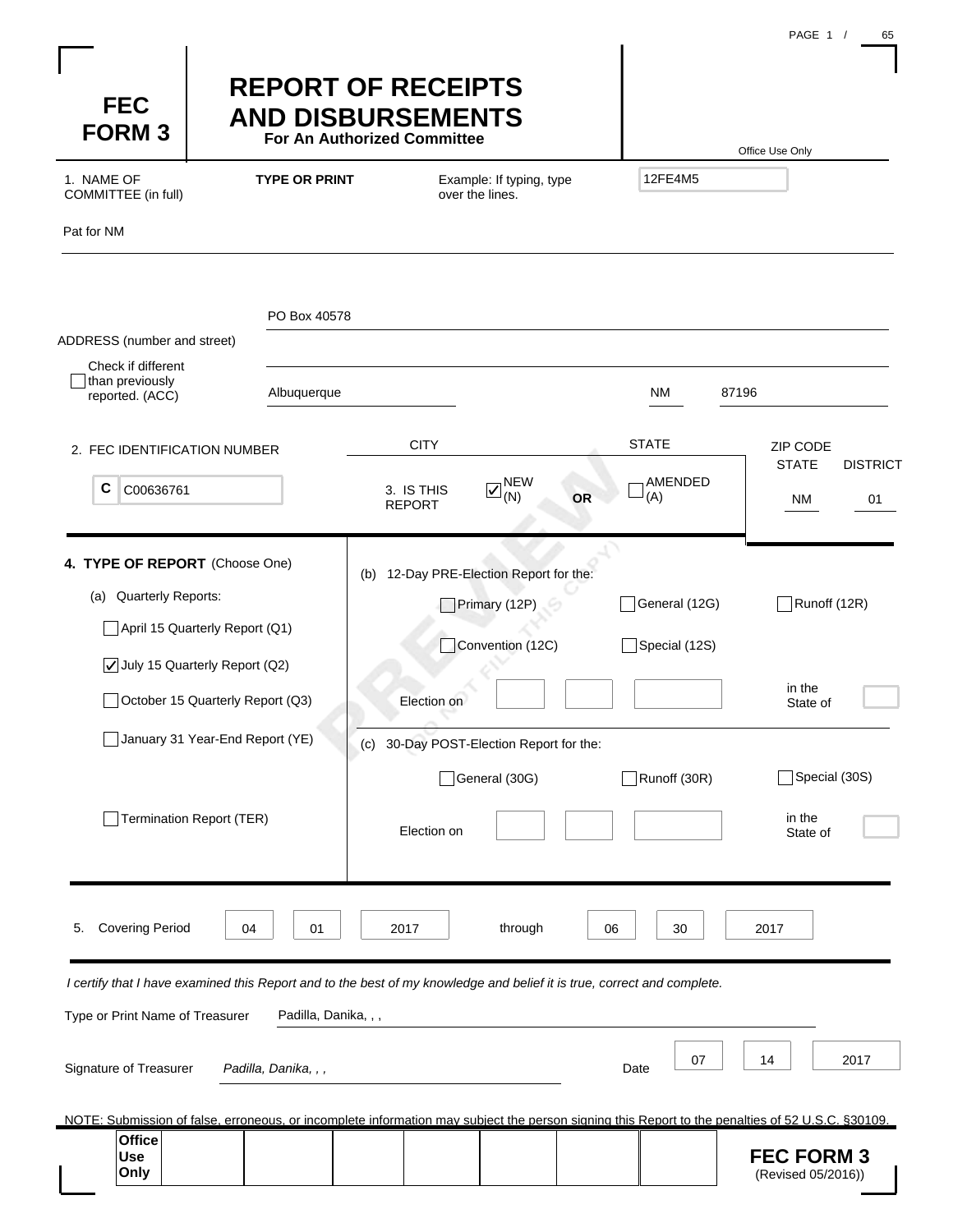|                                                                                                       | <b>SUMMARY PAGE</b>                   |                                                  |
|-------------------------------------------------------------------------------------------------------|---------------------------------------|--------------------------------------------------|
| FEC Form 3 (Revised 05/2016)                                                                          | of Receipts and Disbursements         | PAGEb<br>$\overline{\mathbf{2}}$<br>65           |
| Write or Type Committee Name<br>Pat for NM                                                            |                                       |                                                  |
| Report Covering the Period:<br>From:<br>04                                                            | To:<br>01<br>2017                     | 06<br>30<br>2017                                 |
|                                                                                                       | <b>COLUMN A</b><br><b>This Period</b> | <b>COLUMN B</b><br><b>Election Cycle-to-Date</b> |
| 6. Net Contributions (other than loans)                                                               |                                       |                                                  |
| (a) Total Contributions (other<br>than loans) (from Line 11(e))                                       | 68211.75                              | 68211.75                                         |
| (b) Total Contribution Refunds<br>(from Line $20(d)$ )                                                | 0.00                                  | 0.00                                             |
| (c) Net Contribution (other than loans)<br>(subtract Line 6(b) from Line 6(a))                        | 68211.75                              | 68211.75                                         |
| 7. Net Operating Expenditures                                                                         |                                       |                                                  |
| (a) Total Operating<br>Expenditures (from Line 17)                                                    | 24618.56                              | 24618.56                                         |
| (b) Total Offsets to Operating<br>Expenditures (from Line 14)                                         | 0.00                                  | 0.00                                             |
| (c) Net Operating Expenditures<br>(subtract Line 7(b) from Line 7(a))                                 | 24618.56                              | 24618.56                                         |
| 8. Cash on Hand at Close of Reporting<br>Period (from Line 27)                                        | 43593.19                              |                                                  |
| 9. Debts and Obligations Owed TO<br>the Committee (Itemize all on<br>Schedule C and/or Schedule D)    | 0.00                                  |                                                  |
| 10. Debts and Obligations Owed BY<br>the Committee (Itemize all on<br>Schedule C and/or Schedule D) - | 0.00                                  |                                                  |

#### **For further information contact:**

Federal Election Commission 999 E Street, NW Washington, DC 20463

Toll Free 800-424-9530 Local 202-694-1100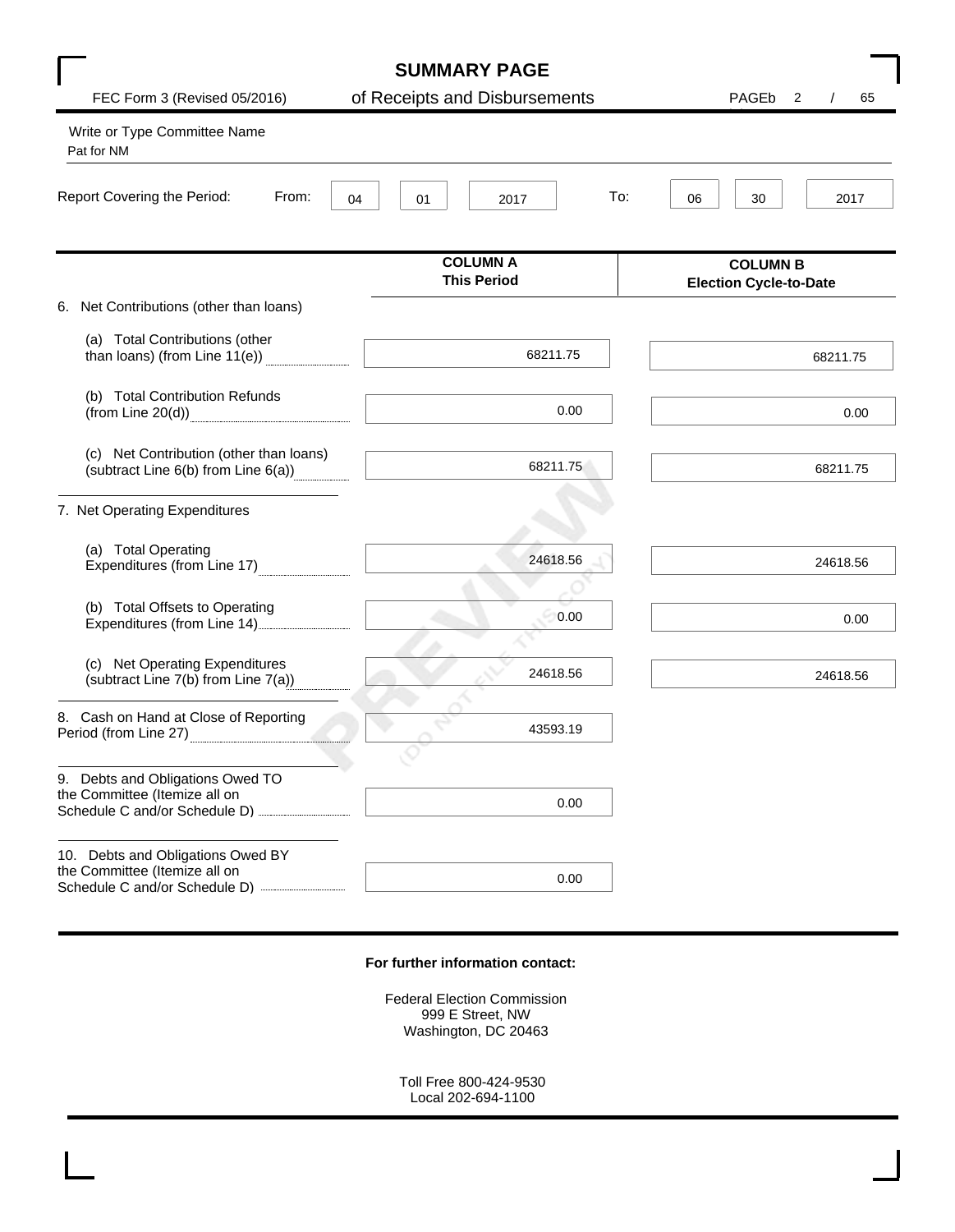|                                                                               | <b>DETAILED SUMMARY PAGE</b>                |                                                  |  |  |  |  |  |  |
|-------------------------------------------------------------------------------|---------------------------------------------|--------------------------------------------------|--|--|--|--|--|--|
| FEC Form 3 (Revised 05/2016)                                                  | of Receipts                                 | <b>PAGE</b><br>65<br>3                           |  |  |  |  |  |  |
| Write or Type Committee Name                                                  |                                             |                                                  |  |  |  |  |  |  |
| Pat for NM                                                                    |                                             |                                                  |  |  |  |  |  |  |
| 04<br>Report Covering the Period:<br>From:                                    | 01<br>2017<br>To:                           | 06<br>30<br>2017                                 |  |  |  |  |  |  |
| <b>I. RECEIPTS</b>                                                            | <b>COLUMN A</b><br><b>Total This Period</b> | <b>COLUMN B</b><br><b>Election Cycle-to-Date</b> |  |  |  |  |  |  |
| 11. Contributions (other than loans) FROM:                                    |                                             |                                                  |  |  |  |  |  |  |
| (a) Individuals/Persons Other Than<br><b>Political Committees</b>             |                                             |                                                  |  |  |  |  |  |  |
| (i) Itemized (use Schedule A)                                                 | 43468.55                                    | 43468.55                                         |  |  |  |  |  |  |
| (ii) Unitemized                                                               | 24593.00                                    | 24593.00                                         |  |  |  |  |  |  |
| (iii) TOTAL of contributions<br>from individuals                              | 68061.55                                    | 68061.55                                         |  |  |  |  |  |  |
| <b>Political Party Committees</b><br>(b)                                      | 0.00                                        | 0.00                                             |  |  |  |  |  |  |
| (c) Other Political Committees<br>(such as PACs) <b>All and Security</b> CHCS | 150.20                                      | 150.20                                           |  |  |  |  |  |  |
| (d) The Candidate                                                             | 0.00                                        | 0.00                                             |  |  |  |  |  |  |
| (e) TOTAL CONTRIBUTIONS                                                       |                                             |                                                  |  |  |  |  |  |  |
| (other than loans) (add lines<br>11(a)(iii), (b), (c), and (d)).              | 68211.75                                    | 68211.75                                         |  |  |  |  |  |  |
| 12. TRANSFERS FROM OTHER<br><b>AUTHORIZED COMMITTEES</b>                      | 0.00                                        | 0.00                                             |  |  |  |  |  |  |
| 13. LOANS:                                                                    |                                             |                                                  |  |  |  |  |  |  |
| (a) Made or Guaranteed by the<br>Candidate                                    | 0.00                                        | 0.00                                             |  |  |  |  |  |  |
| (b) All Other Loans                                                           | 0.00                                        | 0.00                                             |  |  |  |  |  |  |
| (c) TOTAL LOANS (add<br>Lines $13(a)$ and $(b)$ )                             | 0.00                                        | 0.00                                             |  |  |  |  |  |  |
| 14. OFFSETS TO OPERATING<br><b>EXPENDITURES</b> (Refunds,                     |                                             |                                                  |  |  |  |  |  |  |
|                                                                               | 0.00                                        | 0.00                                             |  |  |  |  |  |  |
| 15. OTHER RECEIPTS<br>(Dividends, Interest, etc.)                             |                                             |                                                  |  |  |  |  |  |  |
| 16. TOTAL RECEIPTS (add Lines                                                 | 0.00                                        | 0.00                                             |  |  |  |  |  |  |
| 11(e), 12, 13(c), 14, and 15) (Carry<br>Total to Line 24, page 4)             | 68211.75                                    | 68211.75                                         |  |  |  |  |  |  |
|                                                                               |                                             |                                                  |  |  |  |  |  |  |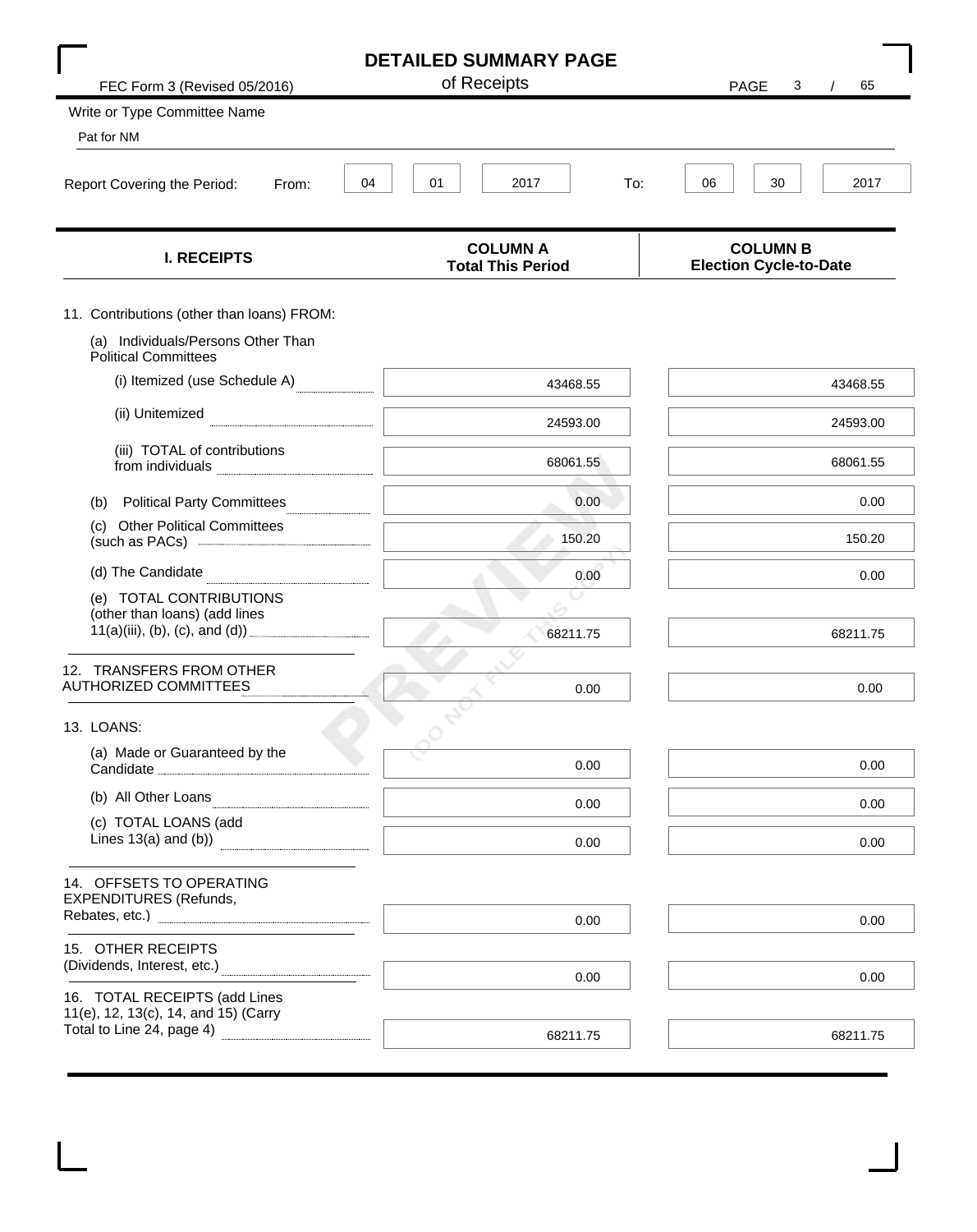| FEC Form 3 (Revised 05/2016)                                                                                                                                                                                                                                               | <b>DETAILED SUMMARY PAGE</b><br>of Disbursements | <b>PAGE</b><br>4<br>65                           |  |  |  |  |
|----------------------------------------------------------------------------------------------------------------------------------------------------------------------------------------------------------------------------------------------------------------------------|--------------------------------------------------|--------------------------------------------------|--|--|--|--|
| <b>II. DISBURSEMENTS</b>                                                                                                                                                                                                                                                   | <b>COLUMN A</b><br><b>Total This Period</b>      | <b>COLUMN B</b><br><b>Election Cycle-to-Date</b> |  |  |  |  |
| 17. OPERATING EXPENDITURES                                                                                                                                                                                                                                                 | 24618.56                                         | 24618.56                                         |  |  |  |  |
| 18. TRANSFERS TO OTHER<br>AUTHORIZED COMMITTEES                                                                                                                                                                                                                            | 0.00                                             | 0.00                                             |  |  |  |  |
| 19. LOAN REPAYMENTS:<br>(a) Of Loans Made or<br>Guaranteed by the Candidate <b>CALLER</b>                                                                                                                                                                                  | 0.00                                             | 0.00                                             |  |  |  |  |
| (b) Of All Other Loans <b>[2010]</b><br>(c) TOTAL LOAN REPAYMENTS<br>(add Lines 19(a) and (b))                                                                                                                                                                             | 0.00<br>0.00                                     | 0.00<br>0.00                                     |  |  |  |  |
| 20. REFUNDS OF CONTRIBUTIONS TO:                                                                                                                                                                                                                                           |                                                  |                                                  |  |  |  |  |
| (a) Individuals/Persons Other<br>Than Political Committees                                                                                                                                                                                                                 | 0.00                                             | 0.00                                             |  |  |  |  |
| (b) Political Party Committees                                                                                                                                                                                                                                             | 0.00                                             | 0.00                                             |  |  |  |  |
| (c) Other Political Committees                                                                                                                                                                                                                                             | 0.00                                             | 0.00                                             |  |  |  |  |
| (d) TOTAL CONTRIBUTION REFUNDS<br>(add Lines 20(a), (b), and (c)) <b><i>manual</i></b> (and the control of the control of the control of the control of the control of the control of the control of the control of the control of the control of the control of the contr | 0.00                                             | 0.00                                             |  |  |  |  |
| 21. OTHER DISBURSEMENTS                                                                                                                                                                                                                                                    | 0.00                                             | 0.00                                             |  |  |  |  |
| <b>22. TOTAL DISBURSEMENTS</b><br>(add Lines 17, 18, 19(c), 20(d), and 21)                                                                                                                                                                                                 | 24618.56                                         | 24618.56                                         |  |  |  |  |

#### **III. CASH SUMMARY**

| 23. CASH ON HAND AT BEGINNING OF REPORTING PERIOD    | 0.00     |
|------------------------------------------------------|----------|
| 24 TOTAL RECEIPTS THIS PERIOD (from Line 16, page 3) | 68211.75 |
| 25. SUBTOTAL (add Line 23 and Line 24)               | 68211.75 |
| 26. TOTAL DISBURSEMENTS THIS PERIOD (from Line 22)   | 24618.56 |
| 27. CASH ON HAND AT CLOSE OF REPORTING PERIOD        |          |
| (subtract Line 26 from Line 25)                      | 43593.19 |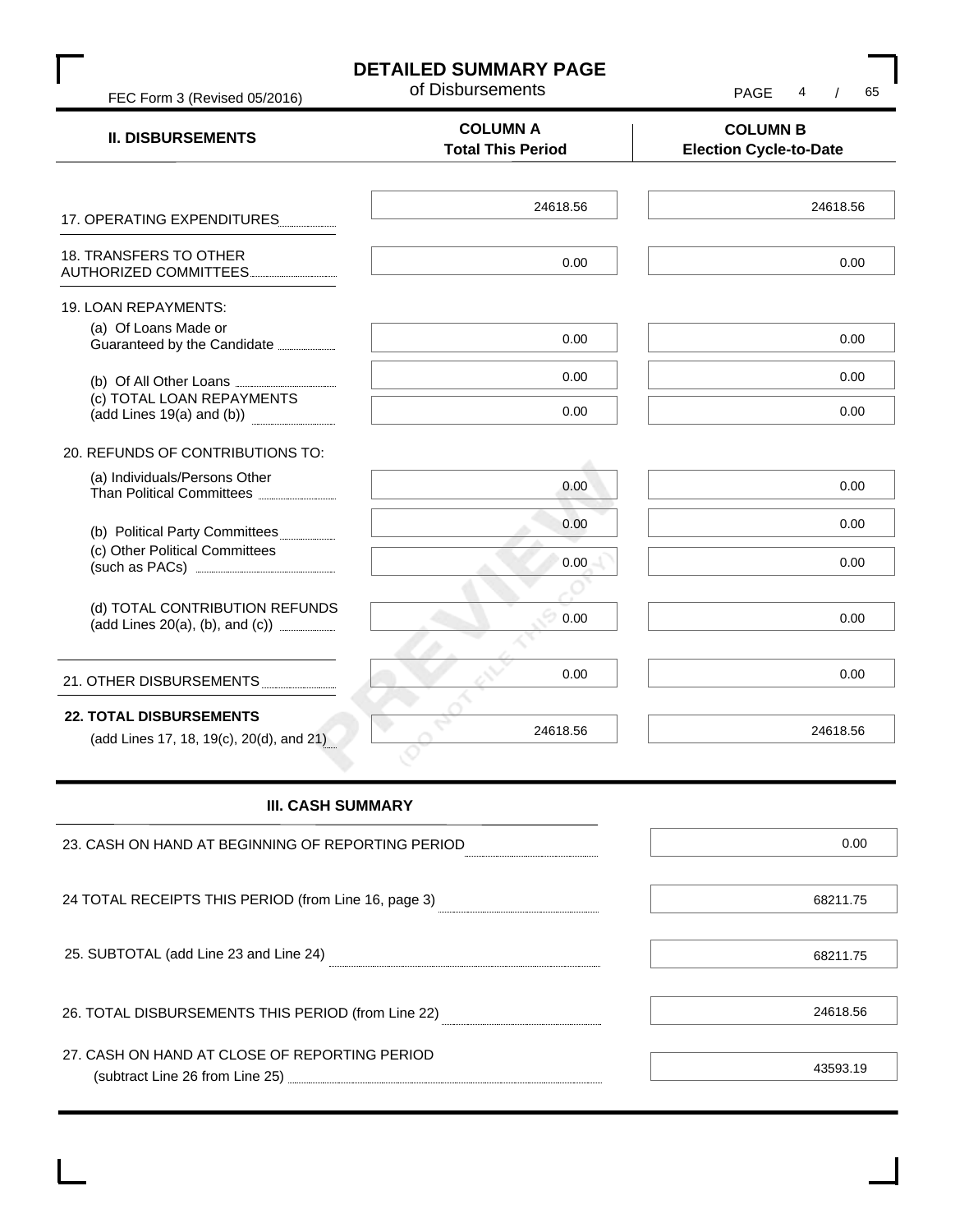| <b>SCHEDULE A</b> (FEC Form 3)                                                                                                                                                                                                                                                                                                       |                          | Use separate schedule(s) for                         | FOR LINE NUMBER: PAGE<br>(check only one) |                                    |                        | 5          | 65 |
|--------------------------------------------------------------------------------------------------------------------------------------------------------------------------------------------------------------------------------------------------------------------------------------------------------------------------------------|--------------------------|------------------------------------------------------|-------------------------------------------|------------------------------------|------------------------|------------|----|
| <b>ITEMIZED RECEIPTS</b>                                                                                                                                                                                                                                                                                                             |                          | each category of the<br><b>Detailed Summary Page</b> | $\nabla$ 11a<br>12                        | $\Box$ 11b<br>13a                  | 11c<br>13 <sub>b</sub> | 11d<br>714 | 15 |
| Any information copied from such Reports and Statements may not be sold or used by any person for the purpose of soliciting contributions or for<br>commercial purposes, other than using the name and address of any political committee to solicit contributions from such committee.<br>NAME OF COMMITTEE (In Full)<br>Pat for NM |                          |                                                      |                                           |                                    |                        |            |    |
| Full Name (Last, First, Middle Initial)<br>Kuidis, Deborah, , ,                                                                                                                                                                                                                                                                      |                          |                                                      | Date of Receipt                           |                                    |                        |            |    |
| Mailing Address 5009 Valle Rio Trl NW                                                                                                                                                                                                                                                                                                |                          |                                                      | 04                                        | 05                                 |                        | 2017       |    |
| City<br>Albuquerque                                                                                                                                                                                                                                                                                                                  | State<br><b>NM</b>       | Zip Code<br>87120-4674                               |                                           | Transaction Id: VTEEPH4ZXA7        |                        |            |    |
| FEC ID number of contributing<br>federal political committee.                                                                                                                                                                                                                                                                        | C                        |                                                      |                                           | Amount of Each Receipt this Period |                        |            |    |
| Name of Employer<br><b>UNM</b>                                                                                                                                                                                                                                                                                                       | Occupation<br><b>FSO</b> |                                                      | Memo Item                                 |                                    |                        | 1000.00    |    |
| Receipt For: 2018<br>$ $ $\checkmark$ Primary<br>General<br>Other (specify)                                                                                                                                                                                                                                                          |                          | Election Cycle-to-Date<br>1000.00                    |                                           |                                    |                        |            |    |
| Full Name (Last, First, Middle Initial)<br>Gold, Dave, , ,                                                                                                                                                                                                                                                                           |                          |                                                      | Date of Receipt                           |                                    |                        |            |    |
| Mailing Address PO Box 308                                                                                                                                                                                                                                                                                                           |                          |                                                      | 04                                        | 06                                 |                        | 2017       |    |
| City<br>Valdez                                                                                                                                                                                                                                                                                                                       | <b>State</b><br>ΝM       | Zip Code<br>87580-0308                               |                                           | Transaction Id: VTEEPH4ZX99        |                        |            |    |
| FEC ID number of contributing<br>federal political committee.                                                                                                                                                                                                                                                                        | C                        |                                                      |                                           | Amount of Each Receipt this Period |                        |            |    |
| Name of Employer<br>BOUCHARD GOLD COMMUNICATIONS                                                                                                                                                                                                                                                                                     | Occupation               | COMMUNICATIONS CONSULTANT                            | Memo Item                                 |                                    |                        | 500.00     |    |
| Receipt For: 2018<br>$\nabla$ Primary<br>General<br>_lOther (specify)                                                                                                                                                                                                                                                                |                          | Election Cycle-to-Date<br>500.00                     |                                           |                                    |                        |            |    |
| Full Name (Last, First, Middle Initial)<br>Brandenburg, Kari, , ,                                                                                                                                                                                                                                                                    |                          |                                                      |                                           |                                    |                        |            |    |
| Mailing Address 11804 Baccarat Ln NE                                                                                                                                                                                                                                                                                                 |                          |                                                      | Date of Receipt<br>04                     | 07                                 |                        | 2017       |    |
| City<br>Albuquerque                                                                                                                                                                                                                                                                                                                  | State<br><b>NM</b>       | Zip Code<br>87111-7600                               |                                           | Transaction Id: VTEEPH4ZXB5        |                        |            |    |
| FEC ID number of contributing<br>federal political committee.                                                                                                                                                                                                                                                                        | С                        |                                                      |                                           | Amount of Each Receipt this Period |                        |            |    |
| Name of Employer<br><b>Bernalillo County District Attorney</b>                                                                                                                                                                                                                                                                       | Occupation<br>Attorney   |                                                      | Memo Item                                 |                                    |                        | 500.00     |    |
| Receipt For: 2018<br>$\nabla$ Primary<br>General<br>Other (specify)                                                                                                                                                                                                                                                                  |                          | Election Cycle-to-Date<br>500.00                     |                                           |                                    |                        |            |    |
| SUBTOTAL of Receipts This Page (optional)                                                                                                                                                                                                                                                                                            |                          |                                                      |                                           |                                    |                        | 2000.00    |    |
|                                                                                                                                                                                                                                                                                                                                      |                          |                                                      |                                           |                                    |                        |            |    |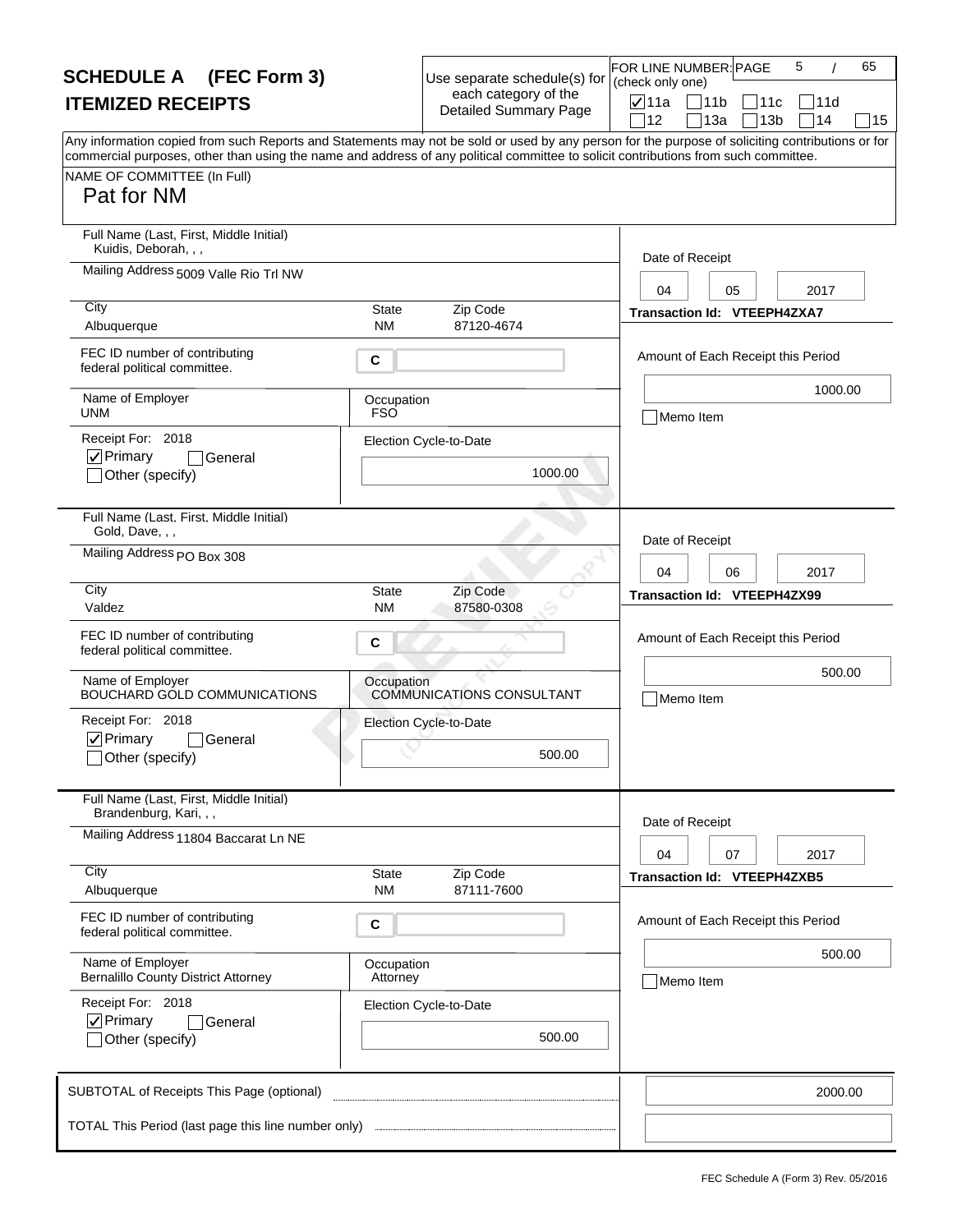| <b>SCHEDULE A</b> (FEC Form 3)                                                                                                                                                                                                                                                                                                       |                                     | Use separate schedule(s) for                         | FOR LINE NUMBER: PAGE<br>(check only one) |                                    | 6            | 65 |
|--------------------------------------------------------------------------------------------------------------------------------------------------------------------------------------------------------------------------------------------------------------------------------------------------------------------------------------|-------------------------------------|------------------------------------------------------|-------------------------------------------|------------------------------------|--------------|----|
| <b>ITEMIZED RECEIPTS</b>                                                                                                                                                                                                                                                                                                             |                                     | each category of the<br><b>Detailed Summary Page</b> | <b>⊽</b> 11a<br>12                        | 11b<br>11c                         | 111 d<br>114 |    |
| Any information copied from such Reports and Statements may not be sold or used by any person for the purpose of soliciting contributions or for<br>commercial purposes, other than using the name and address of any political committee to solicit contributions from such committee.<br>NAME OF COMMITTEE (In Full)<br>Pat for NM |                                     |                                                      |                                           | 13a<br>13 <sub>b</sub>             |              | 15 |
| Full Name (Last, First, Middle Initial)<br>Davis, Connie, , ,                                                                                                                                                                                                                                                                        |                                     |                                                      | Date of Receipt                           |                                    |              |    |
| Mailing Address 19156 Highway 85<br>Gay                                                                                                                                                                                                                                                                                              |                                     |                                                      | 04                                        | 09                                 | 2017         |    |
| City<br>Gay                                                                                                                                                                                                                                                                                                                          | <b>State</b><br>GA                  | Zip Code<br>30218-2790                               |                                           | Transaction Id: VTEEPH4ZXC3        |              |    |
| FEC ID number of contributing<br>federal political committee.                                                                                                                                                                                                                                                                        | C                                   |                                                      |                                           | Amount of Each Receipt this Period |              |    |
| Name of Employer<br>Retired                                                                                                                                                                                                                                                                                                          | Occupation<br>Retired               |                                                      | Memo Item                                 |                                    | 1000.00      |    |
| Receipt For: 2018<br>$ $ V Primary<br>General<br>Other (specify)                                                                                                                                                                                                                                                                     |                                     | Election Cycle-to-Date<br>1000.00                    |                                           |                                    |              |    |
| Full Name (Last, First, Middle Initial)<br>Garcia, Marsha, , ,                                                                                                                                                                                                                                                                       |                                     |                                                      | Date of Receipt                           |                                    |              |    |
| Mailing Address 1105 Tijeras Ave NW                                                                                                                                                                                                                                                                                                  |                                     |                                                      | 04                                        | 10                                 | 2017         |    |
| City<br>Albuquerque                                                                                                                                                                                                                                                                                                                  | <b>State</b><br><b>NM</b>           | Zip Code<br>87102-2911                               |                                           | Transaction Id: VTEEPH4ZX74        |              |    |
| FEC ID number of contributing<br>federal political committee.                                                                                                                                                                                                                                                                        | C                                   |                                                      |                                           | Amount of Each Receipt this Period |              |    |
| Name of Employer<br>strategies 360                                                                                                                                                                                                                                                                                                   | Occupation<br>communications        |                                                      | Memo Item                                 |                                    | 250.00       |    |
| Receipt For: 2018<br>$\nabla$ Primary<br>General<br>_lOther (specify)                                                                                                                                                                                                                                                                |                                     | Election Cycle-to-Date<br>250.00                     |                                           |                                    |              |    |
| Full Name (Last, First, Middle Initial)<br>Cervini, Chris, , ,                                                                                                                                                                                                                                                                       |                                     |                                                      |                                           |                                    |              |    |
| Mailing Address 9416 Billingham Trl                                                                                                                                                                                                                                                                                                  |                                     |                                                      | Date of Receipt<br>04                     | 11                                 | 2017         |    |
| City<br>Austin                                                                                                                                                                                                                                                                                                                       | State<br><b>TX</b>                  | Zip Code<br>78717-5520                               |                                           | Transaction Id: VTEEPH4ZX58        |              |    |
| FEC ID number of contributing<br>federal political committee.                                                                                                                                                                                                                                                                        | C                                   |                                                      |                                           | Amount of Each Receipt this Period |              |    |
| Name of Employer<br><b>Austin Community College</b>                                                                                                                                                                                                                                                                                  | Occupation<br><b>Public Affairs</b> |                                                      | Memo Item                                 |                                    | 250.00       |    |
| Receipt For: 2018<br>$\nabla$ Primary<br><b>General</b><br>Other (specify)                                                                                                                                                                                                                                                           |                                     | Election Cycle-to-Date<br>250.00                     |                                           |                                    |              |    |
| SUBTOTAL of Receipts This Page (optional)                                                                                                                                                                                                                                                                                            |                                     |                                                      |                                           |                                    | 1500.00      |    |
|                                                                                                                                                                                                                                                                                                                                      |                                     |                                                      |                                           |                                    |              |    |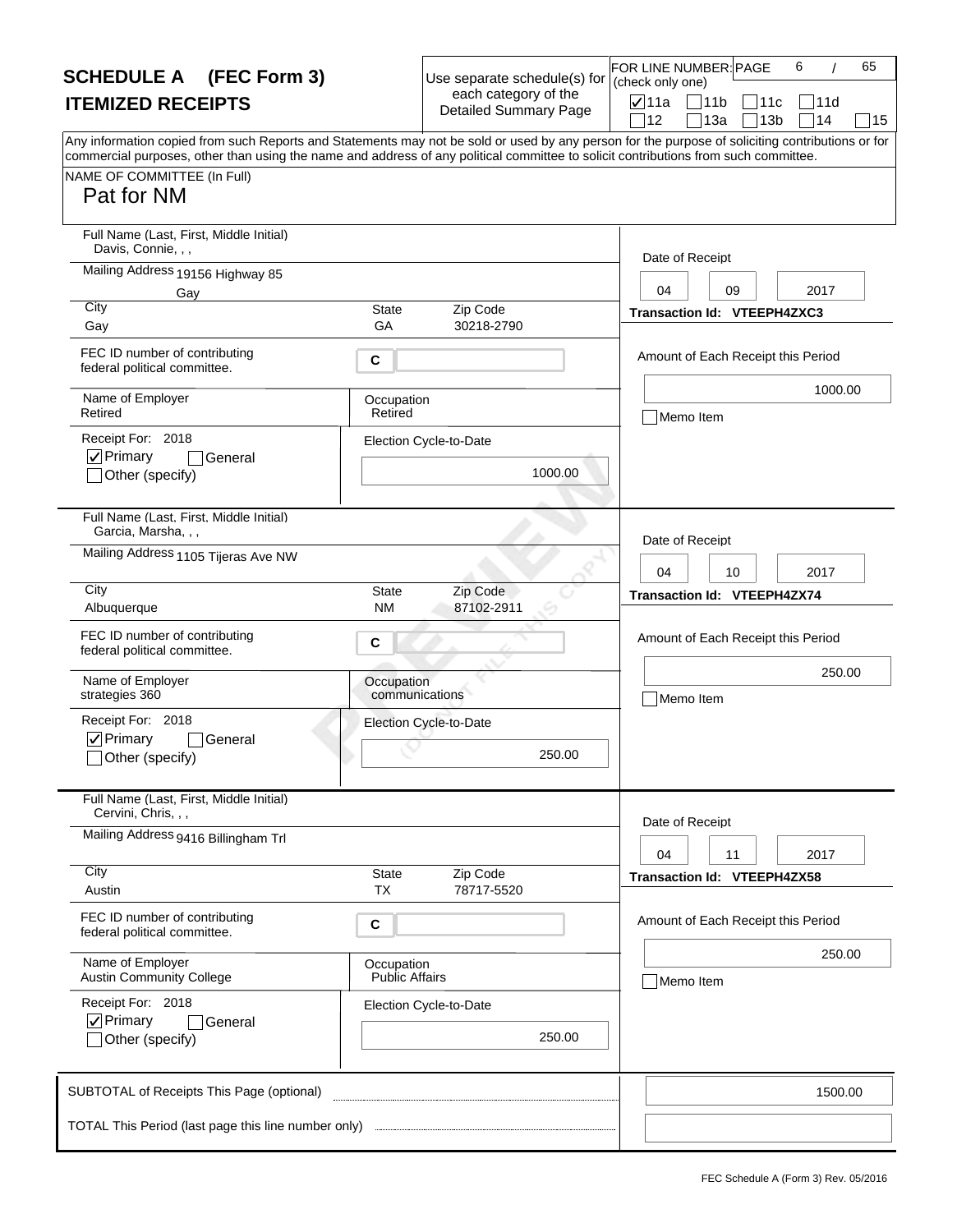| <b>SCHEDULE A</b> (FEC Form 3)                                                                                                                   |                           | Use separate schedule(s) for                         | 7<br>65<br>FOR LINE NUMBER: PAGE<br>(check only one) |
|--------------------------------------------------------------------------------------------------------------------------------------------------|---------------------------|------------------------------------------------------|------------------------------------------------------|
| <b>ITEMIZED RECEIPTS</b>                                                                                                                         |                           | each category of the<br><b>Detailed Summary Page</b> | <b>⊽</b> ∣11a<br>711b<br> 11c<br>111d                |
| Any information copied from such Reports and Statements may not be sold or used by any person for the purpose of soliciting contributions or for |                           |                                                      | 14<br>12<br>13a<br>13 <sub>b</sub><br>15             |
| commercial purposes, other than using the name and address of any political committee to solicit contributions from such committee.              |                           |                                                      |                                                      |
| NAME OF COMMITTEE (In Full)<br>Pat for NM                                                                                                        |                           |                                                      |                                                      |
|                                                                                                                                                  |                           |                                                      |                                                      |
| Full Name (Last, First, Middle Initial)<br>Davis, Robert,                                                                                        |                           |                                                      | Date of Receipt                                      |
| Mailing Address 248 Green St                                                                                                                     |                           |                                                      | 2017<br>04<br>11                                     |
| Apt 3<br>City                                                                                                                                    | State                     | Zip Code                                             | Transaction Id: VTEEPH4ZX24                          |
| Schenectady                                                                                                                                      | <b>NY</b>                 | 12305-1402                                           |                                                      |
| FEC ID number of contributing<br>federal political committee.                                                                                    | C                         |                                                      | Amount of Each Receipt this Period                   |
| Name of Employer<br><b>General Electric</b>                                                                                                      | Occupation<br>Scientist   |                                                      | 500.00<br>Memo Item                                  |
| Receipt For: 2018                                                                                                                                |                           | Election Cycle-to-Date                               |                                                      |
| $ $ V Primary<br>General                                                                                                                         |                           |                                                      |                                                      |
| Other (specify)                                                                                                                                  |                           | 500.00                                               |                                                      |
| Full Name (Last, First, Middle Initial)<br>Kloke, Daniel, H.,,                                                                                   |                           |                                                      |                                                      |
| Mailing Address 3804 Copper Ave NE                                                                                                               |                           |                                                      | Date of Receipt                                      |
| Apt 1<br>City                                                                                                                                    |                           |                                                      | 2017<br>04<br>11                                     |
| Albuquerque                                                                                                                                      | <b>State</b><br><b>NM</b> | Zip Code<br>87108-1049                               | Transaction Id: VTEEPH4ZX32                          |
| FEC ID number of contributing<br>federal political committee.                                                                                    | C                         |                                                      | Amount of Each Receipt this Period                   |
| Name of Employer<br>self                                                                                                                         | Occupation<br>consultant  |                                                      | 500.00<br>Memo Item                                  |
| Receipt For: 2018                                                                                                                                |                           | Election Cycle-to-Date                               |                                                      |
| $\nabla$ Primary<br>l General                                                                                                                    |                           |                                                      |                                                      |
| _lOther (specify)                                                                                                                                |                           | 500.00                                               |                                                      |
| Full Name (Last, First, Middle Initial)<br>Ross, Scot, , ,                                                                                       |                           |                                                      |                                                      |
| Mailing Address 1304 Carpenter St                                                                                                                |                           |                                                      | Date of Receipt                                      |
|                                                                                                                                                  |                           |                                                      | 04<br>11<br>2017                                     |
| City<br>Madison                                                                                                                                  | State<br>WI               | Zip Code<br>53704-4160                               | Transaction Id: VTEEPH4ZX40                          |
| FEC ID number of contributing<br>federal political committee.                                                                                    | С                         |                                                      | Amount of Each Receipt this Period                   |
| Name of Employer                                                                                                                                 | Occupation                |                                                      | 250.00                                               |
| One WI Now                                                                                                                                       |                           | <b>Executive Director</b>                            | Memo Item                                            |
| Receipt For: 2018<br>$\nabla$ Primary<br>General                                                                                                 |                           | Election Cycle-to-Date                               |                                                      |
| Other (specify)                                                                                                                                  |                           | 250.00                                               |                                                      |
| SUBTOTAL of Receipts This Page (optional)                                                                                                        |                           |                                                      | 1250.00                                              |
|                                                                                                                                                  |                           |                                                      |                                                      |
|                                                                                                                                                  |                           |                                                      |                                                      |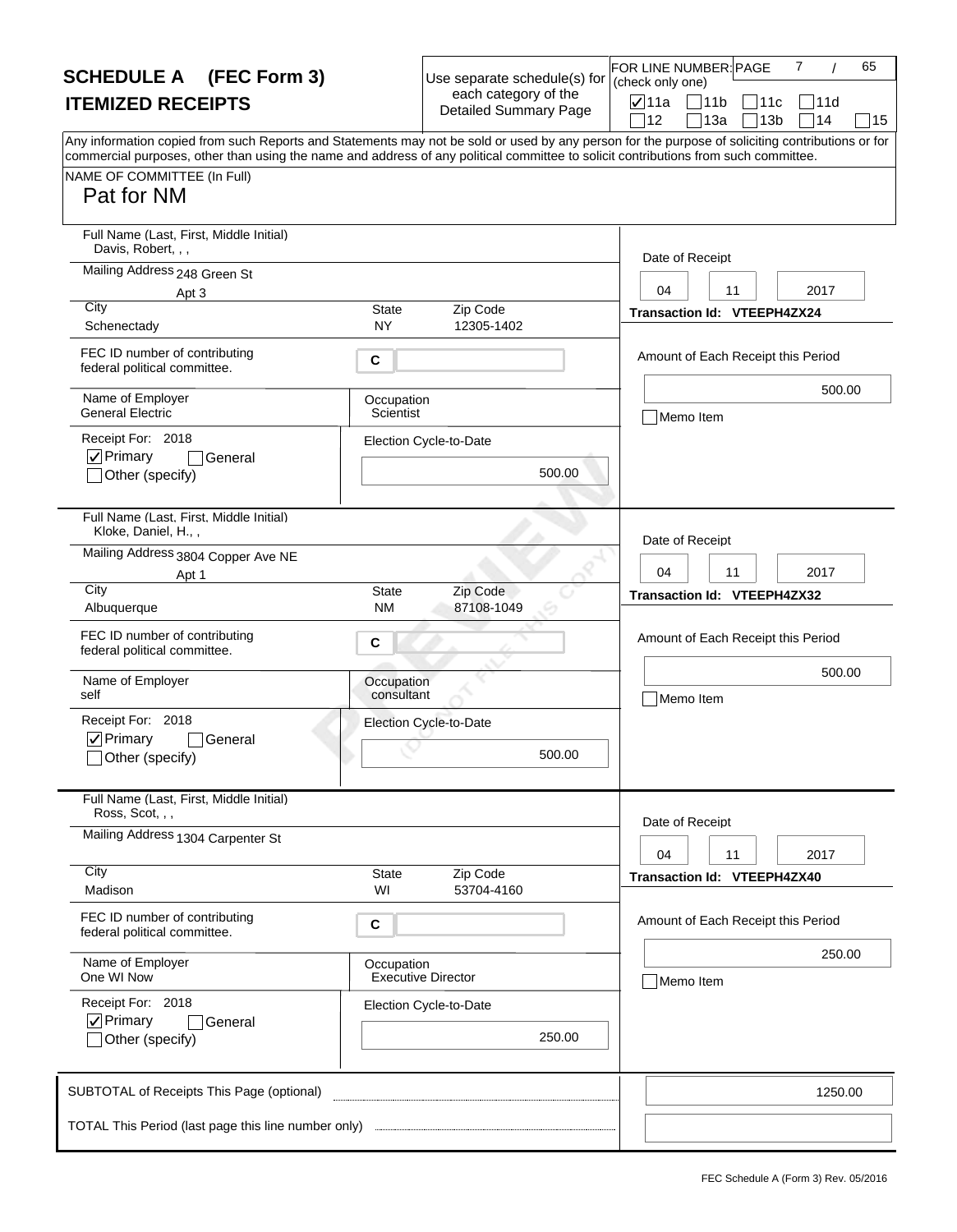| <b>SCHEDULE A</b> (FEC Form 3)                                                                                                                                                                                                                                                                                                       |                            | Use separate schedule(s) for                         | FOR LINE NUMBER: PAGE<br>(check only one) |                                      | 8          | 65     |
|--------------------------------------------------------------------------------------------------------------------------------------------------------------------------------------------------------------------------------------------------------------------------------------------------------------------------------------|----------------------------|------------------------------------------------------|-------------------------------------------|--------------------------------------|------------|--------|
| <b>ITEMIZED RECEIPTS</b>                                                                                                                                                                                                                                                                                                             |                            | each category of the<br><b>Detailed Summary Page</b> | $\nabla$ 11a<br>12                        | 11b<br>11c<br>13a<br>13 <sub>b</sub> | 11d<br>]14 | 15     |
| Any information copied from such Reports and Statements may not be sold or used by any person for the purpose of soliciting contributions or for<br>commercial purposes, other than using the name and address of any political committee to solicit contributions from such committee.<br>NAME OF COMMITTEE (In Full)<br>Pat for NM |                            |                                                      |                                           |                                      |            |        |
| Full Name (Last, First, Middle Initial)<br>Stone, Katie, , ,                                                                                                                                                                                                                                                                         |                            |                                                      | Date of Receipt                           |                                      |            |        |
| Mailing Address 2425 Teodoro Rd NW<br>City                                                                                                                                                                                                                                                                                           | State                      | Zip Code                                             | 04                                        | 11<br>Transaction Id: VTEEPH4ZX16    | 2017       |        |
| Albuquerque                                                                                                                                                                                                                                                                                                                          | <b>NM</b>                  | 87107-3064                                           |                                           |                                      |            |        |
| FEC ID number of contributing<br>federal political committee.                                                                                                                                                                                                                                                                        | C                          |                                                      |                                           | Amount of Each Receipt this Period   |            |        |
| Name of Employer<br>Stone Design Corp/KUNM                                                                                                                                                                                                                                                                                           | Occupation                 | Business manager/Radio Host                          | Memo Item                                 |                                      | 250.00     |        |
| Receipt For: 2018<br>$\nabla$ Primary<br>General                                                                                                                                                                                                                                                                                     |                            | Election Cycle-to-Date                               |                                           |                                      |            |        |
| Other (specify)                                                                                                                                                                                                                                                                                                                      |                            | 250.00                                               |                                           |                                      |            |        |
| Full Name (Last, First, Middle Initial)<br>Wright, Catheryn, , ,                                                                                                                                                                                                                                                                     |                            |                                                      | Date of Receipt                           |                                      |            |        |
| Mailing Address 89 Glenmar Dr                                                                                                                                                                                                                                                                                                        |                            |                                                      | 04                                        | 11                                   | 2017       |        |
| City<br>Newnan                                                                                                                                                                                                                                                                                                                       | <b>State</b><br>GA         | Zip Code<br>30263-3018                               |                                           | Transaction Id: VTEEPH4ZX66          |            |        |
| FEC ID number of contributing<br>federal political committee.                                                                                                                                                                                                                                                                        | C                          |                                                      |                                           | Amount of Each Receipt this Period   |            |        |
| Name of Employer<br>Not Employed                                                                                                                                                                                                                                                                                                     | Occupation<br>Not Employed |                                                      | Memo Item                                 |                                      | 200.00     |        |
| Receipt For: 2018                                                                                                                                                                                                                                                                                                                    |                            | Election Cycle-to-Date                               |                                           |                                      |            |        |
| $\nabla$ Primary<br>General<br>_lOther (specify)                                                                                                                                                                                                                                                                                     |                            | 200.00                                               |                                           |                                      |            |        |
| Full Name (Last, First, Middle Initial)<br>Buffett, Sandy, , ,                                                                                                                                                                                                                                                                       |                            |                                                      | Date of Receipt                           |                                      |            |        |
| Mailing Address 402 15th St SW                                                                                                                                                                                                                                                                                                       |                            |                                                      | 04                                        | 13                                   | 2017       |        |
| City<br>Albuquerque                                                                                                                                                                                                                                                                                                                  | State<br><b>NM</b>         | Zip Code<br>87104-1002                               |                                           | Transaction Id: VTEEPH4ZWX5          |            |        |
| FEC ID number of contributing<br>federal political committee.                                                                                                                                                                                                                                                                        | С                          |                                                      |                                           | Amount of Each Receipt this Period   |            |        |
| Name of Employer<br>Self                                                                                                                                                                                                                                                                                                             | Occupation<br>Consultant   |                                                      | Memo Item                                 |                                      | 150.00     |        |
| Receipt For: 2018<br>$\nabla$ Primary                                                                                                                                                                                                                                                                                                |                            | Election Cycle-to-Date                               |                                           |                                      |            |        |
| General<br>Other (specify)                                                                                                                                                                                                                                                                                                           |                            | 150.00                                               |                                           |                                      |            |        |
| SUBTOTAL of Receipts This Page (optional)                                                                                                                                                                                                                                                                                            |                            |                                                      |                                           |                                      |            | 600.00 |
|                                                                                                                                                                                                                                                                                                                                      |                            |                                                      |                                           |                                      |            |        |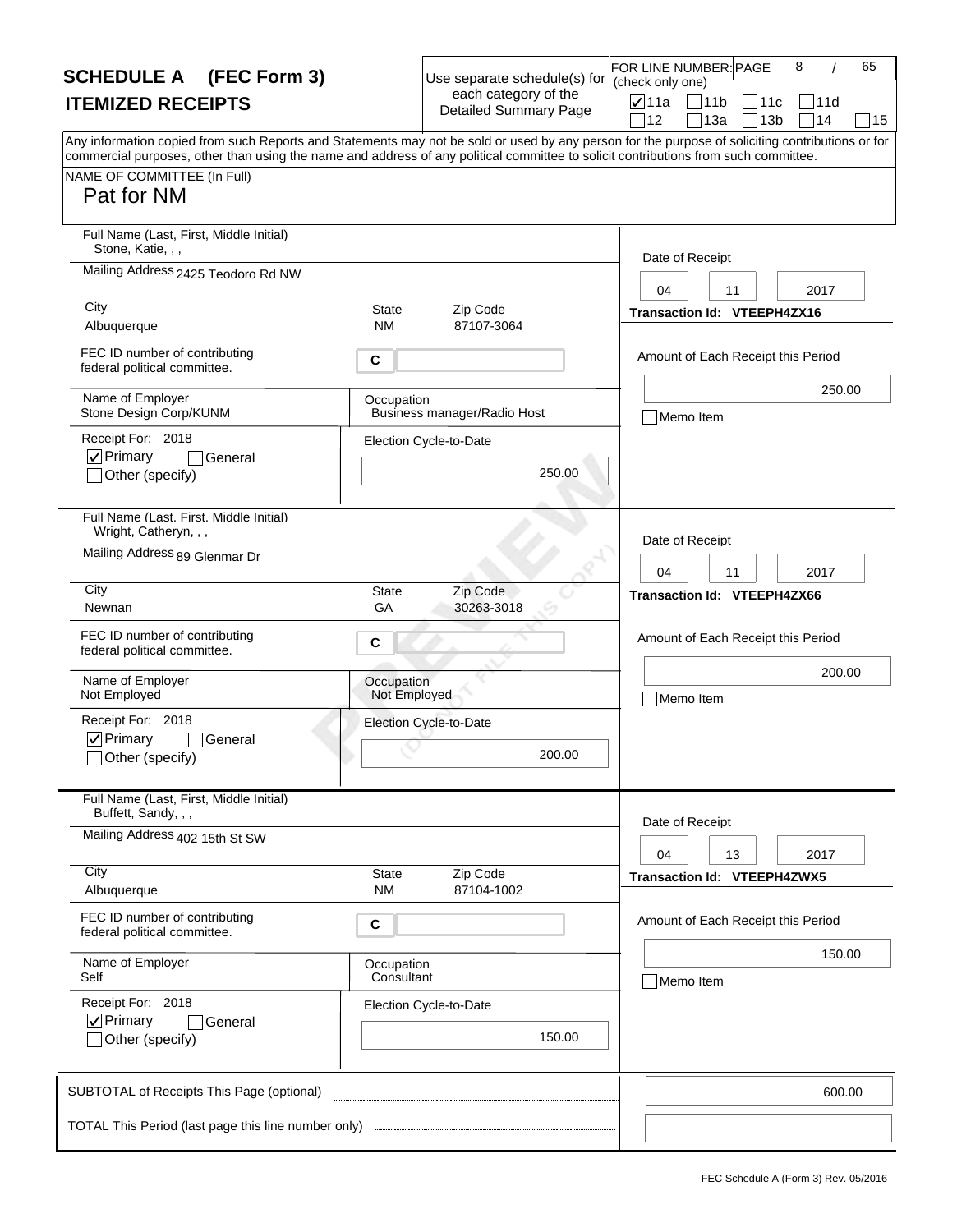| <b>SCHEDULE A</b> (FEC Form 3)                                                                                                                                                                                                                                                                                                       |                               | Use separate schedule(s) for                         | FOR LINE NUMBER: PAGE<br>(check only one) |                                    | 9               |         | 65 |
|--------------------------------------------------------------------------------------------------------------------------------------------------------------------------------------------------------------------------------------------------------------------------------------------------------------------------------------|-------------------------------|------------------------------------------------------|-------------------------------------------|------------------------------------|-----------------|---------|----|
| <b>ITEMIZED RECEIPTS</b>                                                                                                                                                                                                                                                                                                             |                               | each category of the<br><b>Detailed Summary Page</b> | <b>⊽</b> ∣11a                             | $\Box$ 11b                         | 11c             | 111 d   |    |
| Any information copied from such Reports and Statements may not be sold or used by any person for the purpose of soliciting contributions or for<br>commercial purposes, other than using the name and address of any political committee to solicit contributions from such committee.<br>NAME OF COMMITTEE (In Full)<br>Pat for NM |                               |                                                      | 12                                        | 13a                                | 13 <sub>b</sub> | 14      | 15 |
| Full Name (Last, First, Middle Initial)<br>Conley, Cristen, , ,                                                                                                                                                                                                                                                                      |                               |                                                      | Date of Receipt                           |                                    |                 |         |    |
| Mailing Address 7501 Summer Ave NE                                                                                                                                                                                                                                                                                                   |                               |                                                      | 04                                        | 13                                 |                 | 2017    |    |
| City<br>Albuquerque                                                                                                                                                                                                                                                                                                                  | State<br><b>NM</b>            | Zip Code<br>87110-7247                               |                                           | <b>Transaction Id: VTEEPH4ZWZ0</b> |                 |         |    |
| FEC ID number of contributing<br>federal political committee.                                                                                                                                                                                                                                                                        | C                             |                                                      |                                           | Amount of Each Receipt this Period |                 |         |    |
| Name of Employer<br><b>UNM</b>                                                                                                                                                                                                                                                                                                       | Occupation<br>Senior Attorney |                                                      | Memo Item                                 |                                    |                 | 250.00  |    |
| Receipt For: 2018<br>$ $ $\checkmark$ Primary<br> General<br>Other (specify)                                                                                                                                                                                                                                                         |                               | Election Cycle-to-Date<br>250.00                     |                                           |                                    |                 |         |    |
| Full Name (Last, First, Middle Initial)<br>Lara, Roxanne, , ,                                                                                                                                                                                                                                                                        |                               |                                                      | Date of Receipt                           |                                    |                 |         |    |
| Mailing Address 714 Masters Dr                                                                                                                                                                                                                                                                                                       |                               |                                                      | 04                                        | 13                                 |                 | 2017    |    |
| City<br>Carlsbad                                                                                                                                                                                                                                                                                                                     | <b>State</b><br><b>NM</b>     | Zip Code<br>88220-9279                               |                                           | Transaction Id: VTEEPH4ZWV9        |                 |         |    |
| FEC ID number of contributing<br>federal political committee.                                                                                                                                                                                                                                                                        | C                             |                                                      |                                           | Amount of Each Receipt this Period |                 |         |    |
| Name of Employer<br>Lara Law Firm LLC                                                                                                                                                                                                                                                                                                | Occupation<br>Lawyer          |                                                      |                                           | Memo Item                          |                 | 1000.00 |    |
| Receipt For: 2018<br>$\nabla$ Primary<br><b>General</b><br>_lOther (specify)                                                                                                                                                                                                                                                         |                               | Election Cycle-to-Date<br>1000.00                    |                                           |                                    |                 |         |    |
| Full Name (Last, First, Middle Initial)<br>Grassham, John, , ,                                                                                                                                                                                                                                                                       |                               |                                                      | Date of Receipt                           |                                    |                 |         |    |
| Mailing Address 6701 Loftus Ave NE                                                                                                                                                                                                                                                                                                   |                               |                                                      | 04                                        | 19                                 |                 | 2017    |    |
| City<br>Albuquerque                                                                                                                                                                                                                                                                                                                  | State<br><b>NM</b>            | Zip Code<br>87109-2723                               |                                           | Transaction Id: VTEEPH50108        |                 |         |    |
| FEC ID number of contributing<br>federal political committee.                                                                                                                                                                                                                                                                        | С                             |                                                      |                                           | Amount of Each Receipt this Period |                 |         |    |
| Name of Employer<br>NMMNHFoundation                                                                                                                                                                                                                                                                                                  | Occupation                    | Development Dur                                      | Memo Item                                 |                                    |                 | 100.00  |    |
| Receipt For: 2018<br>$\nabla$ Primary<br><b>General</b><br>Other (specify)                                                                                                                                                                                                                                                           |                               | Election Cycle-to-Date<br>100.00                     |                                           |                                    |                 |         |    |
| SUBTOTAL of Receipts This Page (optional)                                                                                                                                                                                                                                                                                            |                               |                                                      |                                           |                                    |                 | 1350.00 |    |
|                                                                                                                                                                                                                                                                                                                                      |                               |                                                      |                                           |                                    |                 |         |    |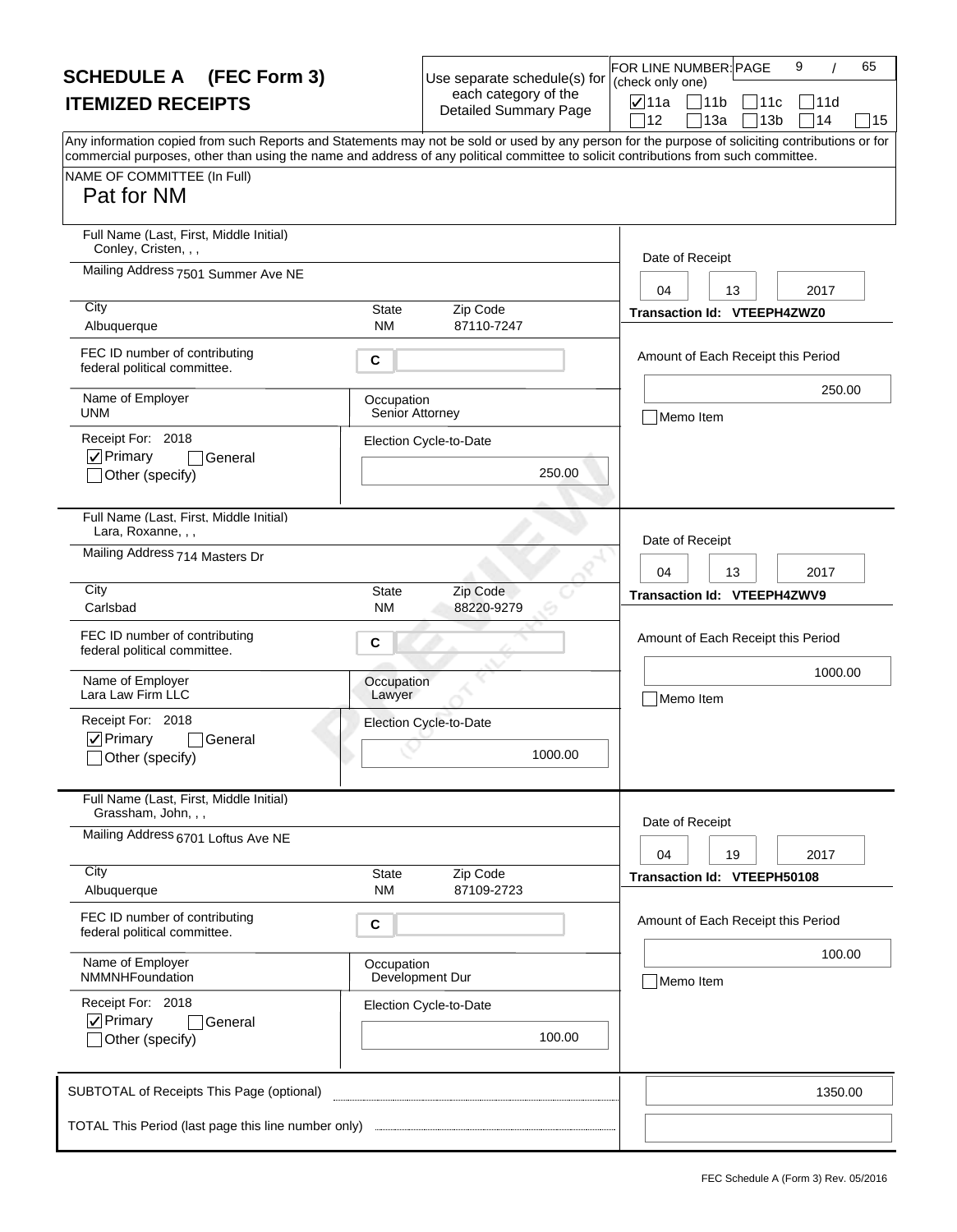| <b>SCHEDULE A</b> (FEC Form 3)                                                                                                                                                                                                                                                                                                       |                             | Use separate schedule(s) for                         | 65<br>FOR LINE NUMBER: PAGE<br>10<br>(check only one) |
|--------------------------------------------------------------------------------------------------------------------------------------------------------------------------------------------------------------------------------------------------------------------------------------------------------------------------------------|-----------------------------|------------------------------------------------------|-------------------------------------------------------|
| <b>ITEMIZED RECEIPTS</b>                                                                                                                                                                                                                                                                                                             |                             | each category of the<br><b>Detailed Summary Page</b> | <b>⊽</b> 11a<br> 11b<br>111с<br>111d                  |
| Any information copied from such Reports and Statements may not be sold or used by any person for the purpose of soliciting contributions or for<br>commercial purposes, other than using the name and address of any political committee to solicit contributions from such committee.<br>NAME OF COMMITTEE (In Full)<br>Pat for NM |                             |                                                      | 14<br>12<br>13a<br>13 <sub>b</sub><br>15              |
| Full Name (Last, First, Middle Initial)<br>Michelsohn, Dave, , ,                                                                                                                                                                                                                                                                     |                             |                                                      | Date of Receipt                                       |
| Mailing Address 8016 Constitution PI NE                                                                                                                                                                                                                                                                                              |                             |                                                      | 2017<br>04<br>19                                      |
| City<br>Albuquerque                                                                                                                                                                                                                                                                                                                  | <b>State</b><br><b>NM</b>   | Zip Code<br>87110-7628                               | <b>Transaction Id: VTEEPH4ZYF0</b>                    |
| FEC ID number of contributing<br>federal political committee.                                                                                                                                                                                                                                                                        | С                           |                                                      | Amount of Each Receipt this Period                    |
| Name of Employer<br>Self                                                                                                                                                                                                                                                                                                             | Occupation<br>Advertising   |                                                      | 500.00<br>Memo Item                                   |
| Receipt For: 2018<br>$\nabla$ Primary<br>General<br>Other (specify)                                                                                                                                                                                                                                                                  |                             | Election Cycle-to-Date<br>500.00                     |                                                       |
| Full Name (Last, First, Middle Initial)<br>Printz-Feddersen, Virginia, , ,                                                                                                                                                                                                                                                           |                             |                                                      | Date of Receipt                                       |
| Mailing Address 4401 Royene Ave NE                                                                                                                                                                                                                                                                                                   |                             |                                                      | 2017<br>04<br>19                                      |
| City<br>Albuquerque                                                                                                                                                                                                                                                                                                                  | <b>State</b><br><b>NM</b>   | Zip Code<br>87110-5729                               | Transaction Id: VTEEPH50115                           |
| FEC ID number of contributing<br>federal political committee.                                                                                                                                                                                                                                                                        | С                           |                                                      | Amount of Each Receipt this Period                    |
| Name of Employer<br>none                                                                                                                                                                                                                                                                                                             | Occupation<br>none          |                                                      | 50.00<br>Memo Item                                    |
| Receipt For: 2018<br>$\nabla$ Primary<br>General<br>_lOther (specify)                                                                                                                                                                                                                                                                |                             | Election Cycle-to-Date<br>50.00                      |                                                       |
| Full Name (Last, First, Middle Initial)<br>Zimmerman, Linda, , ,                                                                                                                                                                                                                                                                     |                             |                                                      |                                                       |
| Mailing Address 4 Shadow View Ct                                                                                                                                                                                                                                                                                                     |                             |                                                      | Date of Receipt<br>04<br>19<br>2017                   |
| City<br>Los Lunas                                                                                                                                                                                                                                                                                                                    | <b>State</b><br><b>NM</b>   | Zip Code<br>87031-7636                               | <b>Transaction Id: VTEEPH50062</b>                    |
| FEC ID number of contributing<br>federal political committee.                                                                                                                                                                                                                                                                        | С                           |                                                      | Amount of Each Receipt this Period                    |
| Name of Employer<br>Zimmerman Consulting Inc.                                                                                                                                                                                                                                                                                        | Occupation<br>Therapist/CEO |                                                      | 1000.00<br>Memo Item                                  |
| Receipt For: 2018<br>$\nabla$ Primary<br>General<br>Other (specify)                                                                                                                                                                                                                                                                  |                             | Election Cycle-to-Date<br>1000.00                    |                                                       |
| SUBTOTAL of Receipts This Page (optional)                                                                                                                                                                                                                                                                                            |                             |                                                      | 1550.00                                               |
|                                                                                                                                                                                                                                                                                                                                      |                             |                                                      |                                                       |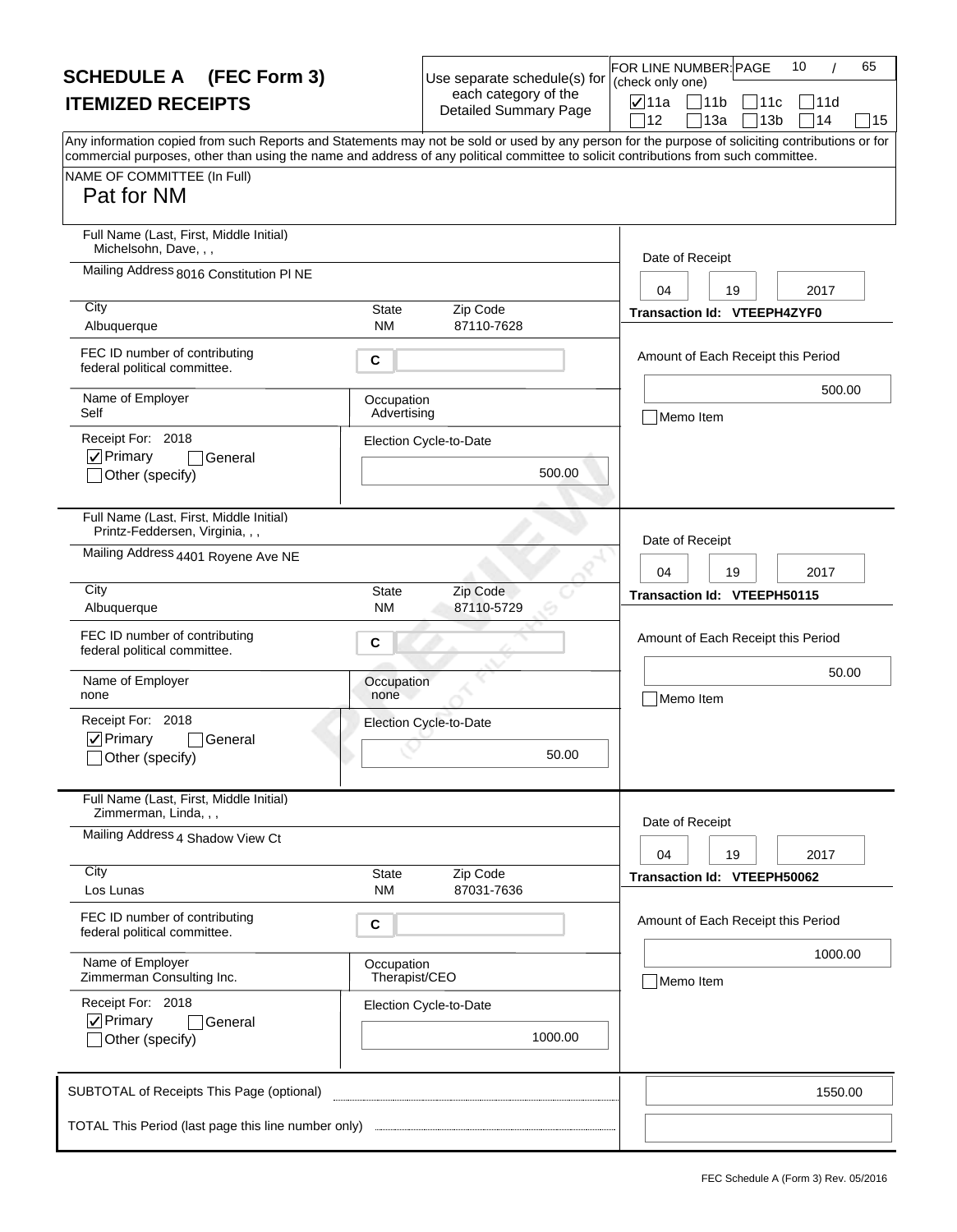| <b>SCHEDULE A</b> (FEC Form 3)                                                                                                                                                                                                                                                                                                       |                            | Use separate schedule(s) for                         | FOR LINE NUMBER: PAGE<br>(check only one) |                                    | 11                                    | 65     |
|--------------------------------------------------------------------------------------------------------------------------------------------------------------------------------------------------------------------------------------------------------------------------------------------------------------------------------------|----------------------------|------------------------------------------------------|-------------------------------------------|------------------------------------|---------------------------------------|--------|
| <b>ITEMIZED RECEIPTS</b>                                                                                                                                                                                                                                                                                                             |                            | each category of the<br><b>Detailed Summary Page</b> | $\nabla$ 11a<br>12                        | 11b<br>13a                         | 11c<br> 11d<br>714<br>13 <sub>b</sub> | 15     |
| Any information copied from such Reports and Statements may not be sold or used by any person for the purpose of soliciting contributions or for<br>commercial purposes, other than using the name and address of any political committee to solicit contributions from such committee.<br>NAME OF COMMITTEE (In Full)<br>Pat for NM |                            |                                                      |                                           |                                    |                                       |        |
| Full Name (Last, First, Middle Initial)<br>Livingston, Ann, , ,<br>Mailing Address 49 Tano Alto                                                                                                                                                                                                                                      |                            |                                                      | Date of Receipt<br>04                     | 20                                 | 2017                                  |        |
| City<br>Santa Fe                                                                                                                                                                                                                                                                                                                     | <b>State</b><br><b>NM</b>  | Zip Code<br>87506-7503                               |                                           | Transaction Id: VTEEPH500E5        |                                       |        |
| FEC ID number of contributing<br>federal political committee.                                                                                                                                                                                                                                                                        | C                          |                                                      |                                           | Amount of Each Receipt this Period |                                       |        |
| Name of Employer<br>Not Employed                                                                                                                                                                                                                                                                                                     | Occupation<br>Not Employed |                                                      | Memo Item                                 |                                    |                                       | 250.00 |
| Receipt For: 2018<br>$ $ $\checkmark$ Primary<br>General<br>Other (specify)                                                                                                                                                                                                                                                          |                            | Election Cycle-to-Date<br>250.00                     |                                           |                                    |                                       |        |
| Full Name (Last, First, Middle Initial)<br>Sherwood, Catherine, , ,                                                                                                                                                                                                                                                                  |                            |                                                      | Date of Receipt                           |                                    |                                       |        |
| Mailing Address 1509 Archuleta Dr NE                                                                                                                                                                                                                                                                                                 |                            |                                                      | 04                                        | 22                                 | 2017                                  |        |
| City<br>Albuquerque                                                                                                                                                                                                                                                                                                                  | <b>State</b><br>ΝM         | Zip Code<br>87112-6375                               |                                           | <b>Transaction Id: VTEEPH4ZXE9</b> |                                       |        |
| FEC ID number of contributing<br>federal political committee.                                                                                                                                                                                                                                                                        | C                          |                                                      |                                           | Amount of Each Receipt this Period |                                       |        |
| Name of Employer<br>Not employed                                                                                                                                                                                                                                                                                                     | Occupation<br>Not employed |                                                      | Memo Item                                 |                                    |                                       | 100.00 |
| Receipt For: 2018<br>$\nabla$ Primary<br>General<br>_lOther (specify)                                                                                                                                                                                                                                                                |                            | Election Cycle-to-Date<br>100.00                     |                                           |                                    |                                       |        |
| Full Name (Last, First, Middle Initial)<br>Byers, Matthew, , ,                                                                                                                                                                                                                                                                       |                            |                                                      |                                           |                                    |                                       |        |
| Mailing Address 112 N Canyon St                                                                                                                                                                                                                                                                                                      |                            |                                                      | Date of Receipt<br>04                     | 23                                 | 2017                                  |        |
| City<br>Carlsbad                                                                                                                                                                                                                                                                                                                     | State<br><b>NM</b>         | Zip Code<br>88220-5717                               |                                           | Transaction Id: VTEEPH4ZZR2        |                                       |        |
| FEC ID number of contributing<br>federal political committee.                                                                                                                                                                                                                                                                        | С                          |                                                      |                                           | Amount of Each Receipt this Period |                                       |        |
| Name of Employer<br><b>Information Requested</b>                                                                                                                                                                                                                                                                                     | Occupation<br>Attorney     |                                                      | Memo Item                                 |                                    |                                       | 250.00 |
| Receipt For: 2018<br>$\nabla$ Primary<br>General<br>Other (specify)                                                                                                                                                                                                                                                                  |                            | Election Cycle-to-Date<br>250.00                     |                                           |                                    |                                       |        |
| SUBTOTAL of Receipts This Page (optional)                                                                                                                                                                                                                                                                                            |                            |                                                      |                                           |                                    |                                       | 600.00 |
| TOTAL This Period (last page this line number only)                                                                                                                                                                                                                                                                                  |                            |                                                      |                                           |                                    |                                       |        |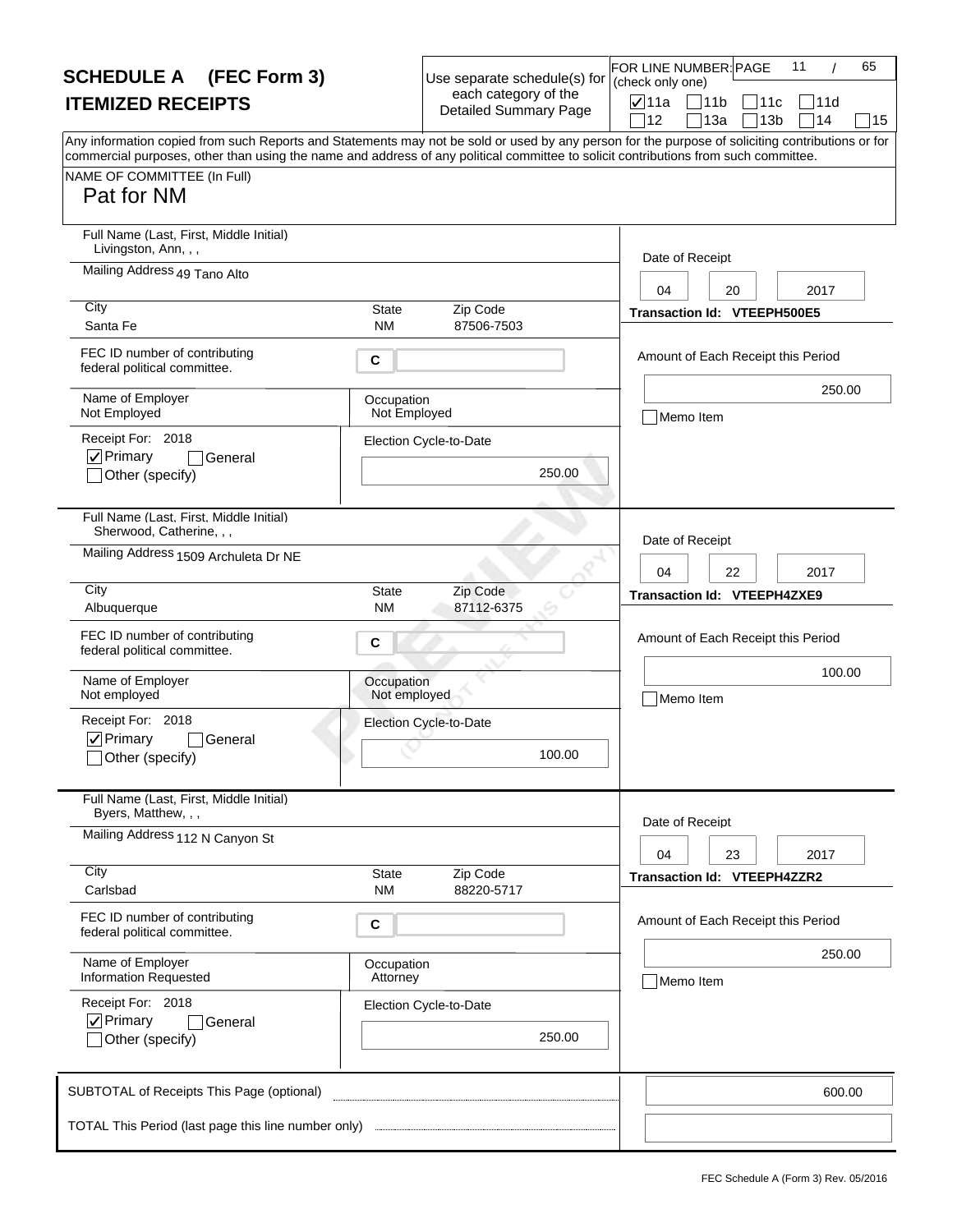| <b>SCHEDULE A</b> (FEC Form 3)                                                                                                                                                                                                                                                                                                       |                            | Use separate schedule(s) for                         | FOR LINE NUMBER: PAGE<br>(check only one) |                                    | 12                    | 65     |
|--------------------------------------------------------------------------------------------------------------------------------------------------------------------------------------------------------------------------------------------------------------------------------------------------------------------------------------|----------------------------|------------------------------------------------------|-------------------------------------------|------------------------------------|-----------------------|--------|
| <b>ITEMIZED RECEIPTS</b>                                                                                                                                                                                                                                                                                                             |                            | each category of the<br><b>Detailed Summary Page</b> | <b>⊽</b> ∣11a                             | 711b<br> 11c                       | 111d                  |        |
| Any information copied from such Reports and Statements may not be sold or used by any person for the purpose of soliciting contributions or for<br>commercial purposes, other than using the name and address of any political committee to solicit contributions from such committee.<br>NAME OF COMMITTEE (In Full)<br>Pat for NM |                            |                                                      | 12                                        | 13a                                | 14<br>13 <sub>b</sub> | 15     |
| Full Name (Last, First, Middle Initial)<br>Umland, Bert, , ,<br>Mailing Address 737 Valverde Dr SE                                                                                                                                                                                                                                   |                            |                                                      | Date of Receipt                           |                                    |                       |        |
| City                                                                                                                                                                                                                                                                                                                                 |                            |                                                      | 04                                        | 24                                 | 2017                  |        |
| Albuquerque                                                                                                                                                                                                                                                                                                                          | State<br><b>NM</b>         | Zip Code<br>87108-3467                               |                                           | Transaction Id: VTEEPHQS2Z8        |                       |        |
| FEC ID number of contributing<br>federal political committee.                                                                                                                                                                                                                                                                        | C                          |                                                      |                                           | Amount of Each Receipt this Period |                       |        |
| Name of Employer<br>Not employed                                                                                                                                                                                                                                                                                                     | Occupation<br>Not employed |                                                      | Memo Item                                 |                                    |                       | 50.00  |
| Receipt For: 2018<br>$ $ V Primary<br>General<br>Other (specify)                                                                                                                                                                                                                                                                     |                            | Election Cycle-to-Date<br>50.00                      |                                           |                                    |                       |        |
| Full Name (Last, First, Middle Initial)<br>Schiferl, David, , ,                                                                                                                                                                                                                                                                      |                            |                                                      | Date of Receipt                           |                                    |                       |        |
| Mailing Address 459 Grand Canyon Dr                                                                                                                                                                                                                                                                                                  |                            |                                                      | 04                                        | 25                                 | 2017                  |        |
| City<br><b>White Rock</b>                                                                                                                                                                                                                                                                                                            | <b>State</b><br><b>NM</b>  | Zip Code<br>87547-3646                               |                                           | Transaction Id: VTEEPHQS4Z1        |                       |        |
| FEC ID number of contributing<br>federal political committee.                                                                                                                                                                                                                                                                        | C                          |                                                      |                                           | Amount of Each Receipt this Period |                       |        |
| Name of Employer<br>Not Employed                                                                                                                                                                                                                                                                                                     | Occupation<br>Not Employed |                                                      | Memo Item                                 |                                    |                       | 150.00 |
| Receipt For: 2018<br>$\nabla$ Primary<br><b>General</b><br>_lOther (specify)                                                                                                                                                                                                                                                         |                            | Election Cycle-to-Date<br>150.00                     |                                           |                                    |                       |        |
| Full Name (Last, First, Middle Initial)<br>Spadccini, Jim, , ,                                                                                                                                                                                                                                                                       |                            |                                                      | Date of Receipt                           |                                    |                       |        |
| Mailing Address 770 Old Church Rd                                                                                                                                                                                                                                                                                                    |                            |                                                      | 04                                        | 25                                 | 2017                  |        |
| City<br>Corrales                                                                                                                                                                                                                                                                                                                     | State<br><b>NM</b>         | Zip Code<br>87048-8643                               |                                           | Transaction Id: VTEEPHQS3V9        |                       |        |
| FEC ID number of contributing<br>federal political committee.                                                                                                                                                                                                                                                                        | С                          |                                                      |                                           | Amount of Each Receipt this Period |                       |        |
| Name of Employer<br>Ideum Inc.                                                                                                                                                                                                                                                                                                       | Occupation<br>CEO          |                                                      | Memo Item                                 |                                    |                       | 250.00 |
| Receipt For: 2018<br>$\nabla$ Primary<br>General<br>Other (specify)                                                                                                                                                                                                                                                                  |                            | Election Cycle-to-Date<br>250.00                     |                                           |                                    |                       |        |
| SUBTOTAL of Receipts This Page (optional)                                                                                                                                                                                                                                                                                            |                            |                                                      |                                           |                                    |                       | 450.00 |
| TOTAL This Period (last page this line number only)                                                                                                                                                                                                                                                                                  |                            |                                                      |                                           |                                    |                       |        |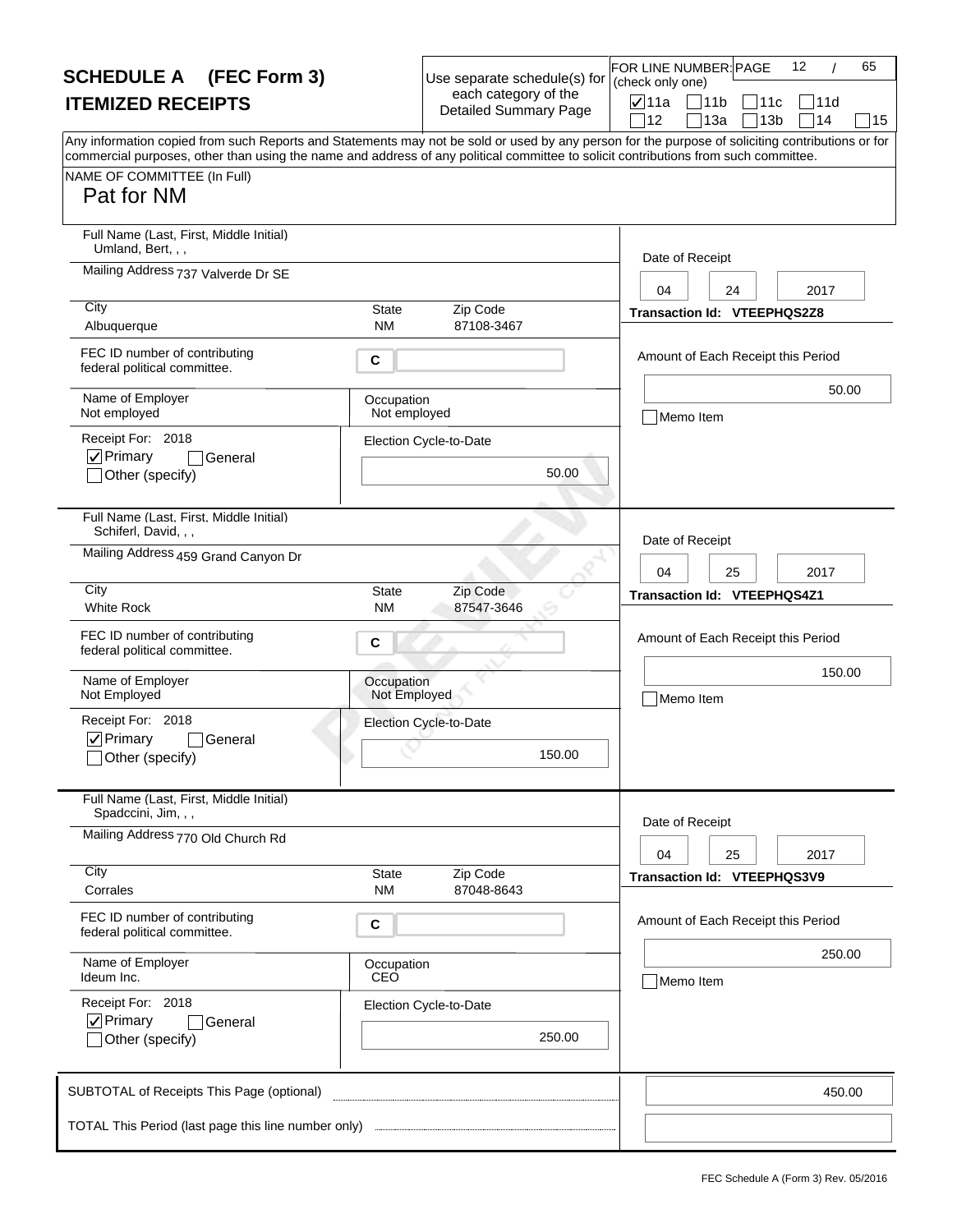| <b>SCHEDULE A</b> (FEC Form 3)                                                                                                                                                                                                                                                                                                       |                              | Use separate schedule(s) for                         | FOR LINE NUMBER: PAGE<br>(check only one) |                                    | 65<br>13 |    |
|--------------------------------------------------------------------------------------------------------------------------------------------------------------------------------------------------------------------------------------------------------------------------------------------------------------------------------------|------------------------------|------------------------------------------------------|-------------------------------------------|------------------------------------|----------|----|
| <b>ITEMIZED RECEIPTS</b>                                                                                                                                                                                                                                                                                                             |                              | each category of the<br><b>Detailed Summary Page</b> | <b>⊽</b> 11a                              | 11b<br>111с                        | 111d     |    |
| Any information copied from such Reports and Statements may not be sold or used by any person for the purpose of soliciting contributions or for<br>commercial purposes, other than using the name and address of any political committee to solicit contributions from such committee.<br>NAME OF COMMITTEE (In Full)<br>Pat for NM |                              |                                                      | 12                                        | 13a<br>13 <sub>b</sub>             | 14       | 15 |
| Full Name (Last, First, Middle Initial)<br>Daniel, John, , ,<br>Mailing Address PO Box 4701                                                                                                                                                                                                                                          |                              |                                                      | Date of Receipt                           |                                    |          |    |
| City<br>Albuquerque                                                                                                                                                                                                                                                                                                                  | <b>State</b><br><b>NM</b>    | Zip Code<br>87196-4701                               | 04                                        | 26<br>Transaction Id: VTEEPHQS4E9  | 2017     |    |
| FEC ID number of contributing<br>federal political committee.                                                                                                                                                                                                                                                                        | С                            |                                                      |                                           | Amount of Each Receipt this Period |          |    |
| Name of Employer<br>Center for Civic Policy                                                                                                                                                                                                                                                                                          | Occupation<br>Senior Advisor |                                                      | Memo Item                                 |                                    | 125.00   |    |
| Receipt For: 2018<br>$\nabla$ Primary<br>General<br>Other (specify)                                                                                                                                                                                                                                                                  |                              | Election Cycle-to-Date<br>125.00                     |                                           |                                    |          |    |
| Full Name (Last, First, Middle Initial)<br>Massicotte, Christopher, , ,                                                                                                                                                                                                                                                              |                              |                                                      | Date of Receipt                           |                                    |          |    |
| Mailing Address 710 White St                                                                                                                                                                                                                                                                                                         |                              |                                                      | 04                                        | 26                                 | 2017     |    |
| City<br><b>Key West</b>                                                                                                                                                                                                                                                                                                              | <b>State</b><br>FL           | Zip Code<br>33040-7155                               |                                           | Transaction Id: VTEEPHQS4D1        |          |    |
| FEC ID number of contributing<br>federal political committee.                                                                                                                                                                                                                                                                        | С                            |                                                      |                                           | Amount of Each Receipt this Period |          |    |
| Name of Employer<br><b>DSPolitical LLC</b>                                                                                                                                                                                                                                                                                           | Occupation<br>COO            |                                                      | Memo Item                                 |                                    | 100.00   |    |
| Receipt For: 2018<br>$\nabla$ Primary<br>General<br>_lOther (specify)                                                                                                                                                                                                                                                                |                              | Election Cycle-to-Date<br>100.00                     |                                           |                                    |          |    |
| Full Name (Last, First, Middle Initial)<br>Ossorio, Peter, M.,,                                                                                                                                                                                                                                                                      |                              |                                                      |                                           |                                    |          |    |
| Mailing Address 5758 Lost Padre Mine Rd                                                                                                                                                                                                                                                                                              |                              |                                                      | Date of Receipt<br>04                     | 26                                 | 2017     |    |
| City<br>Las Cruces                                                                                                                                                                                                                                                                                                                   | <b>State</b><br><b>NM</b>    | Zip Code<br>88011-9382                               |                                           | <b>Transaction Id: VTEEPHQS482</b> |          |    |
| FEC ID number of contributing<br>federal political committee.                                                                                                                                                                                                                                                                        | С                            |                                                      |                                           | Amount of Each Receipt this Period |          |    |
| Name of Employer<br>Not Employed                                                                                                                                                                                                                                                                                                     | Occupation<br>Not Employed   |                                                      | Memo Item                                 |                                    | 100.00   |    |
| Receipt For: 2018<br>$\nabla$ Primary<br>General<br>Other (specify)                                                                                                                                                                                                                                                                  |                              | Election Cycle-to-Date<br>100.00                     |                                           |                                    |          |    |
| SUBTOTAL of Receipts This Page (optional)                                                                                                                                                                                                                                                                                            |                              |                                                      |                                           |                                    | 325.00   |    |
|                                                                                                                                                                                                                                                                                                                                      |                              |                                                      |                                           |                                    |          |    |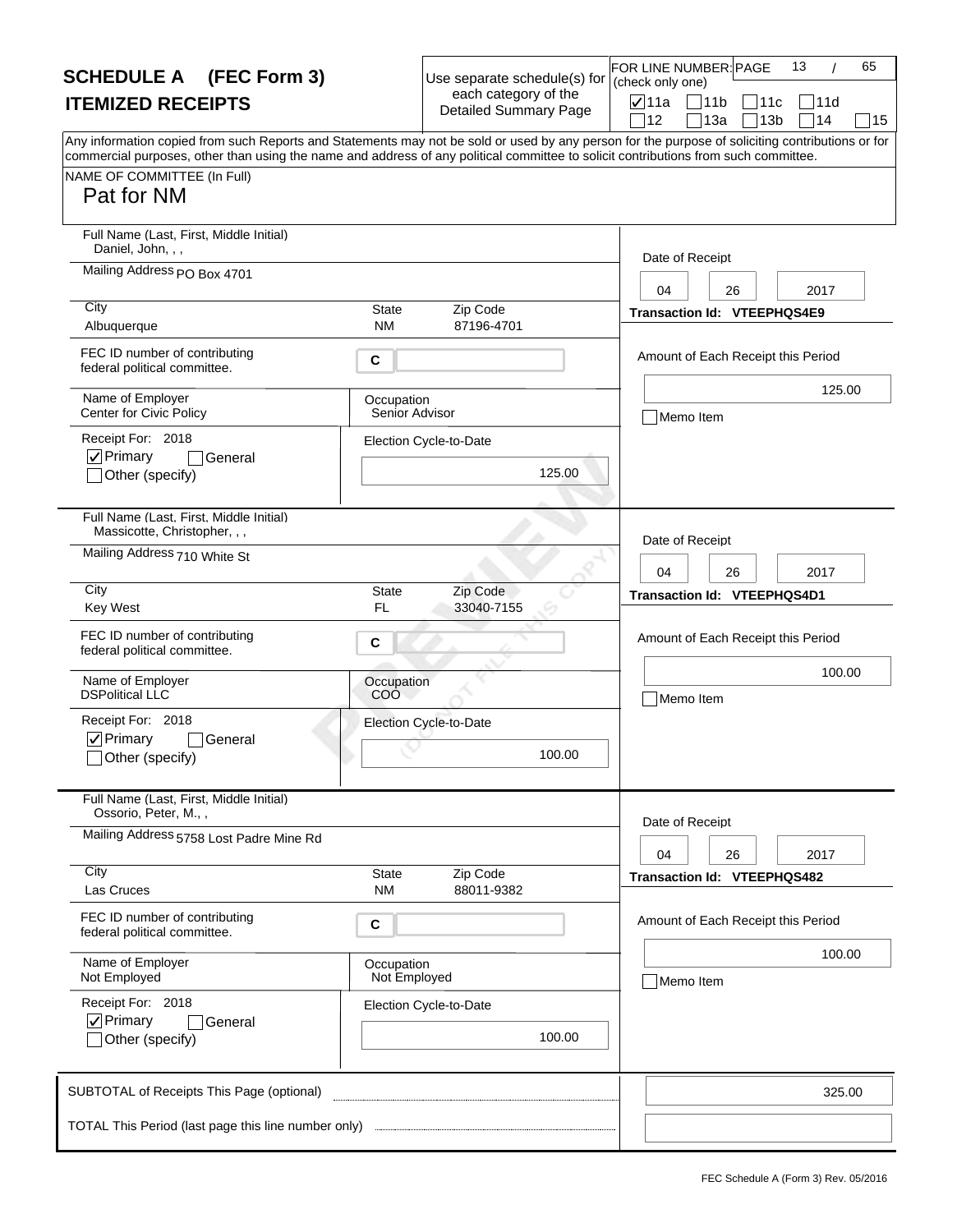| <b>SCHEDULE A</b> (FEC Form 3)                                                                                                                                                                                                                                                                                                       |                            | Use separate schedule(s) for                         | FOR LINE NUMBER: PAGE<br>(check only one) | 65<br>14                           |
|--------------------------------------------------------------------------------------------------------------------------------------------------------------------------------------------------------------------------------------------------------------------------------------------------------------------------------------|----------------------------|------------------------------------------------------|-------------------------------------------|------------------------------------|
| <b>ITEMIZED RECEIPTS</b>                                                                                                                                                                                                                                                                                                             |                            | each category of the<br><b>Detailed Summary Page</b> | <b>⊽</b> ∣11a                             | $\Box$ 11b<br> 11c<br>111d         |
| Any information copied from such Reports and Statements may not be sold or used by any person for the purpose of soliciting contributions or for<br>commercial purposes, other than using the name and address of any political committee to solicit contributions from such committee.<br>NAME OF COMMITTEE (In Full)<br>Pat for NM |                            |                                                      | 12                                        | 14<br>13a<br>13 <sub>b</sub><br>15 |
| Full Name (Last, First, Middle Initial)<br>Rodriguez, Duke, , ,                                                                                                                                                                                                                                                                      |                            |                                                      | Date of Receipt                           |                                    |
| Mailing Address 16624 N 90th St                                                                                                                                                                                                                                                                                                      |                            |                                                      | 04                                        | 2017<br>26                         |
| City<br>Scottsdale                                                                                                                                                                                                                                                                                                                   | State<br>AZ                | Zip Code<br>85260-1544                               |                                           | Transaction Id: VTEEPHQS4G3        |
| FEC ID number of contributing<br>federal political committee.                                                                                                                                                                                                                                                                        | C                          |                                                      |                                           | Amount of Each Receipt this Period |
| Name of Employer<br>Ultra Health LLC                                                                                                                                                                                                                                                                                                 | Occupation<br>CEO          |                                                      | Memo Item                                 | 250.00                             |
| Receipt For: 2018<br>$ $ $\checkmark$ Primary<br> General<br>Other (specify)                                                                                                                                                                                                                                                         |                            | Election Cycle-to-Date<br>250.00                     |                                           |                                    |
| Full Name (Last, First, Middle Initial)<br>Umland, Bert, , ,                                                                                                                                                                                                                                                                         |                            |                                                      | Date of Receipt                           |                                    |
| Mailing Address 737 Valverde Dr SE                                                                                                                                                                                                                                                                                                   |                            |                                                      | 04                                        | 2017<br>26                         |
| City<br>Albuquerque                                                                                                                                                                                                                                                                                                                  | <b>State</b><br><b>NM</b>  | Zip Code<br>87108-3467                               |                                           | Transaction Id: VTEEPHQS3H0        |
| FEC ID number of contributing<br>federal political committee.                                                                                                                                                                                                                                                                        | C                          |                                                      |                                           | Amount of Each Receipt this Period |
| Name of Employer<br>Not employed                                                                                                                                                                                                                                                                                                     | Occupation<br>Not employed |                                                      | Memo Item                                 | 54.00                              |
| Receipt For: 2018<br>$\nabla$ Primary<br>General<br>_lOther (specify)                                                                                                                                                                                                                                                                |                            | Election Cycle-to-Date<br>104.00                     |                                           |                                    |
| Full Name (Last, First, Middle Initial)<br>Ellis, William, , ,                                                                                                                                                                                                                                                                       |                            |                                                      | Date of Receipt                           |                                    |
| Mailing Address 56 Apache Trl                                                                                                                                                                                                                                                                                                        |                            |                                                      | 04                                        | 27<br>2017                         |
| City<br>Jasper                                                                                                                                                                                                                                                                                                                       | State<br><b>TN</b>         | Zip Code<br>37347-5423                               |                                           | Transaction Id: VTEEPHQS4N2        |
| FEC ID number of contributing<br>federal political committee.                                                                                                                                                                                                                                                                        | С                          |                                                      |                                           | Amount of Each Receipt this Period |
| Name of Employer<br>Hospice of Chattanooga                                                                                                                                                                                                                                                                                           | Occupation                 | Medical social worker                                | Memo Item                                 | 500.00                             |
| Receipt For: 2018<br>$\nabla$ Primary<br>General<br>Other (specify)                                                                                                                                                                                                                                                                  |                            | Election Cycle-to-Date<br>500.00                     |                                           |                                    |
| SUBTOTAL of Receipts This Page (optional)                                                                                                                                                                                                                                                                                            |                            |                                                      |                                           | 804.00                             |
| TOTAL This Period (last page this line number only)                                                                                                                                                                                                                                                                                  |                            |                                                      |                                           |                                    |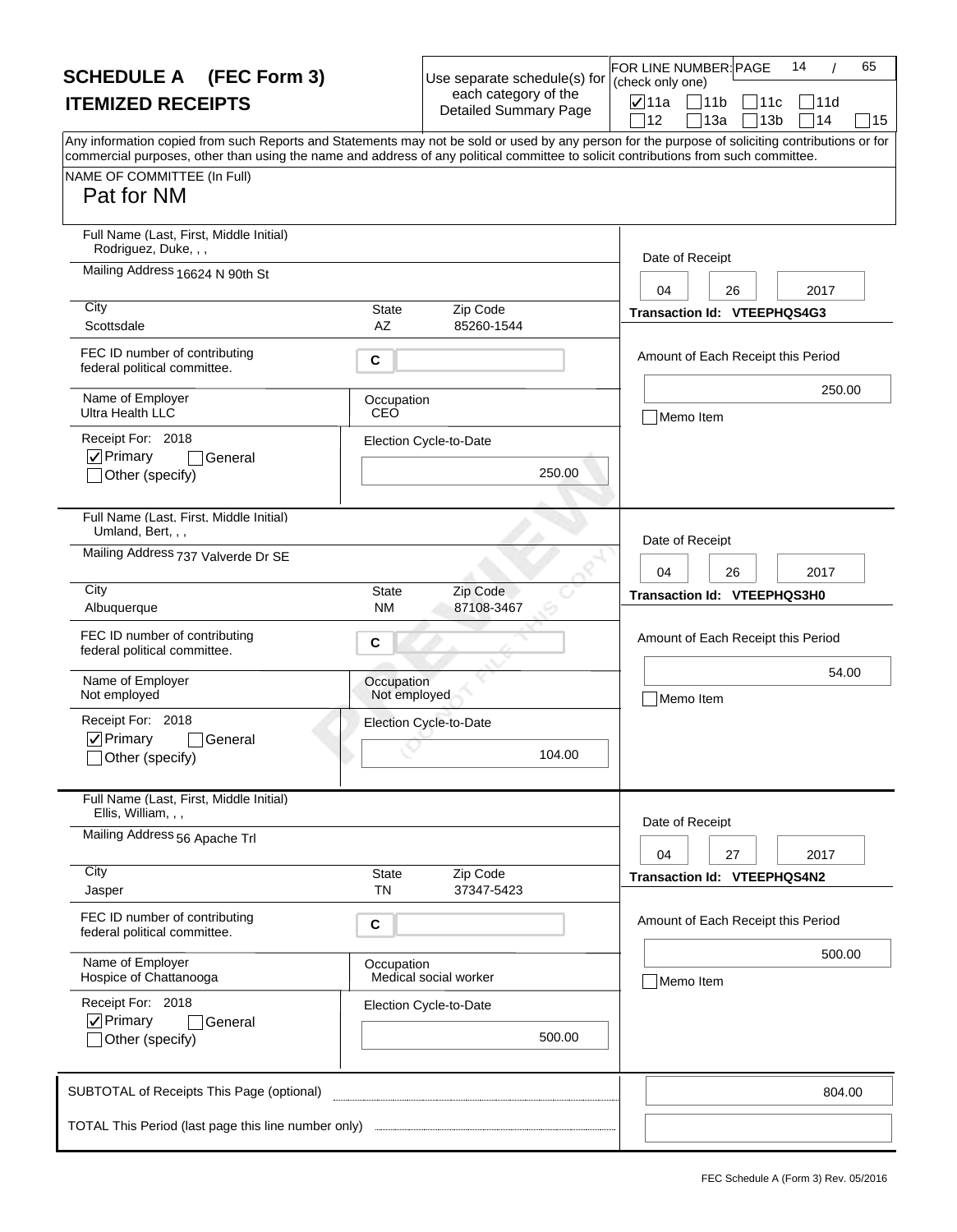| <b>SCHEDULE A</b> (FEC Form 3)                                                                                                                                                                                                                                                                                                       |                            | Use separate schedule(s) for                         | FOR LINE NUMBER: PAGE<br>(check only one) |                                      | 15         | 65    |
|--------------------------------------------------------------------------------------------------------------------------------------------------------------------------------------------------------------------------------------------------------------------------------------------------------------------------------------|----------------------------|------------------------------------------------------|-------------------------------------------|--------------------------------------|------------|-------|
| <b>ITEMIZED RECEIPTS</b>                                                                                                                                                                                                                                                                                                             |                            | each category of the<br><b>Detailed Summary Page</b> | $\nabla$ 11a<br>12                        | 11b<br>11c<br>13a<br>13 <sub>b</sub> | 11d<br>714 | 15    |
| Any information copied from such Reports and Statements may not be sold or used by any person for the purpose of soliciting contributions or for<br>commercial purposes, other than using the name and address of any political committee to solicit contributions from such committee.<br>NAME OF COMMITTEE (In Full)<br>Pat for NM |                            |                                                      |                                           |                                      |            |       |
| Full Name (Last, First, Middle Initial)<br>Kloke, Daniel, H.,,                                                                                                                                                                                                                                                                       |                            |                                                      | Date of Receipt                           |                                      |            |       |
| Mailing Address 3804 Copper Ave NE<br>Apt 1                                                                                                                                                                                                                                                                                          |                            |                                                      | 04                                        | 28                                   | 2017       |       |
| City<br>Albuquerque                                                                                                                                                                                                                                                                                                                  | <b>State</b><br><b>NM</b>  | Zip Code<br>87108-1049                               |                                           | Transaction Id: VTEEPHQS4A8          |            |       |
| FEC ID number of contributing<br>federal political committee.                                                                                                                                                                                                                                                                        | C                          |                                                      |                                           | Amount of Each Receipt this Period   |            |       |
| Name of Employer<br>self                                                                                                                                                                                                                                                                                                             | Occupation<br>consultant   |                                                      | Memo Item                                 |                                      | 100.00     |       |
| Receipt For: 2018<br>$\nabla$ Primary<br>General<br>Other (specify)                                                                                                                                                                                                                                                                  |                            | Election Cycle-to-Date<br>600.00                     |                                           |                                      |            |       |
| Full Name (Last, First, Middle Initial)<br>McGuire, Paul, , ,                                                                                                                                                                                                                                                                        |                            |                                                      | Date of Receipt                           |                                      |            |       |
| Mailing Address 600 Ridgecrest Dr SE                                                                                                                                                                                                                                                                                                 |                            |                                                      | 04                                        | 28                                   | 2017       |       |
| City<br>Albuquerque                                                                                                                                                                                                                                                                                                                  | <b>State</b><br>ΝM         | Zip Code<br>87108-3365                               |                                           | Transaction Id: VTEEPHQS525          |            |       |
| FEC ID number of contributing<br>federal political committee.                                                                                                                                                                                                                                                                        | C                          |                                                      |                                           | Amount of Each Receipt this Period   |            |       |
| Name of Employer<br>University of New Mexico Medical Schoo                                                                                                                                                                                                                                                                           | Occupation<br>Professor    |                                                      | Memo Item                                 |                                      | 200.00     |       |
| Receipt For: 2018<br>$\nabla$ Primary<br>General<br>_lOther (specify)                                                                                                                                                                                                                                                                |                            | Election Cycle-to-Date<br>200.00                     |                                           |                                      |            |       |
| Full Name (Last, First, Middle Initial)<br>Packman, Amy, , ,                                                                                                                                                                                                                                                                         |                            |                                                      |                                           |                                      |            |       |
| Mailing Address 1708 Ridgecrest Dr SE                                                                                                                                                                                                                                                                                                |                            |                                                      | Date of Receipt<br>04                     | 28                                   | 2017       |       |
| City<br>Albuquerque                                                                                                                                                                                                                                                                                                                  | State<br><b>NM</b>         | Zip Code<br>87108-4439                               |                                           | Transaction Id: VTEEPHQS3B3          |            |       |
| FEC ID number of contributing<br>federal political committee.                                                                                                                                                                                                                                                                        | С                          |                                                      |                                           | Amount of Each Receipt this Period   |            |       |
| Name of Employer<br>Not Employed                                                                                                                                                                                                                                                                                                     | Occupation<br>Not Employed |                                                      | Memo Item                                 |                                      |            | 27.00 |
| Receipt For: 2018<br>$\nabla$ Primary<br>General<br>Other (specify)                                                                                                                                                                                                                                                                  |                            | Election Cycle-to-Date<br>27.00                      |                                           |                                      |            |       |
| SUBTOTAL of Receipts This Page (optional)                                                                                                                                                                                                                                                                                            |                            |                                                      |                                           |                                      | 327.00     |       |
| TOTAL This Period (last page this line number only)                                                                                                                                                                                                                                                                                  |                            |                                                      |                                           |                                      |            |       |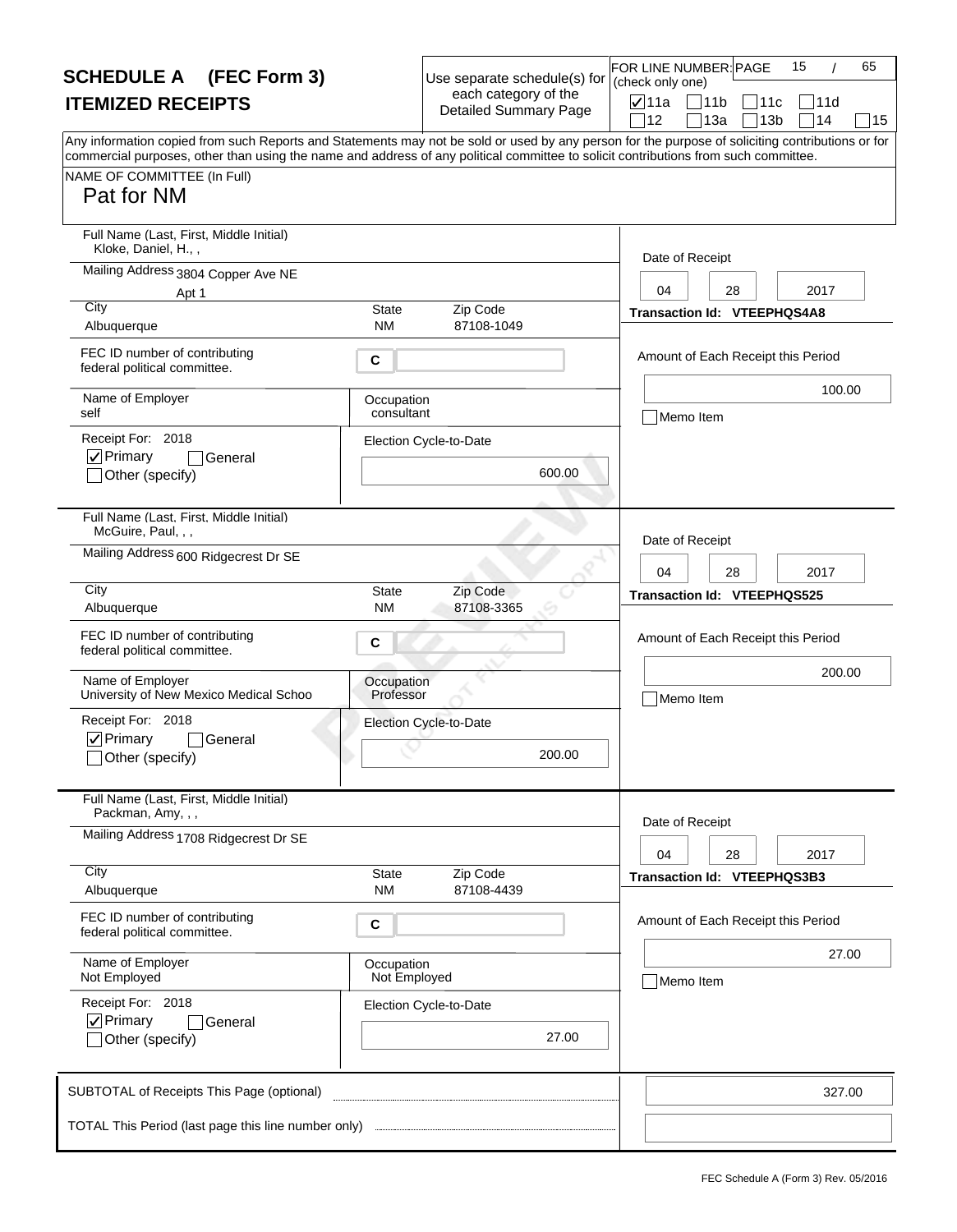| <b>SCHEDULE A</b> (FEC Form 3)                                                                                                                                                                                                                                                                                                       |                            | Use separate schedule(s) for                         | FOR LINE NUMBER: PAGE<br>(check only one) |                                      | 16         | 65 |
|--------------------------------------------------------------------------------------------------------------------------------------------------------------------------------------------------------------------------------------------------------------------------------------------------------------------------------------|----------------------------|------------------------------------------------------|-------------------------------------------|--------------------------------------|------------|----|
| <b>ITEMIZED RECEIPTS</b>                                                                                                                                                                                                                                                                                                             |                            | each category of the<br><b>Detailed Summary Page</b> | $\nabla$ 11a<br>12                        | 11b<br>11c<br>13a<br>13 <sub>b</sub> | 11d<br>714 | 15 |
| Any information copied from such Reports and Statements may not be sold or used by any person for the purpose of soliciting contributions or for<br>commercial purposes, other than using the name and address of any political committee to solicit contributions from such committee.<br>NAME OF COMMITTEE (In Full)<br>Pat for NM |                            |                                                      |                                           |                                      |            |    |
| Full Name (Last, First, Middle Initial)<br>Printz-Feddersen, Virginia, , ,                                                                                                                                                                                                                                                           |                            |                                                      | Date of Receipt                           |                                      |            |    |
| Mailing Address 4401 Royene Ave NE                                                                                                                                                                                                                                                                                                   |                            |                                                      | 04                                        | 28                                   | 2017       |    |
| City<br>Albuquerque                                                                                                                                                                                                                                                                                                                  | State<br><b>NM</b>         | Zip Code<br>87110-5729                               |                                           | <b>Transaction Id: VTEEPHQS5E0</b>   |            |    |
| FEC ID number of contributing<br>federal political committee.                                                                                                                                                                                                                                                                        | C                          |                                                      |                                           | Amount of Each Receipt this Period   |            |    |
| Name of Employer<br>none                                                                                                                                                                                                                                                                                                             | Occupation<br>none         |                                                      | Memo Item                                 |                                      | 200.00     |    |
| Receipt For: 2018<br>$ $ $\checkmark$ Primary<br>General<br>Other (specify)                                                                                                                                                                                                                                                          |                            | Election Cycle-to-Date<br>250.00                     |                                           |                                      |            |    |
| Full Name (Last, First, Middle Initial)<br>Sherwood, Catherine, , ,                                                                                                                                                                                                                                                                  |                            |                                                      | Date of Receipt                           |                                      |            |    |
| Mailing Address 1509 Archuleta Dr NE                                                                                                                                                                                                                                                                                                 |                            |                                                      | 04                                        | 28                                   | 2017       |    |
| City<br>Albuquerque                                                                                                                                                                                                                                                                                                                  | <b>State</b><br>ΝM         | Zip Code<br>87112-6375                               |                                           | Transaction Id: VTEEPHQS533          |            |    |
| FEC ID number of contributing<br>federal political committee.                                                                                                                                                                                                                                                                        | C                          |                                                      |                                           | Amount of Each Receipt this Period   |            |    |
| Name of Employer<br>Not employed                                                                                                                                                                                                                                                                                                     | Occupation<br>Not employed |                                                      | Memo Item                                 |                                      | 100.00     |    |
| Receipt For: 2018<br>$\nabla$ Primary<br>General<br>_lOther (specify)                                                                                                                                                                                                                                                                |                            | Election Cycle-to-Date<br>200.00                     |                                           |                                      |            |    |
| Full Name (Last, First, Middle Initial)<br>Ricker, Susan, , ,                                                                                                                                                                                                                                                                        |                            |                                                      | Date of Receipt                           |                                      |            |    |
| Mailing Address 635 Isleta Blvd SW                                                                                                                                                                                                                                                                                                   |                            |                                                      | 04                                        | 29                                   | 2017       |    |
| City<br>Albuquerque                                                                                                                                                                                                                                                                                                                  | State<br><b>NM</b>         | Zip Code<br>87105-3827                               |                                           | Transaction Id: VTEEPHQS3Z1          |            |    |
| FEC ID number of contributing<br>federal political committee.                                                                                                                                                                                                                                                                        | С                          |                                                      |                                           | Amount of Each Receipt this Period   |            |    |
| Name of Employer<br>Off Broadway                                                                                                                                                                                                                                                                                                     | Occupation<br>retail owner |                                                      | Memo Item                                 |                                      | 100.00     |    |
| Receipt For: 2018<br>$\nabla$ Primary<br>General<br>Other (specify)                                                                                                                                                                                                                                                                  |                            | Election Cycle-to-Date<br>100.00                     |                                           |                                      |            |    |
| SUBTOTAL of Receipts This Page (optional)                                                                                                                                                                                                                                                                                            |                            |                                                      |                                           |                                      | 400.00     |    |
|                                                                                                                                                                                                                                                                                                                                      |                            |                                                      |                                           |                                      |            |    |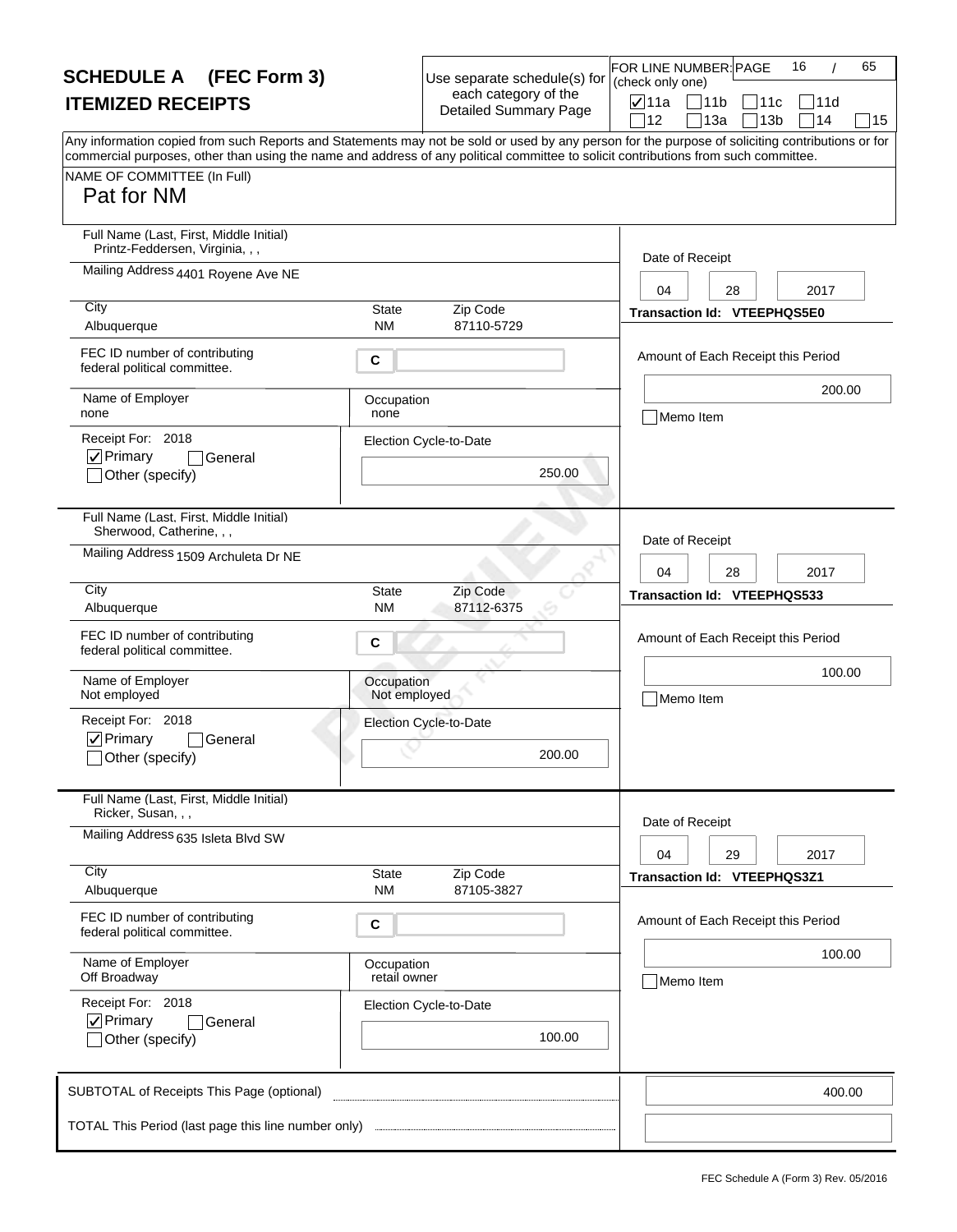| <b>SCHEDULE A</b> (FEC Form 3)                                                                                                                                                                                                                                                                                                       |                            | Use separate schedule(s) for                         | (check only one)      | FOR LINE NUMBER: PAGE                  | 17         | 65 |
|--------------------------------------------------------------------------------------------------------------------------------------------------------------------------------------------------------------------------------------------------------------------------------------------------------------------------------------|----------------------------|------------------------------------------------------|-----------------------|----------------------------------------|------------|----|
| <b>ITEMIZED RECEIPTS</b>                                                                                                                                                                                                                                                                                                             |                            | each category of the<br><b>Detailed Summary Page</b> | $\nabla$ 11a<br>12    | 11b<br> 11c <br>13a<br>13 <sub>b</sub> | 11d<br>714 | 15 |
| Any information copied from such Reports and Statements may not be sold or used by any person for the purpose of soliciting contributions or for<br>commercial purposes, other than using the name and address of any political committee to solicit contributions from such committee.<br>NAME OF COMMITTEE (In Full)<br>Pat for NM |                            |                                                      |                       |                                        |            |    |
| Full Name (Last, First, Middle Initial)<br>Baca, Nancy, , ,<br>Mailing Address 423 Tulane PI NE                                                                                                                                                                                                                                      |                            |                                                      | Date of Receipt       |                                        |            |    |
| City<br>Albuquerque                                                                                                                                                                                                                                                                                                                  | State<br><b>NM</b>         | Zip Code<br>87106-2155                               | 04                    | 30<br>Transaction Id: VTEEPH4ZZZ7      | 2017       |    |
| FEC ID number of contributing<br>federal political committee.                                                                                                                                                                                                                                                                        | C                          |                                                      |                       | Amount of Each Receipt this Period     |            |    |
| Name of Employer<br>Self                                                                                                                                                                                                                                                                                                             | Occupation                 | <b>Property Manager</b>                              | Memo Item             |                                        | 150.00     |    |
| Receipt For: 2018<br>$\nabla$ Primary<br>General<br>Other (specify)                                                                                                                                                                                                                                                                  |                            | Election Cycle-to-Date<br>150.00                     |                       |                                        |            |    |
| Full Name (Last, First, Middle Initial)<br>Carmichael, Karren, , ,                                                                                                                                                                                                                                                                   |                            |                                                      | Date of Receipt       |                                        |            |    |
| Mailing Address 5009 Valle Rio Trl NW                                                                                                                                                                                                                                                                                                |                            |                                                      | 04                    | 30                                     | 2017       |    |
| City<br>Albuquerque                                                                                                                                                                                                                                                                                                                  | <b>State</b><br>ΝM         | Zip Code<br>87120-4674                               |                       | Transaction Id: VTEEPH4ZYX0            |            |    |
| FEC ID number of contributing<br>federal political committee.                                                                                                                                                                                                                                                                        | C                          |                                                      |                       | Amount of Each Receipt this Period     |            |    |
| Name of Employer<br>Not Employed                                                                                                                                                                                                                                                                                                     | Occupation<br>Not Employed |                                                      | Memo Item             |                                        | 100.00     |    |
| Receipt For: 2018<br>$\nabla$ Primary<br>General<br>_lOther (specify)                                                                                                                                                                                                                                                                |                            | Election Cycle-to-Date<br>100.00                     |                       |                                        |            |    |
| Full Name (Last, First, Middle Initial)<br>West, Tim, , ,                                                                                                                                                                                                                                                                            |                            |                                                      |                       |                                        |            |    |
| Mailing Address 4235 Mackland Ave NE                                                                                                                                                                                                                                                                                                 |                            |                                                      | Date of Receipt<br>04 | 30                                     | 2017       |    |
| City<br>Albuquerque                                                                                                                                                                                                                                                                                                                  | State<br><b>NM</b>         | Zip Code<br>87110-7715                               |                       | <b>Transaction Id: VTEEPH4ZZX1</b>     |            |    |
| FEC ID number of contributing<br>federal political committee.                                                                                                                                                                                                                                                                        | С                          |                                                      |                       | Amount of Each Receipt this Period     |            |    |
| Name of Employer<br>None                                                                                                                                                                                                                                                                                                             | Occupation<br>Student      |                                                      | Memo Item             |                                        | 2700.00    |    |
| Receipt For: 2018<br>$\nabla$ Primary<br>General<br>Other (specify)                                                                                                                                                                                                                                                                  |                            | Election Cycle-to-Date<br>2700.00                    |                       |                                        |            |    |
| SUBTOTAL of Receipts This Page (optional)                                                                                                                                                                                                                                                                                            |                            |                                                      |                       |                                        | 2950.00    |    |
|                                                                                                                                                                                                                                                                                                                                      |                            |                                                      |                       |                                        |            |    |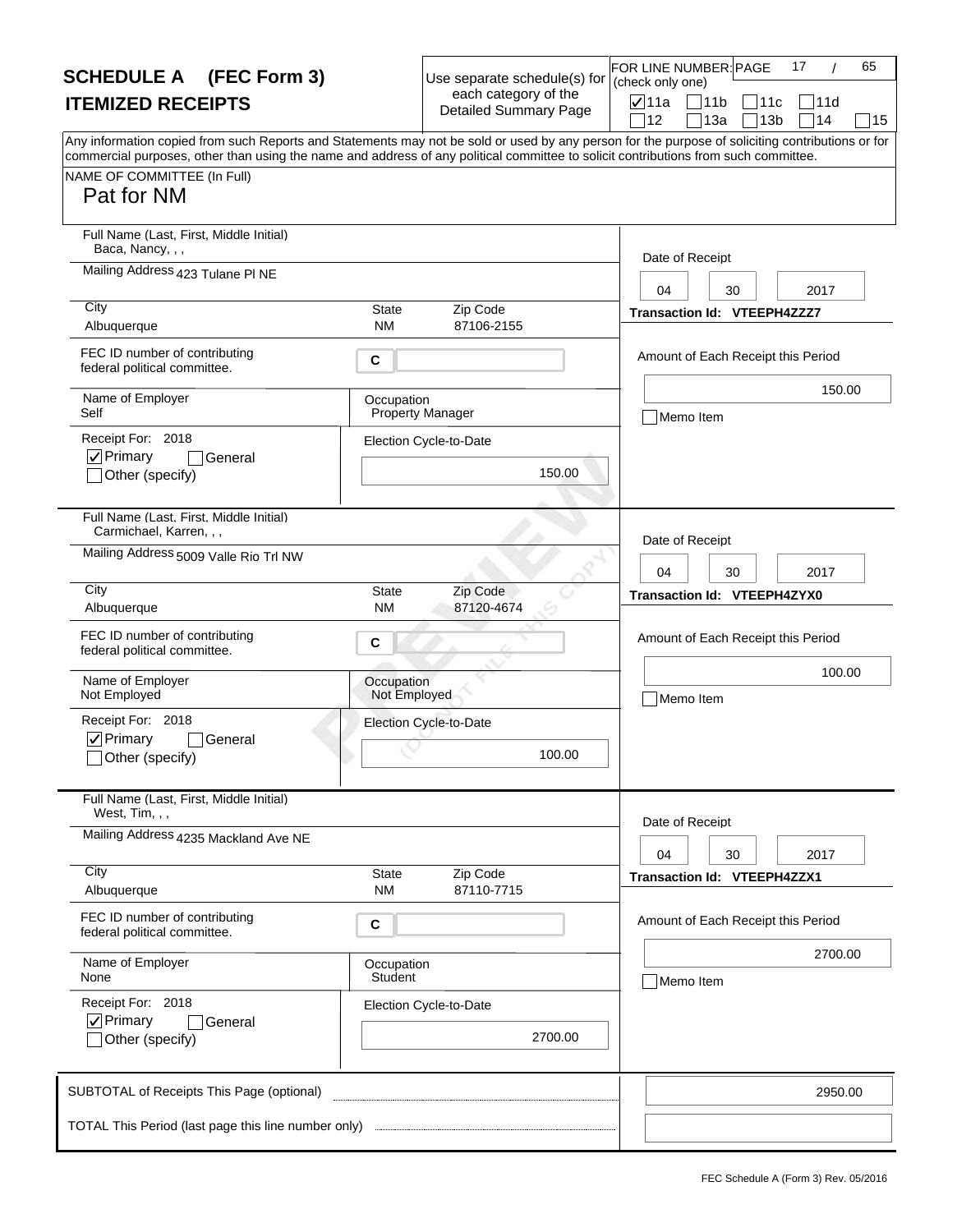| <b>SCHEDULE A</b> (FEC Form 3)                                                                                                                                                                                                                                                                                                       |                              | Use separate schedule(s) for                         | 65<br>FOR LINE NUMBER: PAGE<br>18<br>(check only one) |
|--------------------------------------------------------------------------------------------------------------------------------------------------------------------------------------------------------------------------------------------------------------------------------------------------------------------------------------|------------------------------|------------------------------------------------------|-------------------------------------------------------|
| <b>ITEMIZED RECEIPTS</b>                                                                                                                                                                                                                                                                                                             |                              | each category of the<br><b>Detailed Summary Page</b> | <b>⊽</b> 11a<br> 11b<br>111с<br>111d                  |
| Any information copied from such Reports and Statements may not be sold or used by any person for the purpose of soliciting contributions or for<br>commercial purposes, other than using the name and address of any political committee to solicit contributions from such committee.<br>NAME OF COMMITTEE (In Full)<br>Pat for NM |                              |                                                      | 14<br>12<br>13a<br>13 <sub>b</sub><br>15              |
| Full Name (Last, First, Middle Initial)<br>Gibel, Roz and Larry, , ,                                                                                                                                                                                                                                                                 |                              |                                                      | Date of Receipt                                       |
| Mailing Address 1909 Rita Ct NE                                                                                                                                                                                                                                                                                                      |                              |                                                      | 2017<br>05<br>01                                      |
| City<br>Albuquerque                                                                                                                                                                                                                                                                                                                  | <b>State</b><br><b>NM</b>    | Zip Code<br>87106-1124                               | <b>Transaction Id: VTEEPHQS424</b>                    |
| FEC ID number of contributing<br>federal political committee.                                                                                                                                                                                                                                                                        | С                            |                                                      | Amount of Each Receipt this Period                    |
| Name of Employer<br>self                                                                                                                                                                                                                                                                                                             | Occupation<br>travel advisor |                                                      | 250.00<br>Memo Item                                   |
| Receipt For: 2018<br>$\nabla$ Primary<br>General<br>Other (specify)                                                                                                                                                                                                                                                                  |                              | Election Cycle-to-Date<br>250.00                     |                                                       |
| Full Name (Last, First, Middle Initial)<br>Armbruster, Karyl, Ann,,                                                                                                                                                                                                                                                                  |                              |                                                      | Date of Receipt                                       |
| Mailing Address 605 Totavi St                                                                                                                                                                                                                                                                                                        |                              |                                                      | 2017<br>05<br>03                                      |
| City<br>Los Alamos                                                                                                                                                                                                                                                                                                                   | <b>State</b><br><b>NM</b>    | Zip Code<br>87544-2643                               | Transaction Id: VTEEPHQS3Q7                           |
| FEC ID number of contributing<br>federal political committee.                                                                                                                                                                                                                                                                        | С                            |                                                      | Amount of Each Receipt this Period                    |
| Name of Employer<br>N/A                                                                                                                                                                                                                                                                                                              | Occupation<br>Retired        |                                                      | 27.00<br>Memo Item                                    |
| Receipt For: 2018<br>$\nabla$ Primary<br>General<br>_lOther (specify)                                                                                                                                                                                                                                                                |                              | Election Cycle-to-Date<br>27.00                      |                                                       |
| Full Name (Last, First, Middle Initial)<br>Prescott, Suzanne, , , Queen                                                                                                                                                                                                                                                              |                              |                                                      |                                                       |
| Mailing Address PO Box 7092                                                                                                                                                                                                                                                                                                          |                              |                                                      | Date of Receipt<br>05<br>03<br>2017                   |
| City<br>Albuquerque                                                                                                                                                                                                                                                                                                                  | State<br><b>NM</b>           | Zip Code<br>87194-7092                               | Transaction Id: VTEEPHQS458                           |
| FEC ID number of contributing<br>federal political committee.                                                                                                                                                                                                                                                                        | С                            |                                                      | Amount of Each Receipt this Period                    |
| Name of Employer<br>none                                                                                                                                                                                                                                                                                                             | Occupation<br>not employed   |                                                      | 250.00<br>Memo Item                                   |
| Receipt For: 2018<br>$\nabla$ Primary<br>General                                                                                                                                                                                                                                                                                     |                              | Election Cycle-to-Date                               |                                                       |
| Other (specify)                                                                                                                                                                                                                                                                                                                      |                              | 250.00                                               |                                                       |
| SUBTOTAL of Receipts This Page (optional)                                                                                                                                                                                                                                                                                            |                              |                                                      | 527.00                                                |
|                                                                                                                                                                                                                                                                                                                                      |                              |                                                      |                                                       |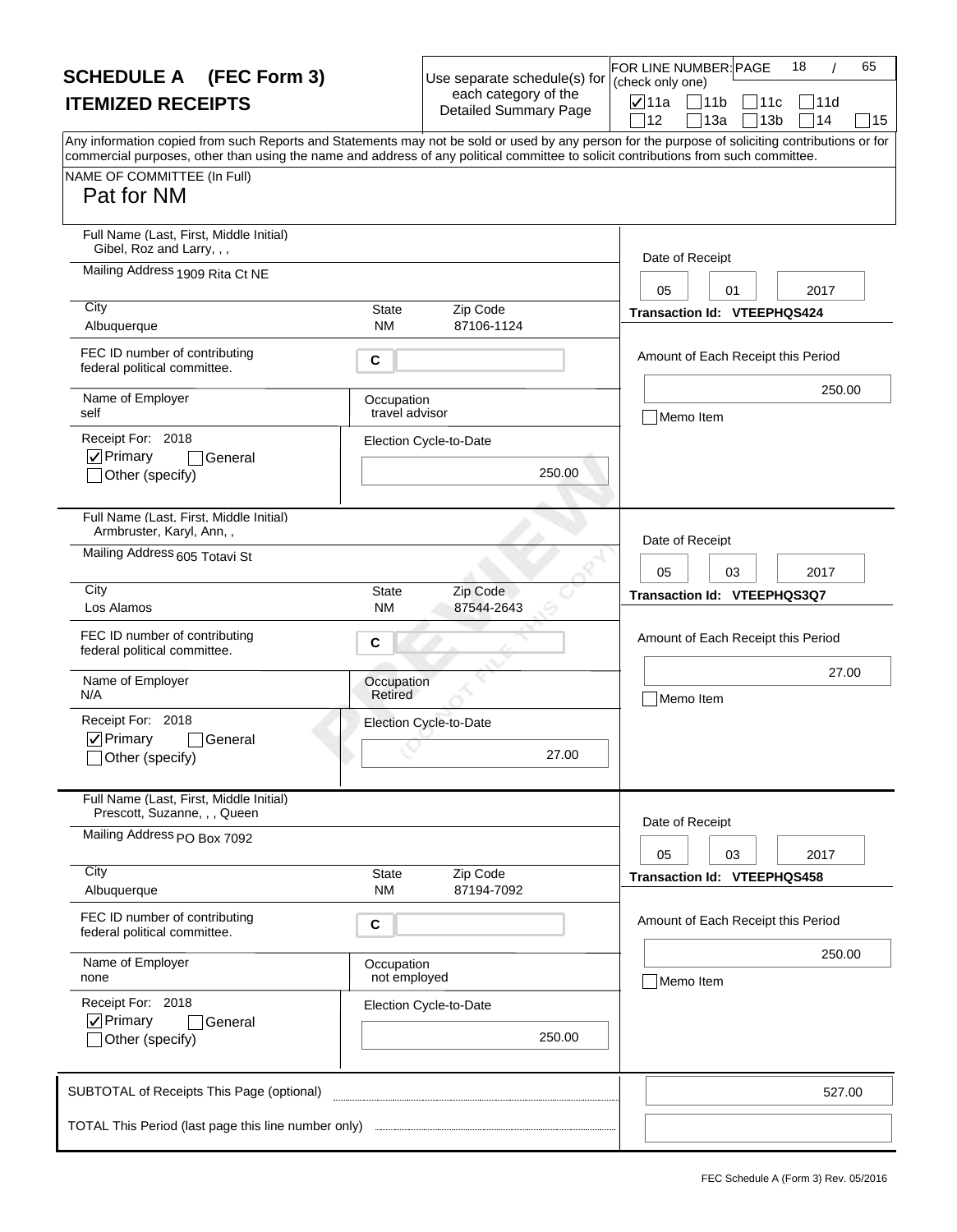| <b>SCHEDULE A</b> (FEC Form 3)                                                                                                                                                                                                                                                          |                           | Use separate schedule(s) for                         | FOR LINE NUMBER: PAGE<br>(check only one) | 65<br>19                           |
|-----------------------------------------------------------------------------------------------------------------------------------------------------------------------------------------------------------------------------------------------------------------------------------------|---------------------------|------------------------------------------------------|-------------------------------------------|------------------------------------|
| <b>ITEMIZED RECEIPTS</b>                                                                                                                                                                                                                                                                |                           | each category of the<br><b>Detailed Summary Page</b> | <b>⊽</b> ∣11a<br>$\bigcap 11b$            | 11c<br>111d                        |
| Any information copied from such Reports and Statements may not be sold or used by any person for the purpose of soliciting contributions or for<br>commercial purposes, other than using the name and address of any political committee to solicit contributions from such committee. |                           |                                                      | 12                                        | 14<br>13a<br>13 <sub>b</sub><br>15 |
| NAME OF COMMITTEE (In Full)<br>Pat for NM                                                                                                                                                                                                                                               |                           |                                                      |                                           |                                    |
| Full Name (Last, First, Middle Initial)<br>Keleher, Michael, , ,                                                                                                                                                                                                                        |                           |                                                      | Date of Receipt                           |                                    |
| Mailing Address 1400 Morningside Dr NE                                                                                                                                                                                                                                                  |                           |                                                      | 05                                        | 2017<br>04                         |
| City<br>Albuquerque                                                                                                                                                                                                                                                                     | State<br><b>NM</b>        | Zip Code<br>87110-5640                               |                                           | <b>Transaction Id: VTEEPHQS371</b> |
| FEC ID number of contributing<br>federal political committee.                                                                                                                                                                                                                           | C                         |                                                      |                                           | Amount of Each Receipt this Period |
| Name of Employer<br>Self                                                                                                                                                                                                                                                                | Occupation<br>Attorney    |                                                      | Memo Item                                 | 250.00                             |
| Receipt For: 2018<br>$ $ $\checkmark$ Primary<br> General                                                                                                                                                                                                                               |                           | Election Cycle-to-Date                               |                                           |                                    |
| Other (specify)                                                                                                                                                                                                                                                                         |                           | 250.00                                               |                                           |                                    |
| Full Name (Last, First, Middle Initial)<br>Printz-Feddersen, Virginia, , ,                                                                                                                                                                                                              |                           |                                                      | Date of Receipt                           |                                    |
| Mailing Address 4401 Royene Ave NE                                                                                                                                                                                                                                                      |                           |                                                      | 05                                        | 2017<br>04                         |
| City<br>Albuquerque                                                                                                                                                                                                                                                                     | <b>State</b><br><b>NM</b> | Zip Code<br>87110-5729                               |                                           | Transaction Id: VTEEPHQS4S4        |
| FEC ID number of contributing<br>federal political committee.                                                                                                                                                                                                                           | C                         |                                                      |                                           | Amount of Each Receipt this Period |
| Name of Employer<br>none                                                                                                                                                                                                                                                                | Occupation<br>none        |                                                      | Memo Item                                 | 50.00                              |
| Receipt For: 2018<br>$\nabla$ Primary<br>l General                                                                                                                                                                                                                                      |                           | Election Cycle-to-Date                               |                                           |                                    |
| _lOther (specify)                                                                                                                                                                                                                                                                       |                           | 300.00                                               |                                           |                                    |
| Full Name (Last, First, Middle Initial)<br>Harrington, Naomi, L.,,                                                                                                                                                                                                                      |                           |                                                      | Date of Receipt                           |                                    |
| Mailing Address 8105 Rio Grande Blvd NW                                                                                                                                                                                                                                                 |                           |                                                      | 05                                        | 06<br>2017                         |
| City<br>Los Ranchos                                                                                                                                                                                                                                                                     | State<br><b>NM</b>        | Zip Code<br>87114-1218                               |                                           | Transaction Id: VTEEPHV19G3        |
| FEC ID number of contributing<br>federal political committee.                                                                                                                                                                                                                           | С                         |                                                      |                                           | Amount of Each Receipt this Period |
| Name of Employer<br>Retired                                                                                                                                                                                                                                                             | Occupation                | <b>Information Requested</b>                         | Memo Item                                 | 75.00                              |
| Receipt For: 2018<br>$\nabla$ Primary<br><b>General</b>                                                                                                                                                                                                                                 |                           | Election Cycle-to-Date                               |                                           |                                    |
| Other (specify)                                                                                                                                                                                                                                                                         |                           | 75.00                                                |                                           |                                    |
| SUBTOTAL of Receipts This Page (optional)                                                                                                                                                                                                                                               |                           |                                                      |                                           | 375.00                             |
|                                                                                                                                                                                                                                                                                         |                           |                                                      |                                           |                                    |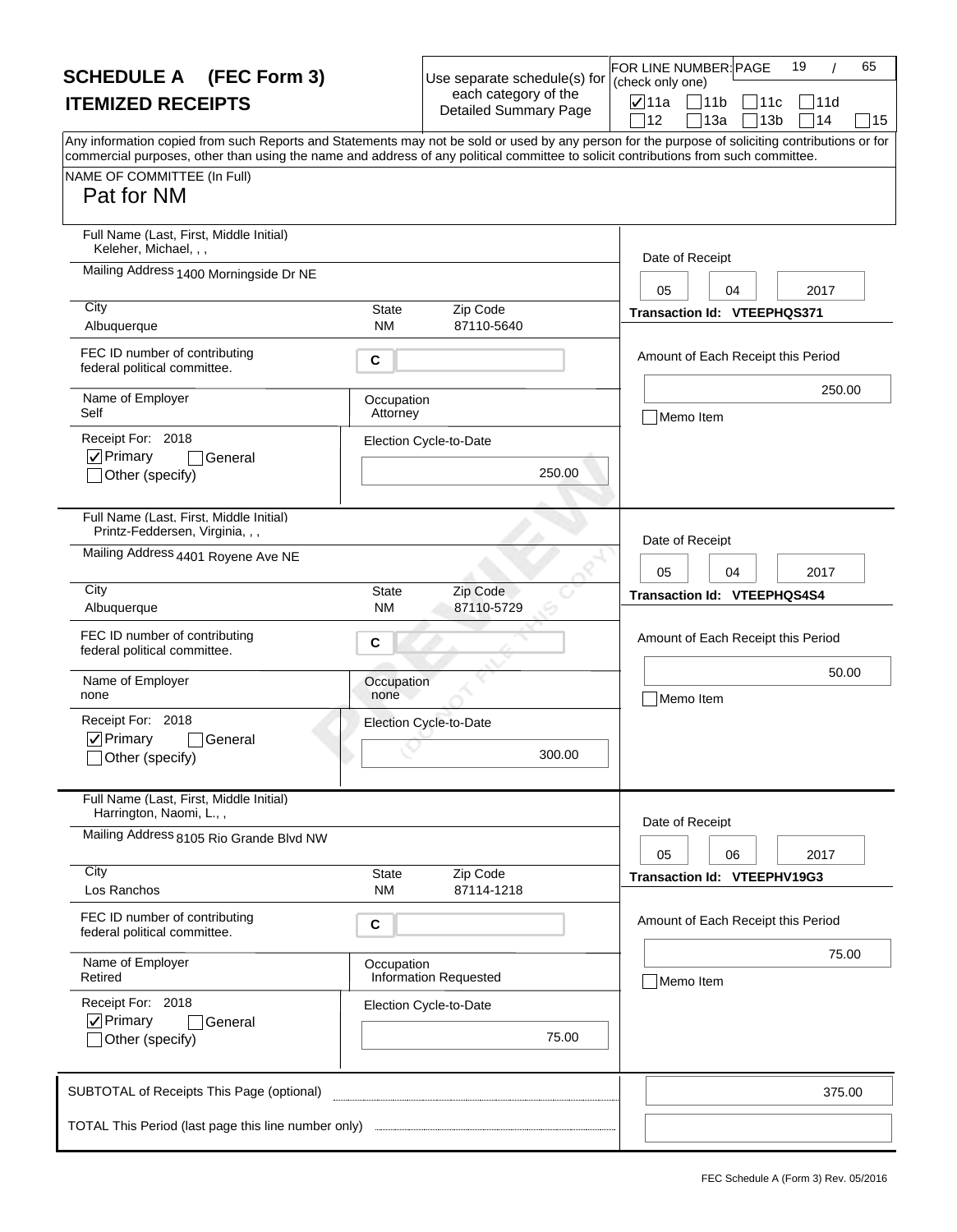| <b>SCHEDULE A</b> (FEC Form 3)                                                                                                                                                                                                                                                                                                       |                          | Use separate schedule(s) for                         | 65<br>FOR LINE NUMBER: PAGE<br>20<br>(check only one)                             |
|--------------------------------------------------------------------------------------------------------------------------------------------------------------------------------------------------------------------------------------------------------------------------------------------------------------------------------------|--------------------------|------------------------------------------------------|-----------------------------------------------------------------------------------|
| <b>ITEMIZED RECEIPTS</b>                                                                                                                                                                                                                                                                                                             |                          | each category of the<br><b>Detailed Summary Page</b> | $\nabla$ 11a<br> 11b<br> 11d<br>11c<br>714<br>12<br>13a<br>13 <sub>b</sub><br> 15 |
| Any information copied from such Reports and Statements may not be sold or used by any person for the purpose of soliciting contributions or for<br>commercial purposes, other than using the name and address of any political committee to solicit contributions from such committee.<br>NAME OF COMMITTEE (In Full)<br>Pat for NM |                          |                                                      |                                                                                   |
| Full Name (Last, First, Middle Initial)<br>Dawson, Douglas, , ,                                                                                                                                                                                                                                                                      |                          |                                                      | Date of Receipt                                                                   |
| Mailing Address 14059 Claywood Ave                                                                                                                                                                                                                                                                                                   |                          |                                                      | 2017<br>05<br>08                                                                  |
| City<br>Sylmar                                                                                                                                                                                                                                                                                                                       | State<br>CA              | Zip Code<br>91342-1840                               | Transaction Id: VTEEPHV19F5                                                       |
| FEC ID number of contributing<br>federal political committee.                                                                                                                                                                                                                                                                        | C                        |                                                      | Amount of Each Receipt this Period                                                |
| Name of Employer<br><b>JPL</b>                                                                                                                                                                                                                                                                                                       | Occupation<br>Engineer   |                                                      | 250.00<br>Memo Item                                                               |
| Receipt For: 2018<br>$ $ $\checkmark$ Primary<br>General<br>Other (specify)                                                                                                                                                                                                                                                          |                          | Election Cycle-to-Date<br>250.00                     |                                                                                   |
| Full Name (Last, First, Middle Initial)<br>Armbruster, Karyl, Ann,,                                                                                                                                                                                                                                                                  |                          |                                                      | Date of Receipt                                                                   |
| Mailing Address 605 Totavi St                                                                                                                                                                                                                                                                                                        |                          |                                                      | 05<br>10<br>2017                                                                  |
| City<br>Los Alamos                                                                                                                                                                                                                                                                                                                   | <b>State</b><br>NM       | Zip Code<br>87544-2643                               | Transaction Id: VTEEPHQS3K6                                                       |
| FEC ID number of contributing<br>federal political committee.                                                                                                                                                                                                                                                                        | C                        |                                                      | Amount of Each Receipt this Period                                                |
| Name of Employer<br>N/A                                                                                                                                                                                                                                                                                                              | Occupation<br>Retired    |                                                      | 250.00<br>Memo Item                                                               |
| Receipt For: 2018<br>$\nabla$ Primary<br>General<br>_lOther (specify)                                                                                                                                                                                                                                                                |                          | Election Cycle-to-Date<br>277.00                     |                                                                                   |
| Full Name (Last, First, Middle Initial)<br>Buffett, Sandy, , ,                                                                                                                                                                                                                                                                       |                          |                                                      | Date of Receipt                                                                   |
| Mailing Address 402 15th St SW                                                                                                                                                                                                                                                                                                       |                          |                                                      | 13<br>2017<br>05                                                                  |
| City<br>Albuquerque                                                                                                                                                                                                                                                                                                                  | State<br><b>NM</b>       | Zip Code<br>87104-1002                               | Transaction Id: VTEEPHV19R7                                                       |
| FEC ID number of contributing<br>federal political committee.                                                                                                                                                                                                                                                                        | С                        |                                                      | Amount of Each Receipt this Period                                                |
| Name of Employer<br>Self                                                                                                                                                                                                                                                                                                             | Occupation<br>Consultant |                                                      | 150.00<br>Memo Item                                                               |
| Receipt For: 2018<br>$\nabla$ Primary<br>General<br>Other (specify)                                                                                                                                                                                                                                                                  |                          | Election Cycle-to-Date<br>300.00                     |                                                                                   |
| SUBTOTAL of Receipts This Page (optional)                                                                                                                                                                                                                                                                                            |                          |                                                      | 650.00                                                                            |
| TOTAL This Period (last page this line number only)                                                                                                                                                                                                                                                                                  |                          |                                                      |                                                                                   |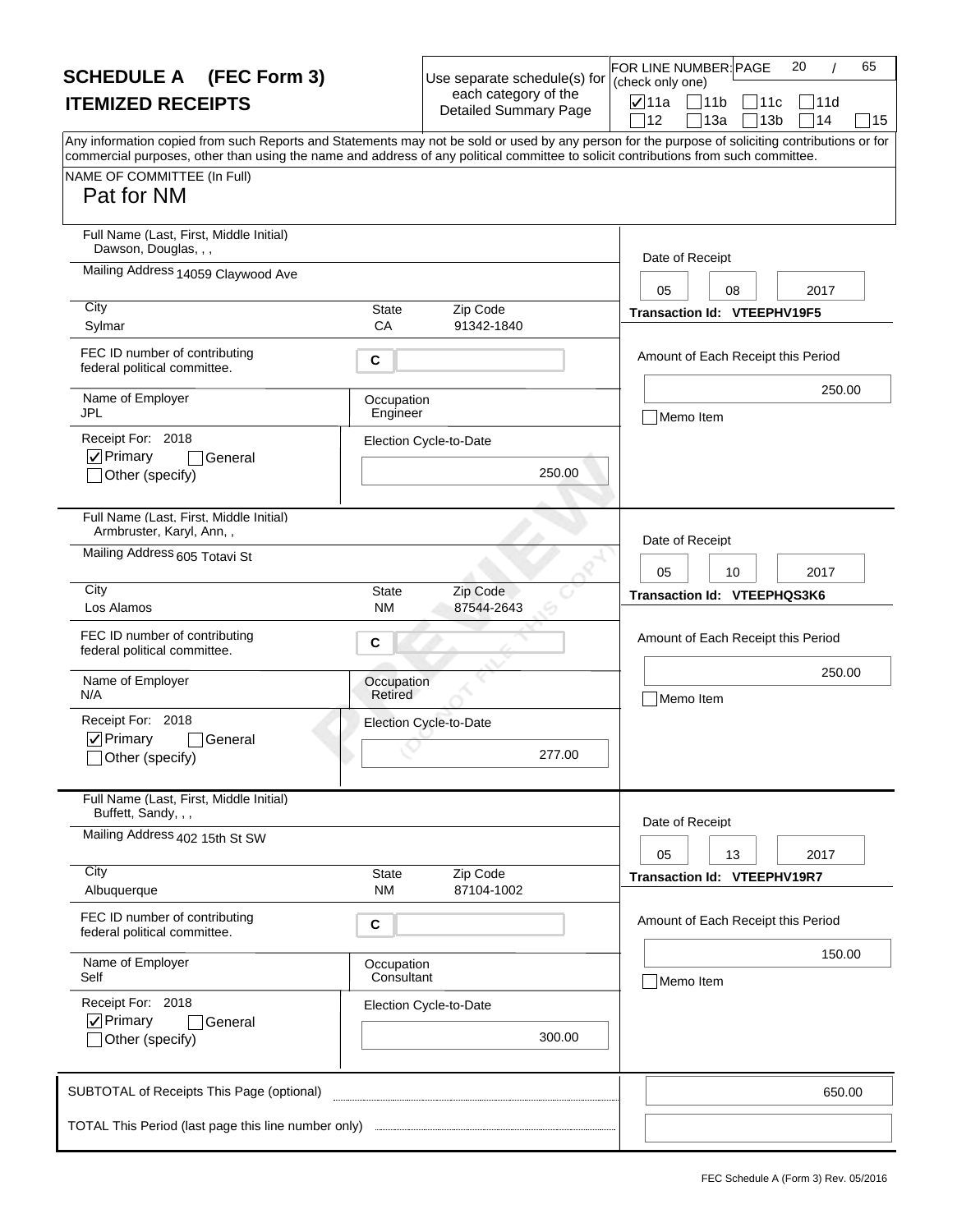| <b>SCHEDULE A</b> (FEC Form 3)                                                                                                                                     |                           | Use separate schedule(s) for                         | FOR LINE NUMBER: PAGE<br>(check only one) |                                          | 21<br>65              |    |
|--------------------------------------------------------------------------------------------------------------------------------------------------------------------|---------------------------|------------------------------------------------------|-------------------------------------------|------------------------------------------|-----------------------|----|
| <b>ITEMIZED RECEIPTS</b>                                                                                                                                           |                           | each category of the<br><b>Detailed Summary Page</b> | <b>⊽</b> 11a                              | 11b<br>111c                              | 111d                  |    |
| Any information copied from such Reports and Statements may not be sold or used by any person for the purpose of soliciting contributions or for                   |                           |                                                      | 12                                        | 13a                                      | 14<br>13 <sub>b</sub> | 15 |
| commercial purposes, other than using the name and address of any political committee to solicit contributions from such committee.<br>NAME OF COMMITTEE (In Full) |                           |                                                      |                                           |                                          |                       |    |
| Pat for NM                                                                                                                                                         |                           |                                                      |                                           |                                          |                       |    |
| Full Name (Last, First, Middle Initial)<br>Nanasi, Mariel,                                                                                                         |                           |                                                      | Date of Receipt                           |                                          |                       |    |
| Mailing Address 1433 Seville Rd                                                                                                                                    |                           |                                                      | 05                                        | 14                                       | 2017                  |    |
| City<br>Santa Fe                                                                                                                                                   | <b>State</b><br><b>NM</b> | Zip Code<br>87505-4647                               |                                           | Transaction Id: VTEEPHV19P1              |                       |    |
| FEC ID number of contributing<br>federal political committee.                                                                                                      | С                         |                                                      |                                           | Amount of Each Receipt this Period       |                       |    |
| Name of Employer<br>Law Office of Nanasi & Haas                                                                                                                    | Occupation<br>Attorney    |                                                      | Memo Item                                 |                                          | 150.00                |    |
| Receipt For: 2018                                                                                                                                                  |                           | Election Cycle-to-Date                               |                                           |                                          |                       |    |
| $\nabla$ Primary<br>General<br>Other (specify)                                                                                                                     |                           | 150.00                                               |                                           |                                          |                       |    |
| Full Name (Last, First, Middle Initial)<br>Massicotte, Christopher, , ,                                                                                            |                           |                                                      | Date of Receipt                           |                                          |                       |    |
| Mailing Address 710 White St                                                                                                                                       |                           |                                                      | 05                                        | 17                                       | 2017                  |    |
| City<br><b>Key West</b>                                                                                                                                            | <b>State</b><br>FL        | Zip Code<br>33040-7155                               |                                           | Transaction Id: VTEEPJ4YJ29              |                       |    |
| FEC ID number of contributing                                                                                                                                      | С                         |                                                      |                                           | Amount of Each Receipt this Period       |                       |    |
| federal political committee.                                                                                                                                       |                           |                                                      |                                           |                                          | 250.00                |    |
| Name of Employer<br><b>DSPolitical LLC</b>                                                                                                                         | Occupation<br>COO         |                                                      | Memo Item                                 |                                          |                       |    |
| Receipt For: 2018<br>$\nabla$ Primary<br>General                                                                                                                   |                           | Election Cycle-to-Date                               |                                           |                                          |                       |    |
| _lOther (specify)                                                                                                                                                  |                           | 350.00                                               |                                           |                                          |                       |    |
| Full Name (Last, First, Middle Initial)<br>Smith de Cherif, Teresa, , ,                                                                                            |                           |                                                      | Date of Receipt                           |                                          |                       |    |
| Mailing Address 346 El Cerro Loop                                                                                                                                  |                           |                                                      |                                           |                                          |                       |    |
| City                                                                                                                                                               | <b>State</b>              | Zip Code                                             | 05                                        | 19<br><b>Transaction Id: VTEEPJ4YHA0</b> | 2017                  |    |
| Los Lunas                                                                                                                                                          | <b>NM</b>                 | 87031-7665                                           |                                           |                                          |                       |    |
| FEC ID number of contributing<br>federal political committee.                                                                                                      | С                         |                                                      |                                           | Amount of Each Receipt this Period       | 250.00                |    |
| Name of Employer<br><b>Information Requested</b>                                                                                                                   | Occupation                | <b>Information Requested</b>                         | Memo Item                                 |                                          |                       |    |
| Receipt For: 2018                                                                                                                                                  |                           | Election Cycle-to-Date                               |                                           |                                          |                       |    |
| $\nabla$ Primary<br>General<br>Other (specify)                                                                                                                     |                           | 250.00                                               |                                           |                                          |                       |    |
| SUBTOTAL of Receipts This Page (optional)                                                                                                                          |                           |                                                      |                                           |                                          | 650.00                |    |
| TOTAL This Period (last page this line number only)                                                                                                                |                           |                                                      |                                           |                                          |                       |    |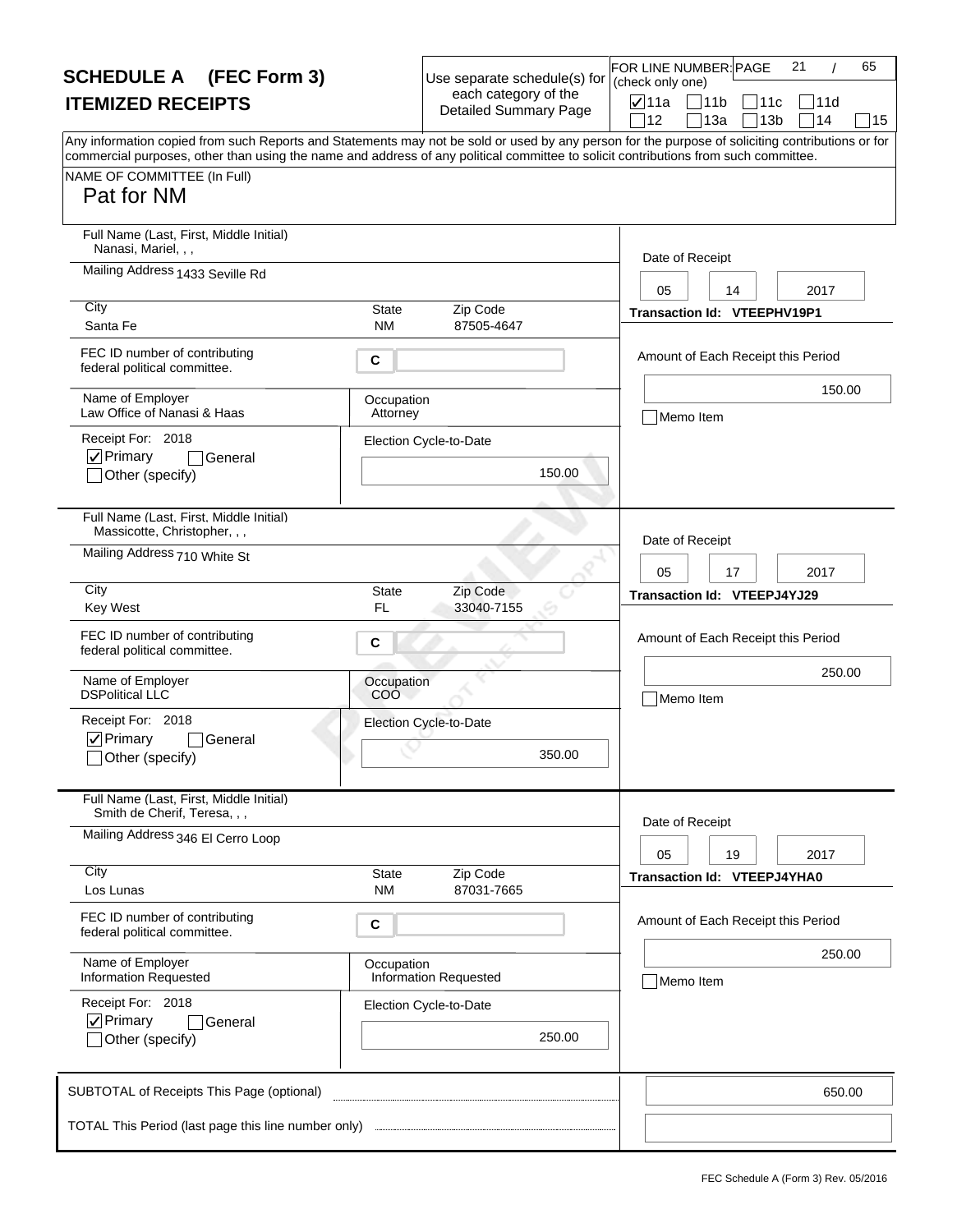| <b>SCHEDULE A</b> (FEC Form 3)                                                                                                                                                                                                                                                                                         |                           | Use separate schedule(s) for                         | (check only one) | 22<br>65<br>FOR LINE NUMBER: PAGE  |
|------------------------------------------------------------------------------------------------------------------------------------------------------------------------------------------------------------------------------------------------------------------------------------------------------------------------|---------------------------|------------------------------------------------------|------------------|------------------------------------|
| <b>ITEMIZED RECEIPTS</b>                                                                                                                                                                                                                                                                                               |                           | each category of the<br><b>Detailed Summary Page</b> | <b>⊽</b> ∣11a    | 11b<br>111c<br>111d                |
| Any information copied from such Reports and Statements may not be sold or used by any person for the purpose of soliciting contributions or for<br>commercial purposes, other than using the name and address of any political committee to solicit contributions from such committee.<br>NAME OF COMMITTEE (In Full) |                           |                                                      | 12               | 14<br>13a<br>13 <sub>b</sub><br>15 |
| Pat for NM                                                                                                                                                                                                                                                                                                             |                           |                                                      |                  |                                    |
| Full Name (Last, First, Middle Initial)<br>Cook, Chadwick, , ,                                                                                                                                                                                                                                                         |                           |                                                      | Date of Receipt  |                                    |
| Mailing Address 1117 10th St NW                                                                                                                                                                                                                                                                                        |                           |                                                      | 05               | 2017<br>22                         |
| City<br>Washington                                                                                                                                                                                                                                                                                                     | <b>State</b><br>DC        | Zip Code<br>20001-4311                               |                  | <b>Transaction Id: VTEEPJDHCT4</b> |
| FEC ID number of contributing<br>federal political committee.                                                                                                                                                                                                                                                          | С                         |                                                      |                  | Amount of Each Receipt this Period |
| Name of Employer<br>Director                                                                                                                                                                                                                                                                                           | Occupation<br><b>CPB</b>  |                                                      |                  | 250.00<br>Memo Item                |
| Receipt For: 2018<br> √ Primary<br>General                                                                                                                                                                                                                                                                             |                           | Election Cycle-to-Date                               |                  |                                    |
| Other (specify)                                                                                                                                                                                                                                                                                                        |                           | 250.00                                               |                  |                                    |
| Full Name (Last, First, Middle Initial)<br>O'Neal, Winston, , ,                                                                                                                                                                                                                                                        |                           |                                                      | Date of Receipt  |                                    |
| Mailing Address 1215 1st St NE<br>Apt 6E                                                                                                                                                                                                                                                                               |                           |                                                      | 05               | 2017<br>22                         |
| City<br>Washington                                                                                                                                                                                                                                                                                                     | <b>State</b><br>DC        | Zip Code<br>20002-7943                               |                  | Transaction Id: VTEEPKY1VV3        |
| FEC ID number of contributing<br>federal political committee.                                                                                                                                                                                                                                                          | С                         |                                                      |                  | Amount of Each Receipt this Period |
| Name of Employer<br>Leadership Greater Washington                                                                                                                                                                                                                                                                      | Occupation                | <b>Marketing Communication Manager</b>               |                  | 200.00<br>Memo Item                |
| Receipt For: 2018<br>$\nabla$ Primary<br>General                                                                                                                                                                                                                                                                       |                           | Election Cycle-to-Date                               |                  |                                    |
| _lOther (specify)                                                                                                                                                                                                                                                                                                      |                           | 200.00                                               |                  |                                    |
| Full Name (Last, First, Middle Initial)<br>Ortiz, Bryan, , ,                                                                                                                                                                                                                                                           |                           |                                                      | Date of Receipt  |                                    |
| Mailing Address 2610 Silver Ave SE                                                                                                                                                                                                                                                                                     |                           |                                                      | 05               | 2017<br>22                         |
| City<br>Albuquerque                                                                                                                                                                                                                                                                                                    | <b>State</b><br><b>NM</b> | Zip Code<br>87106-3624                               |                  | Transaction Id: VTEEPKXY8B1        |
| FEC ID number of contributing<br>federal political committee.                                                                                                                                                                                                                                                          | С                         |                                                      |                  | Amount of Each Receipt this Period |
| Name of Employer<br>Self                                                                                                                                                                                                                                                                                               | Occupation<br>Consultant  |                                                      |                  | 401.00<br>Memo Item                |
| Receipt For: 2018<br>$\nabla$ Primary                                                                                                                                                                                                                                                                                  |                           | Election Cycle-to-Date                               |                  |                                    |
| General<br>Other (specify)                                                                                                                                                                                                                                                                                             |                           | 401.00                                               |                  | * In-Kind: Campaign Event Expenses |
| SUBTOTAL of Receipts This Page (optional)                                                                                                                                                                                                                                                                              |                           |                                                      |                  | 851.00                             |
| TOTAL This Period (last page this line number only)                                                                                                                                                                                                                                                                    |                           |                                                      |                  |                                    |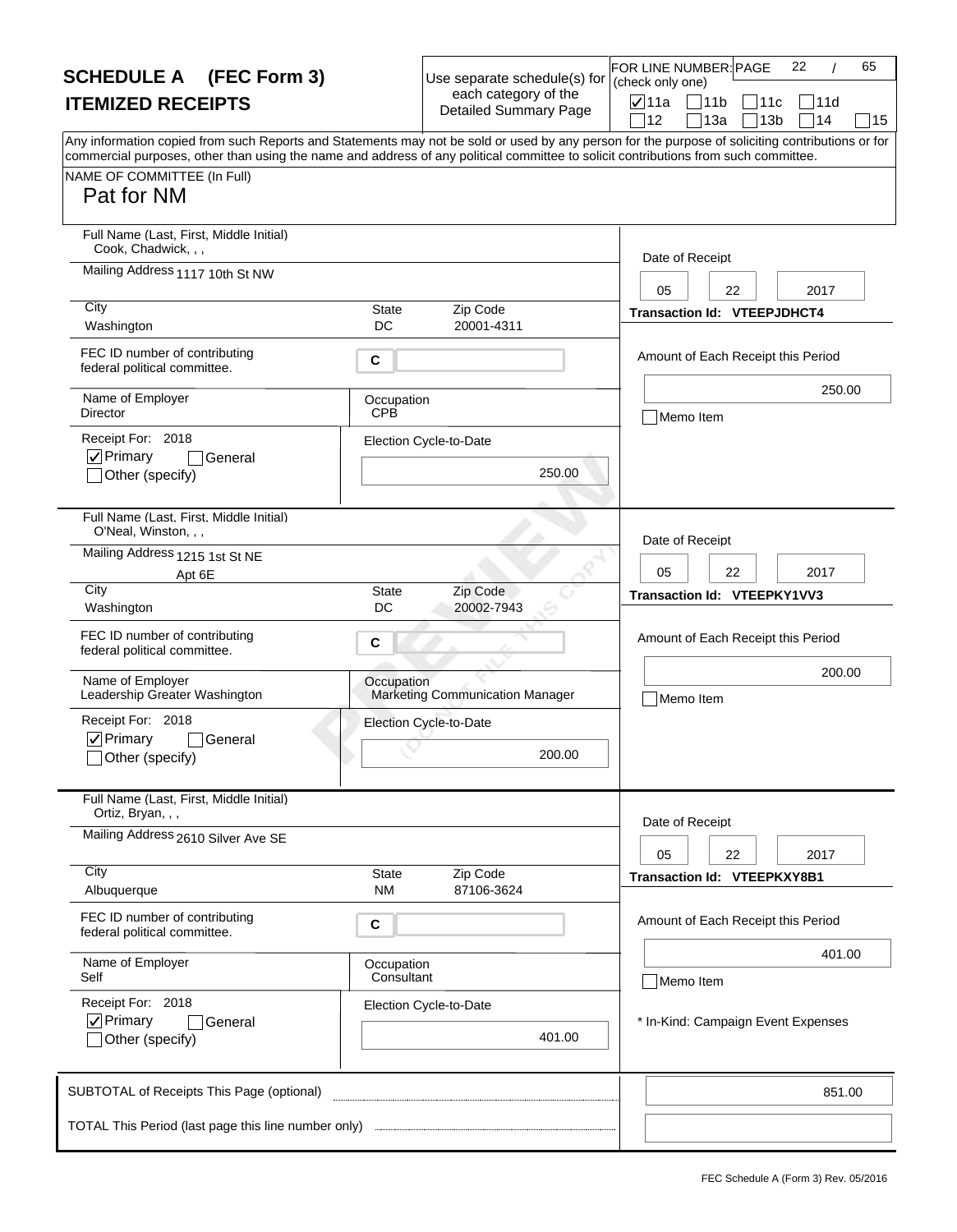| <b>SCHEDULE A</b> (FEC Form 3)                                                                                                                                                                                                                                                                                                       |                            | Use separate schedule(s) for                         | FOR LINE NUMBER: PAGE<br>(check only one) | 23<br>65                                     |
|--------------------------------------------------------------------------------------------------------------------------------------------------------------------------------------------------------------------------------------------------------------------------------------------------------------------------------------|----------------------------|------------------------------------------------------|-------------------------------------------|----------------------------------------------|
| <b>ITEMIZED RECEIPTS</b>                                                                                                                                                                                                                                                                                                             |                            | each category of the<br><b>Detailed Summary Page</b> | $\nabla$ 11a<br> 11b<br>12<br>13a         | 11c<br> 11d<br>]14<br>13 <sub>b</sub><br> 15 |
| Any information copied from such Reports and Statements may not be sold or used by any person for the purpose of soliciting contributions or for<br>commercial purposes, other than using the name and address of any political committee to solicit contributions from such committee.<br>NAME OF COMMITTEE (In Full)<br>Pat for NM |                            |                                                      |                                           |                                              |
| Full Name (Last, First, Middle Initial)<br>Printz-Feddersen, Virginia, , ,                                                                                                                                                                                                                                                           |                            |                                                      | Date of Receipt                           |                                              |
| Mailing Address 4401 Royene Ave NE                                                                                                                                                                                                                                                                                                   |                            |                                                      | 05                                        | 22<br>2017                                   |
| City<br>Albuquerque                                                                                                                                                                                                                                                                                                                  | State<br><b>NM</b>         | Zip Code<br>87110-5729                               | <b>Transaction Id: VTEEPJDHCN4</b>        |                                              |
| FEC ID number of contributing<br>federal political committee.                                                                                                                                                                                                                                                                        | C                          |                                                      |                                           | Amount of Each Receipt this Period           |
| Name of Employer<br>none                                                                                                                                                                                                                                                                                                             | Occupation<br>none         |                                                      | Memo Item                                 | 50.00                                        |
| Receipt For: 2018<br>$\nabla$ Primary<br>General<br>Other (specify)                                                                                                                                                                                                                                                                  |                            | Election Cycle-to-Date<br>350.00                     |                                           |                                              |
| Full Name (Last, First, Middle Initial)<br>Ricker, Susan, , ,                                                                                                                                                                                                                                                                        |                            |                                                      | Date of Receipt                           |                                              |
| Mailing Address 635 Isleta Blvd SW                                                                                                                                                                                                                                                                                                   |                            |                                                      | 05                                        | 22<br>2017                                   |
| City<br>Albuquerque                                                                                                                                                                                                                                                                                                                  | <b>State</b><br>ΝM         | Zip Code<br>87105-3827                               | <b>Transaction Id: VTEEPJDHCR8</b>        |                                              |
| FEC ID number of contributing<br>federal political committee.                                                                                                                                                                                                                                                                        | C                          |                                                      |                                           | Amount of Each Receipt this Period           |
| Name of Employer<br>Off Broadway                                                                                                                                                                                                                                                                                                     | Occupation<br>retail owner |                                                      | Memo Item                                 | 100.00                                       |
| Receipt For: 2018<br>$\nabla$ Primary<br>General<br>_lOther (specify)                                                                                                                                                                                                                                                                |                            | Election Cycle-to-Date<br>200.00                     |                                           |                                              |
| Full Name (Last, First, Middle Initial)<br>Schiferl, David, , ,                                                                                                                                                                                                                                                                      |                            |                                                      |                                           |                                              |
| Mailing Address 459 Grand Canyon Dr                                                                                                                                                                                                                                                                                                  |                            |                                                      | Date of Receipt<br>05                     | 22<br>2017                                   |
| City<br><b>White Rock</b>                                                                                                                                                                                                                                                                                                            | State<br><b>NM</b>         | Zip Code<br>87547-3646                               | Transaction Id: VTEEPJDHCQ0               |                                              |
| FEC ID number of contributing<br>federal political committee.                                                                                                                                                                                                                                                                        | С                          |                                                      |                                           | Amount of Each Receipt this Period           |
| Name of Employer<br>Not Employed                                                                                                                                                                                                                                                                                                     | Occupation<br>Not Employed |                                                      | Memo Item                                 | 100.00                                       |
| Receipt For: 2018<br>$\nabla$ Primary<br>General<br>Other (specify)                                                                                                                                                                                                                                                                  |                            | Election Cycle-to-Date<br>250.00                     |                                           |                                              |
| SUBTOTAL of Receipts This Page (optional)                                                                                                                                                                                                                                                                                            |                            |                                                      |                                           | 250.00                                       |
| TOTAL This Period (last page this line number only)                                                                                                                                                                                                                                                                                  |                            |                                                      |                                           |                                              |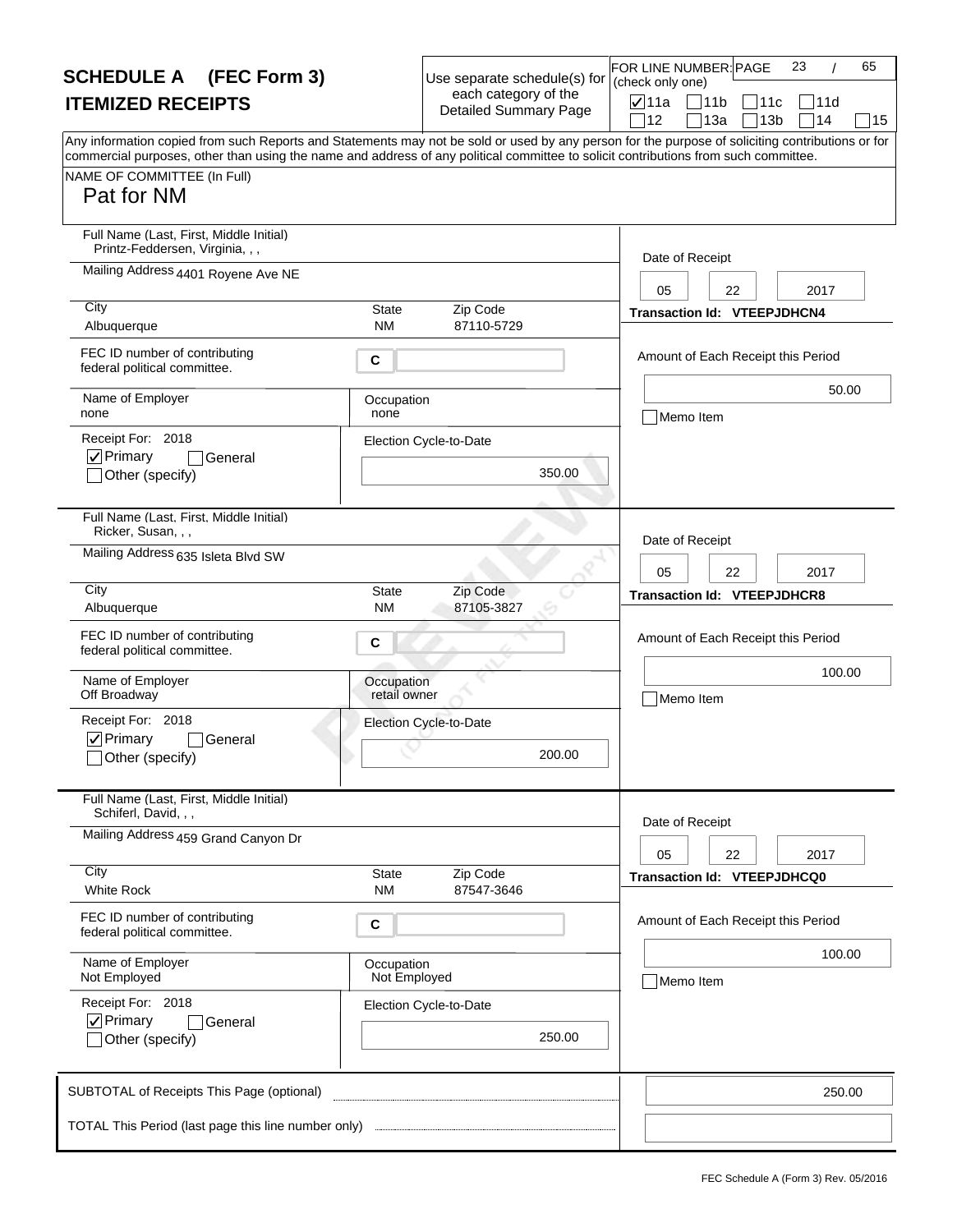| <b>SCHEDULE A</b> (FEC Form 3)                                                                                                                                                                                                                                                                                                       |                          | Use separate schedule(s) for                         | 24<br>65<br>FOR LINE NUMBER: PAGE<br>(check only one) |
|--------------------------------------------------------------------------------------------------------------------------------------------------------------------------------------------------------------------------------------------------------------------------------------------------------------------------------------|--------------------------|------------------------------------------------------|-------------------------------------------------------|
| <b>ITEMIZED RECEIPTS</b>                                                                                                                                                                                                                                                                                                             |                          | each category of the<br><b>Detailed Summary Page</b> | <b>⊽</b> ∣11a<br>711b<br> 11c<br>111d                 |
| Any information copied from such Reports and Statements may not be sold or used by any person for the purpose of soliciting contributions or for<br>commercial purposes, other than using the name and address of any political committee to solicit contributions from such committee.<br>NAME OF COMMITTEE (In Full)<br>Pat for NM |                          |                                                      | 14<br>12<br>13a<br>13 <sub>b</sub><br>15              |
| Full Name (Last, First, Middle Initial)<br>Schmidt, Jim, , ,                                                                                                                                                                                                                                                                         |                          |                                                      | Date of Receipt                                       |
| Mailing Address 2006 18th Ave S<br>City                                                                                                                                                                                                                                                                                              |                          |                                                      | 2017<br>05<br>22                                      |
| Nashville                                                                                                                                                                                                                                                                                                                            | State<br><b>TN</b>       | Zip Code<br>37212-4302                               | <b>Transaction Id: VTEEPJDHCV2</b>                    |
| FEC ID number of contributing<br>federal political committee.                                                                                                                                                                                                                                                                        | C                        |                                                      | Amount of Each Receipt this Period                    |
| Name of Employer<br><b>Schmidt Government Solutions</b>                                                                                                                                                                                                                                                                              | Occupation<br>President  |                                                      | 250.00<br>Memo Item                                   |
| Receipt For: 2018<br>$ $ V Primary<br> General<br>Other (specify)                                                                                                                                                                                                                                                                    |                          | Election Cycle-to-Date<br>250.00                     |                                                       |
| Full Name (Last, First, Middle Initial)<br>Brown, John, , ,                                                                                                                                                                                                                                                                          |                          |                                                      | Date of Receipt                                       |
| Mailing Address 2100 Valley View Pkwy<br>Apt 822                                                                                                                                                                                                                                                                                     |                          |                                                      | 2017<br>05<br>23                                      |
| City<br>El Dorado Hills                                                                                                                                                                                                                                                                                                              | <b>State</b><br>CA       | Zip Code<br>95762-5549                               | <b>Transaction Id: VTEEPJDHF21</b>                    |
| FEC ID number of contributing<br>federal political committee.                                                                                                                                                                                                                                                                        | C                        |                                                      | Amount of Each Receipt this Period                    |
| Name of Employer<br>Self                                                                                                                                                                                                                                                                                                             | Occupation<br>Consultant |                                                      | 250.00<br>Memo Item                                   |
| Receipt For: 2018<br>$\nabla$ Primary<br>l General<br>_lOther (specify)                                                                                                                                                                                                                                                              |                          | Election Cycle-to-Date<br>250.00                     |                                                       |
| Full Name (Last, First, Middle Initial)<br>Keddache, Mehdi, , ,                                                                                                                                                                                                                                                                      |                          |                                                      | Date of Receipt                                       |
| Mailing Address 828 N Broadway<br>Apt 729                                                                                                                                                                                                                                                                                            |                          |                                                      | 05<br>23<br>2017                                      |
| City<br>Denver                                                                                                                                                                                                                                                                                                                       | State<br>CO              | Zip Code<br>80203-2798                               | <b>Transaction Id: VTEEPJDHF13</b>                    |
| FEC ID number of contributing<br>federal political committee.                                                                                                                                                                                                                                                                        | C                        |                                                      | Amount of Each Receipt this Period                    |
| Name of Employer<br>Illumina                                                                                                                                                                                                                                                                                                         | Occupation<br>Sales      |                                                      | 250.00<br>Memo Item                                   |
| Receipt For: 2018<br>$\nabla$ Primary<br>General<br>Other (specify)                                                                                                                                                                                                                                                                  |                          | Election Cycle-to-Date<br>250.00                     |                                                       |
| SUBTOTAL of Receipts This Page (optional)                                                                                                                                                                                                                                                                                            |                          |                                                      | 750.00                                                |
| TOTAL This Period (last page this line number only)                                                                                                                                                                                                                                                                                  |                          |                                                      |                                                       |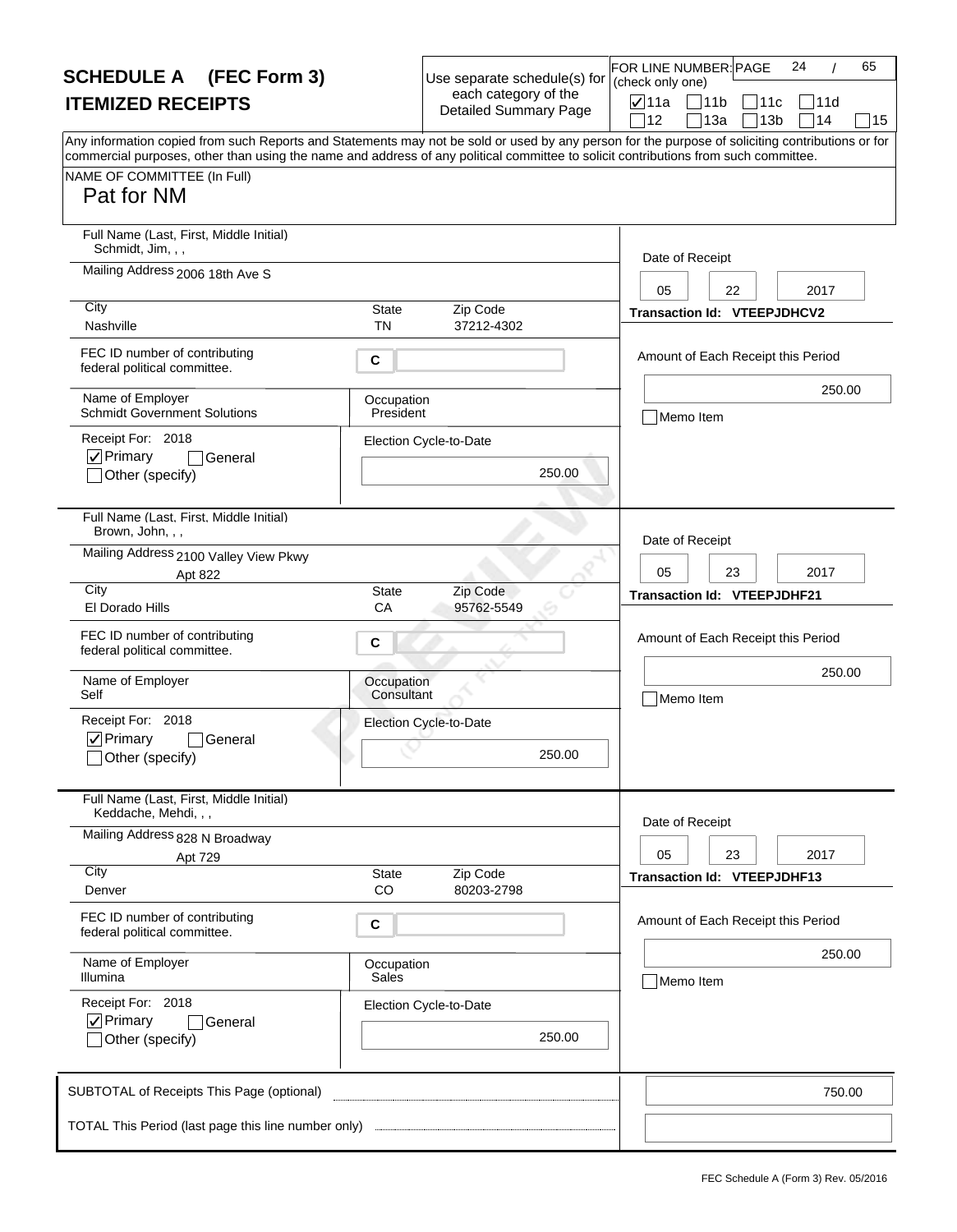| <b>SCHEDULE A</b> (FEC Form 3)                                                                                                                                                                                                                                                          |                                  | Use separate schedule(s) for                         | (check only one) | FOR LINE NUMBER: PAGE              | 25<br>65                    |
|-----------------------------------------------------------------------------------------------------------------------------------------------------------------------------------------------------------------------------------------------------------------------------------------|----------------------------------|------------------------------------------------------|------------------|------------------------------------|-----------------------------|
| <b>ITEMIZED RECEIPTS</b>                                                                                                                                                                                                                                                                |                                  | each category of the<br><b>Detailed Summary Page</b> | <b>⊽</b> 11a     | 11b                                | 111c<br>111d                |
| Any information copied from such Reports and Statements may not be sold or used by any person for the purpose of soliciting contributions or for<br>commercial purposes, other than using the name and address of any political committee to solicit contributions from such committee. |                                  |                                                      | 12               | 13a                                | 14<br>13 <sub>b</sub><br>15 |
| NAME OF COMMITTEE (In Full)<br>Pat for NM                                                                                                                                                                                                                                               |                                  |                                                      |                  |                                    |                             |
| Full Name (Last, First, Middle Initial)<br>O'Neal, Winston, , ,                                                                                                                                                                                                                         |                                  |                                                      |                  | Date of Receipt                    |                             |
| Mailing Address 1215 1st St NE<br>Apt 6E                                                                                                                                                                                                                                                |                                  |                                                      | 05               | 24                                 | 2017                        |
| City<br>Washington                                                                                                                                                                                                                                                                      | <b>State</b><br>DC               | Zip Code<br>20002-7943                               |                  | <b>Transaction Id: VTEEPJDHF88</b> |                             |
| FEC ID number of contributing<br>federal political committee.                                                                                                                                                                                                                           | С                                |                                                      |                  | Amount of Each Receipt this Period |                             |
| Name of Employer<br>Leadership Greater Washington                                                                                                                                                                                                                                       | Occupation                       | <b>Marketing Communication Manager</b>               |                  | Memo Item                          | 200.00                      |
| Receipt For: 2018                                                                                                                                                                                                                                                                       |                                  | Election Cycle-to-Date                               |                  |                                    |                             |
| $\nabla$ Primary<br>General<br>Other (specify)                                                                                                                                                                                                                                          |                                  | 400.00                                               |                  |                                    |                             |
| Full Name (Last, First, Middle Initial)<br>White, B. Rodney, , ,                                                                                                                                                                                                                        |                                  |                                                      |                  | Date of Receipt                    |                             |
| Mailing Address 1035 Adams St                                                                                                                                                                                                                                                           |                                  |                                                      | 05               | 24                                 | 2017                        |
| City<br>Hollywood                                                                                                                                                                                                                                                                       | <b>State</b><br>FL               | Zip Code<br>33019-1908                               |                  | Transaction Id: VTEEPJDHF96        |                             |
| FEC ID number of contributing<br>federal political committee.                                                                                                                                                                                                                           | С                                |                                                      |                  | Amount of Each Receipt this Period |                             |
| Name of Employer<br>Making Projects Work Inc.                                                                                                                                                                                                                                           | Occupation<br>consultant         |                                                      |                  | Memo Item                          | 500.00                      |
| Receipt For: 2018                                                                                                                                                                                                                                                                       |                                  | Election Cycle-to-Date                               |                  |                                    |                             |
| $\nabla$ Primary<br>General<br>_lOther (specify)                                                                                                                                                                                                                                        |                                  | 500.00                                               |                  |                                    |                             |
| Full Name (Last, First, Middle Initial)<br>Gardenswartz, Art, , ,                                                                                                                                                                                                                       |                                  |                                                      |                  |                                    |                             |
| Mailing Address 6116 Buffalo Grass Ct NE                                                                                                                                                                                                                                                |                                  |                                                      | 05               | Date of Receipt<br>28              | 2017                        |
| City<br>Albuquerque                                                                                                                                                                                                                                                                     | State<br><b>NM</b>               | Zip Code<br>87111-8327                               |                  | <b>Transaction Id: VTEEPJDHFG1</b> |                             |
| FEC ID number of contributing<br>federal political committee.                                                                                                                                                                                                                           | С                                |                                                      |                  | Amount of Each Receipt this Period |                             |
| Name of Employer<br><b>Blue Sky</b>                                                                                                                                                                                                                                                     | Occupation<br><b>Real Estate</b> |                                                      |                  | Memo Item                          | 1000.00                     |
| Receipt For: 2018                                                                                                                                                                                                                                                                       |                                  | Election Cycle-to-Date                               |                  |                                    |                             |
| $\nabla$ Primary<br>General<br>Other (specify)                                                                                                                                                                                                                                          |                                  | 1000.00                                              |                  |                                    |                             |
| SUBTOTAL of Receipts This Page (optional)                                                                                                                                                                                                                                               |                                  |                                                      |                  |                                    | 1700.00                     |
| TOTAL This Period (last page this line number only)                                                                                                                                                                                                                                     |                                  |                                                      |                  |                                    |                             |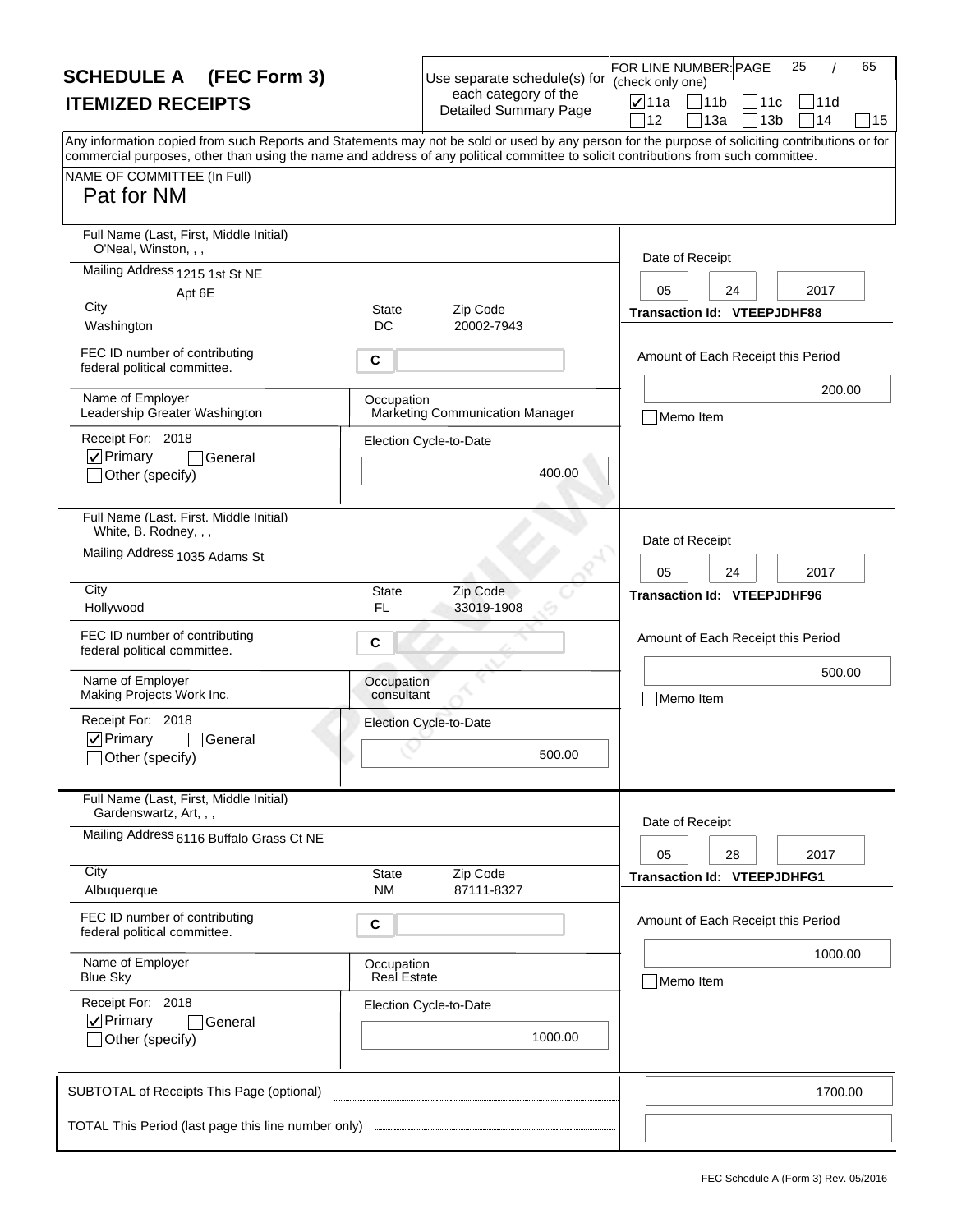| <b>SCHEDULE A</b> (FEC Form 3)                                                                                                                                                                                                                                                                                                       |                            | Use separate schedule(s) for                         | FOR LINE NUMBER: PAGE<br>(check only one) | 26<br>65                           |
|--------------------------------------------------------------------------------------------------------------------------------------------------------------------------------------------------------------------------------------------------------------------------------------------------------------------------------------|----------------------------|------------------------------------------------------|-------------------------------------------|------------------------------------|
| <b>ITEMIZED RECEIPTS</b>                                                                                                                                                                                                                                                                                                             |                            | each category of the<br><b>Detailed Summary Page</b> | <b>⊽</b> ∣11a<br>711b                     | 11c<br>111d                        |
| Any information copied from such Reports and Statements may not be sold or used by any person for the purpose of soliciting contributions or for<br>commercial purposes, other than using the name and address of any political committee to solicit contributions from such committee.<br>NAME OF COMMITTEE (In Full)<br>Pat for NM |                            |                                                      | 12                                        | 14<br>13a<br>13 <sub>b</sub><br>15 |
| Full Name (Last, First, Middle Initial)<br>Allen, JoAnne, J.,,                                                                                                                                                                                                                                                                       |                            |                                                      | Date of Receipt                           |                                    |
| Mailing Address 1199 Bobcat Blvd NE<br>City                                                                                                                                                                                                                                                                                          |                            |                                                      | 05                                        | 2017<br>30                         |
| Albuquerque                                                                                                                                                                                                                                                                                                                          | State<br><b>NM</b>         | Zip Code<br>87122-1101                               |                                           | <b>Transaction Id: VTEEPJDHDZ4</b> |
| FEC ID number of contributing<br>federal political committee.                                                                                                                                                                                                                                                                        | C                          |                                                      |                                           | Amount of Each Receipt this Period |
| Name of Employer<br>Not Employed                                                                                                                                                                                                                                                                                                     | Occupation<br>Not Employed |                                                      | Memo Item                                 | 525.00                             |
| Receipt For: 2018<br>$ $ V Primary<br>General<br>Other (specify)                                                                                                                                                                                                                                                                     |                            | Election Cycle-to-Date<br>525.00                     |                                           |                                    |
| Full Name (Last, First, Middle Initial)<br>Grassham, John, , ,                                                                                                                                                                                                                                                                       |                            |                                                      | Date of Receipt                           |                                    |
| Mailing Address 6701 Loftus Ave NE                                                                                                                                                                                                                                                                                                   |                            |                                                      | 05                                        | 2017<br>30                         |
| City<br>Albuquerque                                                                                                                                                                                                                                                                                                                  | <b>State</b><br><b>NM</b>  | Zip Code<br>87109-2723                               |                                           | <b>Transaction Id: VTEEPJDHET8</b> |
| FEC ID number of contributing<br>federal political committee.                                                                                                                                                                                                                                                                        | C                          |                                                      |                                           | Amount of Each Receipt this Period |
| Name of Employer<br>NMMNHFoundation                                                                                                                                                                                                                                                                                                  | Occupation                 | Development Dur                                      | Memo Item                                 | 100.00                             |
| Receipt For: 2018<br>$\nabla$ Primary<br><b>General</b><br>_lOther (specify)                                                                                                                                                                                                                                                         |                            | Election Cycle-to-Date<br>200.00                     |                                           |                                    |
| Full Name (Last, First, Middle Initial)<br>Griffin, Joanie, , ,                                                                                                                                                                                                                                                                      |                            |                                                      |                                           |                                    |
| Mailing Address 618 Lafayette Dr NE                                                                                                                                                                                                                                                                                                  |                            |                                                      | Date of Receipt<br>05                     | 30<br>2017                         |
| City<br>Albuquerque                                                                                                                                                                                                                                                                                                                  | State<br><b>NM</b>         | Zip Code<br>87106-2144                               |                                           | <b>Transaction Id: VTEEPJDHF05</b> |
| FEC ID number of contributing<br>federal political committee.                                                                                                                                                                                                                                                                        | С                          |                                                      |                                           | Amount of Each Receipt this Period |
| Name of Employer<br><b>Griffin &amp; Associates</b>                                                                                                                                                                                                                                                                                  | Occupation<br>CEO          |                                                      | Memo Item                                 | 500.00                             |
| Receipt For: 2018<br>$\nabla$ Primary<br>General<br>Other (specify)                                                                                                                                                                                                                                                                  |                            | Election Cycle-to-Date<br>500.00                     |                                           |                                    |
| SUBTOTAL of Receipts This Page (optional)                                                                                                                                                                                                                                                                                            |                            |                                                      |                                           | 1125.00                            |
|                                                                                                                                                                                                                                                                                                                                      |                            |                                                      |                                           |                                    |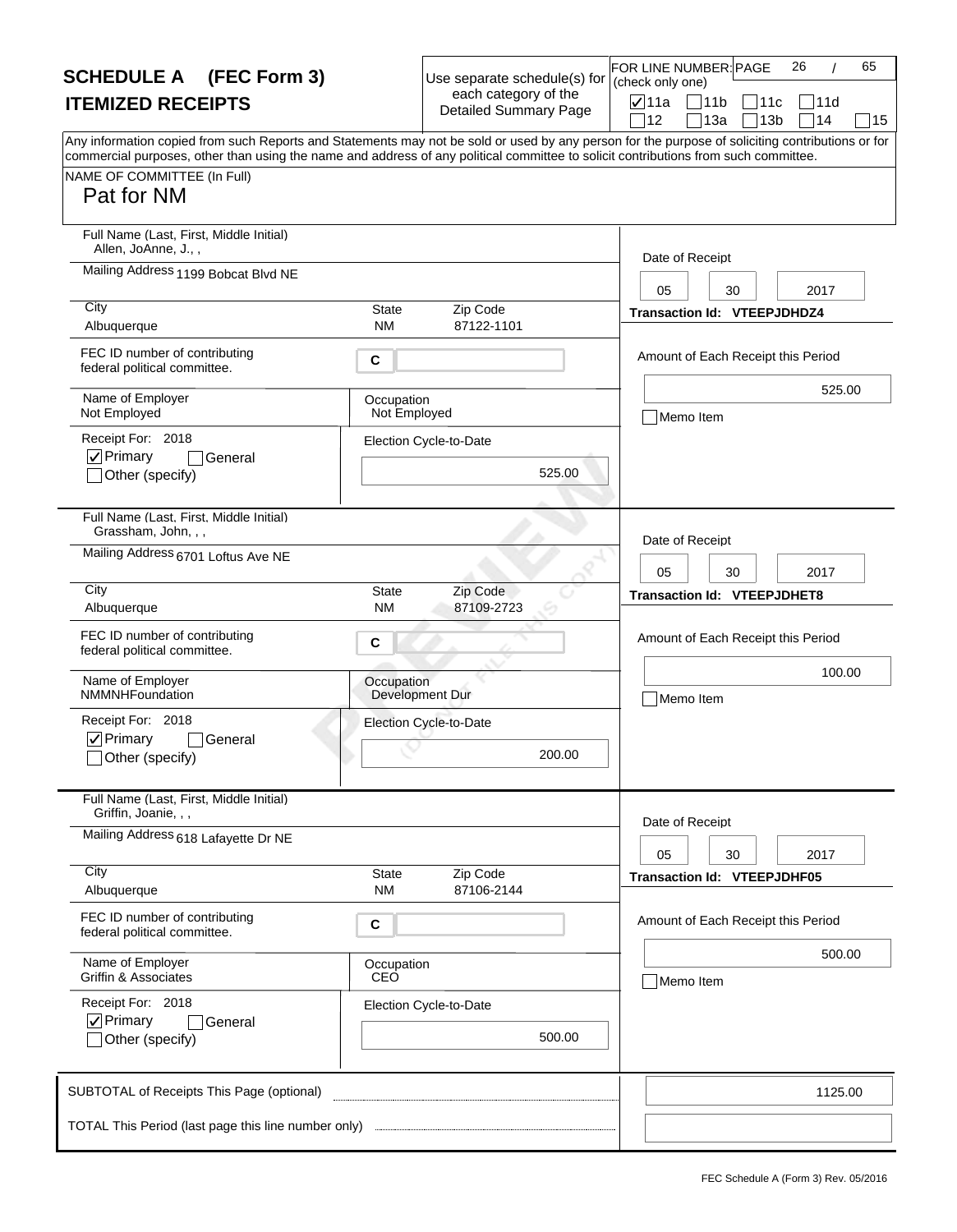| <b>SCHEDULE A</b> (FEC Form 3)                                                                                                                                                                                                                                                                                                       |                                | Use separate schedule(s) for                         | 27<br>65<br>FOR LINE NUMBER: PAGE<br>(check only one)                                                           |
|--------------------------------------------------------------------------------------------------------------------------------------------------------------------------------------------------------------------------------------------------------------------------------------------------------------------------------------|--------------------------------|------------------------------------------------------|-----------------------------------------------------------------------------------------------------------------|
| <b>ITEMIZED RECEIPTS</b>                                                                                                                                                                                                                                                                                                             |                                | each category of the<br><b>Detailed Summary Page</b> | <b>⊽</b> ∣11a<br>711b<br> 11c<br>111d                                                                           |
| Any information copied from such Reports and Statements may not be sold or used by any person for the purpose of soliciting contributions or for<br>commercial purposes, other than using the name and address of any political committee to solicit contributions from such committee.<br>NAME OF COMMITTEE (In Full)<br>Pat for NM |                                |                                                      | 14<br>12<br>13a<br>13 <sub>b</sub><br>15                                                                        |
| Full Name (Last, First, Middle Initial)<br>Kloke, Daniel, H.,,<br>Mailing Address 3804 Copper Ave NE<br>Apt 1<br>City<br>Albuquerque<br>FEC ID number of contributing<br>federal political committee.                                                                                                                                | <b>State</b><br><b>NM</b><br>C | Zip Code<br>87108-1049                               | Date of Receipt<br>2017<br>05<br>30<br><b>Transaction Id: VTEEPJDHEP6</b><br>Amount of Each Receipt this Period |
| Name of Employer<br>self<br>Receipt For: 2018<br>$ $ V Primary<br>General<br>Other (specify)                                                                                                                                                                                                                                         | Occupation<br>consultant       | Election Cycle-to-Date<br>650.00                     | 50.00<br>Memo Item                                                                                              |
| Full Name (Last, First, Middle Initial)<br>McGuire, Paul, , ,<br>Mailing Address 600 Ridgecrest Dr SE<br>City                                                                                                                                                                                                                        |                                |                                                      | Date of Receipt<br>2017<br>05<br>30                                                                             |
| Albuquerque                                                                                                                                                                                                                                                                                                                          | <b>State</b><br><b>NM</b>      | Zip Code<br>87108-3365                               | <b>Transaction Id: VTEEPJDHEX1</b>                                                                              |
| FEC ID number of contributing<br>federal political committee.                                                                                                                                                                                                                                                                        | C                              |                                                      | Amount of Each Receipt this Period                                                                              |
| Name of Employer<br>University of New Mexico Medical Schoo                                                                                                                                                                                                                                                                           | Occupation<br>Professor        |                                                      | 100.00<br>Memo Item                                                                                             |
| Receipt For: 2018<br>$\nabla$ Primary<br><b>General</b><br>_lOther (specify)                                                                                                                                                                                                                                                         |                                | Election Cycle-to-Date<br>300.00                     |                                                                                                                 |
| Full Name (Last, First, Middle Initial)<br>Welke, Ross, , ,                                                                                                                                                                                                                                                                          |                                |                                                      |                                                                                                                 |
| Mailing Address 2305 Calle De Real NW                                                                                                                                                                                                                                                                                                |                                |                                                      | Date of Receipt<br>30<br>2017<br>05                                                                             |
| City<br>Albuquerque                                                                                                                                                                                                                                                                                                                  | State<br><b>NM</b>             | Zip Code<br>87104-3075                               | <b>Transaction Id: VTEEPJDHEZ7</b>                                                                              |
| FEC ID number of contributing<br>federal political committee.                                                                                                                                                                                                                                                                        | С                              |                                                      | Amount of Each Receipt this Period                                                                              |
| Name of Employer<br>Self                                                                                                                                                                                                                                                                                                             | Occupation<br>Sales            |                                                      | 250.00<br>Memo Item                                                                                             |
| Receipt For: 2018<br>$\nabla$ Primary<br> General<br>Other (specify)                                                                                                                                                                                                                                                                 |                                | Election Cycle-to-Date<br>250.00                     |                                                                                                                 |
| SUBTOTAL of Receipts This Page (optional)                                                                                                                                                                                                                                                                                            |                                |                                                      | 400.00                                                                                                          |
| TOTAL This Period (last page this line number only)                                                                                                                                                                                                                                                                                  |                                |                                                      |                                                                                                                 |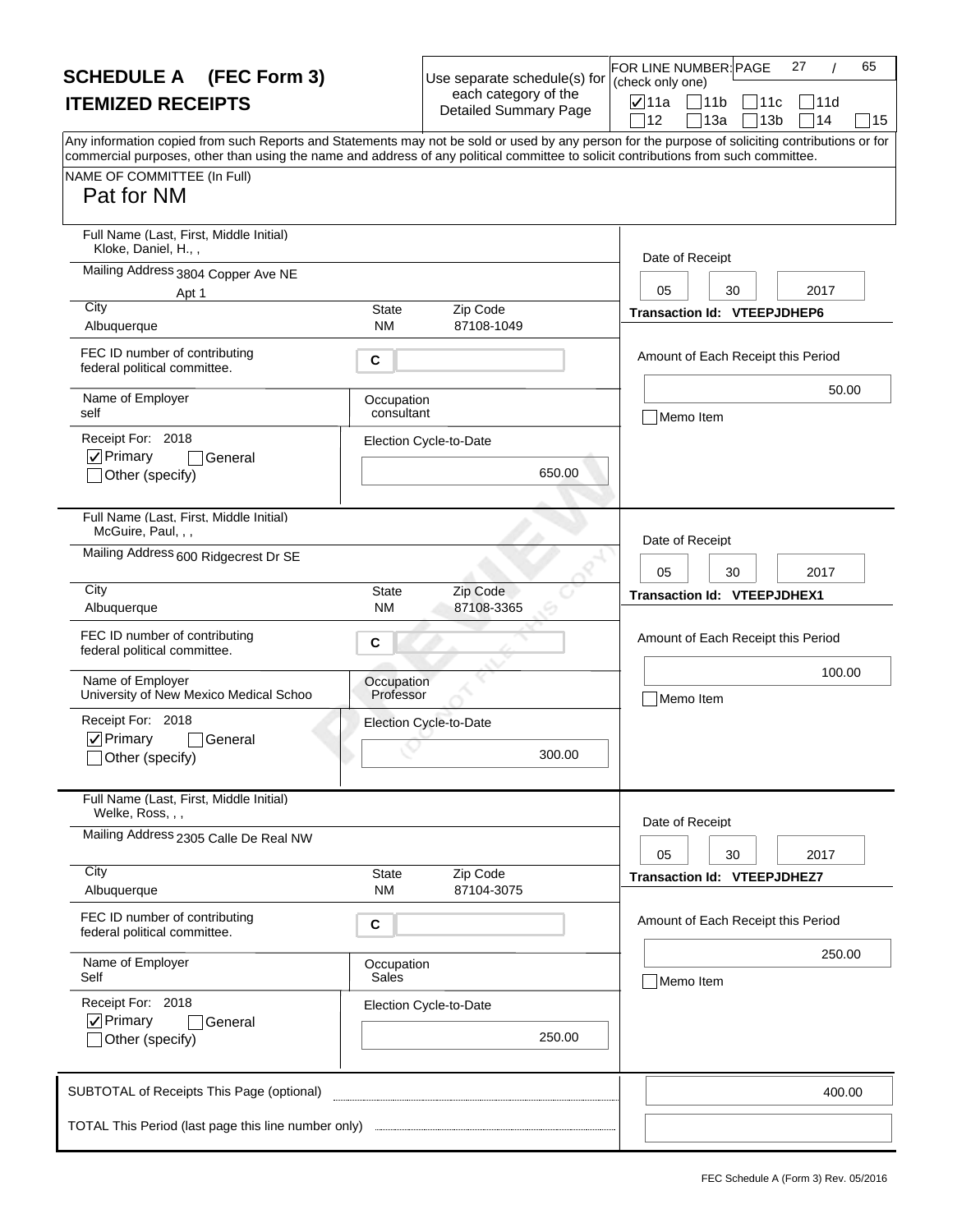| <b>SCHEDULE A</b> (FEC Form 3)                                                                                                                                                                                                                                                          |                             | Use separate schedule(s) for                         | FOR LINE NUMBER: PAGE<br>(check only one) | 28<br>65                                                          |
|-----------------------------------------------------------------------------------------------------------------------------------------------------------------------------------------------------------------------------------------------------------------------------------------|-----------------------------|------------------------------------------------------|-------------------------------------------|-------------------------------------------------------------------|
| <b>ITEMIZED RECEIPTS</b>                                                                                                                                                                                                                                                                |                             | each category of the<br><b>Detailed Summary Page</b> | <b>⊽</b> ∣11a<br>12                       | $\sqrt{11}$<br>711c<br> 11d<br>13a<br>13 <sub>b</sub><br>14<br>15 |
| Any information copied from such Reports and Statements may not be sold or used by any person for the purpose of soliciting contributions or for<br>commercial purposes, other than using the name and address of any political committee to solicit contributions from such committee. |                             |                                                      |                                           |                                                                   |
| NAME OF COMMITTEE (In Full)                                                                                                                                                                                                                                                             |                             |                                                      |                                           |                                                                   |
| Pat for NM                                                                                                                                                                                                                                                                              |                             |                                                      |                                           |                                                                   |
| Full Name (Last, First, Middle Initial)<br>Zimmerman, Linda, , ,                                                                                                                                                                                                                        |                             |                                                      | Date of Receipt                           |                                                                   |
| Mailing Address 4 Shadow View Ct                                                                                                                                                                                                                                                        |                             |                                                      | 05                                        | 30<br>2017                                                        |
| City<br>Los Lunas                                                                                                                                                                                                                                                                       | State<br><b>NM</b>          | Zip Code<br>87031-7636                               |                                           | <b>Transaction Id: VTEEPJDHEV5</b>                                |
| FEC ID number of contributing<br>federal political committee.                                                                                                                                                                                                                           | C                           |                                                      |                                           | Amount of Each Receipt this Period                                |
| Name of Employer<br>Zimmerman Consulting Inc.                                                                                                                                                                                                                                           | Occupation<br>Therapist/CEO |                                                      | Memo Item                                 | 100.00                                                            |
| Receipt For: 2018                                                                                                                                                                                                                                                                       |                             | Election Cycle-to-Date                               |                                           |                                                                   |
| $ $ $\checkmark$ Primary<br>General<br>Other (specify)                                                                                                                                                                                                                                  |                             | 1100.00                                              |                                           |                                                                   |
| Full Name (Last, First, Middle Initial)<br>MacQueen, Meghann, , ,                                                                                                                                                                                                                       |                             |                                                      | Date of Receipt                           |                                                                   |
| Mailing Address 1317 Vassar Dr NE                                                                                                                                                                                                                                                       |                             |                                                      | 05                                        | 31<br>2017                                                        |
| City<br>Albuquerque                                                                                                                                                                                                                                                                     | <b>State</b><br><b>NM</b>   | Zip Code<br>87106-2624                               |                                           | <b>Transaction Id: VTEEPJDHE44</b>                                |
| FEC ID number of contributing<br>federal political committee.                                                                                                                                                                                                                           | С                           |                                                      |                                           | Amount of Each Receipt this Period                                |
| Name of Employer<br>Sandhill Child Development Center                                                                                                                                                                                                                                   | Occupation                  | <b>Director of Operations</b>                        | Memo Item                                 | 1000.00                                                           |
| Receipt For: 2018                                                                                                                                                                                                                                                                       |                             | Election Cycle-to-Date                               |                                           |                                                                   |
| $\nabla$ Primary<br>General<br>Other (specify)                                                                                                                                                                                                                                          |                             | 1000.00                                              |                                           |                                                                   |
| Full Name (Last, First, Middle Initial)<br>Michelsohn, Dave, , ,                                                                                                                                                                                                                        |                             |                                                      | Date of Receipt                           |                                                                   |
| Mailing Address 8016 Constitution PI NE                                                                                                                                                                                                                                                 |                             |                                                      | 05                                        | 2017<br>31                                                        |
| City<br>Albuquerque                                                                                                                                                                                                                                                                     | State<br>NΜ                 | Zip Code<br>87110-7628                               |                                           | <b>Transaction Id: VTEEPJDHDM9</b>                                |
| FEC ID number of contributing<br>federal political committee.                                                                                                                                                                                                                           | C                           |                                                      |                                           | Amount of Each Receipt this Period                                |
| Name of Employer<br>Self                                                                                                                                                                                                                                                                | Occupation<br>Advertising   |                                                      | Memo Item                                 | 50.00                                                             |
| Receipt For: 2018                                                                                                                                                                                                                                                                       |                             | Election Cycle-to-Date                               |                                           |                                                                   |
| $\nabla$ Primary<br>General<br>Other (specify)                                                                                                                                                                                                                                          |                             | 550.00                                               |                                           |                                                                   |
| SUBTOTAL of Receipts This Page (optional)                                                                                                                                                                                                                                               |                             |                                                      |                                           | 1150.00                                                           |
|                                                                                                                                                                                                                                                                                         |                             |                                                      |                                           |                                                                   |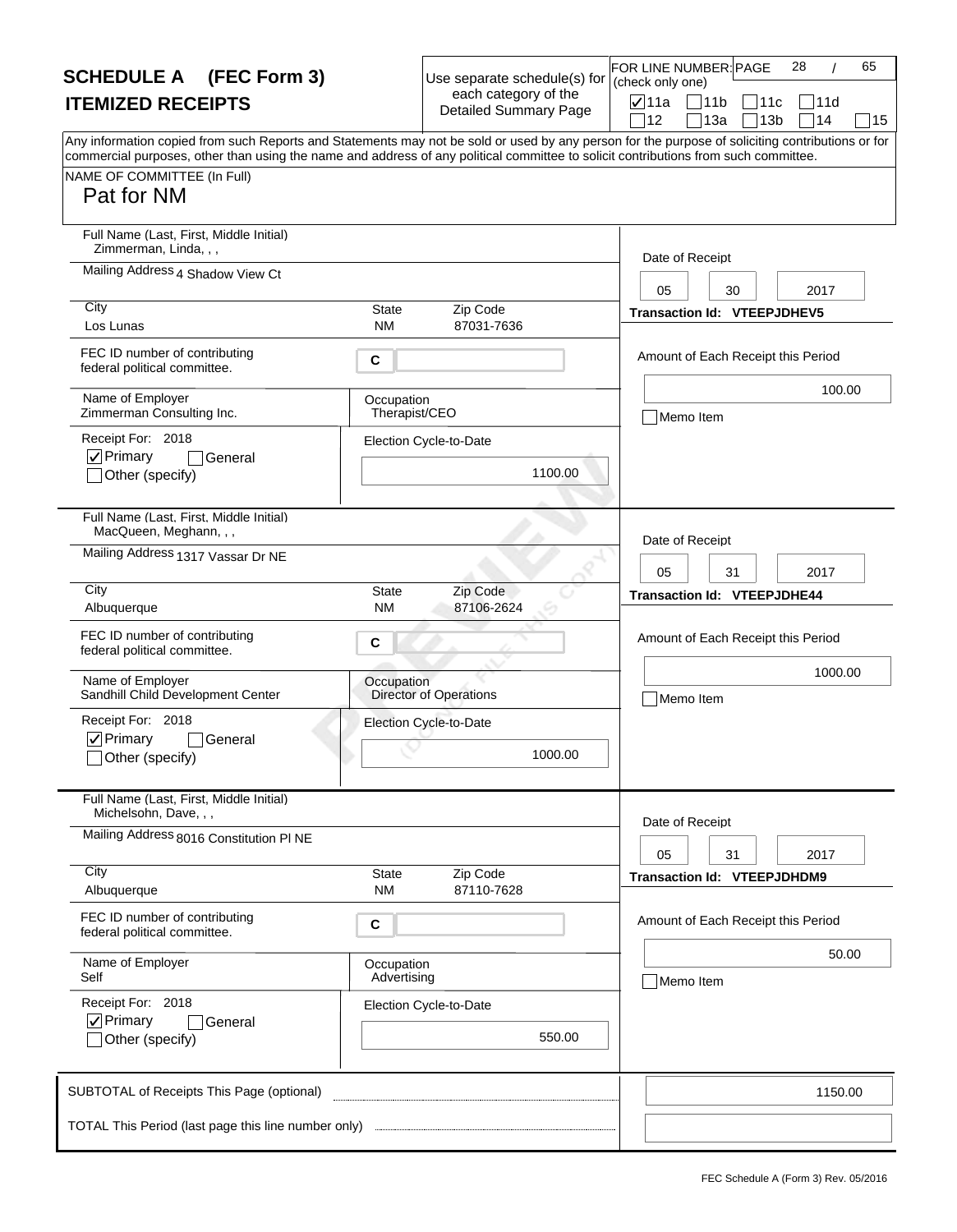| <b>SCHEDULE A</b> (FEC Form 3)                                                                                                                                                                                                                                                                                                       |                            | Use separate schedule(s) for                         | (check only one)      | FOR LINE NUMBER: PAGE                    | 29<br>65 |    |
|--------------------------------------------------------------------------------------------------------------------------------------------------------------------------------------------------------------------------------------------------------------------------------------------------------------------------------------|----------------------------|------------------------------------------------------|-----------------------|------------------------------------------|----------|----|
| <b>ITEMIZED RECEIPTS</b>                                                                                                                                                                                                                                                                                                             |                            | each category of the<br><b>Detailed Summary Page</b> | <b>⊽</b> 11a          | 11b<br>111с                              | 111d     |    |
| Any information copied from such Reports and Statements may not be sold or used by any person for the purpose of soliciting contributions or for<br>commercial purposes, other than using the name and address of any political committee to solicit contributions from such committee.<br>NAME OF COMMITTEE (In Full)<br>Pat for NM |                            |                                                      | 12                    | 13a<br>13 <sub>b</sub>                   | 14       | 15 |
| Full Name (Last, First, Middle Initial)<br>Nanasi, Mariel, , ,<br>Mailing Address 1433 Seville Rd<br>City<br>Santa Fe                                                                                                                                                                                                                | <b>State</b><br><b>NM</b>  | Zip Code<br>87505-4647                               | Date of Receipt<br>05 | 31<br><b>Transaction Id: VTEEPJDHDJ4</b> | 2017     |    |
| FEC ID number of contributing<br>federal political committee.<br>Name of Employer                                                                                                                                                                                                                                                    | С                          |                                                      |                       | Amount of Each Receipt this Period       | 100.00   |    |
| Law Office of Nanasi & Haas<br>Receipt For: 2018<br>$\nabla$ Primary<br>General<br>Other (specify)                                                                                                                                                                                                                                   | Occupation<br>Attorney     | Election Cycle-to-Date<br>250.00                     | Memo Item             |                                          |          |    |
| Full Name (Last, First, Middle Initial)<br>Painter, Marla, G,,<br>Mailing Address 506 Valley High SWAnth                                                                                                                                                                                                                             |                            |                                                      | Date of Receipt       |                                          |          |    |
|                                                                                                                                                                                                                                                                                                                                      |                            |                                                      | 05                    | 31                                       | 2017     |    |
| City<br>Albuquerque                                                                                                                                                                                                                                                                                                                  | <b>State</b><br><b>NM</b>  | Zip Code<br>87105                                    |                       | <b>Transaction Id: VTEEPJDHE36</b>       |          |    |
| FEC ID number of contributing<br>federal political committee.                                                                                                                                                                                                                                                                        | С                          |                                                      |                       | Amount of Each Receipt this Period       |          |    |
| Name of Employer<br>Not Employed                                                                                                                                                                                                                                                                                                     | Occupation<br>Not Employed |                                                      | Memo Item             |                                          | 500.00   |    |
| Receipt For: 2018<br>$\nabla$ Primary<br>General<br>_lOther (specify)                                                                                                                                                                                                                                                                |                            | Election Cycle-to-Date<br>500.00                     |                       |                                          |          |    |
| Full Name (Last, First, Middle Initial)<br>Ricker, Susan, , ,                                                                                                                                                                                                                                                                        |                            |                                                      |                       |                                          |          |    |
| Mailing Address 635 Isleta Blvd SW                                                                                                                                                                                                                                                                                                   |                            |                                                      | Date of Receipt<br>05 | 31                                       | 2017     |    |
| City<br>Albuquerque                                                                                                                                                                                                                                                                                                                  | <b>State</b><br><b>NM</b>  | Zip Code<br>87105-3827                               |                       | <b>Transaction Id: VTEEPJDHDN7</b>       |          |    |
| FEC ID number of contributing<br>federal political committee.                                                                                                                                                                                                                                                                        | С                          |                                                      |                       | Amount of Each Receipt this Period       |          |    |
| Name of Employer<br>Off Broadway                                                                                                                                                                                                                                                                                                     | Occupation<br>retail owner |                                                      | Memo Item             |                                          | 50.00    |    |
| Receipt For: 2018<br>$\nabla$ Primary<br>General<br>Other (specify)                                                                                                                                                                                                                                                                  |                            | Election Cycle-to-Date<br>250.00                     |                       |                                          |          |    |
| SUBTOTAL of Receipts This Page (optional)                                                                                                                                                                                                                                                                                            |                            |                                                      |                       |                                          | 650.00   |    |
| TOTAL This Period (last page this line number only)                                                                                                                                                                                                                                                                                  |                            |                                                      |                       |                                          |          |    |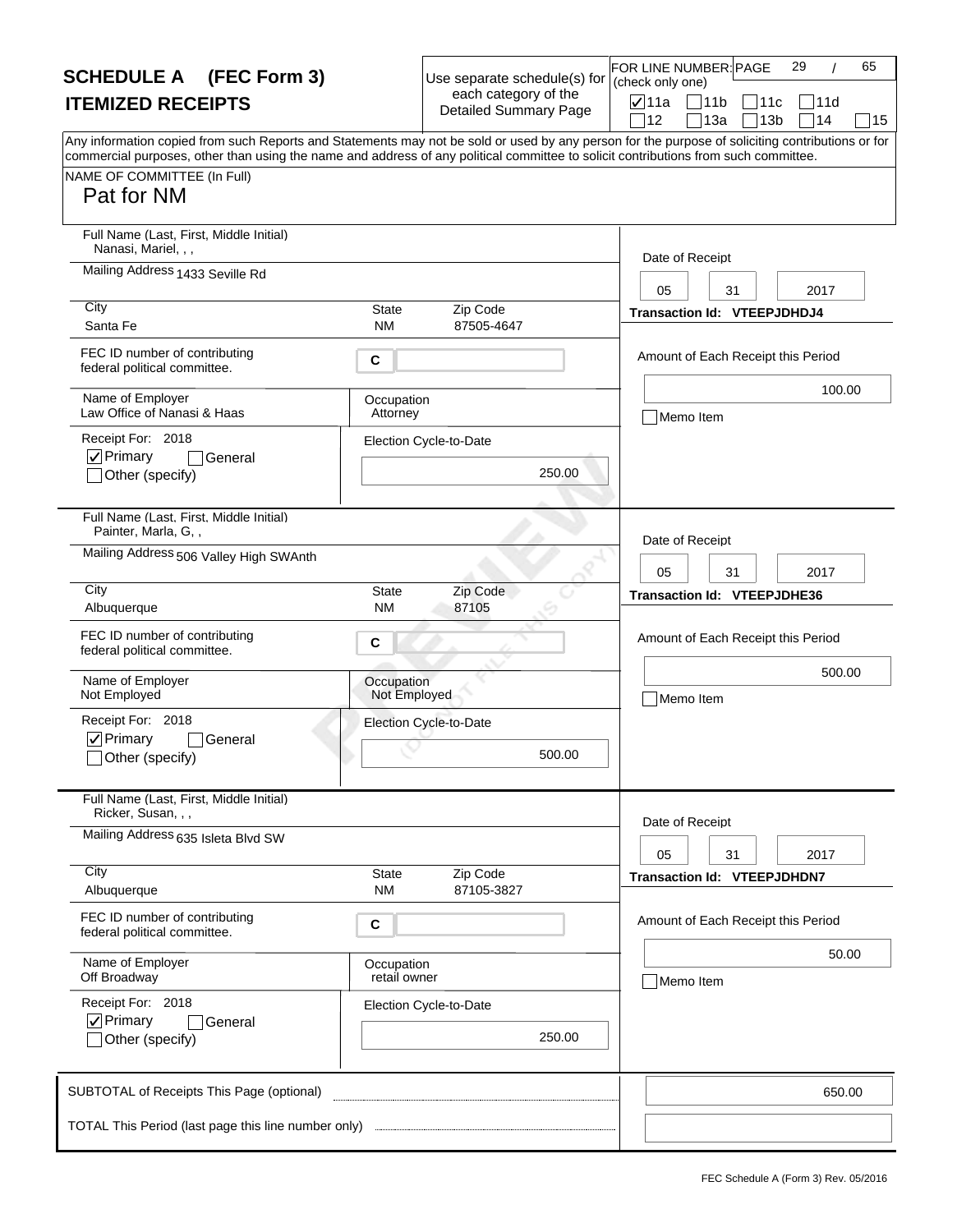| <b>SCHEDULE A</b> (FEC Form 3)                                                                                                                                                                                                                                                                                                       |                           | Use separate schedule(s) for                         | FOR LINE NUMBER: PAGE<br>(check only one) | 30                                 | 65 |
|--------------------------------------------------------------------------------------------------------------------------------------------------------------------------------------------------------------------------------------------------------------------------------------------------------------------------------------|---------------------------|------------------------------------------------------|-------------------------------------------|------------------------------------|----|
| <b>ITEMIZED RECEIPTS</b>                                                                                                                                                                                                                                                                                                             |                           | each category of the<br><b>Detailed Summary Page</b> | <b>⊽</b> ∣11a                             | $\bigcap 11b$<br> 11c<br>111d      |    |
| Any information copied from such Reports and Statements may not be sold or used by any person for the purpose of soliciting contributions or for<br>commercial purposes, other than using the name and address of any political committee to solicit contributions from such committee.<br>NAME OF COMMITTEE (In Full)<br>Pat for NM |                           |                                                      | 12                                        | 14<br>13a<br>13 <sub>b</sub>       | 15 |
| Full Name (Last, First, Middle Initial)<br>Bykerk, Cecil, , ,                                                                                                                                                                                                                                                                        |                           |                                                      | Date of Receipt                           |                                    |    |
| Mailing Address 9643 Oak Cir                                                                                                                                                                                                                                                                                                         |                           |                                                      | 06                                        | 2017<br>02                         |    |
| City<br>Omaha                                                                                                                                                                                                                                                                                                                        | State<br><b>NE</b>        | Zip Code<br>68124-2767                               |                                           | <b>Transaction Id: VTEEPJDHEG9</b> |    |
| FEC ID number of contributing<br>federal political committee.                                                                                                                                                                                                                                                                        | C                         |                                                      |                                           | Amount of Each Receipt this Period |    |
| Name of Employer<br>Self employed                                                                                                                                                                                                                                                                                                    | Occupation<br>Actuary     |                                                      | Memo Item                                 | 1000.00                            |    |
| Receipt For: 2018<br>$ $ V Primary<br>General<br>Other (specify)                                                                                                                                                                                                                                                                     |                           | Election Cycle-to-Date<br>1000.00                    |                                           |                                    |    |
| Full Name (Last, First, Middle Initial)<br>Dyer, Gene, , ,                                                                                                                                                                                                                                                                           |                           |                                                      | Date of Receipt                           |                                    |    |
| Mailing Address 157 Desert Willow Corrales                                                                                                                                                                                                                                                                                           |                           |                                                      | 06                                        | 2017<br>02                         |    |
| City<br>Albuquerque                                                                                                                                                                                                                                                                                                                  | <b>State</b><br><b>NM</b> | Zip Code<br>87110                                    |                                           | <b>Transaction Id: VTEEPJDHEF1</b> |    |
| FEC ID number of contributing<br>federal political committee.                                                                                                                                                                                                                                                                        | C                         |                                                      |                                           | Amount of Each Receipt this Period |    |
| Name of Employer<br>DYER&DYER architecture urbandesign                                                                                                                                                                                                                                                                               | Occupation<br>Architect   |                                                      | Memo Item                                 | 500.00                             |    |
| Receipt For: 2018<br>$\nabla$ Primary<br>General<br>_lOther (specify)                                                                                                                                                                                                                                                                |                           | Election Cycle-to-Date<br>500.00                     |                                           |                                    |    |
| Full Name (Last, First, Middle Initial)<br>Park, Alfred, A.,,                                                                                                                                                                                                                                                                        |                           |                                                      |                                           |                                    |    |
| Mailing Address 6405 Zapateco St NW                                                                                                                                                                                                                                                                                                  |                           |                                                      | Date of Receipt<br>06                     | 2017<br>02                         |    |
| City<br>Los Ranchos                                                                                                                                                                                                                                                                                                                  | State<br><b>NM</b>        | Zip Code<br>87107-5629                               |                                           | <b>Transaction Id: VTEEPJDHEE3</b> |    |
| FEC ID number of contributing<br>federal political committee.                                                                                                                                                                                                                                                                        | С                         |                                                      |                                           | Amount of Each Receipt this Period |    |
| Name of Employer<br>Park and Anderson, P.C.                                                                                                                                                                                                                                                                                          | Occupation<br>Attorney    |                                                      | Memo Item                                 | 250.00                             |    |
| Receipt For: 2018<br>$\nabla$ Primary<br>General<br>Other (specify)                                                                                                                                                                                                                                                                  |                           | Election Cycle-to-Date<br>250.00                     |                                           |                                    |    |
| SUBTOTAL of Receipts This Page (optional)                                                                                                                                                                                                                                                                                            |                           |                                                      |                                           | 1750.00                            |    |
|                                                                                                                                                                                                                                                                                                                                      |                           |                                                      |                                           |                                    |    |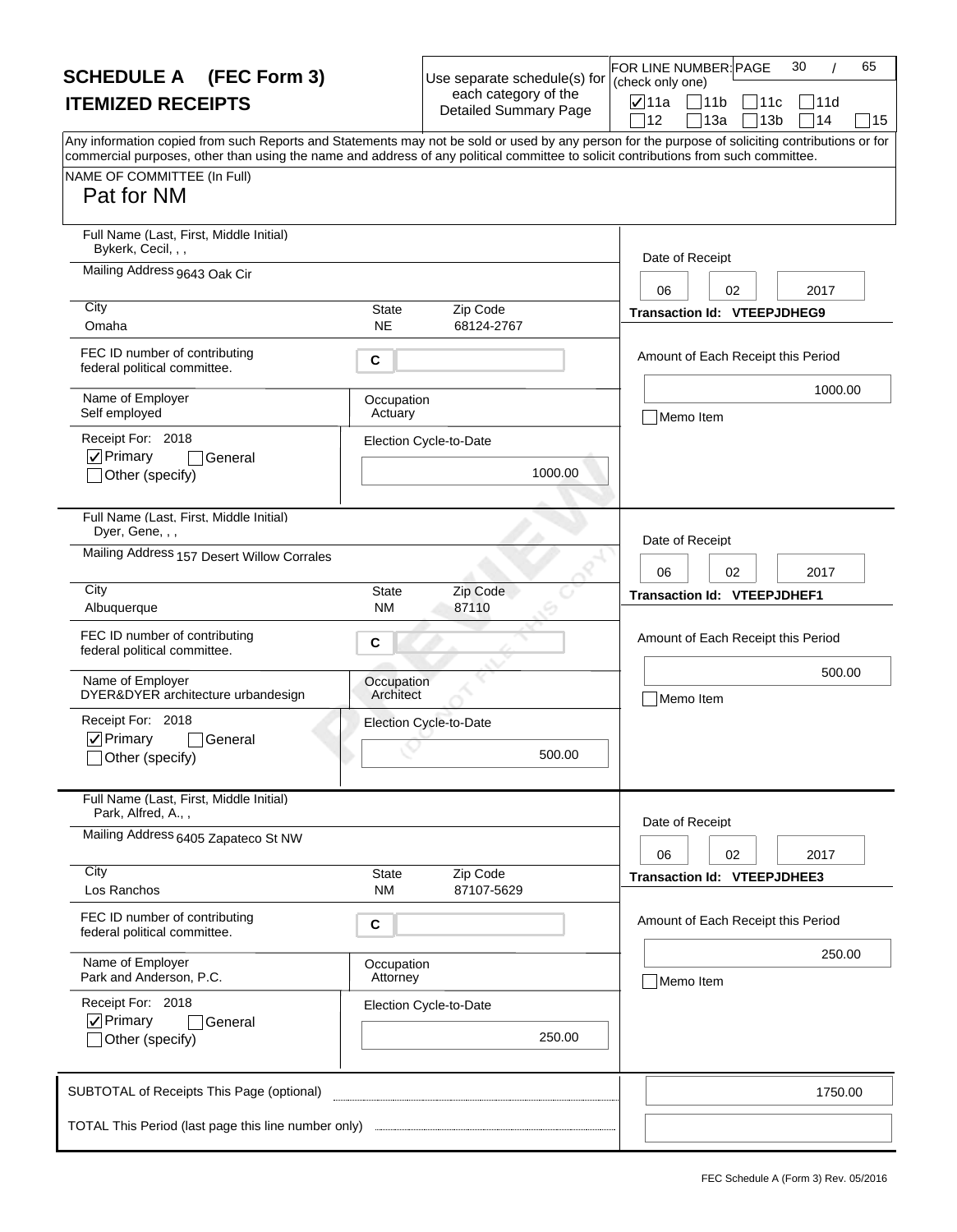| <b>SCHEDULE A</b> (FEC Form 3)                                                                                                                                                                                                                                                          |                            | Use separate schedule(s) for                         | FOR LINE NUMBER: PAGE<br>(check only one) |           | 31<br>65                                     |
|-----------------------------------------------------------------------------------------------------------------------------------------------------------------------------------------------------------------------------------------------------------------------------------------|----------------------------|------------------------------------------------------|-------------------------------------------|-----------|----------------------------------------------|
| <b>ITEMIZED RECEIPTS</b>                                                                                                                                                                                                                                                                |                            | each category of the<br><b>Detailed Summary Page</b> | <b>⊽</b> 11a<br>12                        | 11<br>13a | ∃11c<br>111d<br>13 <sub>b</sub><br>114<br>15 |
| Any information copied from such Reports and Statements may not be sold or used by any person for the purpose of soliciting contributions or for<br>commercial purposes, other than using the name and address of any political committee to solicit contributions from such committee. |                            |                                                      |                                           |           |                                              |
| NAME OF COMMITTEE (In Full)<br>Pat for NM                                                                                                                                                                                                                                               |                            |                                                      |                                           |           |                                              |
| Full Name (Last, First, Middle Initial)<br>Helwig, Bill, , ,                                                                                                                                                                                                                            |                            |                                                      | Date of Receipt                           |           |                                              |
| Mailing Address 10801 Lagrima De Oro Rd NE                                                                                                                                                                                                                                              |                            |                                                      |                                           |           | 2017                                         |
| Apt 876<br>City                                                                                                                                                                                                                                                                         | State                      | Zip Code                                             | 06<br><b>Transaction Id: VTEEPKMT641</b>  | 05        |                                              |
| Albuquerque                                                                                                                                                                                                                                                                             | <b>NM</b>                  | 87111-8506                                           |                                           |           |                                              |
| FEC ID number of contributing<br>federal political committee.                                                                                                                                                                                                                           | С                          |                                                      |                                           |           | Amount of Each Receipt this Period           |
| Name of Employer<br>Not Employed                                                                                                                                                                                                                                                        | Occupation<br>Retired      |                                                      | Memo Item                                 |           | 100.00                                       |
| Receipt For: 2018                                                                                                                                                                                                                                                                       |                            | Election Cycle-to-Date                               |                                           |           |                                              |
| $\nabla$ Primary<br>General<br>Other (specify)                                                                                                                                                                                                                                          |                            | 100.00                                               |                                           |           |                                              |
| Full Name (Last, First, Middle Initial)<br>Umland, Bert, , ,                                                                                                                                                                                                                            |                            |                                                      | Date of Receipt                           |           |                                              |
| Mailing Address 737 Valverde Dr SE                                                                                                                                                                                                                                                      |                            |                                                      | 06                                        | 06        | 2017                                         |
| City<br>Albuquerque                                                                                                                                                                                                                                                                     | <b>State</b><br>NM.        | Zip Code<br>87108-3467                               | <b>Transaction Id: VTEEPKMT658</b>        |           |                                              |
| FEC ID number of contributing<br>federal political committee.                                                                                                                                                                                                                           | С                          |                                                      |                                           |           | Amount of Each Receipt this Period           |
| Name of Employer<br>Not employed                                                                                                                                                                                                                                                        | Occupation<br>Not employed |                                                      | Memo Item                                 |           | 78.00                                        |
| Receipt For: 2018                                                                                                                                                                                                                                                                       |                            | Election Cycle-to-Date                               |                                           |           |                                              |
| $\nabla$ Primary<br>General<br>Other (specify)                                                                                                                                                                                                                                          |                            | 182.00                                               |                                           |           |                                              |
| Full Name (Last, First, Middle Initial)<br>Negrete III, Miguel, , ,                                                                                                                                                                                                                     |                            |                                                      |                                           |           |                                              |
| Mailing Address 1020 Glorieta St NE                                                                                                                                                                                                                                                     |                            |                                                      | Date of Receipt<br>06                     | 07        | 2017                                         |
| City                                                                                                                                                                                                                                                                                    | State                      | Zip Code                                             | <b>Transaction Id: VTEEPKMT6F7</b>        |           |                                              |
| Albuquerque                                                                                                                                                                                                                                                                             | <b>NM</b>                  | 87112-5228                                           |                                           |           |                                              |
| FEC ID number of contributing<br>federal political committee.                                                                                                                                                                                                                           | C                          |                                                      |                                           |           | Amount of Each Receipt this Period           |
| Name of Employer<br><b>Information Requested</b>                                                                                                                                                                                                                                        | Occupation                 | <b>Information Requested</b>                         | Memo Item                                 |           | 250.00                                       |
| Receipt For: 2018                                                                                                                                                                                                                                                                       |                            | Election Cycle-to-Date                               |                                           |           |                                              |
| $\nabla$ Primary<br>General<br>Other (specify)                                                                                                                                                                                                                                          |                            | 250.00                                               |                                           |           |                                              |
| SUBTOTAL of Receipts This Page (optional)                                                                                                                                                                                                                                               |                            |                                                      |                                           |           | 428.00                                       |
| TOTAL This Period (last page this line number only) <b>TOTAL</b> This Period (last page this line number only)                                                                                                                                                                          |                            |                                                      |                                           |           |                                              |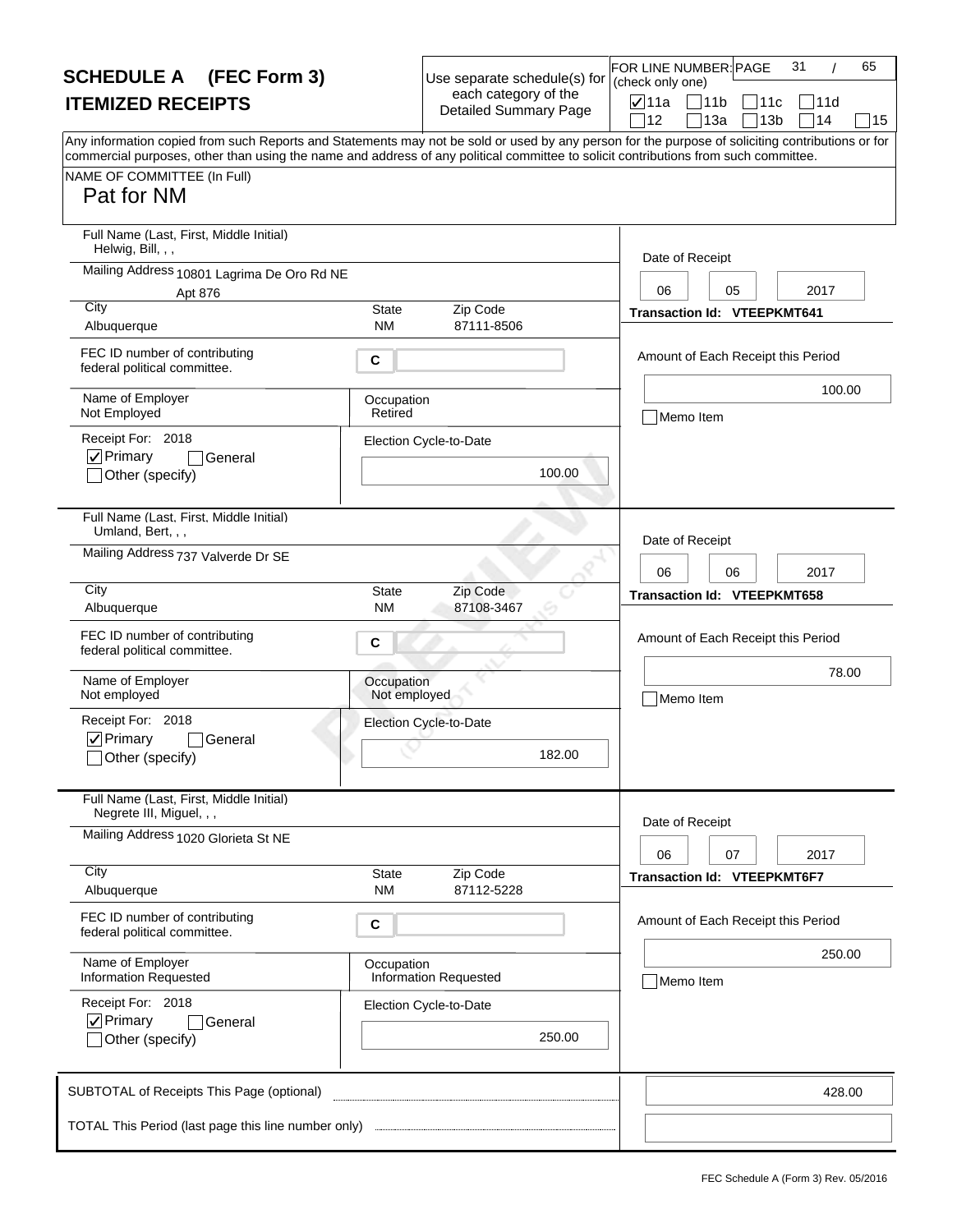| <b>SCHEDULE A</b> (FEC Form 3)                                                                                                                                                                                                                                                          |                             | Use separate schedule(s) for                         | 32<br>65<br>FOR LINE NUMBER: PAGE<br>(check only one)                             |
|-----------------------------------------------------------------------------------------------------------------------------------------------------------------------------------------------------------------------------------------------------------------------------------------|-----------------------------|------------------------------------------------------|-----------------------------------------------------------------------------------|
| <b>ITEMIZED RECEIPTS</b>                                                                                                                                                                                                                                                                |                             | each category of the<br><b>Detailed Summary Page</b> | <b>⊽</b> ∣11a<br> 11b<br>11c<br> 11d<br>12<br>13a<br>13 <sub>b</sub><br>14]<br>15 |
| Any information copied from such Reports and Statements may not be sold or used by any person for the purpose of soliciting contributions or for<br>commercial purposes, other than using the name and address of any political committee to solicit contributions from such committee. |                             |                                                      |                                                                                   |
| NAME OF COMMITTEE (In Full)<br>Pat for NM                                                                                                                                                                                                                                               |                             |                                                      |                                                                                   |
| Full Name (Last, First, Middle Initial)<br>Walker, James, , ,                                                                                                                                                                                                                           |                             |                                                      | Date of Receipt                                                                   |
| Mailing Address 29 Sandia Heights Dr NE                                                                                                                                                                                                                                                 |                             |                                                      | 06<br>07<br>2017                                                                  |
| City<br>Albuquerque                                                                                                                                                                                                                                                                     | State<br><b>NM</b>          | Zip Code<br>87122-2009                               | <b>Transaction Id: VTEEPKMT6G5</b>                                                |
| FEC ID number of contributing<br>federal political committee.                                                                                                                                                                                                                           | С                           |                                                      | Amount of Each Receipt this Period                                                |
| Name of Employer<br>The Archaeological Conservancy                                                                                                                                                                                                                                      | Occupation<br>Archaeologist |                                                      | 500.00<br>Memo Item                                                               |
| Receipt For: 2018<br>$\nabla$ Primary<br>General<br>Other (specify)                                                                                                                                                                                                                     |                             | Election Cycle-to-Date<br>500.00                     |                                                                                   |
| Full Name (Last, First, Middle Initial)<br>Kurtz, Don, , ,                                                                                                                                                                                                                              |                             |                                                      | Date of Receipt                                                                   |
| Mailing Address PO Box 4537                                                                                                                                                                                                                                                             |                             |                                                      | 06<br>08<br>2017                                                                  |
| City<br>Las Cruces                                                                                                                                                                                                                                                                      | <b>State</b><br><b>NM</b>   | Zip Code<br>88003-4537                               | <b>Transaction Id: VTEEPKMT6M7</b>                                                |
| FEC ID number of contributing<br>federal political committee.                                                                                                                                                                                                                           | С                           |                                                      | Amount of Each Receipt this Period                                                |
| Name of Employer<br>self                                                                                                                                                                                                                                                                | Occupation<br>consultant    |                                                      | 250.00<br>Memo Item                                                               |
| Receipt For: 2018<br>$\nabla$ Primary<br>General<br>Other (specify)                                                                                                                                                                                                                     |                             | Election Cycle-to-Date<br>250.00                     |                                                                                   |
| Full Name (Last, First, Middle Initial)<br>Krehbiel, Paul, , ,                                                                                                                                                                                                                          |                             |                                                      | Date of Receipt                                                                   |
| Mailing Address 705 Fitch St                                                                                                                                                                                                                                                            |                             |                                                      | 06<br>09<br>2017                                                                  |
| City<br>Socorro                                                                                                                                                                                                                                                                         | State<br><b>NM</b>          | Zip Code<br>87801-4617                               | <b>Transaction Id: VTEEPKMT6T4</b>                                                |
| FEC ID number of contributing<br>federal political committee.                                                                                                                                                                                                                           | С                           |                                                      | Amount of Each Receipt this Period                                                |
| Name of Employer<br>New Mexico Tech                                                                                                                                                                                                                                                     | Occupation<br>Professor     |                                                      | 200.00<br>Memo Item                                                               |
| Receipt For: 2018<br>$\nabla$ Primary<br>General<br>Other (specify)                                                                                                                                                                                                                     |                             | Election Cycle-to-Date<br>200.00                     |                                                                                   |
| SUBTOTAL of Receipts This Page (optional)                                                                                                                                                                                                                                               |                             |                                                      | 950.00                                                                            |
|                                                                                                                                                                                                                                                                                         |                             |                                                      |                                                                                   |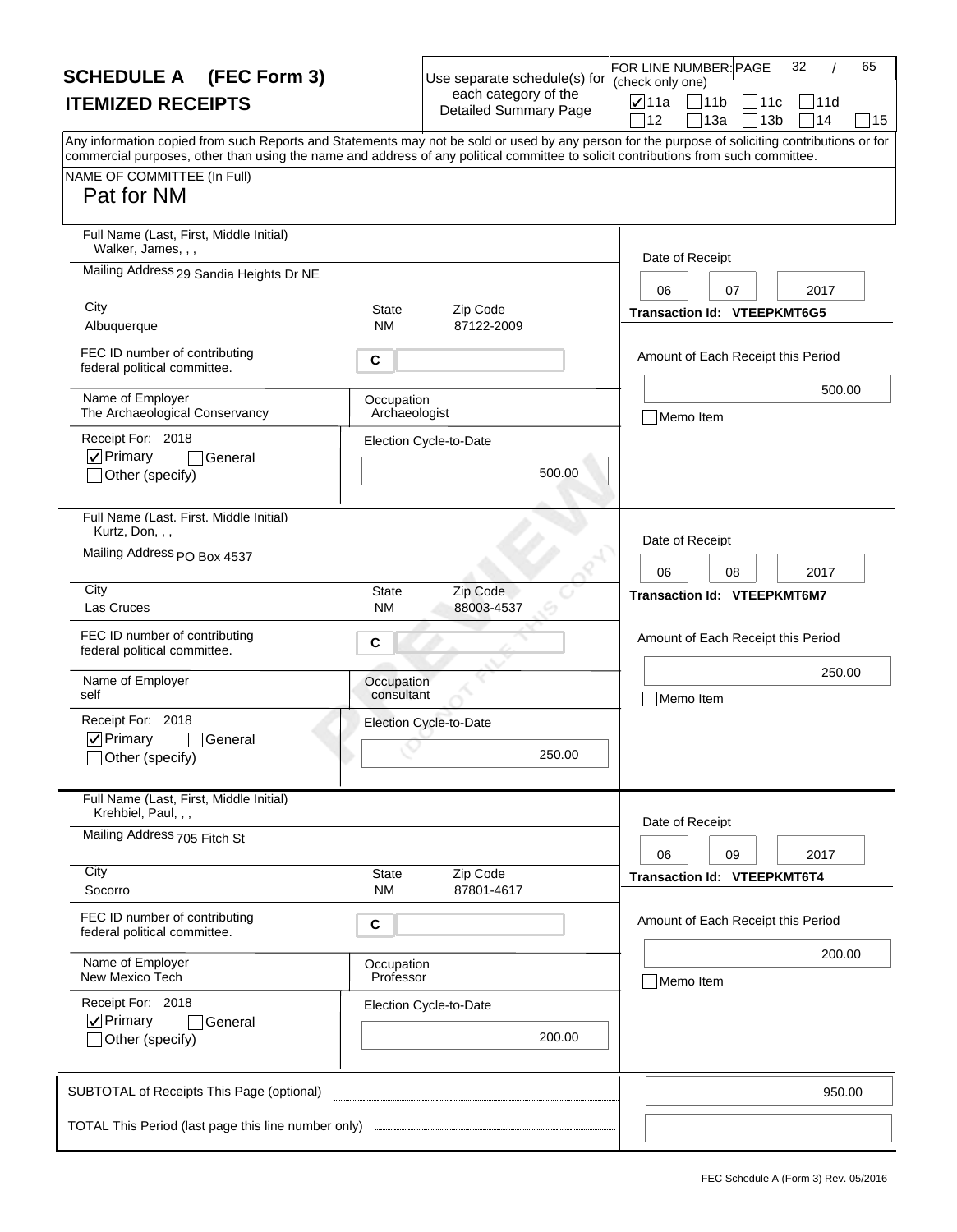| <b>SCHEDULE A</b> (FEC Form 3)                                                                                                                                                                                                                                                                                                       |                            | Use separate schedule(s) for                         | FOR LINE NUMBER: PAGE<br>(check only one) |                                      | 33<br>65          |  |
|--------------------------------------------------------------------------------------------------------------------------------------------------------------------------------------------------------------------------------------------------------------------------------------------------------------------------------------|----------------------------|------------------------------------------------------|-------------------------------------------|--------------------------------------|-------------------|--|
| <b>ITEMIZED RECEIPTS</b>                                                                                                                                                                                                                                                                                                             |                            | each category of the<br><b>Detailed Summary Page</b> | $\nabla$ 11a<br>12                        | 11b<br>11c<br>13a<br>13 <sub>b</sub> | 11d<br>14⊺<br> 15 |  |
| Any information copied from such Reports and Statements may not be sold or used by any person for the purpose of soliciting contributions or for<br>commercial purposes, other than using the name and address of any political committee to solicit contributions from such committee.<br>NAME OF COMMITTEE (In Full)<br>Pat for NM |                            |                                                      |                                           |                                      |                   |  |
| Full Name (Last, First, Middle Initial)<br>Sutton, James, R.,,                                                                                                                                                                                                                                                                       |                            |                                                      | Date of Receipt                           |                                      |                   |  |
| Mailing Address 1717 Carlisle Blvd NE                                                                                                                                                                                                                                                                                                |                            |                                                      | 06                                        | 09                                   | 2017              |  |
| City<br>Albuquerque                                                                                                                                                                                                                                                                                                                  | State<br><b>NM</b>         | Zip Code<br>87110-5621                               |                                           | <b>Transaction Id: VTEEPKMT6N5</b>   |                   |  |
| FEC ID number of contributing<br>federal political committee.                                                                                                                                                                                                                                                                        | C                          |                                                      |                                           | Amount of Each Receipt this Period   |                   |  |
| Name of Employer<br><b>CENTURY 21 Unica Real Estate</b>                                                                                                                                                                                                                                                                              | Occupation<br>Owner/Broker |                                                      | Memo Item                                 |                                      | 1000.00           |  |
| Receipt For: 2018<br>$\nabla$ Primary<br>General<br>Other (specify)                                                                                                                                                                                                                                                                  |                            | Election Cycle-to-Date<br>1000.00                    |                                           |                                      |                   |  |
| Full Name (Last, First, Middle Initial)<br>Dyer, Gene, , ,                                                                                                                                                                                                                                                                           |                            |                                                      | Date of Receipt                           |                                      |                   |  |
| Mailing Address 157 Desert Willow Corrales                                                                                                                                                                                                                                                                                           |                            |                                                      | 06                                        | 10                                   | 2017              |  |
| City<br>Albuquerque                                                                                                                                                                                                                                                                                                                  | <b>State</b><br>ΝM         | Zip Code<br>87110                                    |                                           | <b>Transaction Id: VTEEPKMT6X8</b>   |                   |  |
| FEC ID number of contributing<br>federal political committee.                                                                                                                                                                                                                                                                        | C                          |                                                      |                                           | Amount of Each Receipt this Period   |                   |  |
| Name of Employer<br>DYER&DYER architecture urbandesign                                                                                                                                                                                                                                                                               | Occupation<br>Architect    |                                                      | Memo Item                                 |                                      | 50.00             |  |
| Receipt For: 2018<br>$\nabla$ Primary<br>General<br>_lOther (specify)                                                                                                                                                                                                                                                                |                            | Election Cycle-to-Date<br>550.00                     |                                           |                                      |                   |  |
| Full Name (Last, First, Middle Initial)<br>Helwig, Bill, , ,                                                                                                                                                                                                                                                                         |                            |                                                      |                                           |                                      |                   |  |
| Mailing Address 10801 Lagrima De Oro Rd NE<br>Apt 876                                                                                                                                                                                                                                                                                |                            |                                                      | Date of Receipt<br>06                     | 10                                   | 2017              |  |
| City<br>Albuquerque                                                                                                                                                                                                                                                                                                                  | State<br><b>NM</b>         | Zip Code<br>87111-8506                               |                                           | <b>Transaction Id: VTEEPKMT6Y6</b>   |                   |  |
| FEC ID number of contributing<br>federal political committee.                                                                                                                                                                                                                                                                        | С                          |                                                      |                                           | Amount of Each Receipt this Period   |                   |  |
| Name of Employer<br>Not Employed                                                                                                                                                                                                                                                                                                     | Occupation<br>Retired      |                                                      | Memo Item                                 |                                      | 50.00             |  |
| Receipt For: 2018<br>$\nabla$ Primary<br>General<br>Other (specify)                                                                                                                                                                                                                                                                  |                            | Election Cycle-to-Date<br>150.00                     |                                           |                                      |                   |  |
| SUBTOTAL of Receipts This Page (optional)                                                                                                                                                                                                                                                                                            |                            |                                                      |                                           |                                      | 1100.00           |  |
| TOTAL This Period (last page this line number only)                                                                                                                                                                                                                                                                                  |                            |                                                      |                                           |                                      |                   |  |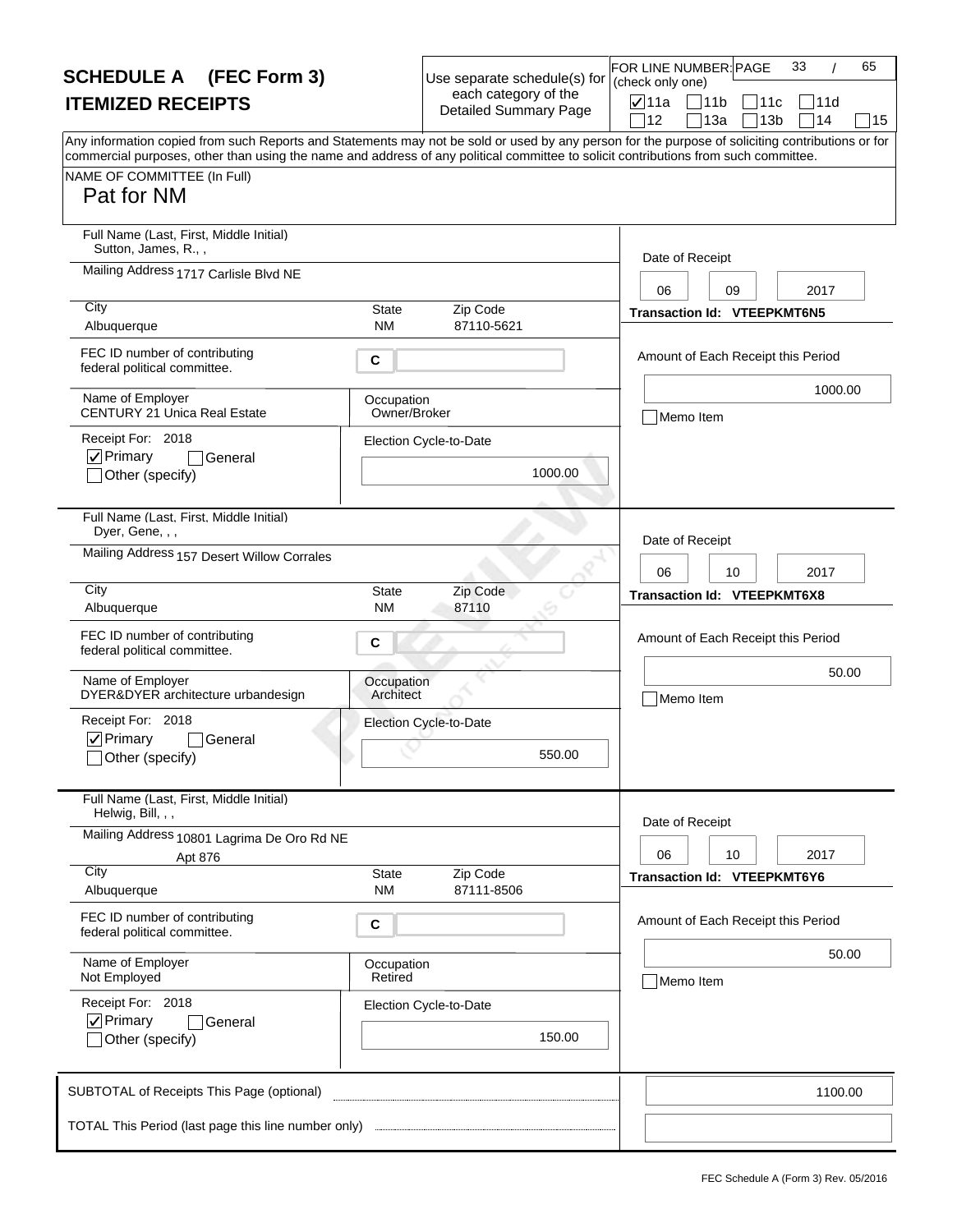| <b>SCHEDULE A</b> (FEC Form 3)                                                                                                                                                                                                                                                          |                            | Use separate schedule(s) for                         | 34<br>65<br>FOR LINE NUMBER: PAGE<br>(check only one)                                    |
|-----------------------------------------------------------------------------------------------------------------------------------------------------------------------------------------------------------------------------------------------------------------------------------------|----------------------------|------------------------------------------------------|------------------------------------------------------------------------------------------|
| <b>ITEMIZED RECEIPTS</b>                                                                                                                                                                                                                                                                |                            | each category of the<br><b>Detailed Summary Page</b> | <b>⊽</b> ∣11a<br>$\sqrt{11}$<br> 11c<br> 11d<br>12<br>13a<br>13 <sub>b</sub><br>14<br>15 |
| Any information copied from such Reports and Statements may not be sold or used by any person for the purpose of soliciting contributions or for<br>commercial purposes, other than using the name and address of any political committee to solicit contributions from such committee. |                            |                                                      |                                                                                          |
| NAME OF COMMITTEE (In Full)<br>Pat for NM                                                                                                                                                                                                                                               |                            |                                                      |                                                                                          |
| Full Name (Last, First, Middle Initial)<br>Carmichael, Karren, , ,                                                                                                                                                                                                                      |                            |                                                      | Date of Receipt                                                                          |
| Mailing Address 5009 Valle Rio Trl NW                                                                                                                                                                                                                                                   |                            |                                                      | 06<br>12<br>2017                                                                         |
| City<br>Albuquerque                                                                                                                                                                                                                                                                     | State<br><b>NM</b>         | Zip Code<br>87120-4674                               | <b>Transaction Id: VTEEPKMT7G8</b>                                                       |
| FEC ID number of contributing<br>federal political committee.                                                                                                                                                                                                                           | C                          |                                                      | Amount of Each Receipt this Period                                                       |
| Name of Employer<br>Not Employed                                                                                                                                                                                                                                                        | Occupation<br>Not Employed |                                                      | 27.00<br>Memo Item                                                                       |
| Receipt For: 2018<br>$\nabla$ Primary<br>General<br>Other (specify)                                                                                                                                                                                                                     |                            | Election Cycle-to-Date<br>127.00                     |                                                                                          |
| Full Name (Last, First, Middle Initial)<br>Michelsohn, Dave, , ,                                                                                                                                                                                                                        |                            |                                                      | Date of Receipt                                                                          |
| Mailing Address 8016 Constitution PI NE                                                                                                                                                                                                                                                 |                            |                                                      | 06<br>12<br>2017                                                                         |
| City<br>Albuquerque                                                                                                                                                                                                                                                                     | <b>State</b><br><b>NM</b>  | Zip Code<br>87110-7628                               | <b>Transaction Id: VTEEPKMT7E2</b>                                                       |
| FEC ID number of contributing<br>federal political committee.                                                                                                                                                                                                                           | С                          |                                                      | Amount of Each Receipt this Period                                                       |
| Name of Employer<br>Self                                                                                                                                                                                                                                                                | Occupation<br>Advertising  |                                                      | 25.00<br>Memo Item                                                                       |
| Receipt For: 2018<br>$\nabla$ Primary<br>General<br>Other (specify)                                                                                                                                                                                                                     |                            | Election Cycle-to-Date<br>575.00                     |                                                                                          |
| Full Name (Last, First, Middle Initial)<br>Ricker, Susan, , ,                                                                                                                                                                                                                           |                            |                                                      |                                                                                          |
| Mailing Address 635 Isleta Blvd SW                                                                                                                                                                                                                                                      |                            |                                                      | Date of Receipt<br>2017<br>06<br>12                                                      |
| City<br>Albuquerque                                                                                                                                                                                                                                                                     | State<br><b>NM</b>         | Zip Code<br>87105-3827                               | <b>Transaction Id: VTEEPKMTCM0</b>                                                       |
| FEC ID number of contributing<br>federal political committee.                                                                                                                                                                                                                           | C                          |                                                      | Amount of Each Receipt this Period                                                       |
| Name of Employer<br>Off Broadway                                                                                                                                                                                                                                                        | Occupation<br>retail owner |                                                      | 50.00<br>Memo Item                                                                       |
| Receipt For: 2017<br>$\nabla$ Primary<br>General<br>Other (specify)                                                                                                                                                                                                                     |                            | Election Cycle-to-Date<br>350.00                     |                                                                                          |
| SUBTOTAL of Receipts This Page (optional)                                                                                                                                                                                                                                               |                            |                                                      | 102.00                                                                                   |
|                                                                                                                                                                                                                                                                                         |                            |                                                      |                                                                                          |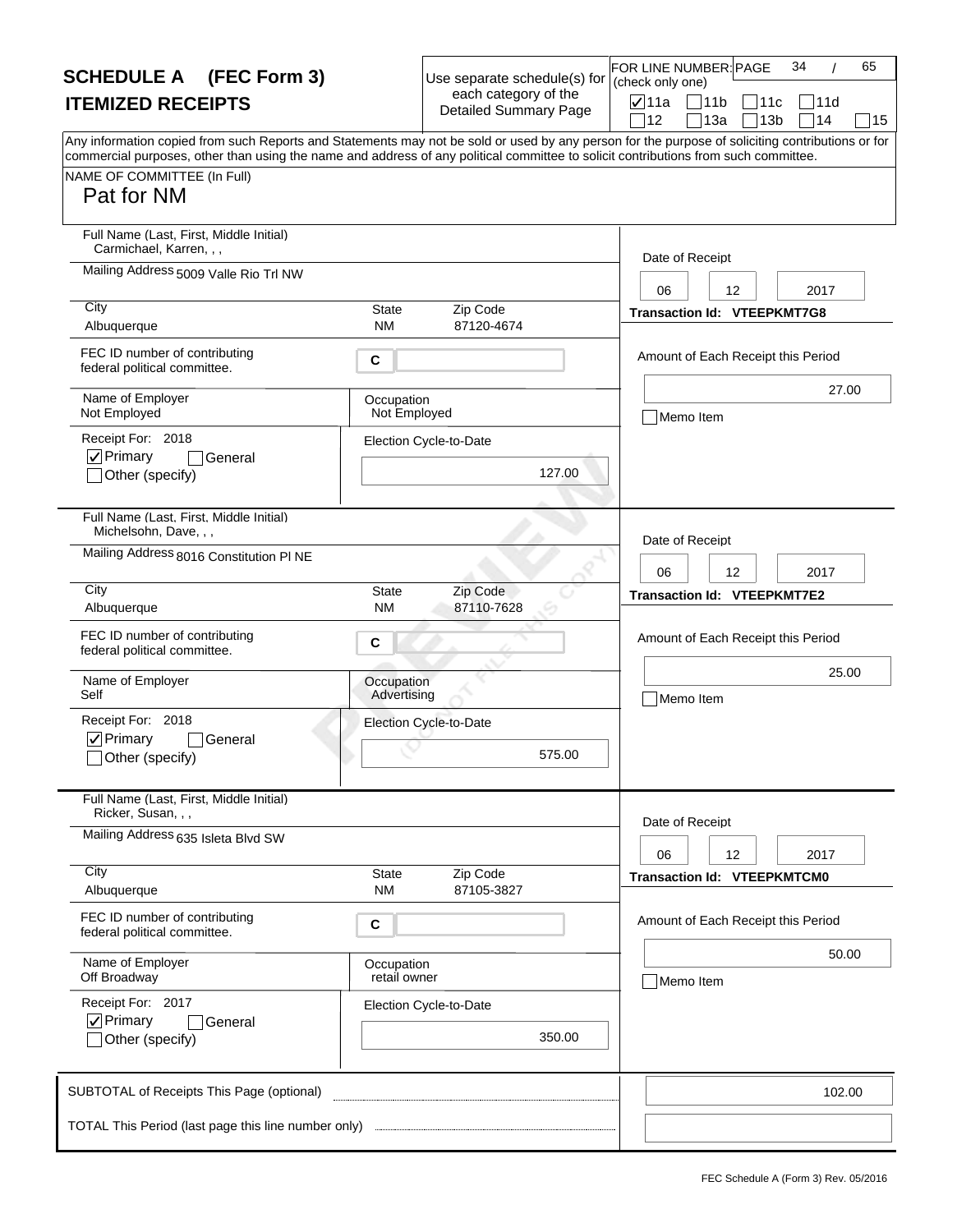| <b>SCHEDULE A</b> (FEC Form 3)                                                                                                                                                                                                                                                                                                       |                                          | Use separate schedule(s) for                         | 35<br>65<br>FOR LINE NUMBER: PAGE<br>(check only one)                                                    |
|--------------------------------------------------------------------------------------------------------------------------------------------------------------------------------------------------------------------------------------------------------------------------------------------------------------------------------------|------------------------------------------|------------------------------------------------------|----------------------------------------------------------------------------------------------------------|
| <b>ITEMIZED RECEIPTS</b>                                                                                                                                                                                                                                                                                                             |                                          | each category of the<br><b>Detailed Summary Page</b> | <b>⊽</b> ∣11a<br>$\bigcap 11b$<br> 11c<br>111d                                                           |
| Any information copied from such Reports and Statements may not be sold or used by any person for the purpose of soliciting contributions or for<br>commercial purposes, other than using the name and address of any political committee to solicit contributions from such committee.<br>NAME OF COMMITTEE (In Full)<br>Pat for NM |                                          |                                                      | 14<br>12<br>13a<br>13 <sub>b</sub><br>15                                                                 |
| Full Name (Last, First, Middle Initial)<br>Ricker, Susan, , ,<br>Mailing Address 635 Isleta Blvd SW<br>City<br>Albuquerque<br>FEC ID number of contributing                                                                                                                                                                          | State<br><b>NM</b><br>C                  | Zip Code<br>87105-3827                               | Date of Receipt<br>12<br>2017<br>06<br>Transaction Id: VTEEPKY40N9<br>Amount of Each Receipt this Period |
| federal political committee.<br>Name of Employer<br>Off Broadway<br>Receipt For: 2018<br>$ $ V Primary<br> General<br>Other (specify)                                                                                                                                                                                                | Occupation<br>retail owner               | Election Cycle-to-Date<br>350.00                     | 50.00<br>Memo Item                                                                                       |
| Full Name (Last, First, Middle Initial)<br>Buchholtz, David, , ,<br>Mailing Address 9921 Barrinson NE<br>City                                                                                                                                                                                                                        | <b>State</b>                             | Zip Code                                             | Date of Receipt<br>2017<br>06<br>13<br><b>Transaction Id: VTEEPKMT870</b>                                |
| Albuquerque<br>FEC ID number of contributing<br>federal political committee.<br>Name of Employer<br>Rodey Law Firm<br>Receipt For: 2018<br>$\nabla$ Primary<br>General<br>_lOther (specify)                                                                                                                                          | <b>NM</b><br>C<br>Occupation<br>Attorney | 87111-5895<br>Election Cycle-to-Date<br>250.00       | Amount of Each Receipt this Period<br>250.00<br>Memo Item                                                |
| Full Name (Last, First, Middle Initial)<br>Buffett, Sandy, , ,<br>Mailing Address 402 15th St SW<br>City<br>Albuquerque                                                                                                                                                                                                              | State<br><b>NM</b>                       | Zip Code<br>87104-1002                               | Date of Receipt<br>06<br>13<br>2017<br>Transaction Id: VTEEPKMT7M0                                       |
| FEC ID number of contributing<br>federal political committee.<br>Name of Employer<br>Self<br>Receipt For: 2018<br>$\nabla$ Primary<br> General<br>Other (specify)                                                                                                                                                                    | С<br>Occupation<br>Consultant            | Election Cycle-to-Date<br>450.00                     | Amount of Each Receipt this Period<br>150.00<br>Memo Item                                                |
| SUBTOTAL of Receipts This Page (optional)                                                                                                                                                                                                                                                                                            |                                          |                                                      | 450.00                                                                                                   |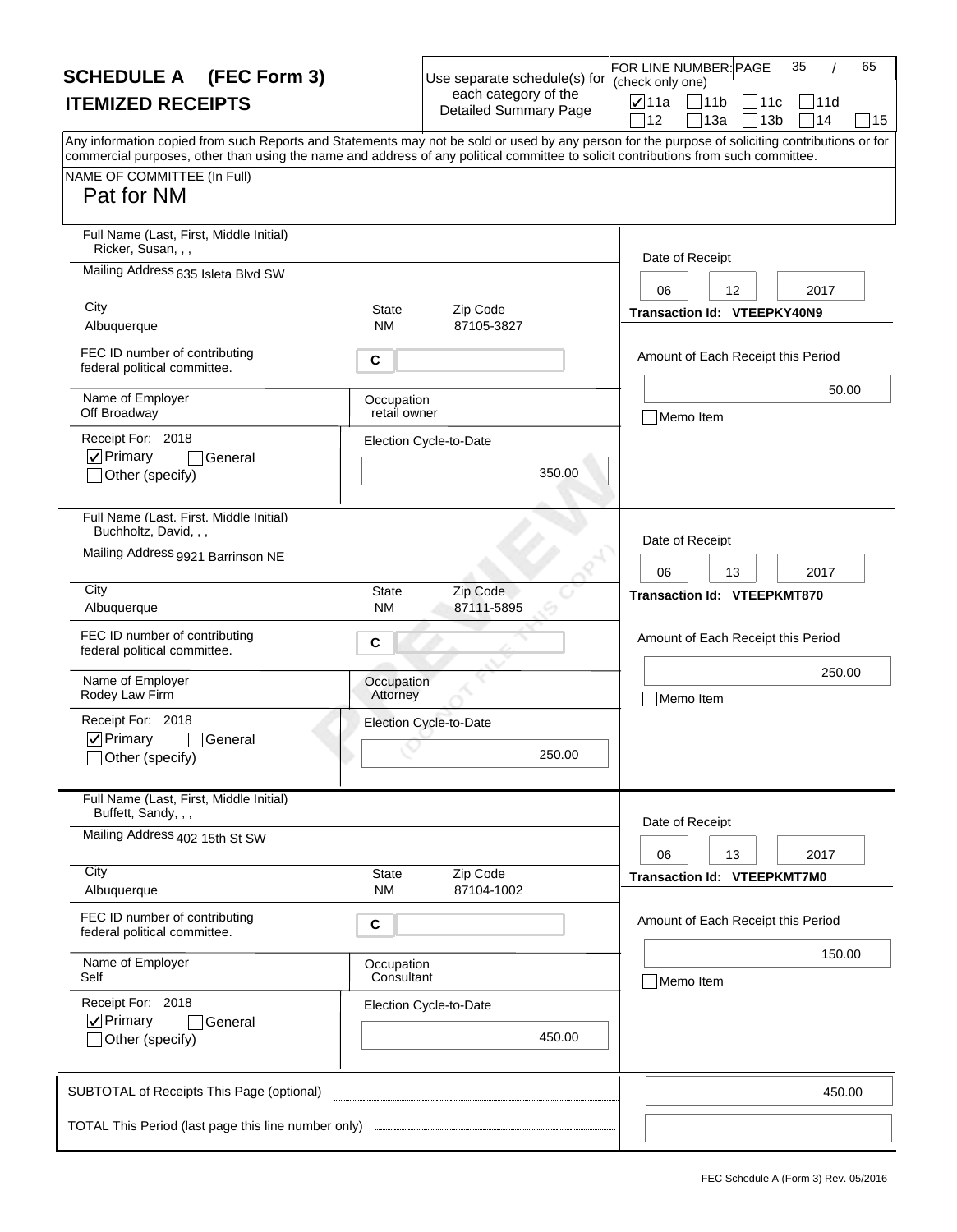| <b>SCHEDULE A</b> (FEC Form 3)                                                                                                                                                                                                                                                                                                       |                             | Use separate schedule(s) for                         | 36<br>65<br>FOR LINE NUMBER: PAGE<br>(check only one)                                   |
|--------------------------------------------------------------------------------------------------------------------------------------------------------------------------------------------------------------------------------------------------------------------------------------------------------------------------------------|-----------------------------|------------------------------------------------------|-----------------------------------------------------------------------------------------|
| <b>ITEMIZED RECEIPTS</b>                                                                                                                                                                                                                                                                                                             |                             | each category of the<br><b>Detailed Summary Page</b> | $\nabla$ 11a<br>$\Box$ 11b<br>11c<br> 11d<br>714<br>12<br>13a<br>13 <sub>b</sub><br> 15 |
| Any information copied from such Reports and Statements may not be sold or used by any person for the purpose of soliciting contributions or for<br>commercial purposes, other than using the name and address of any political committee to solicit contributions from such committee.<br>NAME OF COMMITTEE (In Full)<br>Pat for NM |                             |                                                      |                                                                                         |
| Full Name (Last, First, Middle Initial)<br>Denish, Herb, , ,                                                                                                                                                                                                                                                                         |                             |                                                      | Date of Receipt                                                                         |
| Mailing Address 2604 Morrow Rd NE                                                                                                                                                                                                                                                                                                    |                             |                                                      | 2017<br>06<br>13                                                                        |
| City<br>Albuquerque                                                                                                                                                                                                                                                                                                                  | State<br><b>NM</b>          | Zip Code<br>87106-2523                               | <b>Transaction Id: VTEEPKMT862</b>                                                      |
| FEC ID number of contributing<br>federal political committee.                                                                                                                                                                                                                                                                        | C                           |                                                      | Amount of Each Receipt this Period                                                      |
| Name of Employer<br>Self                                                                                                                                                                                                                                                                                                             | Occupation<br>Self Employed |                                                      | 250.00<br>Memo Item                                                                     |
| Receipt For: 2018<br>$\nabla$ Primary<br>General<br>Other (specify)                                                                                                                                                                                                                                                                  |                             | Election Cycle-to-Date<br>250.00                     |                                                                                         |
| Full Name (Last, First, Middle Initial)<br>Griffin, James, , ,                                                                                                                                                                                                                                                                       |                             |                                                      | Date of Receipt                                                                         |
| Mailing Address 9241 4th St NW                                                                                                                                                                                                                                                                                                       |                             |                                                      | 06<br>13<br>2017                                                                        |
| City<br>Albuquerque                                                                                                                                                                                                                                                                                                                  | <b>State</b><br>ΝM          | Zip Code<br>87114-1607                               | <b>Transaction Id: VTEEPKMTCG8</b>                                                      |
| FEC ID number of contributing<br>federal political committee.                                                                                                                                                                                                                                                                        | C                           |                                                      | Amount of Each Receipt this Period                                                      |
| Name of Employer<br>Aspen Masonry                                                                                                                                                                                                                                                                                                    | Occupation                  | <b>General Manager</b>                               | 1000.00<br>Memo Item                                                                    |
| Receipt For: 2017<br>$\nabla$ Primary<br>General<br>_lOther (specify)                                                                                                                                                                                                                                                                |                             | Election Cycle-to-Date<br>1000.00                    |                                                                                         |
| Full Name (Last, First, Middle Initial)<br>Gunn Jr, John B, , ,                                                                                                                                                                                                                                                                      |                             |                                                      |                                                                                         |
| Mailing Address PO Box 720339                                                                                                                                                                                                                                                                                                        |                             |                                                      | Date of Receipt<br>2017<br>06<br>13                                                     |
| City<br>Dallas                                                                                                                                                                                                                                                                                                                       | State<br><b>TX</b>          | Zip Code<br>75372-0339                               | <b>Transaction Id: VTEEPKMT812</b>                                                      |
| FEC ID number of contributing<br>federal political committee.                                                                                                                                                                                                                                                                        | С                           |                                                      | Amount of Each Receipt this Period                                                      |
| Name of Employer<br>Not Employed                                                                                                                                                                                                                                                                                                     | Occupation<br>Not Employed  |                                                      | 539.00<br>Memo Item                                                                     |
| Receipt For: 2018<br>$\nabla$ Primary<br>General<br>Other (specify)                                                                                                                                                                                                                                                                  |                             | Election Cycle-to-Date<br>539.00                     |                                                                                         |
| SUBTOTAL of Receipts This Page (optional)                                                                                                                                                                                                                                                                                            |                             |                                                      | 1789.00                                                                                 |
|                                                                                                                                                                                                                                                                                                                                      |                             |                                                      |                                                                                         |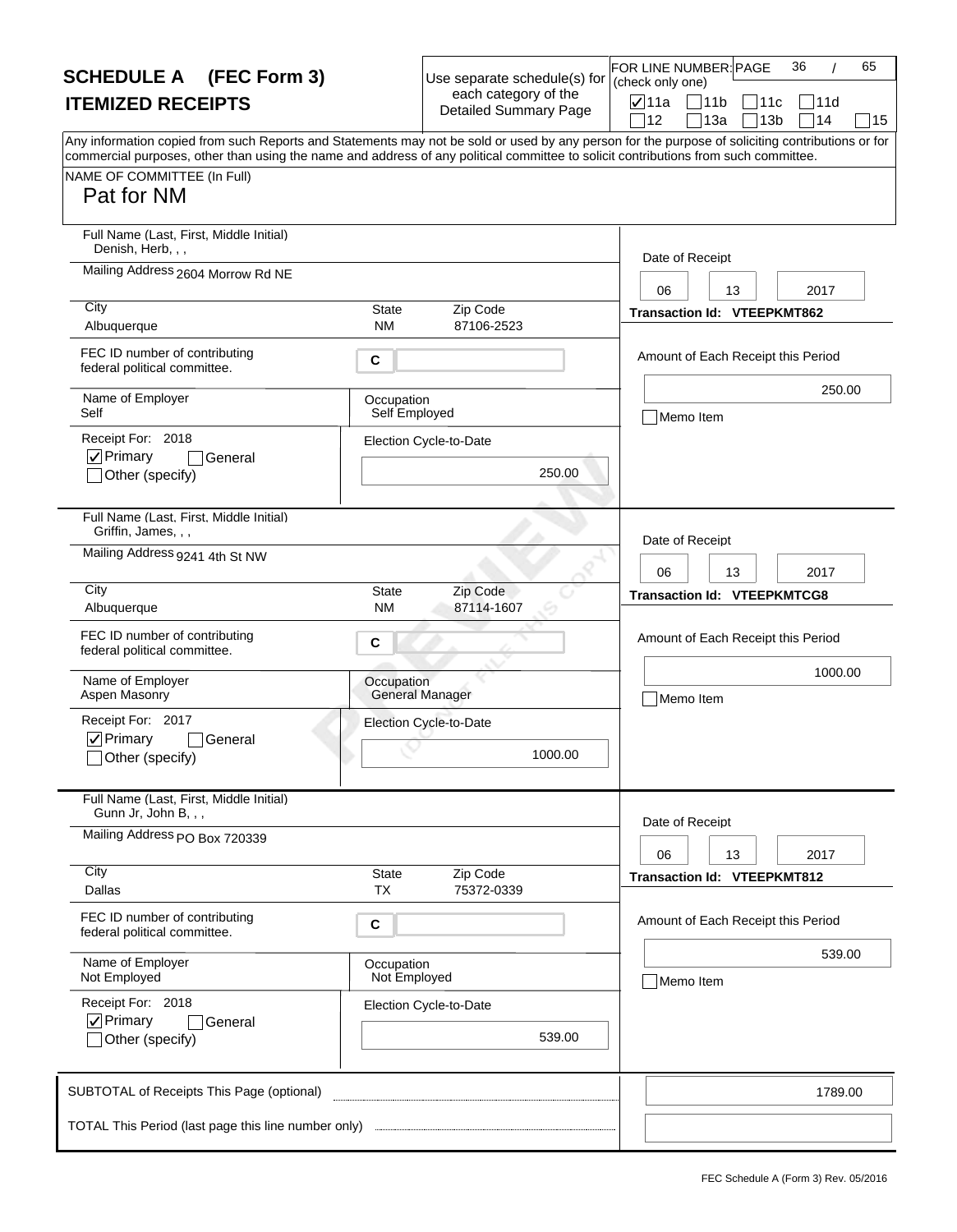| <b>SCHEDULE A</b> (FEC Form 3)                                                                                                                                     |                            | Use separate schedule(s) for                         | (check only one) | FOR LINE NUMBER: PAGE                    | 37<br>65                    |
|--------------------------------------------------------------------------------------------------------------------------------------------------------------------|----------------------------|------------------------------------------------------|------------------|------------------------------------------|-----------------------------|
| <b>ITEMIZED RECEIPTS</b>                                                                                                                                           |                            | each category of the<br><b>Detailed Summary Page</b> | <b>⊽</b> 11a     | 11b<br>111с                              | 111d                        |
| Any information copied from such Reports and Statements may not be sold or used by any person for the purpose of soliciting contributions or for                   |                            |                                                      | 12               | 13a                                      | 14<br>13 <sub>b</sub><br>15 |
| commercial purposes, other than using the name and address of any political committee to solicit contributions from such committee.<br>NAME OF COMMITTEE (In Full) |                            |                                                      |                  |                                          |                             |
| Pat for NM                                                                                                                                                         |                            |                                                      |                  |                                          |                             |
| Full Name (Last, First, Middle Initial)<br>Lancaster, Jane, , ,                                                                                                    |                            |                                                      | Date of Receipt  |                                          |                             |
| Mailing Address 415 Girard Blvd NE                                                                                                                                 |                            |                                                      | 06               | 13                                       | 2017                        |
| City<br>Albuquerque                                                                                                                                                | <b>State</b><br><b>NM</b>  | Zip Code<br>87106-2707                               |                  | <b>Transaction Id: VTEEPKMT7X1</b>       |                             |
| FEC ID number of contributing<br>federal political committee.                                                                                                      | С                          |                                                      |                  | Amount of Each Receipt this Period       |                             |
| Name of Employer<br>U. of New Mexico                                                                                                                               | Occupation<br>Professor    |                                                      |                  | Memo Item                                | 200.00                      |
| Receipt For: 2018<br>$\nabla$ Primary<br>General                                                                                                                   |                            | Election Cycle-to-Date                               |                  |                                          |                             |
| Other (specify)                                                                                                                                                    |                            | 200.00                                               |                  |                                          |                             |
| Full Name (Last, First, Middle Initial)<br>Printz-Feddersen, Virginia, , ,                                                                                         |                            |                                                      | Date of Receipt  |                                          |                             |
| Mailing Address 4401 Royene Ave NE                                                                                                                                 |                            |                                                      | 06               | 13                                       | 2017                        |
| City                                                                                                                                                               | <b>State</b><br><b>NM</b>  | Zip Code<br>87110-5729                               |                  | <b>Transaction Id: VTEEPKMT7V5</b>       |                             |
| Albuquerque<br>FEC ID number of contributing                                                                                                                       | С                          |                                                      |                  | Amount of Each Receipt this Period       |                             |
| federal political committee.                                                                                                                                       |                            |                                                      |                  |                                          | 100.00                      |
| Name of Employer<br>none                                                                                                                                           | Occupation<br>none         |                                                      |                  | Memo Item                                |                             |
| Receipt For: 2018                                                                                                                                                  |                            | Election Cycle-to-Date                               |                  |                                          |                             |
| $\nabla$ Primary<br>General<br>_lOther (specify)                                                                                                                   |                            | 450.00                                               |                  |                                          |                             |
| Full Name (Last, First, Middle Initial)<br>Leeman, Hans, , ,                                                                                                       |                            |                                                      |                  |                                          |                             |
| Mailing Address 356 1/2 Willow Rd NW                                                                                                                               |                            |                                                      | Date of Receipt  |                                          |                             |
| City                                                                                                                                                               | <b>State</b>               | Zip Code                                             | 06               | 14<br><b>Transaction Id: VTEEPKMT896</b> | 2017                        |
| Los Ranchos                                                                                                                                                        | <b>NM</b>                  | 87107-5841                                           |                  |                                          |                             |
| FEC ID number of contributing<br>federal political committee.                                                                                                      | С                          |                                                      |                  | Amount of Each Receipt this Period       |                             |
| Name of Employer<br>Not Employed                                                                                                                                   | Occupation<br>Not Employed |                                                      |                  | Memo Item                                | 250.00                      |
| Receipt For: 2018                                                                                                                                                  |                            | Election Cycle-to-Date                               |                  |                                          |                             |
| $\nabla$ Primary<br>General<br>Other (specify)                                                                                                                     |                            | 250.00                                               |                  |                                          |                             |
| SUBTOTAL of Receipts This Page (optional)                                                                                                                          |                            |                                                      |                  |                                          | 550.00                      |
|                                                                                                                                                                    |                            |                                                      |                  |                                          |                             |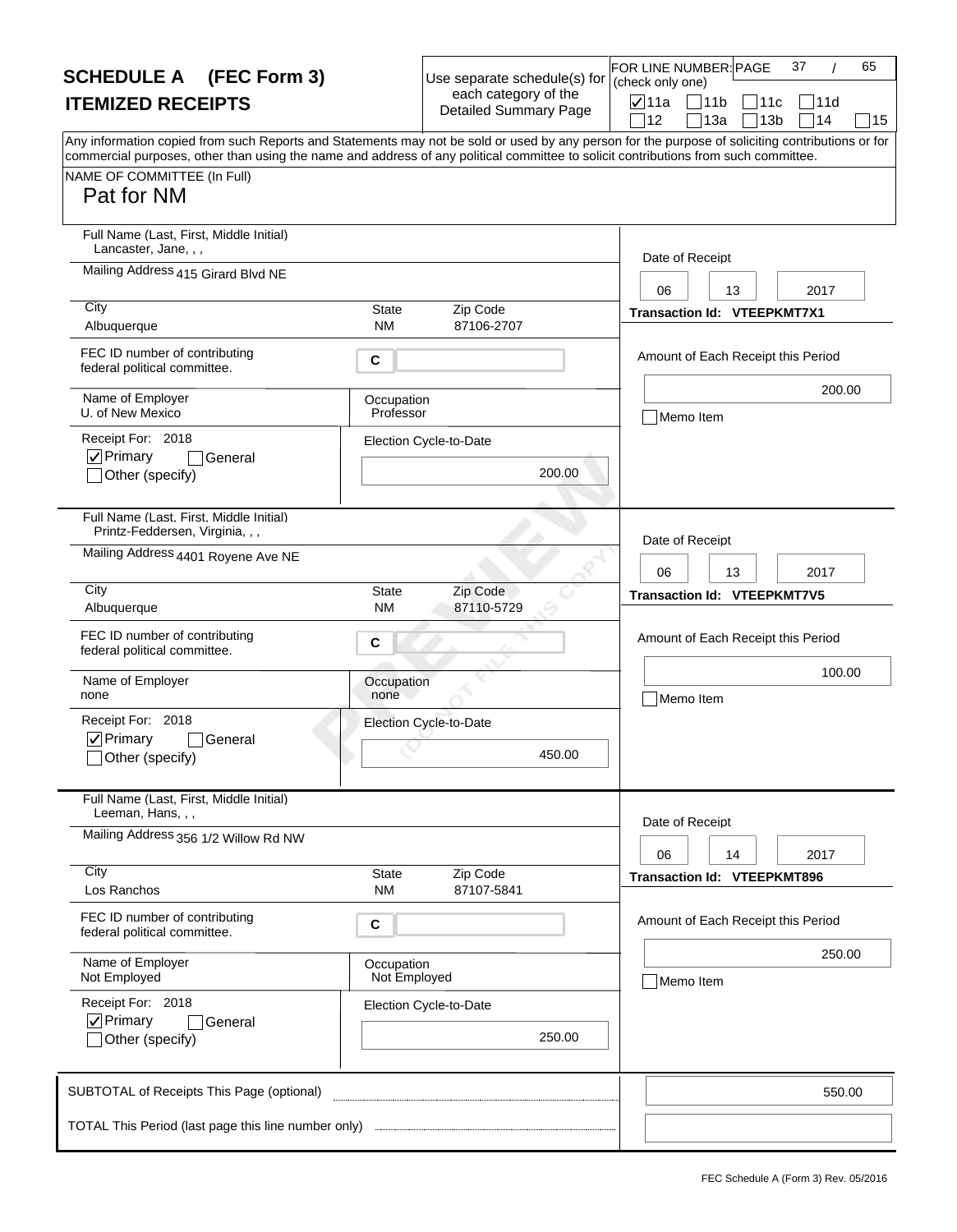| <b>SCHEDULE A</b> (FEC Form 3)                                                                                                                                                                                                                                                          |                            | Use separate schedule(s) for                         | FOR LINE NUMBER: PAGE<br>38<br>65<br>(check only one)                            |
|-----------------------------------------------------------------------------------------------------------------------------------------------------------------------------------------------------------------------------------------------------------------------------------------|----------------------------|------------------------------------------------------|----------------------------------------------------------------------------------|
| <b>ITEMIZED RECEIPTS</b>                                                                                                                                                                                                                                                                |                            | each category of the<br><b>Detailed Summary Page</b> | <b>⊽</b> 11a<br> 11<br>]11c<br> 11d<br>13a<br>13 <sub>b</sub><br>114<br>12<br>15 |
| Any information copied from such Reports and Statements may not be sold or used by any person for the purpose of soliciting contributions or for<br>commercial purposes, other than using the name and address of any political committee to solicit contributions from such committee. |                            |                                                      |                                                                                  |
| NAME OF COMMITTEE (In Full)<br>Pat for NM                                                                                                                                                                                                                                               |                            |                                                      |                                                                                  |
| Full Name (Last, First, Middle Initial)<br>Helwig, Bill, , ,                                                                                                                                                                                                                            |                            |                                                      | Date of Receipt                                                                  |
| Mailing Address 10801 Lagrima De Oro Rd NE                                                                                                                                                                                                                                              |                            |                                                      |                                                                                  |
| Apt 876<br>City                                                                                                                                                                                                                                                                         | State                      | Zip Code                                             | 06<br>17<br>2017<br><b>Transaction Id: VTEEPKMT947</b>                           |
| Albuquerque                                                                                                                                                                                                                                                                             | <b>NM</b>                  | 87111-8506                                           |                                                                                  |
| FEC ID number of contributing<br>federal political committee.                                                                                                                                                                                                                           | С                          |                                                      | Amount of Each Receipt this Period                                               |
| Name of Employer<br>Not Employed                                                                                                                                                                                                                                                        | Occupation<br>Retired      |                                                      | 250.00<br>Memo Item                                                              |
| Receipt For: 2018                                                                                                                                                                                                                                                                       |                            | Election Cycle-to-Date                               |                                                                                  |
| $\nabla$ Primary<br>General<br>Other (specify)                                                                                                                                                                                                                                          |                            | 400.00                                               |                                                                                  |
| Full Name (Last, First, Middle Initial)<br>Umland, Bert, , ,                                                                                                                                                                                                                            |                            |                                                      | Date of Receipt                                                                  |
| Mailing Address 737 Valverde Dr SE                                                                                                                                                                                                                                                      |                            |                                                      | 06<br>18<br>2017                                                                 |
| City                                                                                                                                                                                                                                                                                    | <b>State</b>               | Zip Code                                             | <b>Transaction Id: VTEEPKMT9A4</b>                                               |
| Albuquerque                                                                                                                                                                                                                                                                             | NM.                        | 87108-3467                                           |                                                                                  |
| FEC ID number of contributing<br>federal political committee.                                                                                                                                                                                                                           | С                          |                                                      | Amount of Each Receipt this Period                                               |
| Name of Employer<br>Not employed                                                                                                                                                                                                                                                        | Occupation<br>Not employed |                                                      | 25.00<br>Memo Item                                                               |
| Receipt For: 2018                                                                                                                                                                                                                                                                       |                            | Election Cycle-to-Date                               |                                                                                  |
| $\nabla$ Primary<br>General<br>Other (specify)                                                                                                                                                                                                                                          |                            | 207.00                                               |                                                                                  |
| Full Name (Last, First, Middle Initial)<br>Woog, David, , ,                                                                                                                                                                                                                             |                            |                                                      | Date of Receipt                                                                  |
| Mailing Address 1304 Old Pecos Trl                                                                                                                                                                                                                                                      |                            |                                                      | 06<br>18<br>2017                                                                 |
| City<br>Santa Fe                                                                                                                                                                                                                                                                        | State<br><b>NM</b>         | Zip Code<br>87505-4730                               | <b>Transaction Id: VTEEPKMT989</b>                                               |
| FEC ID number of contributing<br>federal political committee.                                                                                                                                                                                                                           | C                          |                                                      | Amount of Each Receipt this Period                                               |
| Name of Employer<br>Santa Fe Pain and Spine Specialists P.                                                                                                                                                                                                                              | Occupation<br>Physician    |                                                      | 300.00<br>Memo Item                                                              |
| Receipt For: 2018                                                                                                                                                                                                                                                                       |                            | Election Cycle-to-Date                               |                                                                                  |
| $\nabla$ Primary<br>General<br>Other (specify)                                                                                                                                                                                                                                          |                            | 300.00                                               |                                                                                  |
| SUBTOTAL of Receipts This Page (optional)                                                                                                                                                                                                                                               |                            |                                                      | 575.00                                                                           |
| TOTAL This Period (last page this line number only)                                                                                                                                                                                                                                     |                            |                                                      |                                                                                  |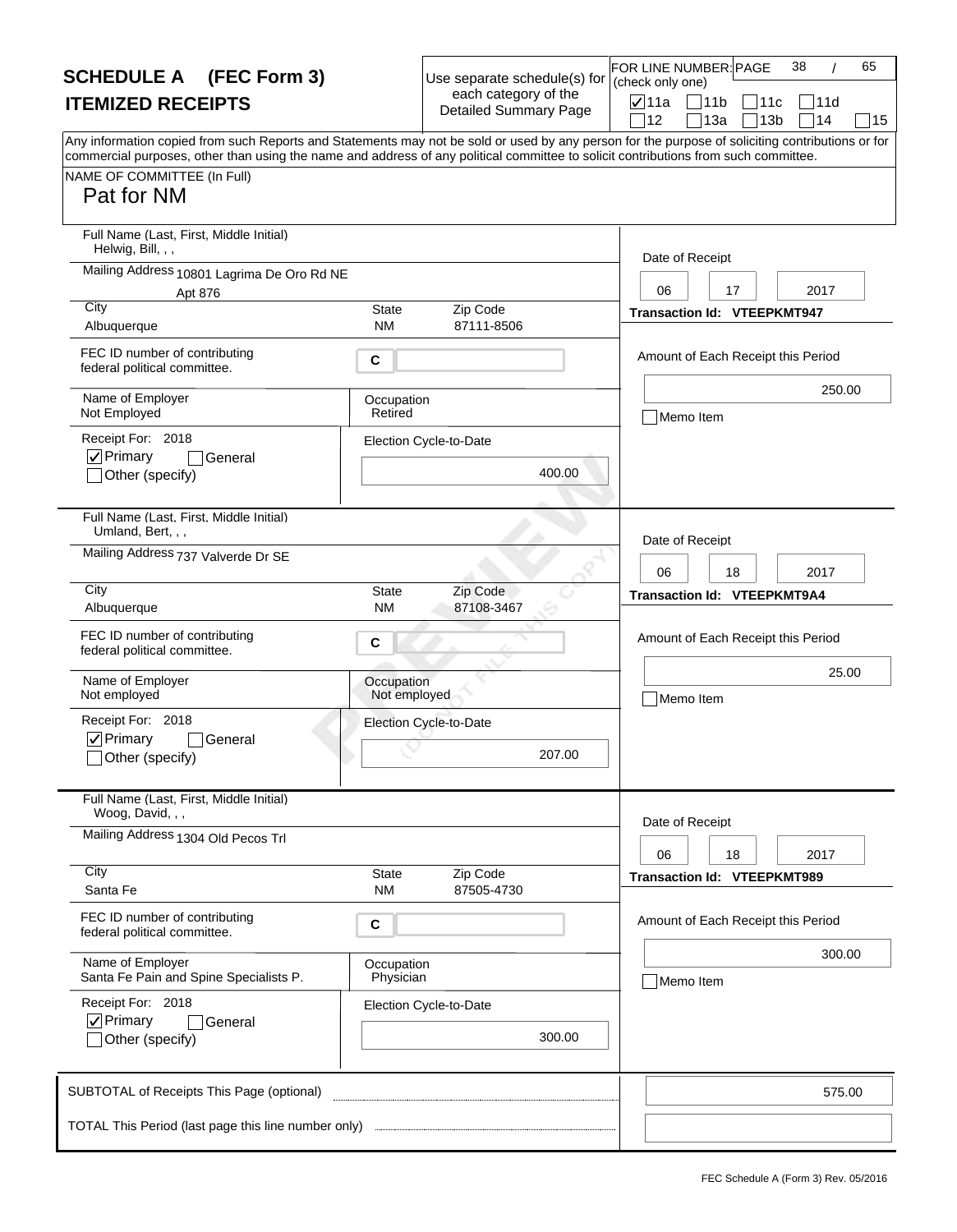| <b>SCHEDULE A</b> (FEC Form 3)                                                                                                                                                                                                                                                                                                       |                               | Use separate schedule(s) for                         | 39<br>FOR LINE NUMBER: PAGE<br>(check only one) | 65 |
|--------------------------------------------------------------------------------------------------------------------------------------------------------------------------------------------------------------------------------------------------------------------------------------------------------------------------------------|-------------------------------|------------------------------------------------------|-------------------------------------------------|----|
| <b>ITEMIZED RECEIPTS</b>                                                                                                                                                                                                                                                                                                             |                               | each category of the<br><b>Detailed Summary Page</b> | <b>⊽</b> ∣11a<br>$\Box$ 11b<br> 11c<br>111d     |    |
| Any information copied from such Reports and Statements may not be sold or used by any person for the purpose of soliciting contributions or for<br>commercial purposes, other than using the name and address of any political committee to solicit contributions from such committee.<br>NAME OF COMMITTEE (In Full)<br>Pat for NM |                               |                                                      | 14<br>12<br>13a<br>13 <sub>b</sub>              | 15 |
| Full Name (Last, First, Middle Initial)<br>Harrnett, Gregg, , ,                                                                                                                                                                                                                                                                      |                               |                                                      |                                                 |    |
| Mailing Address 941 Calle Mejia                                                                                                                                                                                                                                                                                                      |                               |                                                      | Date of Receipt                                 |    |
| Apt 410<br>City                                                                                                                                                                                                                                                                                                                      | State                         | Zip Code                                             | 2017<br>06<br>19<br>Transaction Id: VTEEPKPSHX6 |    |
| Santa Fe                                                                                                                                                                                                                                                                                                                             | <b>NM</b>                     | 87501-1464                                           |                                                 |    |
| FEC ID number of contributing<br>federal political committee.                                                                                                                                                                                                                                                                        | C                             |                                                      | Amount of Each Receipt this Period              |    |
| Name of Employer<br>Self                                                                                                                                                                                                                                                                                                             | Occupation<br><b>Stylist</b>  |                                                      | 239.00<br>Memo Item                             |    |
| Receipt For: 2018<br>$ $ $\checkmark$ Primary<br> General<br>Other (specify)                                                                                                                                                                                                                                                         |                               | Election Cycle-to-Date<br>239.00                     |                                                 |    |
| Full Name (Last, First, Middle Initial)<br>Jackson, Alan, , ,                                                                                                                                                                                                                                                                        |                               |                                                      | Date of Receipt                                 |    |
| Mailing Address 7100 Sharondale Ct                                                                                                                                                                                                                                                                                                   |                               |                                                      | 06<br>19<br>2017                                |    |
| City<br>Brentwood                                                                                                                                                                                                                                                                                                                    | <b>State</b><br>TN            | Zip Code<br>37027-5266                               | <b>Transaction Id: VTEEPKPSHW8</b>              |    |
| FEC ID number of contributing<br>federal political committee.                                                                                                                                                                                                                                                                        | C                             |                                                      | Amount of Each Receipt this Period              |    |
| Name of Employer<br>Self                                                                                                                                                                                                                                                                                                             | Occupation<br><b>Musician</b> |                                                      | 2700.00<br>Memo Item                            |    |
| Receipt For: 2018                                                                                                                                                                                                                                                                                                                    |                               | Election Cycle-to-Date                               |                                                 |    |
| $\nabla$ Primary<br>General<br>_lOther (specify)                                                                                                                                                                                                                                                                                     |                               | 2700.00                                              |                                                 |    |
| Full Name (Last, First, Middle Initial)<br>Ossorio, Peter, M.,,                                                                                                                                                                                                                                                                      |                               |                                                      | Date of Receipt                                 |    |
| Mailing Address 5758 Lost Padre Mine Rd                                                                                                                                                                                                                                                                                              |                               |                                                      | 06<br>19<br>2017                                |    |
| City<br>Las Cruces                                                                                                                                                                                                                                                                                                                   | State<br><b>NM</b>            | Zip Code<br>88011-9382                               | <b>Transaction Id: VTEEPKMT9E6</b>              |    |
| FEC ID number of contributing<br>federal political committee.                                                                                                                                                                                                                                                                        | С                             |                                                      | Amount of Each Receipt this Period              |    |
| Name of Employer<br>Not Employed                                                                                                                                                                                                                                                                                                     | Occupation<br>Not Employed    |                                                      | 250.00<br>Memo Item                             |    |
| Receipt For: 2018<br>$\nabla$ Primary<br><b>General</b><br>Other (specify)                                                                                                                                                                                                                                                           |                               | Election Cycle-to-Date<br>350.00                     |                                                 |    |
| SUBTOTAL of Receipts This Page (optional)                                                                                                                                                                                                                                                                                            |                               |                                                      | 3189.00                                         |    |
|                                                                                                                                                                                                                                                                                                                                      |                               |                                                      |                                                 |    |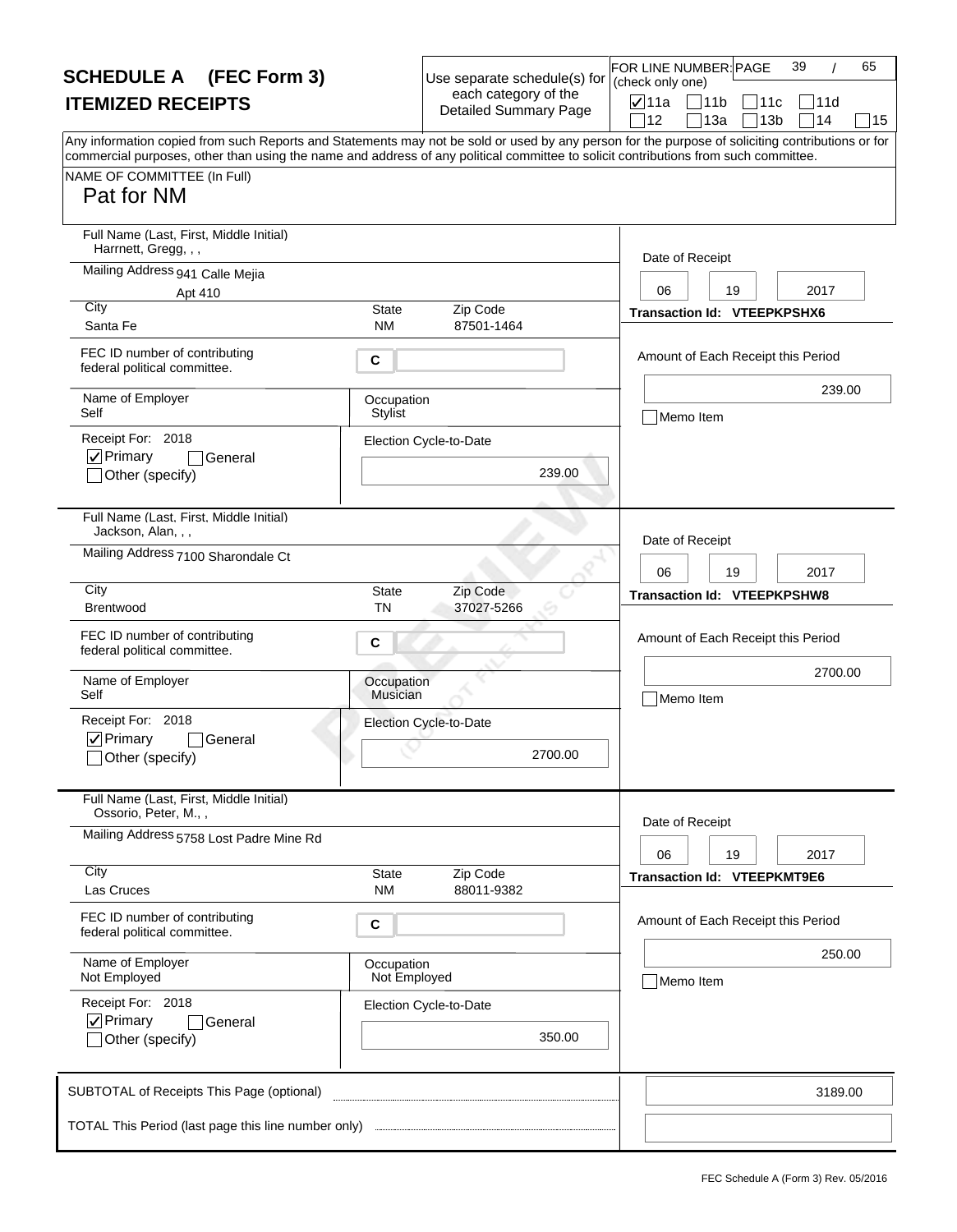| <b>SCHEDULE A</b> (FEC Form 3)                                                                                                                                                                                                                                                          |                           | Use separate schedule(s) for                         | 65<br>FOR LINE NUMBER: PAGE<br>40<br>(check only one)                             |
|-----------------------------------------------------------------------------------------------------------------------------------------------------------------------------------------------------------------------------------------------------------------------------------------|---------------------------|------------------------------------------------------|-----------------------------------------------------------------------------------|
| <b>ITEMIZED RECEIPTS</b>                                                                                                                                                                                                                                                                |                           | each category of the<br><b>Detailed Summary Page</b> | <b>⊽</b> ∣11a<br> 11b<br>11c<br> 11d<br>12<br>13a<br>13 <sub>b</sub><br>∃14<br>15 |
| Any information copied from such Reports and Statements may not be sold or used by any person for the purpose of soliciting contributions or for<br>commercial purposes, other than using the name and address of any political committee to solicit contributions from such committee. |                           |                                                      |                                                                                   |
| NAME OF COMMITTEE (In Full)<br>Pat for NM                                                                                                                                                                                                                                               |                           |                                                      |                                                                                   |
| Full Name (Last, First, Middle Initial)<br>Cook, Philip, , ,                                                                                                                                                                                                                            |                           |                                                      | Date of Receipt                                                                   |
| Mailing Address 1085 Camino Manana                                                                                                                                                                                                                                                      |                           |                                                      | 06<br>20<br>2017                                                                  |
| City<br>Santa Fe                                                                                                                                                                                                                                                                        | State<br><b>NM</b>        | Zip Code<br>87501-1088                               | Transaction Id: VTEEPKMT9M3                                                       |
| FEC ID number of contributing<br>federal political committee.                                                                                                                                                                                                                           | С                         |                                                      | Amount of Each Receipt this Period                                                |
| Name of Employer<br>N/A                                                                                                                                                                                                                                                                 | Occupation<br>Retired     |                                                      | 250.00<br>Memo Item                                                               |
| Receipt For: 2018<br>$ $ $\checkmark$ Primary<br>General                                                                                                                                                                                                                                |                           | Election Cycle-to-Date                               |                                                                                   |
| Other (specify)                                                                                                                                                                                                                                                                         |                           | 250.00                                               |                                                                                   |
| Full Name (Last, First, Middle Initial)<br>Coop, Michael, E.,,                                                                                                                                                                                                                          |                           |                                                      | Date of Receipt                                                                   |
| Mailing Address PO Box 22822                                                                                                                                                                                                                                                            |                           |                                                      | 06<br>20<br>2017                                                                  |
| City<br>Santa Fe                                                                                                                                                                                                                                                                        | <b>State</b><br><b>NM</b> | Zip Code<br>87502-2822                               | <b>Transaction Id: VTEEPKMT9N1</b>                                                |
| FEC ID number of contributing<br>federal political committee.                                                                                                                                                                                                                           | С                         |                                                      | Amount of Each Receipt this Period                                                |
| Name of Employer<br>Self                                                                                                                                                                                                                                                                | Occupation<br>Consultant  |                                                      | 300.00<br>Memo Item                                                               |
| Receipt For: 2018<br>$\nabla$ Primary<br>General                                                                                                                                                                                                                                        |                           | Election Cycle-to-Date                               |                                                                                   |
| Other (specify)                                                                                                                                                                                                                                                                         |                           | 300.00                                               |                                                                                   |
| Full Name (Last, First, Middle Initial)<br>Davis, Robert, , ,                                                                                                                                                                                                                           |                           |                                                      |                                                                                   |
| Mailing Address 248 Green St<br>Apt 3                                                                                                                                                                                                                                                   |                           |                                                      | Date of Receipt<br>2017<br>06<br>20                                               |
| City<br>Schenectady                                                                                                                                                                                                                                                                     | <b>State</b><br><b>NY</b> | Zip Code<br>12305-1402                               | Transaction Id: VTEEPKPSKS0                                                       |
| FEC ID number of contributing<br>federal political committee.                                                                                                                                                                                                                           | С                         |                                                      | Amount of Each Receipt this Period                                                |
| Name of Employer<br><b>General Electric</b>                                                                                                                                                                                                                                             | Occupation<br>Scientist   |                                                      | 500.00<br>Memo Item                                                               |
| Receipt For: 2018<br>$\nabla$ Primary<br>General                                                                                                                                                                                                                                        |                           | Election Cycle-to-Date                               |                                                                                   |
| Other (specify)                                                                                                                                                                                                                                                                         |                           | 1000.00                                              |                                                                                   |
| SUBTOTAL of Receipts This Page (optional)                                                                                                                                                                                                                                               |                           |                                                      | 1050.00                                                                           |
|                                                                                                                                                                                                                                                                                         |                           |                                                      |                                                                                   |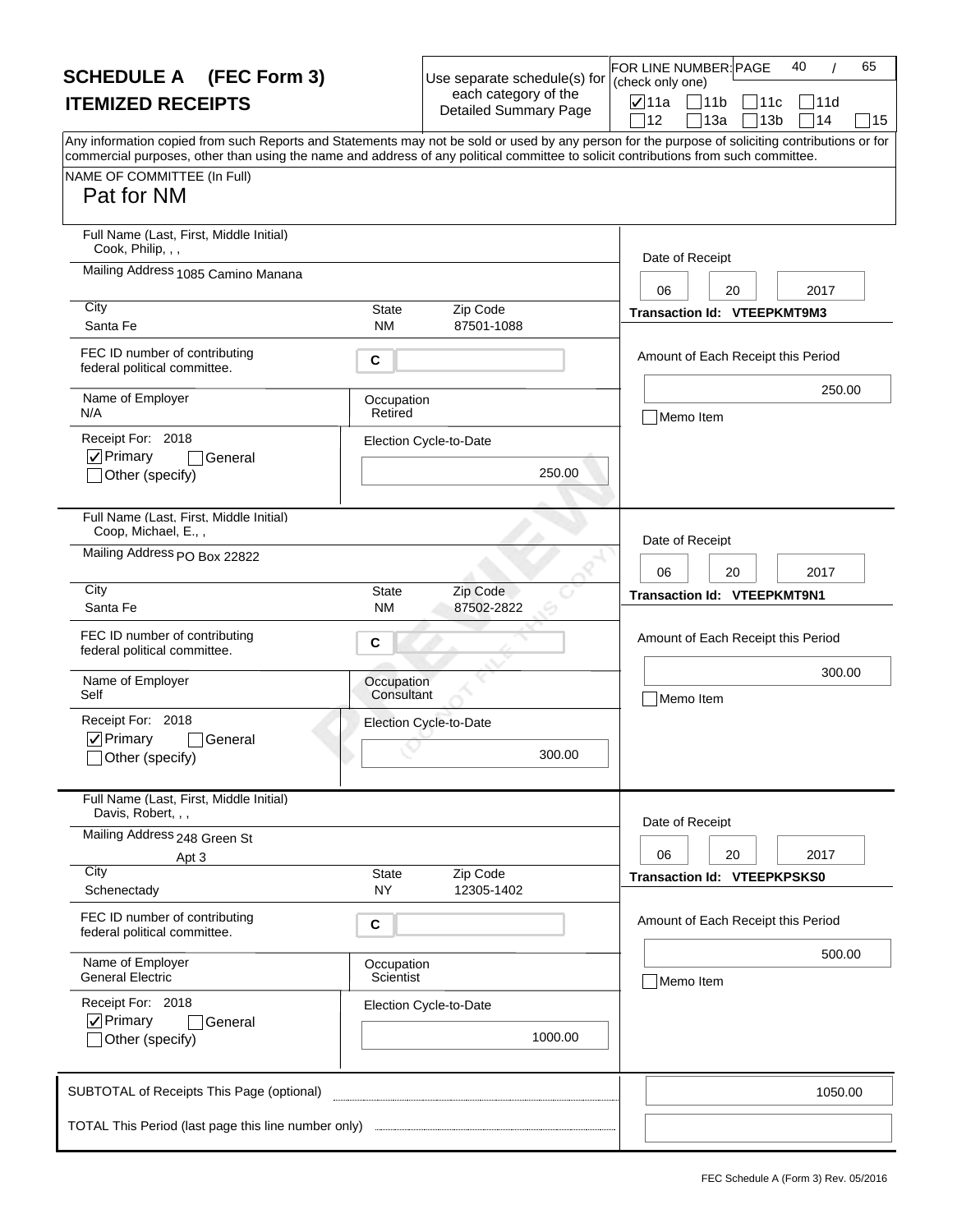| <b>SCHEDULE A</b> (FEC Form 3)                                                                                                                                                                                                                                                          |                           | Use separate schedule(s) for                         | 41<br>65<br>FOR LINE NUMBER: PAGE<br>(check only one)                             |
|-----------------------------------------------------------------------------------------------------------------------------------------------------------------------------------------------------------------------------------------------------------------------------------------|---------------------------|------------------------------------------------------|-----------------------------------------------------------------------------------|
| <b>ITEMIZED RECEIPTS</b>                                                                                                                                                                                                                                                                |                           | each category of the<br><b>Detailed Summary Page</b> | <b>⊽</b> ∣11a<br> 11b<br>11c<br> 11d<br>12<br>13a<br>13 <sub>b</sub><br>∃14<br>15 |
| Any information copied from such Reports and Statements may not be sold or used by any person for the purpose of soliciting contributions or for<br>commercial purposes, other than using the name and address of any political committee to solicit contributions from such committee. |                           |                                                      |                                                                                   |
| NAME OF COMMITTEE (In Full)<br>Pat for NM                                                                                                                                                                                                                                               |                           |                                                      |                                                                                   |
| Full Name (Last, First, Middle Initial)<br>Fiske, Shirley, , ,                                                                                                                                                                                                                          |                           |                                                      | Date of Receipt                                                                   |
| Mailing Address 900 C St SE                                                                                                                                                                                                                                                             |                           |                                                      | 06<br>20<br>2017                                                                  |
| City<br>Washington                                                                                                                                                                                                                                                                      | State<br>DC               | Zip Code<br>20003-2122                               | Transaction Id: VTEEPKMT9G2                                                       |
| FEC ID number of contributing<br>federal political committee.                                                                                                                                                                                                                           | С                         |                                                      | Amount of Each Receipt this Period                                                |
| Name of Employer<br>Not Employed                                                                                                                                                                                                                                                        | Occupation<br>Retired     |                                                      | 239.00<br>Memo Item                                                               |
| Receipt For: 2018<br>$\nabla$ Primary<br>General<br>Other (specify)                                                                                                                                                                                                                     |                           | Election Cycle-to-Date<br>239.00                     |                                                                                   |
| Full Name (Last, First, Middle Initial)<br>Kaltenbach, Emily, , ,                                                                                                                                                                                                                       |                           |                                                      |                                                                                   |
| Mailing Address 424 La Joya St                                                                                                                                                                                                                                                          |                           |                                                      | Date of Receipt<br>06<br>20<br>2017                                               |
| City<br>Santa Fe                                                                                                                                                                                                                                                                        | <b>State</b><br><b>NM</b> | Zip Code<br>87501-2393                               | <b>Transaction Id: VTEEPKMT9P9</b>                                                |
| FEC ID number of contributing<br>federal political committee.                                                                                                                                                                                                                           | C                         |                                                      | Amount of Each Receipt this Period                                                |
| Name of Employer<br><b>Information Requested</b>                                                                                                                                                                                                                                        | Occupation                | <b>Information Requested</b>                         | 300.00<br>Memo Item                                                               |
| Receipt For: 2018<br>$\nabla$ Primary<br>General<br>Other (specify)                                                                                                                                                                                                                     |                           | Election Cycle-to-Date<br>300.00                     |                                                                                   |
| Full Name (Last, First, Middle Initial)<br>Mitchell, Timothy, , ,                                                                                                                                                                                                                       |                           |                                                      | Date of Receipt                                                                   |
| Mailing Address 709 Gonzales Rd                                                                                                                                                                                                                                                         |                           |                                                      | 06<br>20<br>2017                                                                  |
| City<br>Santa Fe                                                                                                                                                                                                                                                                        | State<br>NM.              | Zip Code<br>87501-8922                               | <b>Transaction Id: VTEEPKMT9J8</b>                                                |
| FEC ID number of contributing<br>federal political committee.                                                                                                                                                                                                                           | С                         |                                                      | Amount of Each Receipt this Period                                                |
| Name of Employer<br><b>Information Requested</b>                                                                                                                                                                                                                                        | Occupation<br>Retired     |                                                      | 250.00<br>Memo Item                                                               |
| Receipt For: 2018<br>$\nabla$ Primary<br>General<br>Other (specify)                                                                                                                                                                                                                     |                           | Election Cycle-to-Date<br>250.00                     |                                                                                   |
| SUBTOTAL of Receipts This Page (optional)                                                                                                                                                                                                                                               |                           |                                                      | 789.00                                                                            |
| TOTAL This Period (last page this line number only) <b>Election</b> manuscritic results                                                                                                                                                                                                 |                           |                                                      |                                                                                   |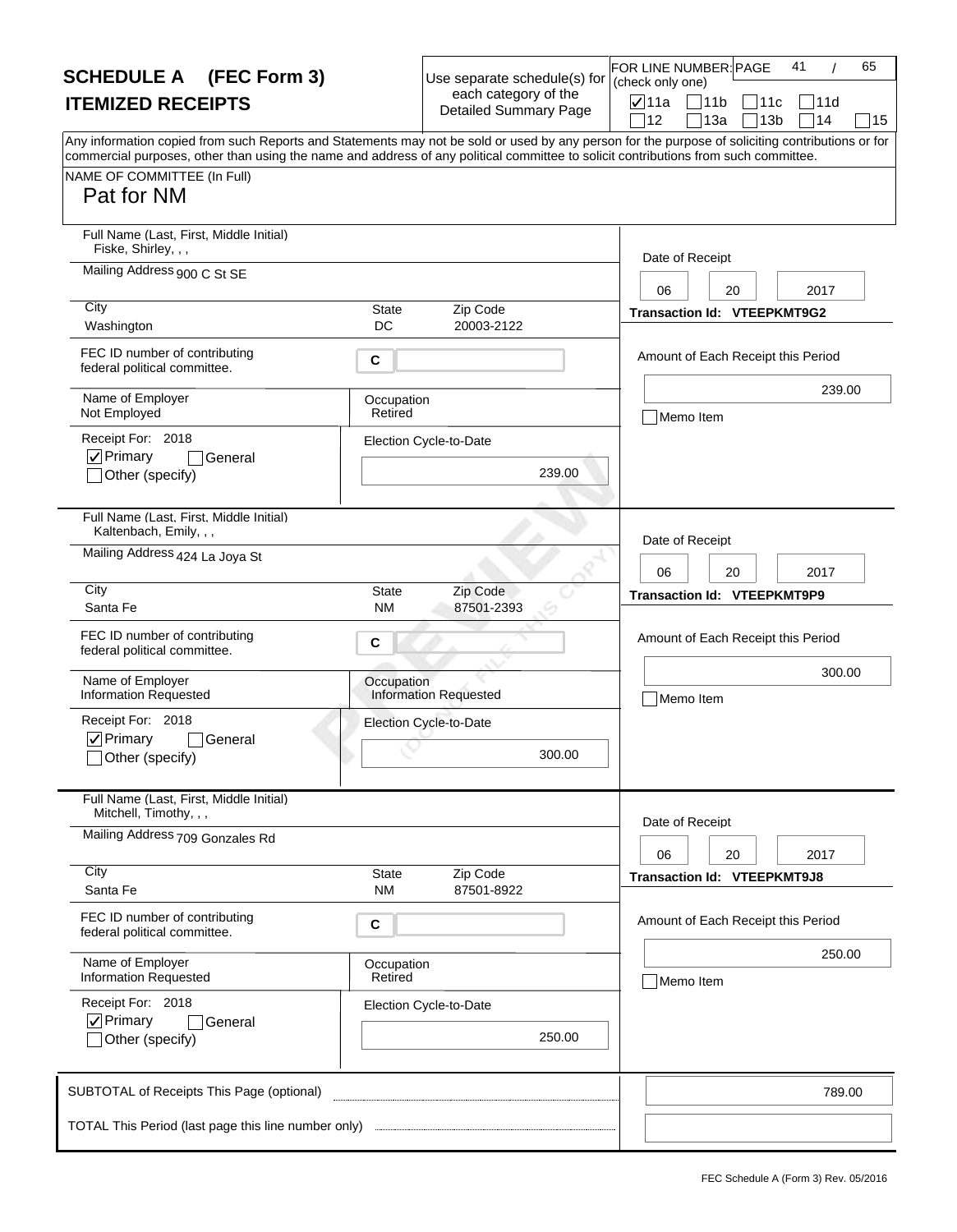| <b>SCHEDULE A</b> (FEC Form 3)                                                                                                                                                                                                                                                                                         |                           | Use separate schedule(s) for                         | FOR LINE NUMBER: PAGE<br>(check only one) |                                        | 42         | 65     |
|------------------------------------------------------------------------------------------------------------------------------------------------------------------------------------------------------------------------------------------------------------------------------------------------------------------------|---------------------------|------------------------------------------------------|-------------------------------------------|----------------------------------------|------------|--------|
| <b>ITEMIZED RECEIPTS</b>                                                                                                                                                                                                                                                                                               |                           | each category of the<br><b>Detailed Summary Page</b> | $\sqrt{ }$ 11a<br>12                      | 11b<br> 11c<br>∏13a<br>13 <sub>b</sub> | 111d<br>14 | 15     |
| Any information copied from such Reports and Statements may not be sold or used by any person for the purpose of soliciting contributions or for<br>commercial purposes, other than using the name and address of any political committee to solicit contributions from such committee.<br>NAME OF COMMITTEE (In Full) |                           |                                                      |                                           |                                        |            |        |
| Pat for NM                                                                                                                                                                                                                                                                                                             |                           |                                                      |                                           |                                        |            |        |
| Full Name (Last, First, Middle Initial)<br>Ortiz, Bryan, , ,                                                                                                                                                                                                                                                           |                           |                                                      | Date of Receipt                           |                                        |            |        |
| Mailing Address 2610 Silver Ave SE                                                                                                                                                                                                                                                                                     |                           |                                                      | 06                                        | 20                                     | 2017       |        |
| City<br>Albuquerque                                                                                                                                                                                                                                                                                                    | <b>State</b><br><b>NM</b> | Zip Code<br>87106-3624                               |                                           | <b>Transaction Id: VTEEPKXY8D6</b>     |            |        |
| FEC ID number of contributing<br>federal political committee.                                                                                                                                                                                                                                                          | C                         |                                                      |                                           | Amount of Each Receipt this Period     |            |        |
| Name of Employer<br>Self                                                                                                                                                                                                                                                                                               | Occupation<br>Consultant  |                                                      | Memo Item                                 |                                        |            | 94.78  |
| Receipt For: 2018<br> √ Primary<br> General                                                                                                                                                                                                                                                                            |                           | Election Cycle-to-Date                               |                                           | * In-Kind: Campaign Event Expenses     |            |        |
| Other (specify)                                                                                                                                                                                                                                                                                                        |                           | 795.78                                               |                                           |                                        |            |        |
| Full Name (Last, First, Middle Initial)<br>Ortiz, Bryan, , ,                                                                                                                                                                                                                                                           |                           |                                                      | Date of Receipt                           |                                        |            |        |
| Mailing Address 2610 Silver Ave SE                                                                                                                                                                                                                                                                                     |                           |                                                      | 06                                        | 20                                     | 2017       |        |
| City<br>Albuquerque                                                                                                                                                                                                                                                                                                    | <b>State</b><br>ΝM        | Zip Code<br>87106-3624                               |                                           | Transaction Id: VTEEPKXY8E4            |            |        |
| FEC ID number of contributing<br>federal political committee.                                                                                                                                                                                                                                                          | C                         |                                                      |                                           | Amount of Each Receipt this Period     |            |        |
| Name of Employer<br>Self                                                                                                                                                                                                                                                                                               | Occupation<br>Consultant  |                                                      | Memo Item                                 |                                        |            | 300.00 |
| Receipt For: 2018                                                                                                                                                                                                                                                                                                      |                           | Election Cycle-to-Date                               |                                           |                                        |            |        |
| $\nabla$ Primary<br>General<br>_lOther (specify)                                                                                                                                                                                                                                                                       |                           | 795.78                                               |                                           | * In-Kind: Campaign Event Expenses     |            |        |
| Full Name (Last, First, Middle Initial)<br>Printz-Feddersen, Virginia, , ,                                                                                                                                                                                                                                             |                           |                                                      | Date of Receipt                           |                                        |            |        |
| Mailing Address 4401 Royene Ave NE                                                                                                                                                                                                                                                                                     |                           |                                                      | 06                                        | 20                                     | 2017       |        |
| City<br>Albuquerque                                                                                                                                                                                                                                                                                                    | <b>State</b><br><b>NM</b> | Zip Code<br>87110-5729                               |                                           | <b>Transaction Id: VTEEPKPSMD8</b>     |            |        |
| FEC ID number of contributing<br>federal political committee.                                                                                                                                                                                                                                                          | С                         |                                                      |                                           | Amount of Each Receipt this Period     |            |        |
| Name of Employer<br>none                                                                                                                                                                                                                                                                                               | Occupation<br>none        |                                                      | Memo Item                                 |                                        |            | 39.00  |
| Receipt For: 2018<br>$\nabla$ Primary<br>General                                                                                                                                                                                                                                                                       |                           | Election Cycle-to-Date                               |                                           |                                        |            |        |
| Other (specify)                                                                                                                                                                                                                                                                                                        |                           | 489.00                                               |                                           |                                        |            |        |
| SUBTOTAL of Receipts This Page (optional)                                                                                                                                                                                                                                                                              |                           |                                                      |                                           |                                        |            | 433.78 |
|                                                                                                                                                                                                                                                                                                                        |                           |                                                      |                                           |                                        |            |        |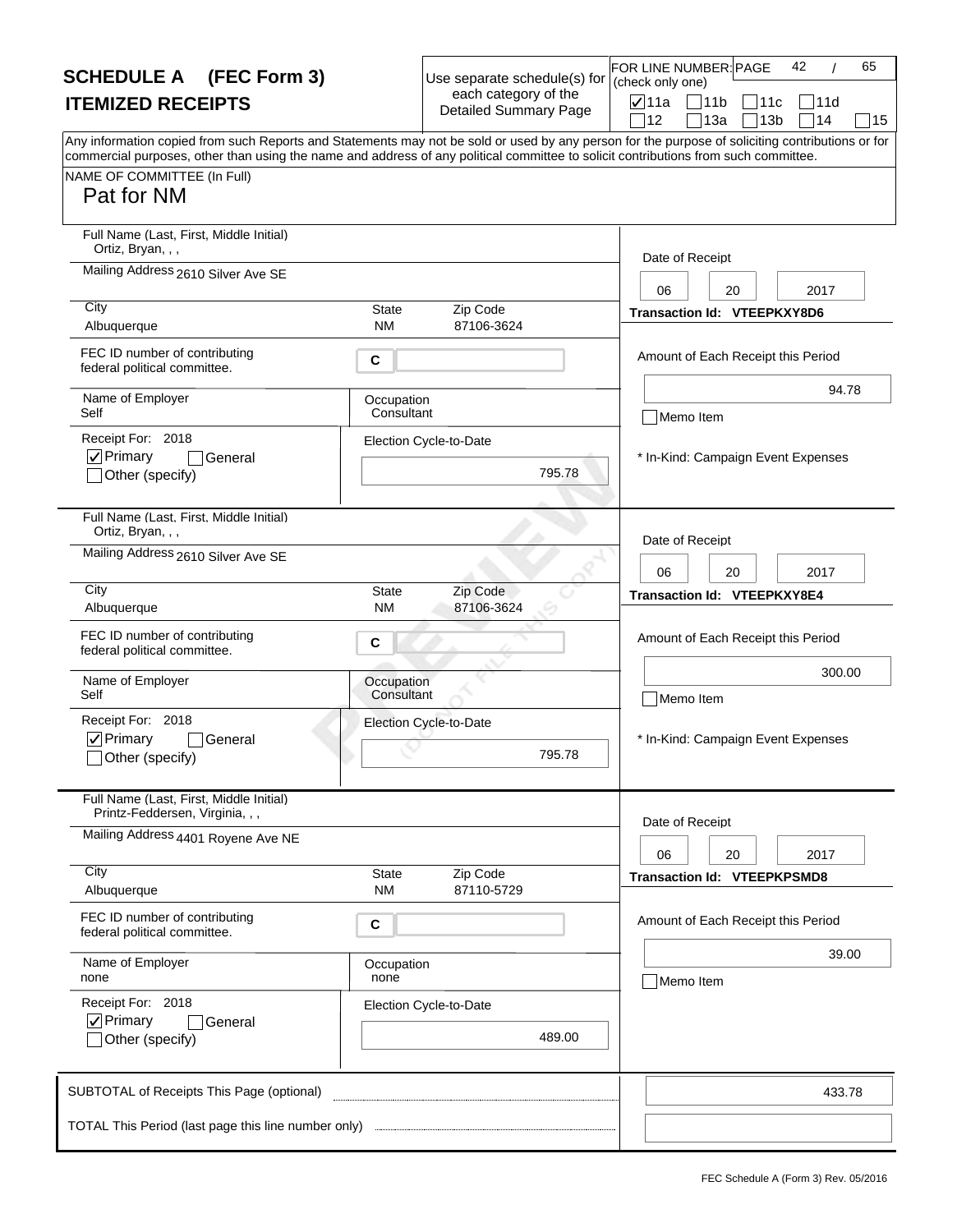| <b>SCHEDULE A</b> (FEC Form 3)                                                                                                                   |                       | Use separate schedule(s) for                         | FOR LINE NUMBER: PAGE<br>(check only one) | 65<br>43                                         |
|--------------------------------------------------------------------------------------------------------------------------------------------------|-----------------------|------------------------------------------------------|-------------------------------------------|--------------------------------------------------|
| <b>ITEMIZED RECEIPTS</b>                                                                                                                         |                       | each category of the<br><b>Detailed Summary Page</b> | <b>⊽</b> ∣11a                             | $\bigcap 11b$<br> 11c<br>111d                    |
| Any information copied from such Reports and Statements may not be sold or used by any person for the purpose of soliciting contributions or for |                       |                                                      | 12                                        | 14<br>13a<br>13 <sub>b</sub><br>15               |
| commercial purposes, other than using the name and address of any political committee to solicit contributions from such committee.              |                       |                                                      |                                           |                                                  |
| NAME OF COMMITTEE (In Full)<br>Pat for NM                                                                                                        |                       |                                                      |                                           |                                                  |
|                                                                                                                                                  |                       |                                                      |                                           |                                                  |
| Full Name (Last, First, Middle Initial)<br>Rinker, Ronald,                                                                                       |                       |                                                      | Date of Receipt                           |                                                  |
| Mailing Address 539 Hillside Ave                                                                                                                 |                       |                                                      |                                           |                                                  |
| Apt C<br>City                                                                                                                                    | <b>State</b>          | Zip Code                                             | 06                                        | 2017<br>20<br><b>Transaction Id: VTEEPKMT9F4</b> |
| Santa Fe                                                                                                                                         | <b>NM</b>             | 87501-2906                                           |                                           |                                                  |
| FEC ID number of contributing<br>federal political committee.                                                                                    | C                     |                                                      |                                           | Amount of Each Receipt this Period               |
| Name of Employer<br>Not Employed                                                                                                                 | Occupation<br>retired |                                                      | Memo Item                                 | 239.00                                           |
| Receipt For: 2018                                                                                                                                |                       | Election Cycle-to-Date                               |                                           |                                                  |
| $ $ V Primary<br>General<br>Other (specify)                                                                                                      |                       | 239.00                                               |                                           |                                                  |
|                                                                                                                                                  |                       |                                                      |                                           |                                                  |
| Full Name (Last, First, Middle Initial)<br>Baca, Nancy, , ,                                                                                      |                       |                                                      | Date of Receipt                           |                                                  |
| Mailing Address 423 Tulane PI NE                                                                                                                 |                       |                                                      | 06                                        | 2017<br>24                                       |
| City                                                                                                                                             | <b>State</b>          | Zip Code                                             |                                           | Transaction Id: VTEEPKPSK36                      |
| Albuquerque                                                                                                                                      | <b>NM</b>             | 87106-2155                                           |                                           |                                                  |
| FEC ID number of contributing<br>federal political committee.                                                                                    | C                     |                                                      |                                           | Amount of Each Receipt this Period               |
| Name of Employer<br>Self                                                                                                                         | Occupation            | <b>Property Manager</b>                              | Memo Item                                 | 100.00                                           |
| Receipt For: 2018                                                                                                                                |                       | Election Cycle-to-Date                               |                                           |                                                  |
| $\nabla$ Primary<br>General                                                                                                                      |                       |                                                      |                                           |                                                  |
| _lOther (specify)                                                                                                                                |                       | 250.00                                               |                                           |                                                  |
| Full Name (Last, First, Middle Initial)<br>Cook, $Jo, , ,$                                                                                       |                       |                                                      |                                           |                                                  |
| Mailing Address 213 Carlisle Blvd NE                                                                                                             |                       |                                                      | Date of Receipt                           |                                                  |
|                                                                                                                                                  |                       |                                                      | 06                                        | 24<br>2017                                       |
| City<br>Albuquerque                                                                                                                              | State<br><b>NM</b>    | Zip Code<br>87106-1348                               |                                           | Transaction Id: VTEEPKPSK52                      |
| FEC ID number of contributing<br>federal political committee.                                                                                    | С                     |                                                      |                                           | Amount of Each Receipt this Period               |
| Name of Employer                                                                                                                                 | Occupation            |                                                      |                                           | 250.00                                           |
| Remax                                                                                                                                            |                       | <b>Real Estate Broker</b>                            | Memo Item                                 |                                                  |
| Receipt For: 2018<br>$\nabla$ Primary<br>General                                                                                                 |                       | Election Cycle-to-Date                               |                                           |                                                  |
| Other (specify)                                                                                                                                  |                       | 250.00                                               |                                           |                                                  |
| SUBTOTAL of Receipts This Page (optional)                                                                                                        |                       |                                                      |                                           | 589.00                                           |
| TOTAL This Period (last page this line number only)                                                                                              |                       |                                                      |                                           |                                                  |
|                                                                                                                                                  |                       |                                                      |                                           |                                                  |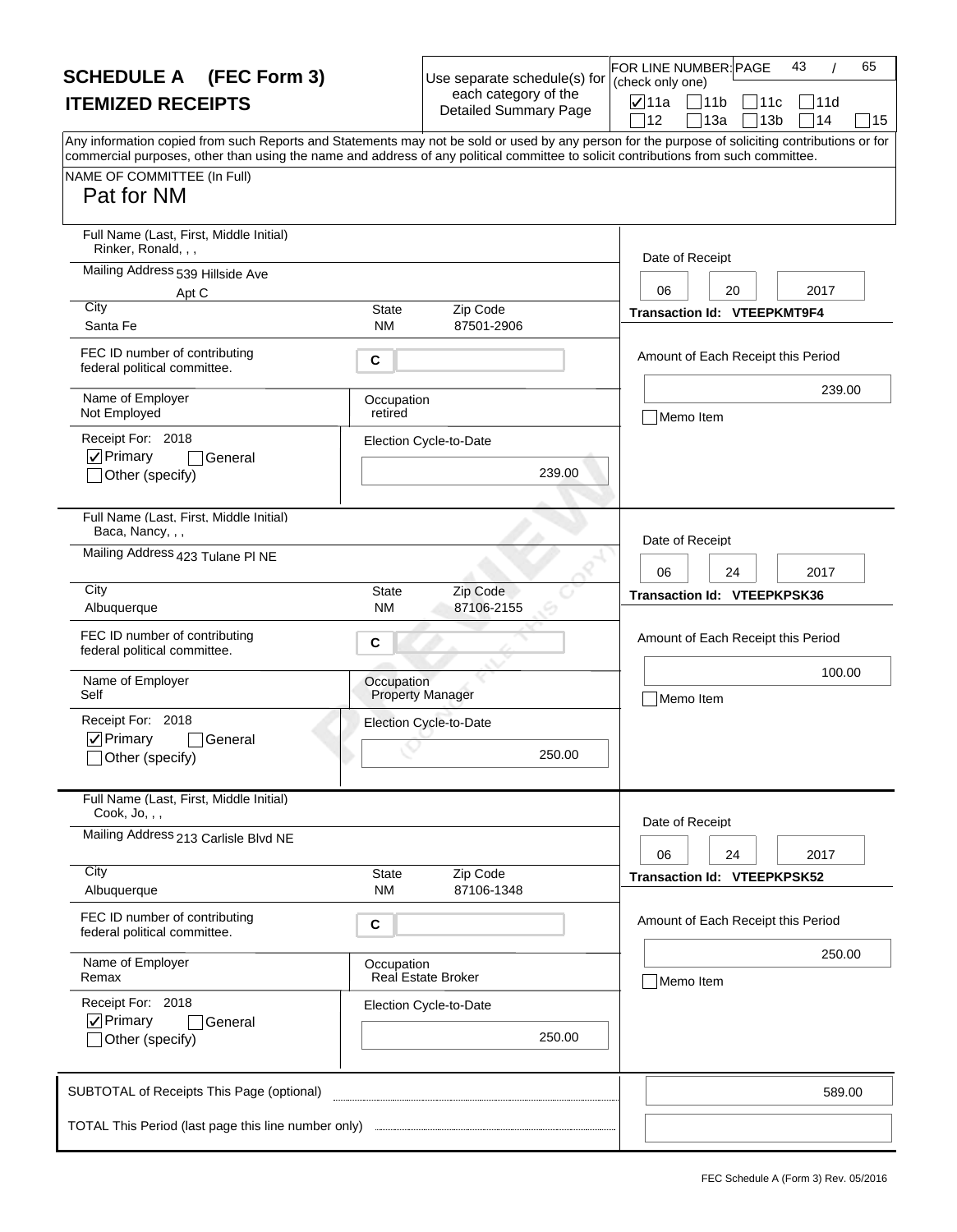| <b>SCHEDULE A</b> (FEC Form 3)                                                                                                                                     |                           | Use separate schedule(s) for                         | FOR LINE NUMBER: PAGE<br>(check only one) | 65<br>44                                  |
|--------------------------------------------------------------------------------------------------------------------------------------------------------------------|---------------------------|------------------------------------------------------|-------------------------------------------|-------------------------------------------|
| <b>ITEMIZED RECEIPTS</b>                                                                                                                                           |                           | each category of the<br><b>Detailed Summary Page</b> | <b>⊽</b> ∣11a                             | $\sqrt{11}$<br> 11c<br>111d               |
| Any information copied from such Reports and Statements may not be sold or used by any person for the purpose of soliciting contributions or for                   |                           |                                                      | 12                                        | 13a<br>13 <sub>b</sub><br>14<br>15        |
| commercial purposes, other than using the name and address of any political committee to solicit contributions from such committee.<br>NAME OF COMMITTEE (In Full) |                           |                                                      |                                           |                                           |
| Pat for NM                                                                                                                                                         |                           |                                                      |                                           |                                           |
| Full Name (Last, First, Middle Initial)<br>Curtis, Hugh A, , ,                                                                                                     |                           |                                                      | Date of Receipt                           |                                           |
| Mailing Address 300 Tijeras Ave NE                                                                                                                                 |                           |                                                      |                                           |                                           |
| Apt 317<br>City                                                                                                                                                    | State                     | Zip Code                                             | 06                                        | 2017<br>24<br>Transaction Id: VTEEPKPSK60 |
| Albuquerque                                                                                                                                                        | <b>NM</b>                 | 87102-4489                                           |                                           |                                           |
| FEC ID number of contributing<br>federal political committee.                                                                                                      | C                         |                                                      |                                           | Amount of Each Receipt this Period        |
| Name of Employer<br>ProgressNow NM                                                                                                                                 | Occupation                | <b>Managing Director</b>                             | Memo Item                                 | 250.00                                    |
| Receipt For: 2018                                                                                                                                                  |                           | Election Cycle-to-Date                               |                                           |                                           |
| $ $ V Primary<br>General<br>Other (specify)                                                                                                                        |                           | 250.00                                               |                                           |                                           |
| Full Name (Last, First, Middle Initial)<br>Grassham, John, , ,                                                                                                     |                           |                                                      |                                           |                                           |
| Mailing Address 6701 Loftus Ave NE                                                                                                                                 |                           |                                                      | Date of Receipt<br>06                     | 2017<br>24                                |
| City<br>Albuquerque                                                                                                                                                | <b>State</b><br><b>NM</b> | Zip Code<br>87109-2723                               |                                           | <b>Transaction Id: VTEEPKPSJJ2</b>        |
| FEC ID number of contributing<br>federal political committee.                                                                                                      | C                         |                                                      |                                           | Amount of Each Receipt this Period        |
| Name of Employer<br>NMMNHFoundation                                                                                                                                | Occupation                | Development Dur                                      | Memo Item                                 | 239.00                                    |
| Receipt For: 2018                                                                                                                                                  |                           | Election Cycle-to-Date                               |                                           |                                           |
| $\nabla$ Primary<br><b>General</b><br>_lOther (specify)                                                                                                            |                           | 439.00                                               |                                           |                                           |
| Full Name (Last, First, Middle Initial)<br>Harrington, Naomi, L.,,                                                                                                 |                           |                                                      |                                           |                                           |
| Mailing Address 8105 Rio Grande Blvd NW                                                                                                                            |                           |                                                      | Date of Receipt                           |                                           |
| City                                                                                                                                                               | State                     | Zip Code                                             | 06                                        | 24<br>2017                                |
| Los Ranchos                                                                                                                                                        | <b>NM</b>                 | 87114-1218                                           |                                           | <b>Transaction Id: VTEEPKPSJK9</b>        |
| FEC ID number of contributing<br>federal political committee.                                                                                                      | С                         |                                                      |                                           | Amount of Each Receipt this Period        |
| Name of Employer<br>Retired                                                                                                                                        | Occupation                | <b>Information Requested</b>                         | Memo Item                                 | 150.00                                    |
| Receipt For: 2018                                                                                                                                                  |                           | Election Cycle-to-Date                               |                                           |                                           |
| $\nabla$ Primary<br><b>General</b><br>Other (specify)                                                                                                              |                           | 225.00                                               |                                           |                                           |
| SUBTOTAL of Receipts This Page (optional)                                                                                                                          |                           |                                                      |                                           | 639.00                                    |
|                                                                                                                                                                    |                           |                                                      |                                           |                                           |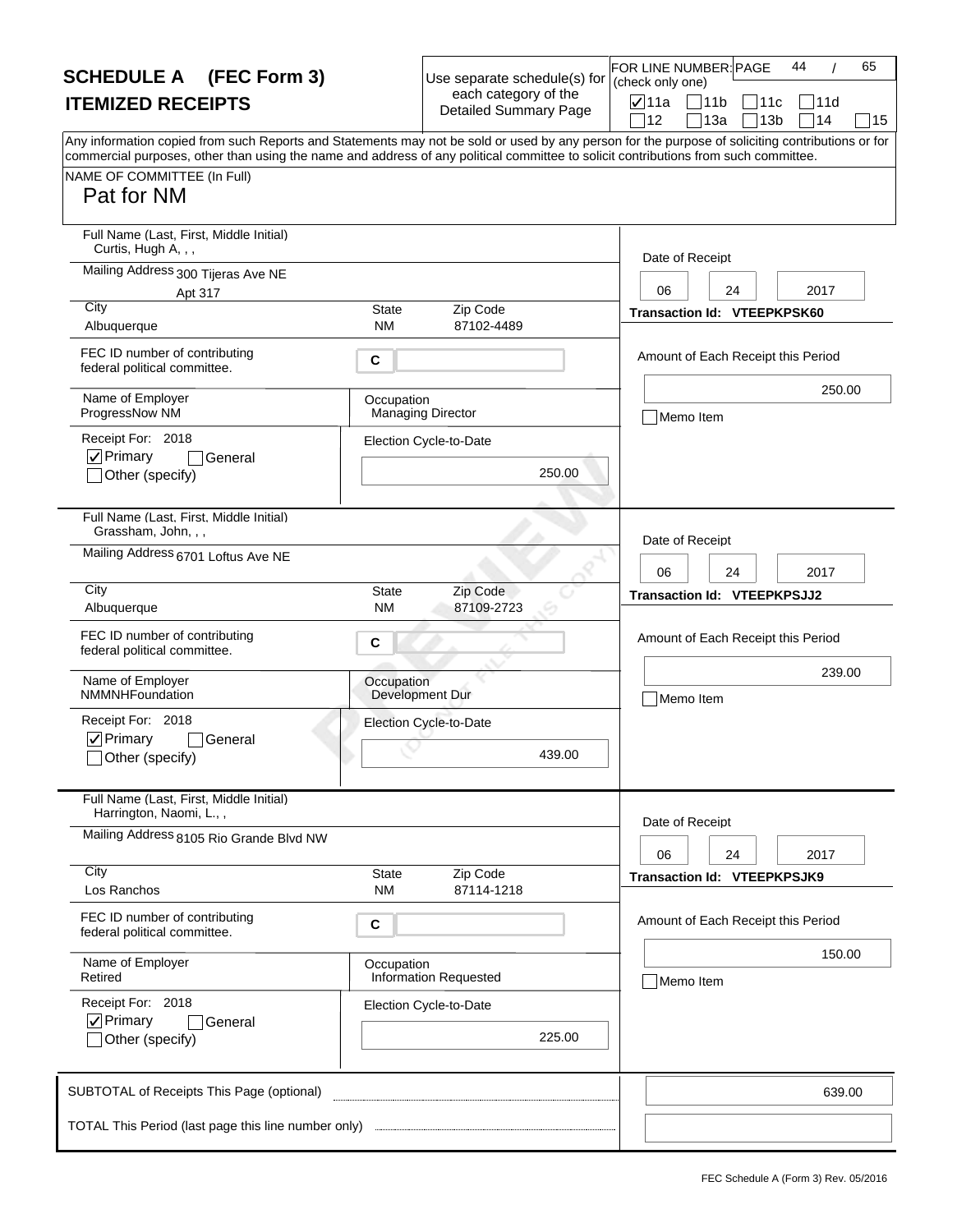| <b>SCHEDULE A</b> (FEC Form 3)                                                                                                                                                                                                                                                                                                       |                            | Use separate schedule(s) for                         | 65<br>FOR LINE NUMBER: PAGE<br>45<br>(check only one) |
|--------------------------------------------------------------------------------------------------------------------------------------------------------------------------------------------------------------------------------------------------------------------------------------------------------------------------------------|----------------------------|------------------------------------------------------|-------------------------------------------------------|
| <b>ITEMIZED RECEIPTS</b>                                                                                                                                                                                                                                                                                                             |                            | each category of the<br><b>Detailed Summary Page</b> | <b>⊽</b> ∣11a<br>$\Box$ 11b<br> 11c<br>111d           |
| Any information copied from such Reports and Statements may not be sold or used by any person for the purpose of soliciting contributions or for<br>commercial purposes, other than using the name and address of any political committee to solicit contributions from such committee.<br>NAME OF COMMITTEE (In Full)<br>Pat for NM |                            |                                                      | 14<br>12<br>13a<br>13 <sub>b</sub><br>15              |
| Full Name (Last, First, Middle Initial)<br>Krehbiel, Paul, , ,                                                                                                                                                                                                                                                                       |                            |                                                      | Date of Receipt                                       |
| Mailing Address 705 Fitch St                                                                                                                                                                                                                                                                                                         |                            |                                                      | 2017<br>06<br>24                                      |
| City<br>Socorro                                                                                                                                                                                                                                                                                                                      | State<br><b>NM</b>         | Zip Code<br>87801-4617                               | <b>Transaction Id: VTEEPKPSJC4</b>                    |
| FEC ID number of contributing<br>federal political committee.                                                                                                                                                                                                                                                                        | C                          |                                                      | Amount of Each Receipt this Period                    |
| Name of Employer<br>New Mexico Tech                                                                                                                                                                                                                                                                                                  | Occupation<br>Professor    |                                                      | 50.00<br>Memo Item                                    |
| Receipt For: 2018<br>$ $ V Primary<br>General<br>Other (specify)                                                                                                                                                                                                                                                                     |                            | Election Cycle-to-Date<br>250.00                     |                                                       |
| Full Name (Last, First, Middle Initial)<br>Munro, Robert, , ,                                                                                                                                                                                                                                                                        |                            |                                                      | Date of Receipt                                       |
| Mailing Address 4310 Central SE                                                                                                                                                                                                                                                                                                      |                            |                                                      | 2017<br>06<br>24                                      |
| City<br>Albuquerque                                                                                                                                                                                                                                                                                                                  | <b>State</b><br><b>NM</b>  | Zip Code<br>87108-1165                               | <b>Transaction Id: VTEEPKPSJP3</b>                    |
| FEC ID number of contributing<br>federal political committee.                                                                                                                                                                                                                                                                        | C                          |                                                      | Amount of Each Receipt this Period                    |
| Name of Employer<br>entrepreneur                                                                                                                                                                                                                                                                                                     | Occupation<br>self         |                                                      | 500.00<br>Memo Item                                   |
| Receipt For: 2018<br>$\nabla$ Primary<br>General<br>_lOther (specify)                                                                                                                                                                                                                                                                |                            | Election Cycle-to-Date<br>500.00                     |                                                       |
| Full Name (Last, First, Middle Initial)<br>Sherwood, Catherine, , ,                                                                                                                                                                                                                                                                  |                            |                                                      |                                                       |
| Mailing Address 1509 Archuleta Dr NE                                                                                                                                                                                                                                                                                                 |                            |                                                      | Date of Receipt<br>24<br>2017<br>06                   |
| City<br>Albuquerque                                                                                                                                                                                                                                                                                                                  | State<br><b>NM</b>         | Zip Code<br>87112-6375                               | <b>Transaction Id: VTEEPKPSJW1</b>                    |
| FEC ID number of contributing<br>federal political committee.                                                                                                                                                                                                                                                                        | С                          |                                                      | Amount of Each Receipt this Period                    |
| Name of Employer<br>Not employed                                                                                                                                                                                                                                                                                                     | Occupation<br>Not employed |                                                      | 200.00<br>Memo Item                                   |
| Receipt For: 2018<br>$\nabla$ Primary<br><b>General</b><br>Other (specify)                                                                                                                                                                                                                                                           |                            | Election Cycle-to-Date<br>400.00                     |                                                       |
| SUBTOTAL of Receipts This Page (optional)                                                                                                                                                                                                                                                                                            |                            |                                                      | 750.00                                                |
| TOTAL This Period (last page this line number only)                                                                                                                                                                                                                                                                                  |                            |                                                      |                                                       |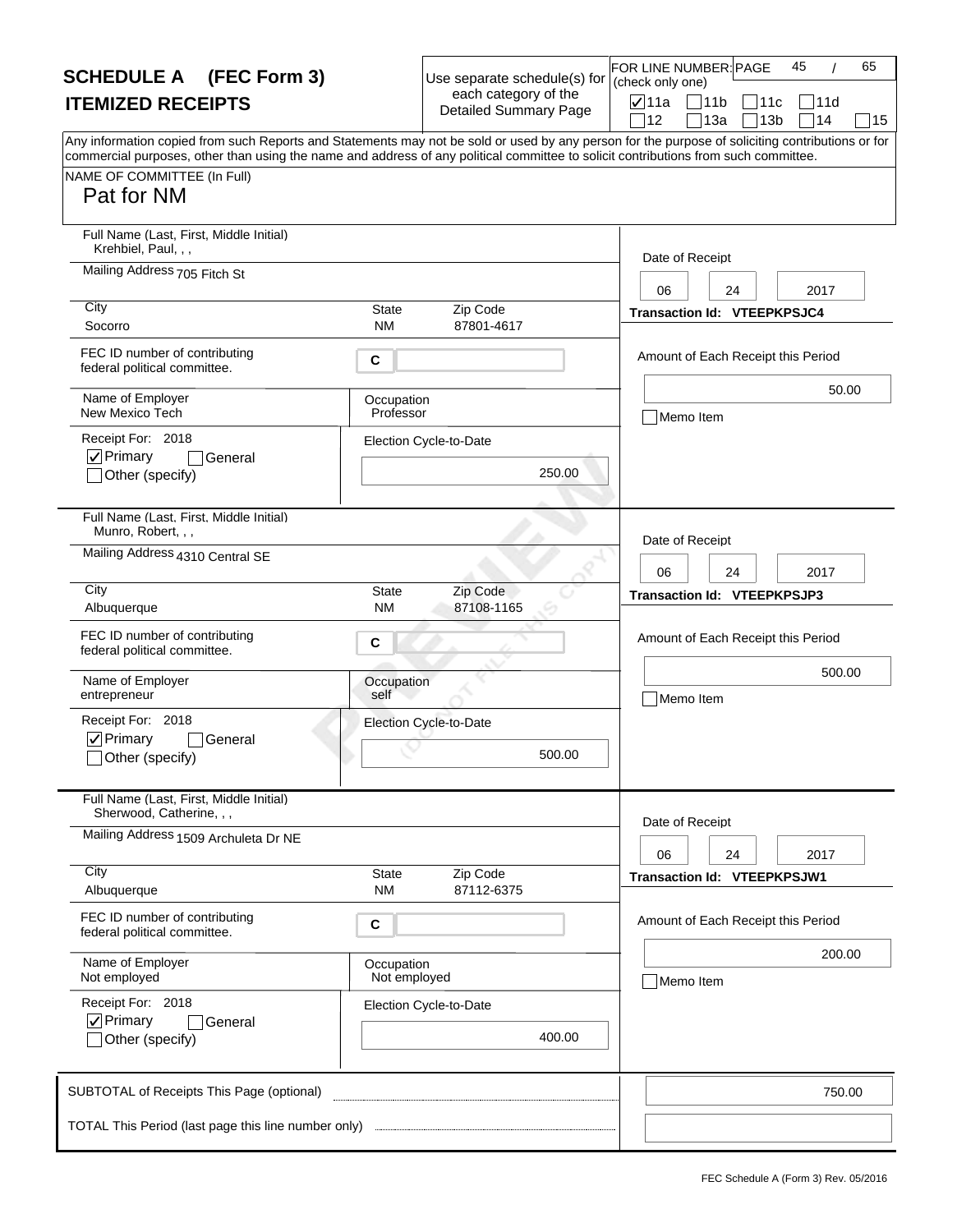| <b>SCHEDULE A</b> (FEC Form 3)                                                                                                                                                                                                                                                                                                       |                                  |                                                      | 65<br>FOR LINE NUMBER: PAGE<br>46<br>(check only one)                                 |  |
|--------------------------------------------------------------------------------------------------------------------------------------------------------------------------------------------------------------------------------------------------------------------------------------------------------------------------------------|----------------------------------|------------------------------------------------------|---------------------------------------------------------------------------------------|--|
| <b>ITEMIZED RECEIPTS</b>                                                                                                                                                                                                                                                                                                             |                                  | each category of the<br><b>Detailed Summary Page</b> | $\sqrt{ }$ 11a<br>   11b<br>∃11c<br>111d<br>12<br>13a<br>13 <sub>b</sub><br>14<br> 15 |  |
| Any information copied from such Reports and Statements may not be sold or used by any person for the purpose of soliciting contributions or for<br>commercial purposes, other than using the name and address of any political committee to solicit contributions from such committee.<br>NAME OF COMMITTEE (In Full)<br>Pat for NM |                                  |                                                      |                                                                                       |  |
| Full Name (Last, First, Middle Initial)<br>Carmichael, Karren, , ,<br>Mailing Address 5009 Valle Rio Trl NW                                                                                                                                                                                                                          |                                  |                                                      | Date of Receipt<br>2017<br>06<br>25                                                   |  |
| City<br>Albuquerque                                                                                                                                                                                                                                                                                                                  | <b>State</b><br><b>NM</b>        | Zip Code<br>87120-4674                               | <b>Transaction Id: VTEEPKXY8G0</b>                                                    |  |
| FEC ID number of contributing<br>federal political committee.                                                                                                                                                                                                                                                                        | C                                |                                                      | Amount of Each Receipt this Period                                                    |  |
| Name of Employer<br>Not Employed                                                                                                                                                                                                                                                                                                     | Occupation<br>Not Employed       |                                                      | 693.77<br>Memo Item                                                                   |  |
| Receipt For: 2018<br> √ Primary<br>General<br>Other (specify)                                                                                                                                                                                                                                                                        | Election Cycle-to-Date<br>820.77 |                                                      |                                                                                       |  |
| Full Name (Last, First, Middle Initial)<br>Spinello, Richard, , ,                                                                                                                                                                                                                                                                    |                                  |                                                      | Date of Receipt                                                                       |  |
| Mailing Address 5015 Valle Rio Trl NW                                                                                                                                                                                                                                                                                                |                                  |                                                      | 06<br>25<br>2017                                                                      |  |
| City<br>Albuquerque                                                                                                                                                                                                                                                                                                                  | <b>State</b><br>ΝM               | Zip Code<br>87120-4674                               | <b>Transaction Id: VTEEPKPSKA1</b>                                                    |  |
| FEC ID number of contributing<br>federal political committee.                                                                                                                                                                                                                                                                        | C                                |                                                      | Amount of Each Receipt this Period                                                    |  |
| Name of Employer<br>State Bar of New Mexico                                                                                                                                                                                                                                                                                          | Occupation<br>Attorney           |                                                      | 250.00<br>Memo Item                                                                   |  |
| Receipt For: 2018<br>$\nabla$ Primary<br>General<br>_lOther (specify)                                                                                                                                                                                                                                                                |                                  | Election Cycle-to-Date<br>250.00                     |                                                                                       |  |
| Full Name (Last, First, Middle Initial)<br>Ortiz, Bryan, , ,                                                                                                                                                                                                                                                                         |                                  |                                                      | Date of Receipt                                                                       |  |
| Mailing Address 2610 Silver Ave SE                                                                                                                                                                                                                                                                                                   |                                  |                                                      | 2017<br>06<br>26                                                                      |  |
| City<br>Albuquerque                                                                                                                                                                                                                                                                                                                  | <b>State</b><br><b>NM</b>        | Zip Code<br>87106-3624                               | <b>Transaction Id: VTEEPKVEW97</b>                                                    |  |
| FEC ID number of contributing<br>federal political committee.                                                                                                                                                                                                                                                                        | С                                |                                                      | Amount of Each Receipt this Period                                                    |  |
| Name of Employer<br>Self                                                                                                                                                                                                                                                                                                             | Occupation<br>Consultant         |                                                      | 250.00<br>Memo Item                                                                   |  |
| Receipt For: 2018<br>$\nabla$ Primary<br>General<br>Other (specify)                                                                                                                                                                                                                                                                  |                                  | Election Cycle-to-Date<br>1045.78                    |                                                                                       |  |
| SUBTOTAL of Receipts This Page (optional)                                                                                                                                                                                                                                                                                            |                                  |                                                      | 1193.77                                                                               |  |
|                                                                                                                                                                                                                                                                                                                                      |                                  |                                                      |                                                                                       |  |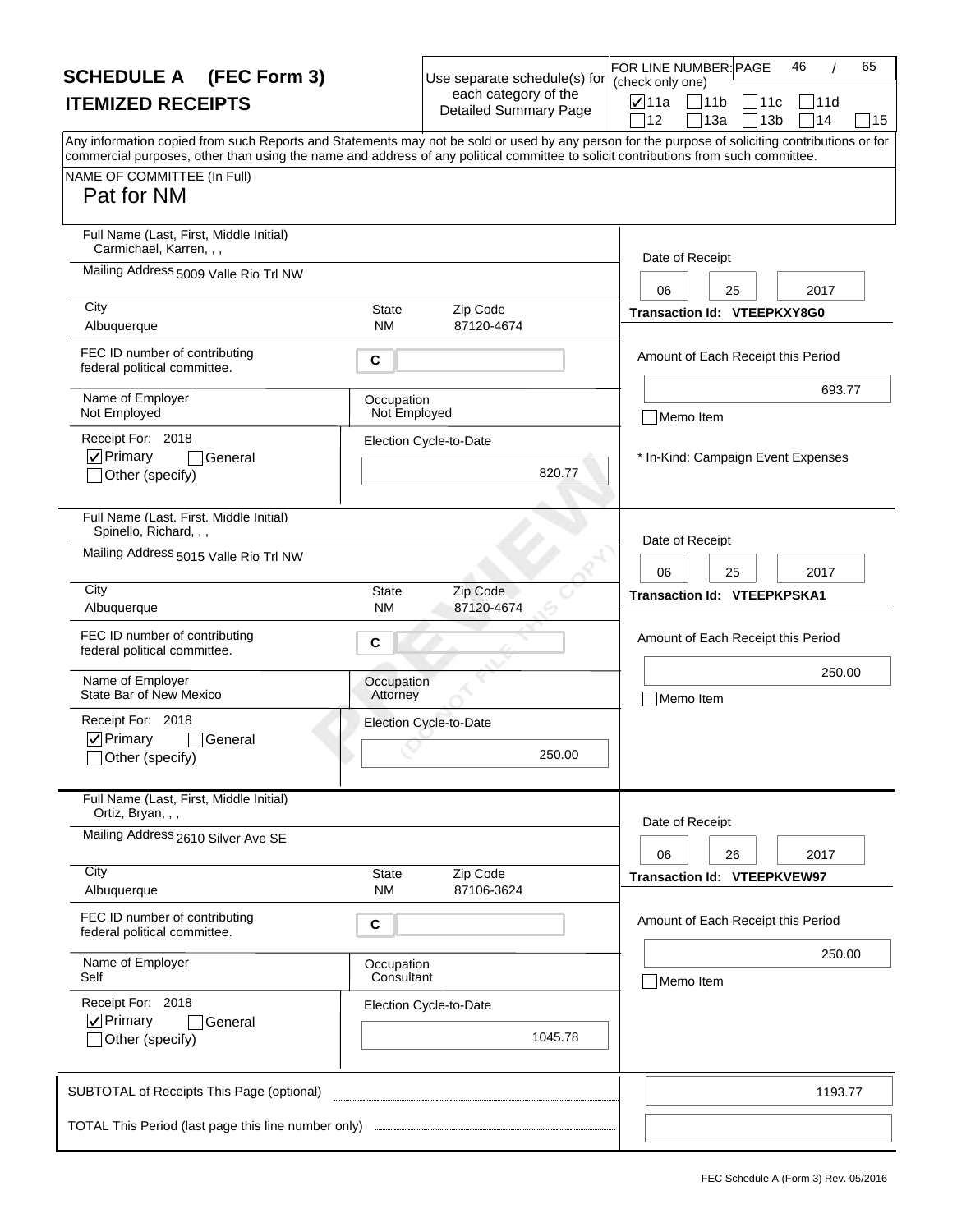| <b>SCHEDULE A</b> (FEC Form 3)                                                                                                                                                                                                                                                                                                       |                            | Use separate schedule(s) for                         | 65<br>FOR LINE NUMBER: PAGE<br>47<br>(check only one)                               |
|--------------------------------------------------------------------------------------------------------------------------------------------------------------------------------------------------------------------------------------------------------------------------------------------------------------------------------------|----------------------------|------------------------------------------------------|-------------------------------------------------------------------------------------|
| <b>ITEMIZED RECEIPTS</b>                                                                                                                                                                                                                                                                                                             |                            | each category of the<br><b>Detailed Summary Page</b> | $\nabla$ 11a<br> 11b<br> 11c <br> 11d<br>]14<br>12<br>13a<br>13 <sub>b</sub><br> 15 |
| Any information copied from such Reports and Statements may not be sold or used by any person for the purpose of soliciting contributions or for<br>commercial purposes, other than using the name and address of any political committee to solicit contributions from such committee.<br>NAME OF COMMITTEE (In Full)<br>Pat for NM |                            |                                                      |                                                                                     |
| Full Name (Last, First, Middle Initial)<br>Koob, Julianna, D.,,                                                                                                                                                                                                                                                                      |                            |                                                      | Date of Receipt                                                                     |
| Mailing Address 1200 Columbia Dr NE<br>City                                                                                                                                                                                                                                                                                          |                            |                                                      | 2017<br>06<br>27                                                                    |
| Albuquerque                                                                                                                                                                                                                                                                                                                          | State<br><b>NM</b>         | Zip Code<br>87106-2604                               | Transaction Id: VTEEPKVEW89                                                         |
| FEC ID number of contributing<br>federal political committee.                                                                                                                                                                                                                                                                        | C                          |                                                      | Amount of Each Receipt this Period                                                  |
| Name of Employer<br>Self                                                                                                                                                                                                                                                                                                             | Occupation<br>Lobbyist     |                                                      | 250.00<br>Memo Item                                                                 |
| Receipt For: 2018<br>$\nabla$ Primary<br>General<br>Other (specify)                                                                                                                                                                                                                                                                  |                            | Election Cycle-to-Date<br>250.00                     |                                                                                     |
| Full Name (Last, First, Middle Initial)<br>Ossorio, Peter, M.,,                                                                                                                                                                                                                                                                      |                            |                                                      | Date of Receipt                                                                     |
| Mailing Address 5758 Lost Padre Mine Rd                                                                                                                                                                                                                                                                                              |                            |                                                      | 06<br>27<br>2017                                                                    |
| City<br>Las Cruces                                                                                                                                                                                                                                                                                                                   | <b>State</b><br>NM         | Zip Code<br>88011-9382                               | Transaction Id: VTEEPKVEYD4                                                         |
| FEC ID number of contributing<br>federal political committee.                                                                                                                                                                                                                                                                        | C                          |                                                      | Amount of Each Receipt this Period                                                  |
| Name of Employer<br>Not Employed                                                                                                                                                                                                                                                                                                     | Occupation<br>Not Employed |                                                      | 27.00<br>Memo Item                                                                  |
| Receipt For: 2018<br>$\nabla$ Primary<br>General<br>_lOther (specify)                                                                                                                                                                                                                                                                |                            | Election Cycle-to-Date<br>377.00                     |                                                                                     |
| Full Name (Last, First, Middle Initial)<br>Carmichael, Karren, , ,                                                                                                                                                                                                                                                                   |                            |                                                      |                                                                                     |
| Mailing Address 5009 Valle Rio Trl NW                                                                                                                                                                                                                                                                                                |                            |                                                      | Date of Receipt<br>2017<br>06<br>28                                                 |
| City<br>Albuquerque                                                                                                                                                                                                                                                                                                                  | State<br><b>NM</b>         | Zip Code<br>87120-4674                               | <b>Transaction Id: VTEEPKVEX74</b>                                                  |
| FEC ID number of contributing<br>federal political committee.                                                                                                                                                                                                                                                                        | С                          |                                                      | Amount of Each Receipt this Period                                                  |
| Name of Employer<br>Not Employed                                                                                                                                                                                                                                                                                                     | Occupation<br>Not Employed |                                                      | 50.00<br>Memo Item                                                                  |
| Receipt For: 2018<br>$\nabla$ Primary<br>General<br>Other (specify)                                                                                                                                                                                                                                                                  |                            | Election Cycle-to-Date<br>870.77                     |                                                                                     |
| SUBTOTAL of Receipts This Page (optional)                                                                                                                                                                                                                                                                                            |                            |                                                      | 327.00                                                                              |
|                                                                                                                                                                                                                                                                                                                                      |                            |                                                      |                                                                                     |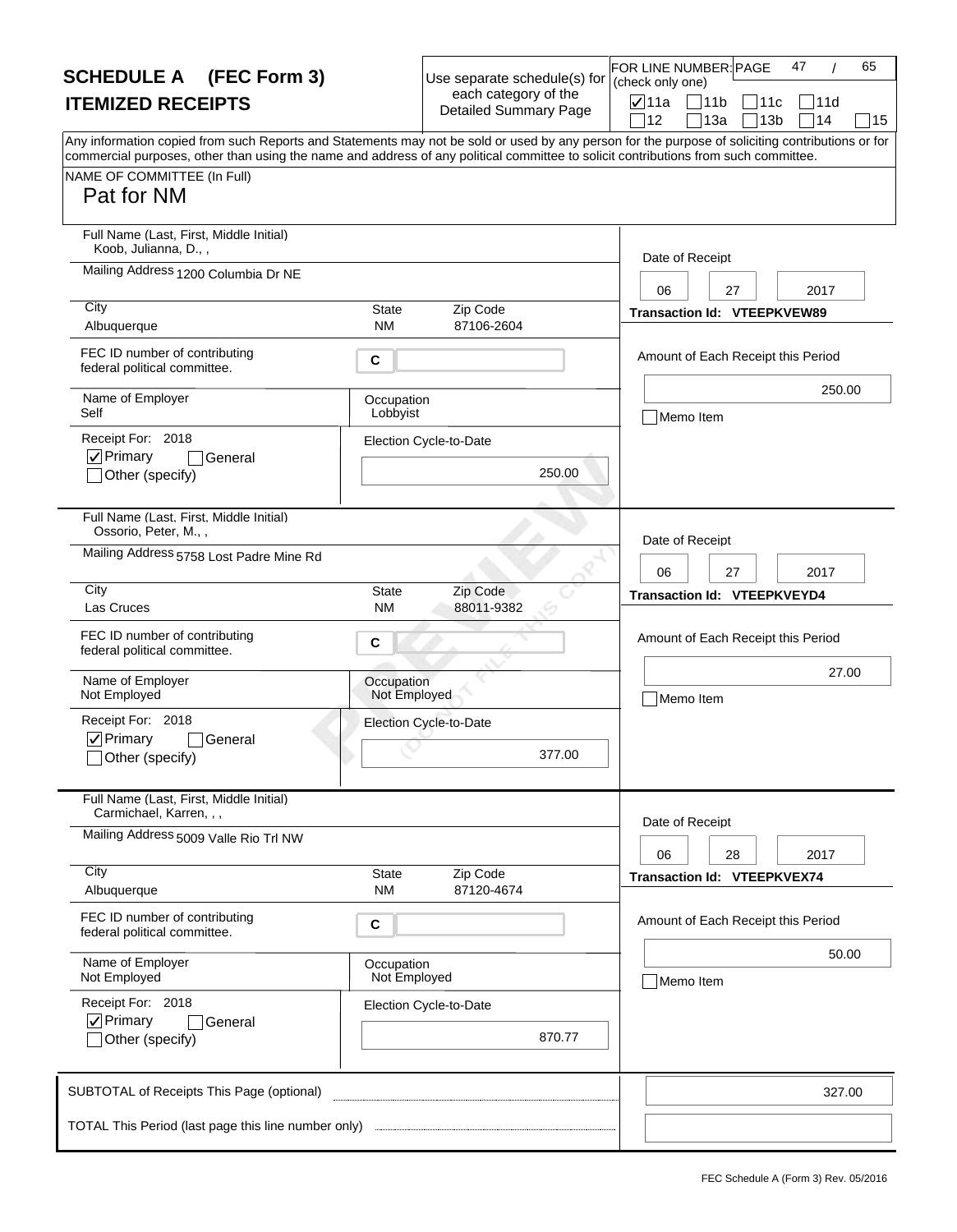| <b>SCHEDULE A</b> (FEC Form 3)                                                                                                                                                                                                                                                          |                           | Use separate schedule(s) for<br>each category of the | 48<br>65<br>FOR LINE NUMBER: PAGE<br>(check only one)                             |
|-----------------------------------------------------------------------------------------------------------------------------------------------------------------------------------------------------------------------------------------------------------------------------------------|---------------------------|------------------------------------------------------|-----------------------------------------------------------------------------------|
| <b>ITEMIZED RECEIPTS</b>                                                                                                                                                                                                                                                                |                           | <b>Detailed Summary Page</b>                         | <b>⊽</b> ∣11a<br> 11b<br>11c<br> 11d<br>12<br>13a<br>13 <sub>b</sub><br>∃14<br>15 |
| Any information copied from such Reports and Statements may not be sold or used by any person for the purpose of soliciting contributions or for<br>commercial purposes, other than using the name and address of any political committee to solicit contributions from such committee. |                           |                                                      |                                                                                   |
| NAME OF COMMITTEE (In Full)<br>Pat for NM                                                                                                                                                                                                                                               |                           |                                                      |                                                                                   |
| Full Name (Last, First, Middle Initial)<br>Kuidis, Deborah, , ,                                                                                                                                                                                                                         |                           |                                                      | Date of Receipt                                                                   |
| Mailing Address 5009 Valle Rio Trl NW                                                                                                                                                                                                                                                   |                           |                                                      | 06<br>28<br>2017                                                                  |
| City<br>Albuquerque                                                                                                                                                                                                                                                                     | State<br><b>NM</b>        | Zip Code<br>87120-4674                               | <b>Transaction Id: VTEEPKVEZN8</b>                                                |
| FEC ID number of contributing<br>federal political committee.                                                                                                                                                                                                                           | С                         |                                                      | Amount of Each Receipt this Period                                                |
| Name of Employer<br><b>UNM</b>                                                                                                                                                                                                                                                          | Occupation<br><b>FSO</b>  |                                                      | 50.00<br>Memo Item                                                                |
| Receipt For: 2018<br> √ Primary<br>General<br>Other (specify)                                                                                                                                                                                                                           |                           | Election Cycle-to-Date<br>1050.00                    |                                                                                   |
| Full Name (Last, First, Middle Initial)<br>McGuire, Paul, , ,                                                                                                                                                                                                                           |                           |                                                      | Date of Receipt                                                                   |
| Mailing Address 600 Ridgecrest Dr SE                                                                                                                                                                                                                                                    |                           |                                                      | 06<br>28<br>2017                                                                  |
| City<br>Albuquerque                                                                                                                                                                                                                                                                     | <b>State</b><br><b>NM</b> | Zip Code<br>87108-3365                               | <b>Transaction Id: VTEEPKVEZP6</b>                                                |
| FEC ID number of contributing<br>federal political committee.                                                                                                                                                                                                                           | C                         |                                                      | Amount of Each Receipt this Period                                                |
| Name of Employer<br>University of New Mexico Medical Schoo                                                                                                                                                                                                                              | Occupation<br>Professor   |                                                      | 121.00<br>Memo Item                                                               |
| Receipt For: 2018<br>$\nabla$ Primary<br>General<br>Other (specify)                                                                                                                                                                                                                     |                           | Election Cycle-to-Date<br>421.00                     |                                                                                   |
| Full Name (Last, First, Middle Initial)<br>Michelsohn, Dave, , ,                                                                                                                                                                                                                        |                           |                                                      |                                                                                   |
| Mailing Address 8016 Constitution PI NE                                                                                                                                                                                                                                                 |                           |                                                      | Date of Receipt<br>06<br>28<br>2017                                               |
| City<br>Albuquerque                                                                                                                                                                                                                                                                     | State<br><b>NM</b>        | Zip Code<br>87110-7628                               | <b>Transaction Id: VTEEPKVEWP0</b>                                                |
| FEC ID number of contributing<br>federal political committee.                                                                                                                                                                                                                           | С                         |                                                      | Amount of Each Receipt this Period                                                |
| Name of Employer<br>Self                                                                                                                                                                                                                                                                | Occupation<br>Advertising |                                                      | 25.00<br>Memo Item                                                                |
| Receipt For: 2018<br>$\nabla$ Primary<br>General                                                                                                                                                                                                                                        |                           | Election Cycle-to-Date                               |                                                                                   |
| Other (specify)                                                                                                                                                                                                                                                                         |                           | 600.00                                               |                                                                                   |
| SUBTOTAL of Receipts This Page (optional)                                                                                                                                                                                                                                               |                           |                                                      | 196.00                                                                            |
|                                                                                                                                                                                                                                                                                         |                           |                                                      |                                                                                   |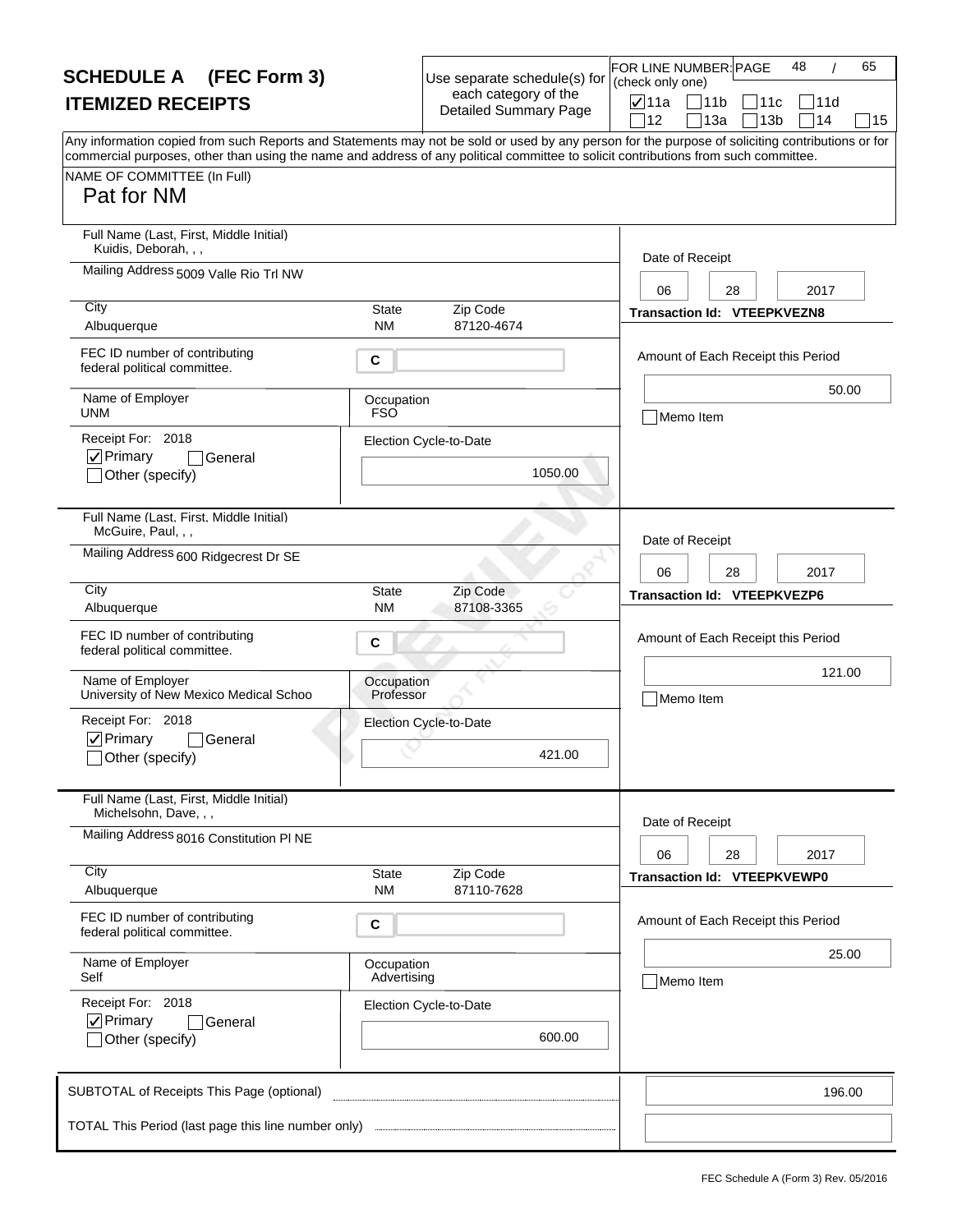| <b>SCHEDULE A</b> (FEC Form 3)                                                                                                                                                                                                                                                                                                       |                              | Use separate schedule(s) for                         | FOR LINE NUMBER: PAGE<br>(check only one) |                                          | 49         | 65 |
|--------------------------------------------------------------------------------------------------------------------------------------------------------------------------------------------------------------------------------------------------------------------------------------------------------------------------------------|------------------------------|------------------------------------------------------|-------------------------------------------|------------------------------------------|------------|----|
| <b>ITEMIZED RECEIPTS</b>                                                                                                                                                                                                                                                                                                             |                              | each category of the<br><b>Detailed Summary Page</b> | $\nabla$ 11a<br>12                        | 11b<br>11c<br>13a<br>13 <sub>b</sub>     | 11d<br>714 | 15 |
| Any information copied from such Reports and Statements may not be sold or used by any person for the purpose of soliciting contributions or for<br>commercial purposes, other than using the name and address of any political committee to solicit contributions from such committee.<br>NAME OF COMMITTEE (In Full)<br>Pat for NM |                              |                                                      |                                           |                                          |            |    |
| Full Name (Last, First, Middle Initial)<br>Nanasi, Mariel, , ,<br>Mailing Address 1433 Seville Rd                                                                                                                                                                                                                                    |                              |                                                      | Date of Receipt                           |                                          |            |    |
| City<br>Santa Fe                                                                                                                                                                                                                                                                                                                     | <b>State</b><br><b>NM</b>    | Zip Code<br>87505-4647                               | 06                                        | 28<br><b>Transaction Id: VTEEPKVEYP5</b> | 2017       |    |
| FEC ID number of contributing<br>federal political committee.                                                                                                                                                                                                                                                                        | C                            |                                                      |                                           | Amount of Each Receipt this Period       |            |    |
| Name of Employer<br>Law Office of Nanasi & Haas                                                                                                                                                                                                                                                                                      | Occupation<br>Attorney       |                                                      | Memo Item                                 |                                          | 50.00      |    |
| Receipt For: 2018<br>$\nabla$ Primary<br>General<br>Other (specify)                                                                                                                                                                                                                                                                  |                              | Election Cycle-to-Date<br>300.00                     |                                           |                                          |            |    |
| Full Name (Last, First, Middle Initial)<br>Printz-Feddersen, Virginia, , ,                                                                                                                                                                                                                                                           |                              |                                                      | Date of Receipt                           |                                          |            |    |
| Mailing Address 4401 Royene Ave NE                                                                                                                                                                                                                                                                                                   |                              |                                                      | 06                                        | 28                                       | 2017       |    |
| City<br>Albuquerque                                                                                                                                                                                                                                                                                                                  | <b>State</b><br>ΝM           | Zip Code<br>87110-5729                               |                                           | <b>Transaction Id: VTEEPKVEZ10</b>       |            |    |
| FEC ID number of contributing<br>federal political committee.                                                                                                                                                                                                                                                                        | C                            |                                                      |                                           | Amount of Each Receipt this Period       |            |    |
| Name of Employer<br>none                                                                                                                                                                                                                                                                                                             | Occupation<br>none           |                                                      | Memo Item                                 |                                          | 13.00      |    |
| Receipt For: 2018<br>$\nabla$ Primary<br>General<br>_lOther (specify)                                                                                                                                                                                                                                                                |                              | Election Cycle-to-Date<br>502.00                     |                                           |                                          |            |    |
| Full Name (Last, First, Middle Initial)<br>Daniel, John, , ,                                                                                                                                                                                                                                                                         |                              |                                                      |                                           |                                          |            |    |
| Mailing Address PO Box 4701                                                                                                                                                                                                                                                                                                          |                              |                                                      | Date of Receipt<br>06                     | 29                                       | 2017       |    |
| City<br>Albuquerque                                                                                                                                                                                                                                                                                                                  | State<br><b>NM</b>           | Zip Code<br>87196-4701                               |                                           | <b>Transaction Id: VTEEPKVEXT4</b>       |            |    |
| FEC ID number of contributing<br>federal political committee.                                                                                                                                                                                                                                                                        | С                            |                                                      |                                           | Amount of Each Receipt this Period       |            |    |
| Name of Employer<br>Center for Civic Policy                                                                                                                                                                                                                                                                                          | Occupation<br>Senior Advisor |                                                      | Memo Item                                 |                                          | 100.00     |    |
| Receipt For: 2018<br>$\nabla$ Primary<br>General<br>Other (specify)                                                                                                                                                                                                                                                                  |                              | Election Cycle-to-Date<br>225.00                     |                                           |                                          |            |    |
| SUBTOTAL of Receipts This Page (optional)                                                                                                                                                                                                                                                                                            |                              |                                                      |                                           |                                          | 163.00     |    |
| TOTAL This Period (last page this line number only)                                                                                                                                                                                                                                                                                  |                              |                                                      |                                           |                                          |            |    |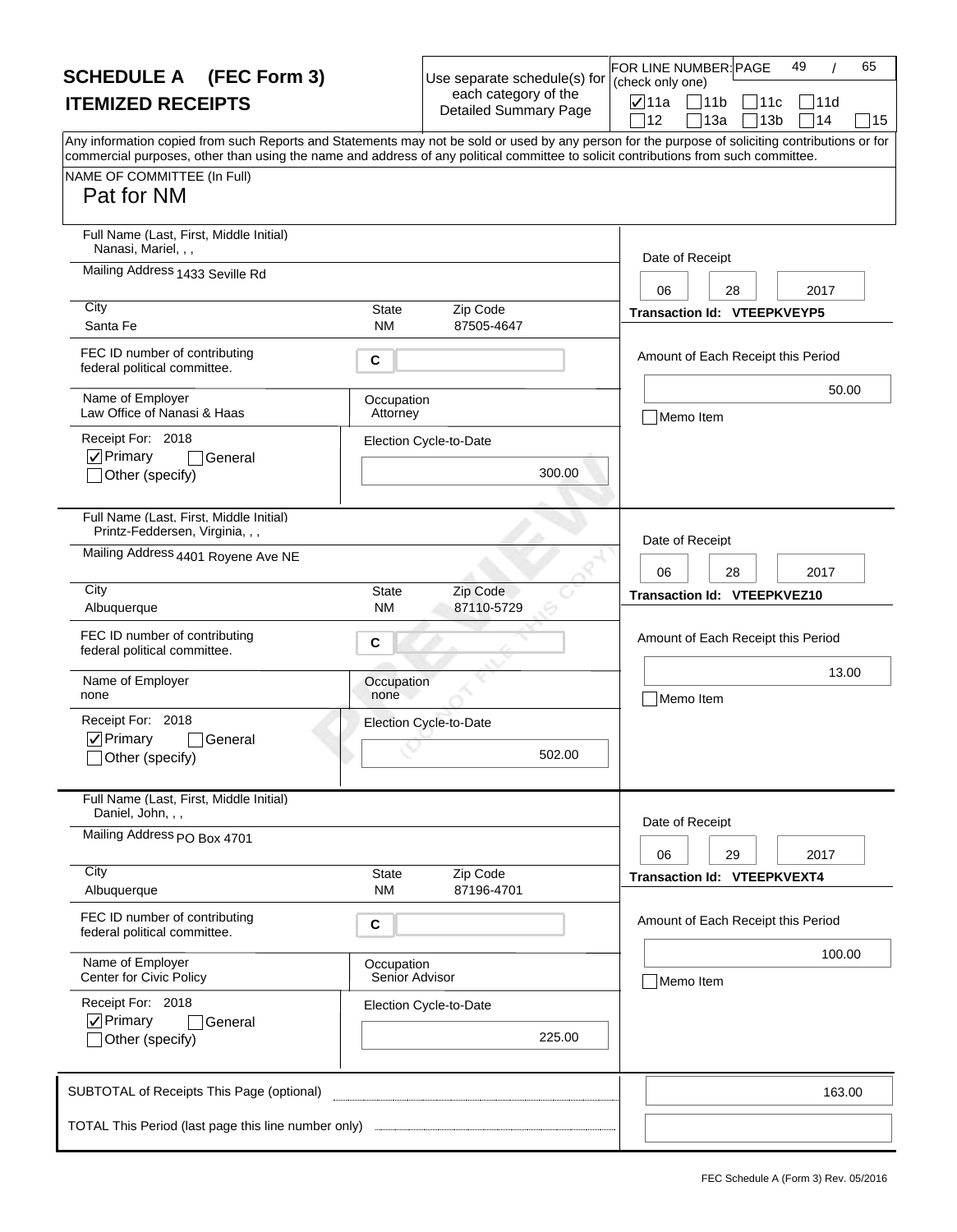| <b>SCHEDULE A</b> (FEC Form 3)                                                                                                                                                                                                                                                          |                            | Use separate schedule(s) for                         | 50<br>65<br>FOR LINE NUMBER: PAGE<br>(check only one)                             |
|-----------------------------------------------------------------------------------------------------------------------------------------------------------------------------------------------------------------------------------------------------------------------------------------|----------------------------|------------------------------------------------------|-----------------------------------------------------------------------------------|
| <b>ITEMIZED RECEIPTS</b>                                                                                                                                                                                                                                                                |                            | each category of the<br><b>Detailed Summary Page</b> | <b>⊽</b> ∣11a<br> 11b<br>11c<br> 11d<br>12<br>13a<br>13 <sub>b</sub><br>∃14<br>15 |
| Any information copied from such Reports and Statements may not be sold or used by any person for the purpose of soliciting contributions or for<br>commercial purposes, other than using the name and address of any political committee to solicit contributions from such committee. |                            |                                                      |                                                                                   |
| NAME OF COMMITTEE (In Full)<br>Pat for NM                                                                                                                                                                                                                                               |                            |                                                      |                                                                                   |
|                                                                                                                                                                                                                                                                                         |                            |                                                      |                                                                                   |
| Full Name (Last, First, Middle Initial)<br>Dyer, Gene, , ,                                                                                                                                                                                                                              |                            |                                                      | Date of Receipt                                                                   |
| Mailing Address 157 Desert Willow Corrales                                                                                                                                                                                                                                              |                            |                                                      | 06<br>29<br>2017                                                                  |
| City<br>Albuquerque                                                                                                                                                                                                                                                                     | <b>State</b><br><b>NM</b>  | Zip Code<br>87110                                    | Transaction Id: VTEEPKVEZY9                                                       |
| FEC ID number of contributing<br>federal political committee.                                                                                                                                                                                                                           | С                          |                                                      | Amount of Each Receipt this Period                                                |
| Name of Employer<br>DYER&DYER architecture urbandesign                                                                                                                                                                                                                                  | Occupation<br>Architect    |                                                      | 121.00<br>Memo Item                                                               |
| Receipt For: 2018<br>$\nabla$ Primary<br>General                                                                                                                                                                                                                                        |                            | Election Cycle-to-Date                               |                                                                                   |
| Other (specify)                                                                                                                                                                                                                                                                         |                            | 671.00                                               |                                                                                   |
| Full Name (Last, First, Middle Initial)<br>Toon, Bernard, , ,                                                                                                                                                                                                                           |                            |                                                      | Date of Receipt                                                                   |
| Mailing Address 601 Pennsylvania Ave NW<br>Apt 210                                                                                                                                                                                                                                      |                            |                                                      | 06<br>29<br>2017                                                                  |
| City<br>Washington                                                                                                                                                                                                                                                                      | <b>State</b><br>DC         | Zip Code<br>20004-2609                               | <b>Transaction Id: VTEEPKVEZZ7</b>                                                |
| FEC ID number of contributing<br>federal political committee.                                                                                                                                                                                                                           | С                          |                                                      | Amount of Each Receipt this Period                                                |
| Name of Employer<br>The FIRST Group                                                                                                                                                                                                                                                     | Occupation<br>consultant   |                                                      | 250.00<br>Memo Item                                                               |
| Receipt For: 2018                                                                                                                                                                                                                                                                       |                            | Election Cycle-to-Date                               |                                                                                   |
| $\nabla$ Primary<br>General<br>Other (specify)                                                                                                                                                                                                                                          |                            | 250.00                                               |                                                                                   |
| Full Name (Last, First, Middle Initial)<br>Wright, Catheryn, , ,                                                                                                                                                                                                                        |                            |                                                      |                                                                                   |
| Mailing Address 89 Glenmar Dr                                                                                                                                                                                                                                                           |                            |                                                      | Date of Receipt                                                                   |
| City                                                                                                                                                                                                                                                                                    | <b>State</b>               | Zip Code                                             | 06<br>29<br>2017<br><b>Transaction Id: VTEEPKVEWJ8</b>                            |
| Newnan                                                                                                                                                                                                                                                                                  | GA                         | 30263-3018                                           |                                                                                   |
| FEC ID number of contributing<br>federal political committee.                                                                                                                                                                                                                           | С                          |                                                      | Amount of Each Receipt this Period                                                |
| Name of Employer<br>Not Employed                                                                                                                                                                                                                                                        | Occupation<br>Not Employed |                                                      | 100.00<br>Memo Item                                                               |
| Receipt For: 2018                                                                                                                                                                                                                                                                       |                            | Election Cycle-to-Date                               |                                                                                   |
| $\nabla$ Primary<br>General<br>Other (specify)                                                                                                                                                                                                                                          |                            | 400.00                                               |                                                                                   |
| SUBTOTAL of Receipts This Page (optional)                                                                                                                                                                                                                                               |                            |                                                      | 471.00                                                                            |
|                                                                                                                                                                                                                                                                                         |                            |                                                      |                                                                                   |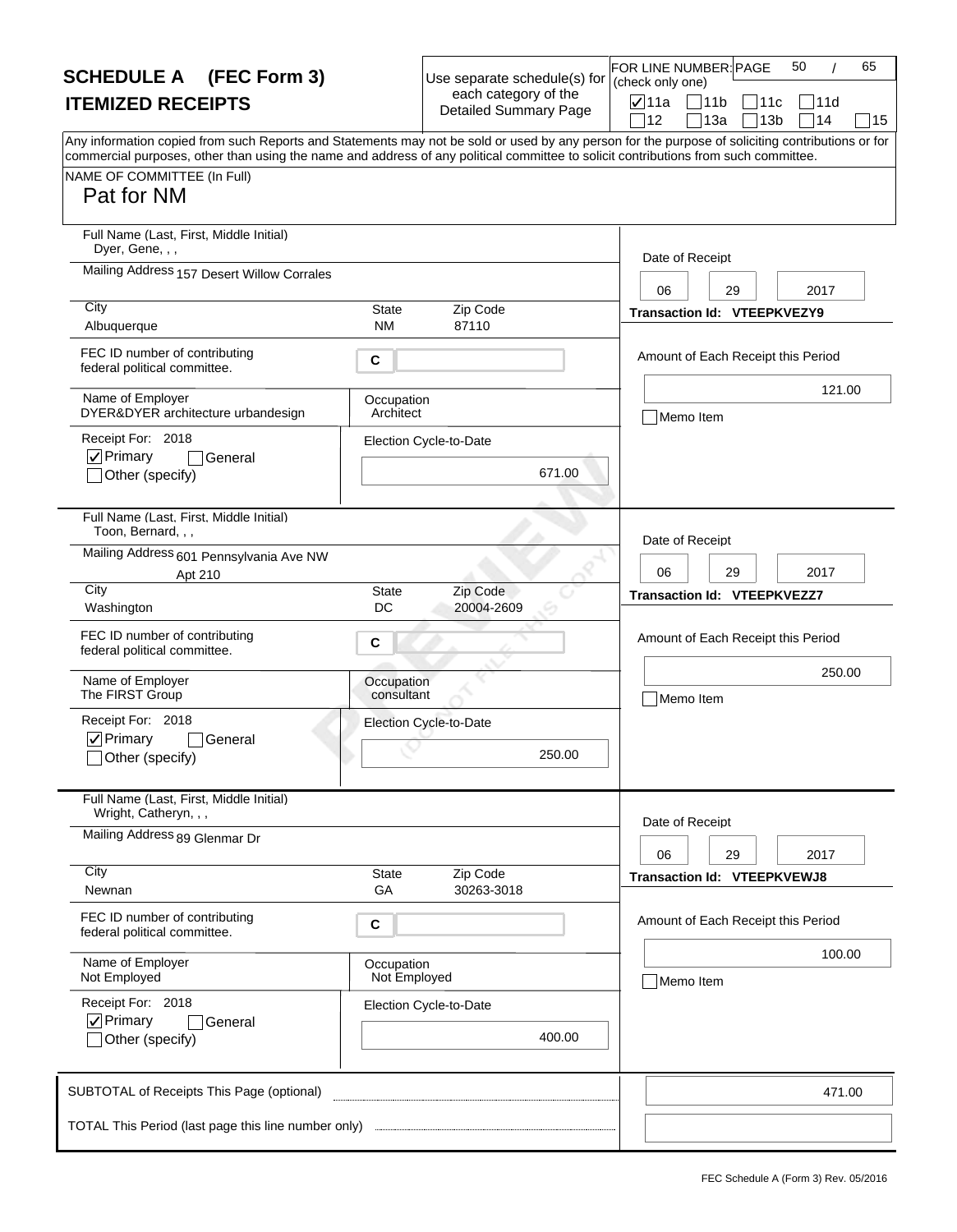| <b>SCHEDULE A</b> (FEC Form 3)                                                                                                                                                                                                                                                                                                       |                            | Use separate schedule(s) for                         | FOR LINE NUMBER: PAGE<br>(check only one) | 51<br>65                                                          |
|--------------------------------------------------------------------------------------------------------------------------------------------------------------------------------------------------------------------------------------------------------------------------------------------------------------------------------------|----------------------------|------------------------------------------------------|-------------------------------------------|-------------------------------------------------------------------|
| <b>ITEMIZED RECEIPTS</b>                                                                                                                                                                                                                                                                                                             |                            | each category of the<br><b>Detailed Summary Page</b> | $\nabla$ 11a<br>12                        | $\Box$ 11b<br>11c<br> 11d<br>714<br>13a<br>13 <sub>b</sub><br> 15 |
| Any information copied from such Reports and Statements may not be sold or used by any person for the purpose of soliciting contributions or for<br>commercial purposes, other than using the name and address of any political committee to solicit contributions from such committee.<br>NAME OF COMMITTEE (In Full)<br>Pat for NM |                            |                                                      |                                           |                                                                   |
| Full Name (Last, First, Middle Initial)<br>Wright, Catheryn, , ,                                                                                                                                                                                                                                                                     |                            |                                                      | Date of Receipt                           |                                                                   |
| Mailing Address 89 Glenmar Dr<br>City                                                                                                                                                                                                                                                                                                |                            |                                                      | 06                                        | 2017<br>29                                                        |
| Newnan                                                                                                                                                                                                                                                                                                                               | <b>State</b><br>GA         | Zip Code<br>30263-3018                               |                                           | Transaction Id: VTEEPKVEYH6                                       |
| FEC ID number of contributing<br>federal political committee.                                                                                                                                                                                                                                                                        | C                          |                                                      |                                           | Amount of Each Receipt this Period                                |
| Name of Employer<br>Not Employed                                                                                                                                                                                                                                                                                                     | Occupation<br>Not Employed |                                                      | Memo Item                                 | 100.00                                                            |
| Receipt For: 2018<br>$\nabla$ Primary<br>General<br>Other (specify)                                                                                                                                                                                                                                                                  |                            | Election Cycle-to-Date<br>400.00                     |                                           |                                                                   |
| Full Name (Last, First, Middle Initial)<br>Butler, Mary, , ,                                                                                                                                                                                                                                                                         |                            |                                                      | Date of Receipt                           |                                                                   |
| Mailing Address 12717 Eastridge PI NE                                                                                                                                                                                                                                                                                                |                            |                                                      | 06                                        | 30<br>2017                                                        |
| City<br>Albuquerque                                                                                                                                                                                                                                                                                                                  | <b>State</b><br><b>NM</b>  | Zip Code<br>87112-4711                               |                                           | <b>Transaction Id: VTEEPKVF0D8</b>                                |
| FEC ID number of contributing<br>federal political committee.                                                                                                                                                                                                                                                                        | C                          |                                                      |                                           | Amount of Each Receipt this Period                                |
| Name of Employer<br>Not Employed                                                                                                                                                                                                                                                                                                     | Occupation<br>Not Employed |                                                      | Memo Item                                 | 250.00                                                            |
| Receipt For: 2018<br>$\nabla$ Primary<br>General<br>_lOther (specify)                                                                                                                                                                                                                                                                |                            | Election Cycle-to-Date<br>250.00                     |                                           |                                                                   |
| Full Name (Last, First, Middle Initial)<br>Dawson, Douglas, , ,                                                                                                                                                                                                                                                                      |                            |                                                      |                                           |                                                                   |
| Mailing Address 14059 Claywood Ave                                                                                                                                                                                                                                                                                                   |                            |                                                      | Date of Receipt<br>06                     | 30<br>2017                                                        |
| City<br>Sylmar                                                                                                                                                                                                                                                                                                                       | State<br>CA                | Zip Code<br>91342-1840                               |                                           | <b>Transaction Id: VTEEPKVEXB5</b>                                |
| FEC ID number of contributing<br>federal political committee.                                                                                                                                                                                                                                                                        | С                          |                                                      |                                           | Amount of Each Receipt this Period                                |
| Name of Employer<br>JPL                                                                                                                                                                                                                                                                                                              | Occupation<br>Engineer     |                                                      | Memo Item                                 | 250.00                                                            |
| Receipt For: 2018<br>$\nabla$ Primary<br>General<br>Other (specify)                                                                                                                                                                                                                                                                  |                            | Election Cycle-to-Date<br>500.00                     |                                           |                                                                   |
| SUBTOTAL of Receipts This Page (optional)                                                                                                                                                                                                                                                                                            |                            |                                                      |                                           | 600.00                                                            |
|                                                                                                                                                                                                                                                                                                                                      |                            |                                                      |                                           |                                                                   |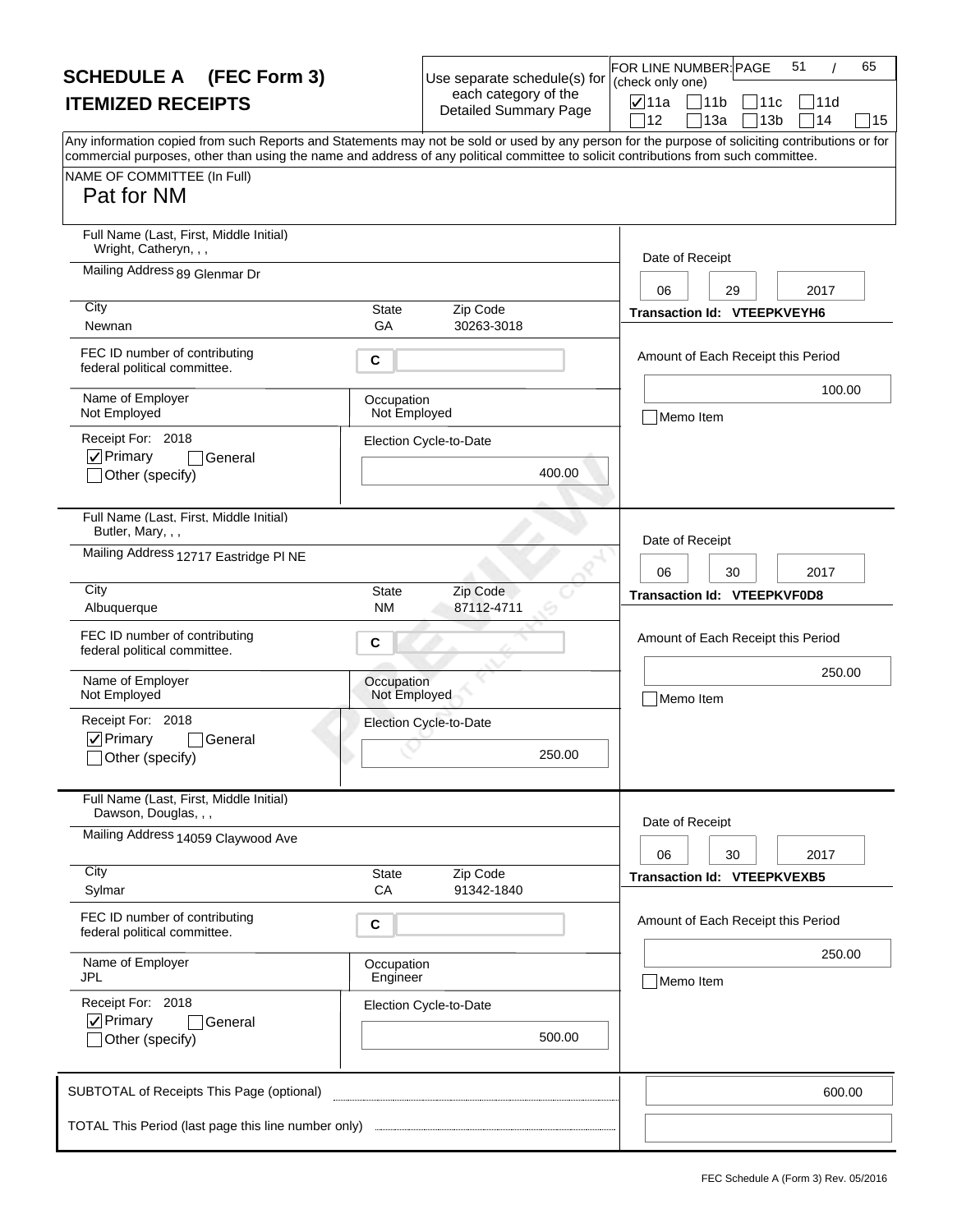| <b>SCHEDULE A</b> (FEC Form 3)                                                                                                                                                                                                                                                                                                       |                           | Use separate schedule(s) for                         | FOR LINE NUMBER: PAGE<br>(check only one) |                                    | 52<br>65 |
|--------------------------------------------------------------------------------------------------------------------------------------------------------------------------------------------------------------------------------------------------------------------------------------------------------------------------------------|---------------------------|------------------------------------------------------|-------------------------------------------|------------------------------------|----------|
| <b>ITEMIZED RECEIPTS</b>                                                                                                                                                                                                                                                                                                             |                           | each category of the<br><b>Detailed Summary Page</b> | <b>⊽</b> 11a                              | 11b<br>111с                        | 111d     |
| Any information copied from such Reports and Statements may not be sold or used by any person for the purpose of soliciting contributions or for<br>commercial purposes, other than using the name and address of any political committee to solicit contributions from such committee.<br>NAME OF COMMITTEE (In Full)<br>Pat for NM |                           |                                                      | 12                                        | 13a<br>13 <sub>b</sub>             | 14<br>15 |
| Full Name (Last, First, Middle Initial)<br>Hunt, Jessie, Lane,,                                                                                                                                                                                                                                                                      |                           |                                                      | Date of Receipt                           |                                    |          |
| Mailing Address 4313 Marquette Ave NE                                                                                                                                                                                                                                                                                                |                           |                                                      | 06                                        | 30                                 | 2017     |
| City<br>Albuquerque                                                                                                                                                                                                                                                                                                                  | <b>State</b><br><b>NM</b> | Zip Code<br>87108-1119                               |                                           | <b>Transaction Id: VTEEPKVEZ36</b> |          |
| FEC ID number of contributing<br>federal political committee.                                                                                                                                                                                                                                                                        | С                         |                                                      |                                           | Amount of Each Receipt this Period |          |
| Name of Employer<br>Self                                                                                                                                                                                                                                                                                                             | Occupation<br>Consultant  |                                                      | Memo Item                                 |                                    | 250.00   |
| Receipt For: 2018<br>$\nabla$ Primary<br>General<br>Other (specify)                                                                                                                                                                                                                                                                  |                           | Election Cycle-to-Date<br>250.00                     |                                           |                                    |          |
| Full Name (Last, First, Middle Initial)<br>Lancaster, Jane, , ,                                                                                                                                                                                                                                                                      |                           |                                                      | Date of Receipt                           |                                    |          |
| Mailing Address 415 Girard Blvd NE                                                                                                                                                                                                                                                                                                   |                           |                                                      | 06                                        | 30                                 | 2017     |
| City<br>Albuquerque                                                                                                                                                                                                                                                                                                                  | <b>State</b><br><b>NM</b> | Zip Code<br>87106-2707                               |                                           | <b>Transaction Id: VTEEPKVEZE3</b> |          |
| FEC ID number of contributing<br>federal political committee.                                                                                                                                                                                                                                                                        | С                         |                                                      |                                           | Amount of Each Receipt this Period |          |
| Name of Employer<br>U. of New Mexico                                                                                                                                                                                                                                                                                                 | Occupation<br>Professor   |                                                      | Memo Item                                 |                                    | 100.00   |
| Receipt For: 2018<br>$\nabla$ Primary<br>General<br>_lOther (specify)                                                                                                                                                                                                                                                                |                           | Election Cycle-to-Date<br>300.00                     |                                           |                                    |          |
| Full Name (Last, First, Middle Initial)<br>MacQueen, Christopher, , ,                                                                                                                                                                                                                                                                |                           |                                                      |                                           |                                    |          |
| Mailing Address 3926 Simms Ave SE                                                                                                                                                                                                                                                                                                    |                           |                                                      | Date of Receipt<br>06                     | 30                                 | 2017     |
| City<br>Albuquerque                                                                                                                                                                                                                                                                                                                  | <b>State</b><br><b>NM</b> | Zip Code<br>87108-4338                               |                                           | <b>Transaction Id: VTEEPKVF039</b> |          |
| FEC ID number of contributing<br>federal political committee.                                                                                                                                                                                                                                                                        | С                         |                                                      |                                           | Amount of Each Receipt this Period |          |
| Name of Employer<br>VSA N4th Art Center                                                                                                                                                                                                                                                                                              | Occupation                | Program Manager Teacher                              | Memo Item                                 |                                    | 500.00   |
| Receipt For: 2018<br>$\nabla$ Primary<br>General<br>Other (specify)                                                                                                                                                                                                                                                                  |                           | Election Cycle-to-Date<br>500.00                     |                                           |                                    |          |
| SUBTOTAL of Receipts This Page (optional)                                                                                                                                                                                                                                                                                            |                           |                                                      |                                           |                                    | 850.00   |
| TOTAL This Period (last page this line number only)                                                                                                                                                                                                                                                                                  |                           |                                                      |                                           |                                    |          |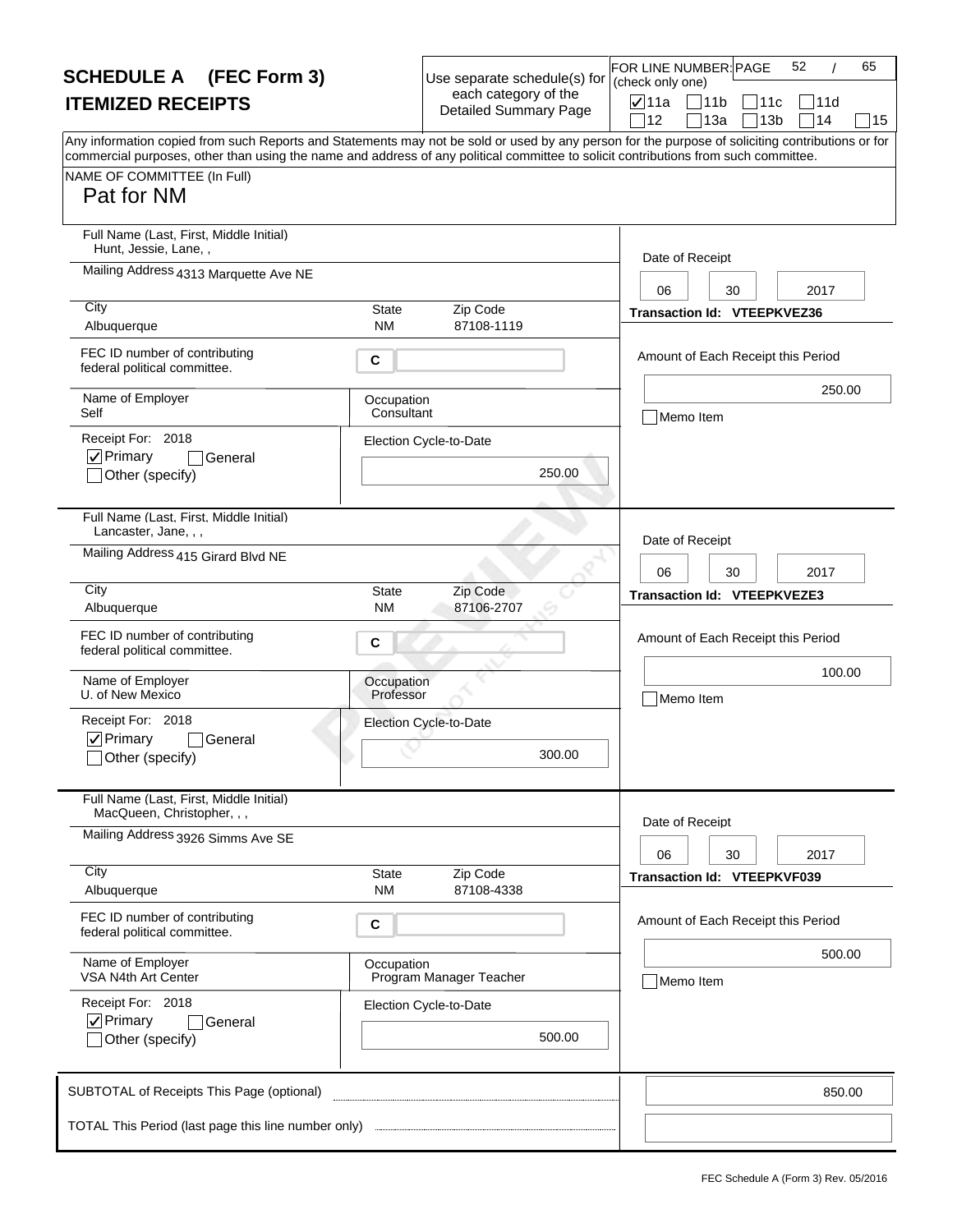| <b>SCHEDULE A</b> (FEC Form 3)                                                                                                                                                                                                                                                                                                       |                             | Use separate schedule(s) for                         | FOR LINE NUMBER: PAGE<br>(check only one) |                                    | 53<br>65 |
|--------------------------------------------------------------------------------------------------------------------------------------------------------------------------------------------------------------------------------------------------------------------------------------------------------------------------------------|-----------------------------|------------------------------------------------------|-------------------------------------------|------------------------------------|----------|
| <b>ITEMIZED RECEIPTS</b>                                                                                                                                                                                                                                                                                                             |                             | each category of the<br><b>Detailed Summary Page</b> | <b>⊽</b> 11a                              | 11b<br>111с                        | 111d     |
| Any information copied from such Reports and Statements may not be sold or used by any person for the purpose of soliciting contributions or for<br>commercial purposes, other than using the name and address of any political committee to solicit contributions from such committee.<br>NAME OF COMMITTEE (In Full)<br>Pat for NM |                             |                                                      | 12                                        | 13a<br>13 <sub>b</sub>             | 14<br>15 |
| Full Name (Last, First, Middle Initial)                                                                                                                                                                                                                                                                                              |                             |                                                      |                                           |                                    |          |
| Ness, Scott, , ,<br>Mailing Address 13213 Manitoba Dr NE                                                                                                                                                                                                                                                                             |                             |                                                      | Date of Receipt                           |                                    |          |
| City                                                                                                                                                                                                                                                                                                                                 |                             |                                                      | 06                                        | 30                                 | 2017     |
| Albuquerque                                                                                                                                                                                                                                                                                                                          | <b>State</b><br><b>NM</b>   | Zip Code<br>87111-2954                               |                                           | <b>Transaction Id: VTEEPKVF0B2</b> |          |
| FEC ID number of contributing<br>federal political committee.                                                                                                                                                                                                                                                                        | С                           |                                                      |                                           | Amount of Each Receipt this Period |          |
| Name of Employer<br>Univ of NM                                                                                                                                                                                                                                                                                                       | Occupation<br>Professor     |                                                      | Memo Item                                 |                                    | 250.00   |
| Receipt For: 2018<br> √ Primary<br>General                                                                                                                                                                                                                                                                                           |                             | Election Cycle-to-Date                               |                                           |                                    |          |
| Other (specify)                                                                                                                                                                                                                                                                                                                      |                             | 250.00                                               |                                           |                                    |          |
| Full Name (Last, First, Middle Initial)<br>Packman, Amy, , ,                                                                                                                                                                                                                                                                         |                             |                                                      | Date of Receipt                           |                                    |          |
| Mailing Address 1708 Ridgecrest Dr SE                                                                                                                                                                                                                                                                                                |                             |                                                      | 06                                        | 30                                 | 2017     |
| City<br>Albuquerque                                                                                                                                                                                                                                                                                                                  | <b>State</b><br><b>NM</b>   | Zip Code<br>87108-4439                               |                                           | <b>Transaction Id: VTEEPKVEYB8</b> |          |
| FEC ID number of contributing<br>federal political committee.                                                                                                                                                                                                                                                                        | С                           |                                                      |                                           | Amount of Each Receipt this Period |          |
| Name of Employer<br>Not Employed                                                                                                                                                                                                                                                                                                     | Occupation<br>Not Employed  |                                                      | Memo Item                                 |                                    | 250.00   |
| Receipt For: 2018                                                                                                                                                                                                                                                                                                                    |                             | Election Cycle-to-Date                               |                                           |                                    |          |
| $\nabla$ Primary<br>General<br>_lOther (specify)                                                                                                                                                                                                                                                                                     |                             | 277.00                                               |                                           |                                    |          |
| Full Name (Last, First, Middle Initial)<br>Romero, Carlos, Rey,,                                                                                                                                                                                                                                                                     |                             |                                                      | Date of Receipt                           |                                    |          |
| Mailing Address 4130 Cherrydale Ct NW                                                                                                                                                                                                                                                                                                |                             |                                                      | 06                                        | 30                                 | 2017     |
| City<br>Albuquerque                                                                                                                                                                                                                                                                                                                  | <b>State</b><br><b>NM</b>   | Zip Code<br>87107-3205                               |                                           | <b>Transaction Id: VTEEPKVEYA0</b> |          |
| FEC ID number of contributing<br>federal political committee.                                                                                                                                                                                                                                                                        | С                           |                                                      |                                           | Amount of Each Receipt this Period |          |
| Name of Employer<br>New Mexico Tech                                                                                                                                                                                                                                                                                                  | Occupation<br>Administrator |                                                      | Memo Item                                 |                                    | 250.00   |
| Receipt For: 2018<br>$\nabla$ Primary<br>General                                                                                                                                                                                                                                                                                     |                             | Election Cycle-to-Date                               |                                           |                                    |          |
| Other (specify)                                                                                                                                                                                                                                                                                                                      |                             | 250.00                                               |                                           |                                    |          |
| SUBTOTAL of Receipts This Page (optional)                                                                                                                                                                                                                                                                                            |                             |                                                      |                                           |                                    | 750.00   |
| TOTAL This Period (last page this line number only)                                                                                                                                                                                                                                                                                  |                             |                                                      |                                           |                                    |          |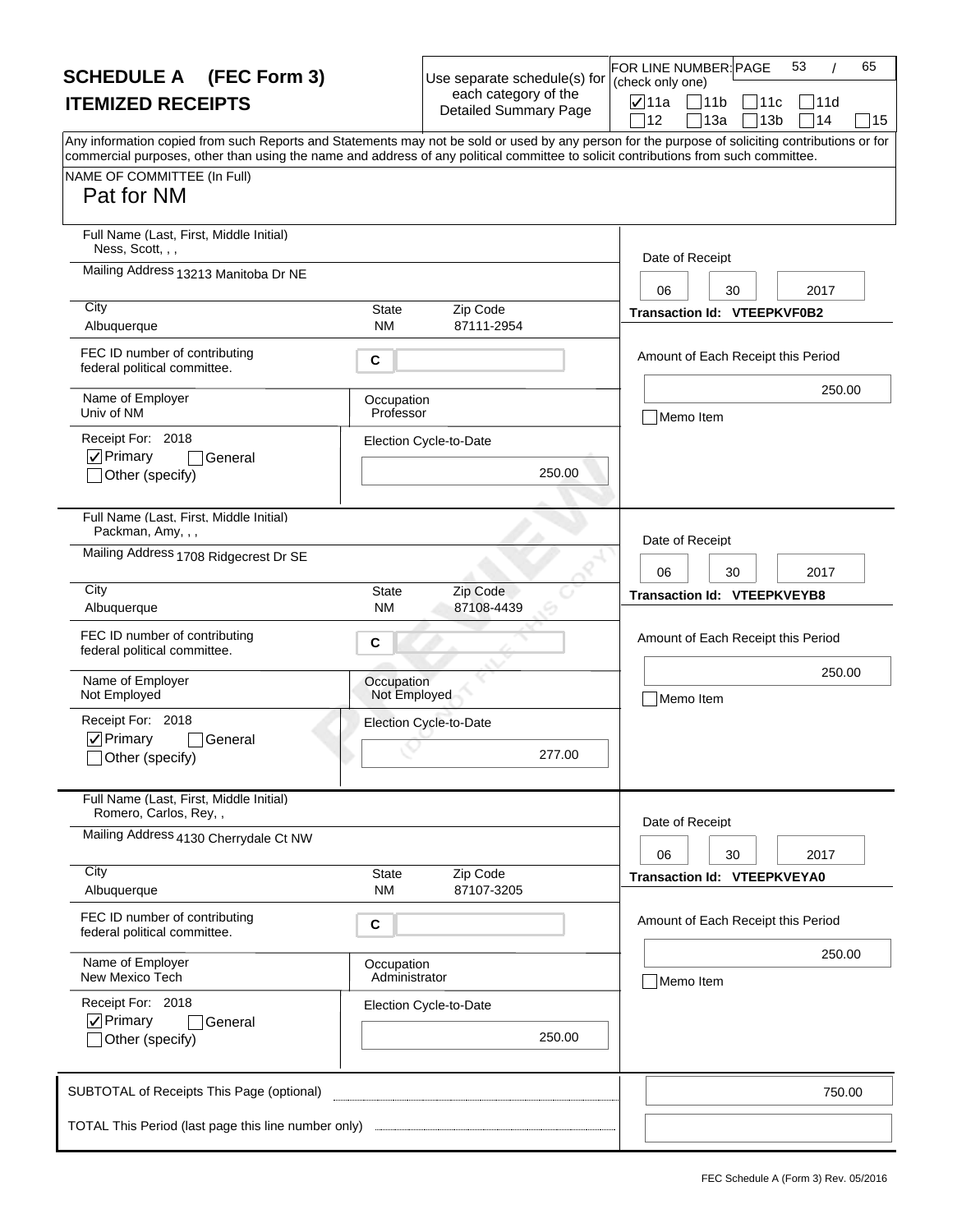| <b>SCHEDULE A</b> (FEC Form 3)                                                                                                                                                                                                                                                                                                       |                                     | Use separate schedule(s) for                         | FOR LINE NUMBER: PAGE<br>(check only one) |                                             | 54         | 65 |
|--------------------------------------------------------------------------------------------------------------------------------------------------------------------------------------------------------------------------------------------------------------------------------------------------------------------------------------|-------------------------------------|------------------------------------------------------|-------------------------------------------|---------------------------------------------|------------|----|
| <b>ITEMIZED RECEIPTS</b>                                                                                                                                                                                                                                                                                                             |                                     | each category of the<br><b>Detailed Summary Page</b> | $\nabla$ 11a<br>12                        | $\Box$ 11b<br>11c<br>13a<br>13 <sub>b</sub> | 11d<br>]14 | 15 |
| Any information copied from such Reports and Statements may not be sold or used by any person for the purpose of soliciting contributions or for<br>commercial purposes, other than using the name and address of any political committee to solicit contributions from such committee.<br>NAME OF COMMITTEE (In Full)<br>Pat for NM |                                     |                                                      |                                           |                                             |            |    |
| Full Name (Last, First, Middle Initial)<br>Smith, Kyle, , ,                                                                                                                                                                                                                                                                          |                                     |                                                      | Date of Receipt                           |                                             |            |    |
| Mailing Address 8708 Chambers PI NE<br>City                                                                                                                                                                                                                                                                                          |                                     |                                                      | 06                                        | 30                                          | 2017       |    |
| Albuquerque                                                                                                                                                                                                                                                                                                                          | State<br><b>NM</b>                  | Zip Code<br>87111-2138                               |                                           | Transaction Id: VTEEPKVEZ77                 |            |    |
| FEC ID number of contributing<br>federal political committee.                                                                                                                                                                                                                                                                        | C                                   |                                                      |                                           | Amount of Each Receipt this Period          |            |    |
| Name of Employer<br>SW Early Learning Centers                                                                                                                                                                                                                                                                                        | Occupation<br><b>Business Owner</b> |                                                      | Memo Item                                 |                                             | 250.00     |    |
| Receipt For: 2018<br> √ Primary<br>General<br>Other (specify)                                                                                                                                                                                                                                                                        |                                     | Election Cycle-to-Date<br>250.00                     |                                           |                                             |            |    |
| Full Name (Last, First, Middle Initial)<br>Valdez, Gloria, , ,                                                                                                                                                                                                                                                                       |                                     |                                                      | Date of Receipt                           |                                             |            |    |
| Mailing Address 1921 Indian School Rd NW                                                                                                                                                                                                                                                                                             |                                     |                                                      | 06                                        | 30                                          | 2017       |    |
| City<br>Albuquerque                                                                                                                                                                                                                                                                                                                  | <b>State</b><br>ΝM                  | Zip Code<br>87104-2313                               |                                           | <b>Transaction Id: VTEEPKVEWB3</b>          |            |    |
| FEC ID number of contributing<br>federal political committee.                                                                                                                                                                                                                                                                        | C                                   |                                                      |                                           | Amount of Each Receipt this Period          |            |    |
| Name of Employer<br>Self                                                                                                                                                                                                                                                                                                             | Occupation<br>Homemaker             |                                                      | Memo Item                                 |                                             | 250.00     |    |
| Receipt For: 2018<br>$\nabla$ Primary<br>General<br>_lOther (specify)                                                                                                                                                                                                                                                                |                                     | Election Cycle-to-Date<br>250.00                     |                                           |                                             |            |    |
| Full Name (Last, First, Middle Initial)<br>Wright, Catheryn, , ,                                                                                                                                                                                                                                                                     |                                     |                                                      | Date of Receipt                           |                                             |            |    |
| Mailing Address 89 Glenmar Dr                                                                                                                                                                                                                                                                                                        |                                     |                                                      | 06                                        | 30                                          | 2017       |    |
| City<br>Newnan                                                                                                                                                                                                                                                                                                                       | State<br>GA                         | Zip Code<br>30263-3018                               |                                           | <b>Transaction Id: VTEEPKVEXF7</b>          |            |    |
| FEC ID number of contributing<br>federal political committee.                                                                                                                                                                                                                                                                        | С                                   |                                                      |                                           | Amount of Each Receipt this Period          |            |    |
| Name of Employer<br>Not Employed                                                                                                                                                                                                                                                                                                     | Occupation<br>Not Employed          |                                                      | Memo Item                                 |                                             | 100.00     |    |
| Receipt For: 2018<br>$\nabla$ Primary<br>General<br>Other (specify)                                                                                                                                                                                                                                                                  |                                     | Election Cycle-to-Date<br>500.00                     |                                           |                                             |            |    |
| SUBTOTAL of Receipts This Page (optional)                                                                                                                                                                                                                                                                                            |                                     |                                                      |                                           |                                             | 600.00     |    |
| TOTAL This Period (last page this line number only)                                                                                                                                                                                                                                                                                  |                                     |                                                      |                                           |                                             | 43468.55   |    |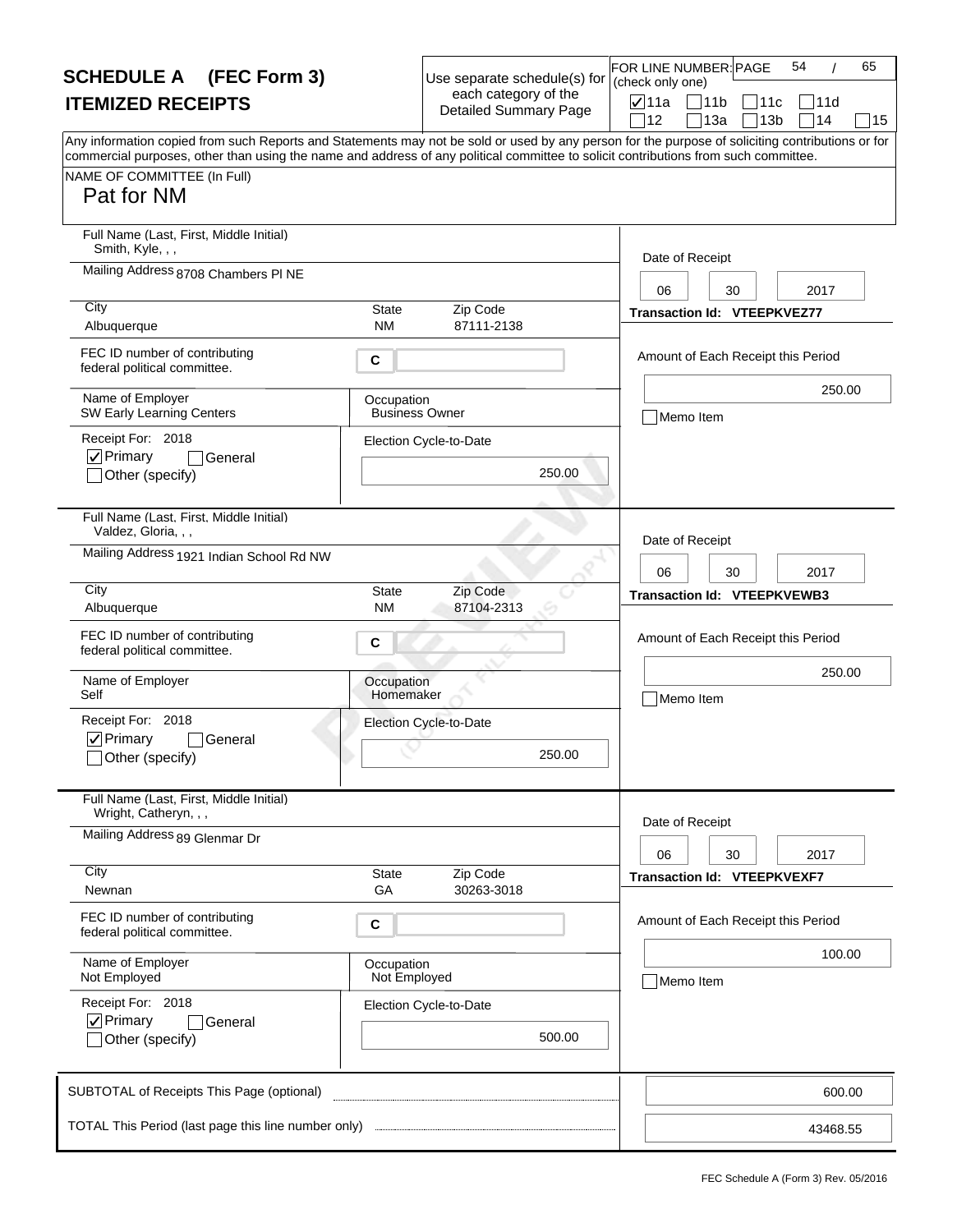| <b>SCHEDULE A</b> (FEC Form 3)                                                                                                                                                                                                                                                          |                                | Use separate schedule(s) for<br>each category of the | 55<br>FOR LINE NUMBER: PAGE<br>65<br>(check only one)                              |
|-----------------------------------------------------------------------------------------------------------------------------------------------------------------------------------------------------------------------------------------------------------------------------------------|--------------------------------|------------------------------------------------------|------------------------------------------------------------------------------------|
| <b>ITEMIZED RECEIPTS</b>                                                                                                                                                                                                                                                                |                                | <b>Detailed Summary Page</b>                         | ่ 111a<br>$\sqrt{11}$<br> 11b<br> 11d<br>12<br>13a<br>13 <sub>b</sub><br>∃14<br>15 |
| Any information copied from such Reports and Statements may not be sold or used by any person for the purpose of soliciting contributions or for<br>commercial purposes, other than using the name and address of any political committee to solicit contributions from such committee. |                                |                                                      |                                                                                    |
| NAME OF COMMITTEE (In Full)<br>Pat for NM                                                                                                                                                                                                                                               |                                |                                                      |                                                                                    |
| Full Name (Last, First, Middle Initial)<br>Campaign to Elect Marci Blaze                                                                                                                                                                                                                |                                |                                                      | Date of Receipt                                                                    |
| Mailing Address 47 W Valverde Rd                                                                                                                                                                                                                                                        |                                |                                                      | 07<br>2017<br>06                                                                   |
| City<br>Corrales                                                                                                                                                                                                                                                                        | Zip Code<br>State<br><b>NM</b> | 87048-8742                                           | <b>Transaction Id: VTEEPJE2RG4</b>                                                 |
| FEC ID number of contributing<br>federal political committee.                                                                                                                                                                                                                           | C                              |                                                      | Amount of Each Receipt this Period                                                 |
| Name of Employer                                                                                                                                                                                                                                                                        | Occupation                     |                                                      | 150.20<br>Memo Item                                                                |
| Receipt For: 2018<br>$\nabla$ Primary<br>General<br>Other (specify)                                                                                                                                                                                                                     | Election Cycle-to-Date         | 150.20                                               |                                                                                    |
| Full Name (Last, First, Middle Initial)                                                                                                                                                                                                                                                 |                                |                                                      |                                                                                    |
| <b>Mailing Address</b>                                                                                                                                                                                                                                                                  |                                |                                                      | Date of Receipt                                                                    |
| City                                                                                                                                                                                                                                                                                    | Zip Code<br><b>State</b>       |                                                      | <b>Transaction Id:</b>                                                             |
| FEC ID number of contributing<br>federal political committee.                                                                                                                                                                                                                           | C                              |                                                      | Amount of Each Receipt this Period                                                 |
| Name of Employer                                                                                                                                                                                                                                                                        | Occupation                     |                                                      | Memo Item                                                                          |
| Receipt For:<br>Primary<br>General<br>∫Other (specify)                                                                                                                                                                                                                                  | Election Cycle-to-Date         |                                                      |                                                                                    |
| Full Name (Last, First, Middle Initial)                                                                                                                                                                                                                                                 |                                |                                                      | Date of Receipt                                                                    |
| <b>Mailing Address</b>                                                                                                                                                                                                                                                                  |                                |                                                      |                                                                                    |
| City                                                                                                                                                                                                                                                                                    | Zip Code<br><b>State</b>       |                                                      | <b>Transaction Id:</b>                                                             |
| FEC ID number of contributing<br>federal political committee.                                                                                                                                                                                                                           | C                              |                                                      | Amount of Each Receipt this Period                                                 |
| Name of Employer                                                                                                                                                                                                                                                                        | Occupation                     |                                                      | Memo Item                                                                          |
| Receipt For:<br>Primary<br>General<br>Other (specify)                                                                                                                                                                                                                                   | Election Cycle-to-Date         |                                                      |                                                                                    |
| SUBTOTAL of Receipts This Page (optional)                                                                                                                                                                                                                                               |                                |                                                      | 150.20                                                                             |
| TOTAL This Period (last page this line number only)                                                                                                                                                                                                                                     |                                |                                                      | 150.20                                                                             |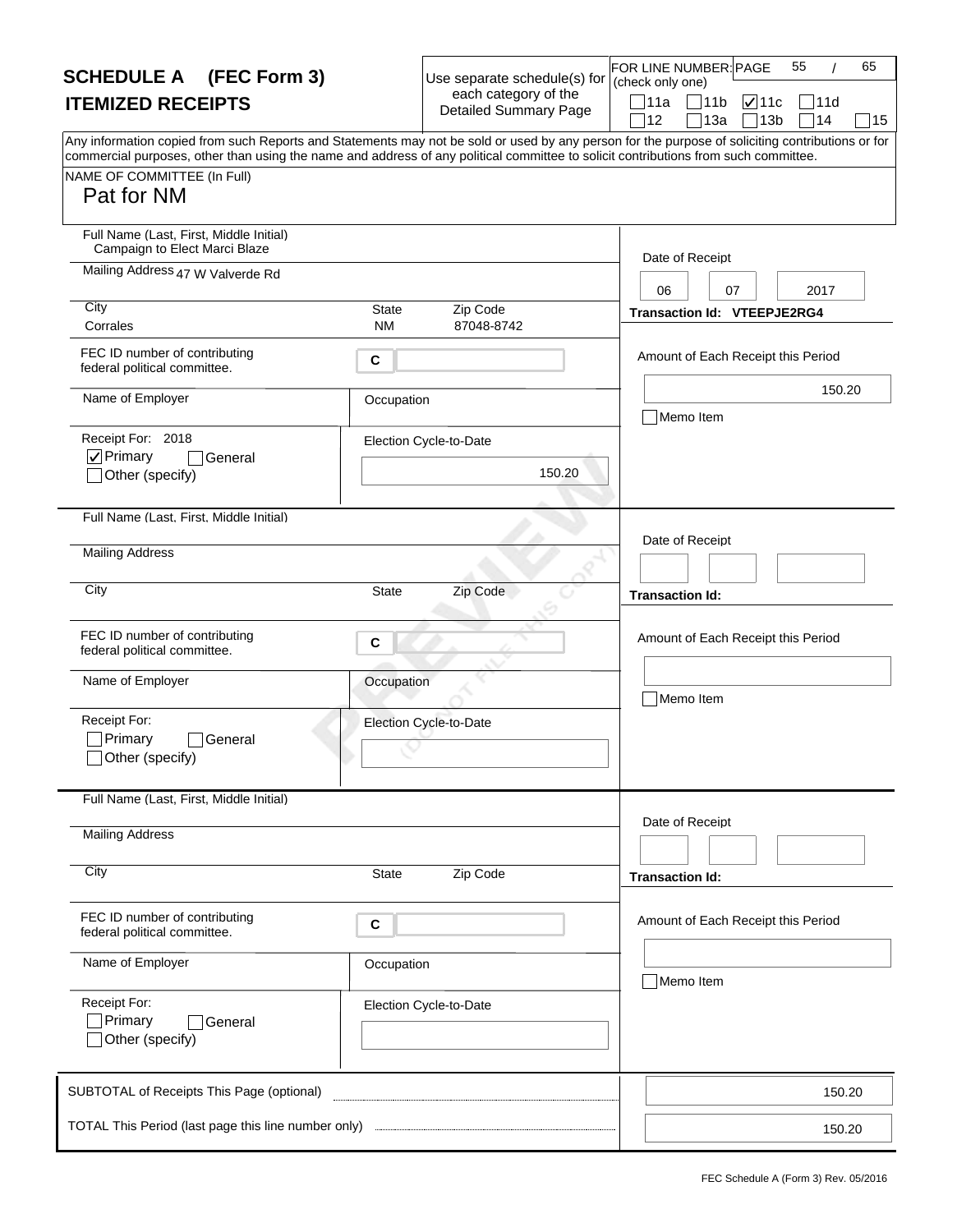| Use separate schedule(s) |  |
|--------------------------|--|
| for each category of the |  |
| Detailed Summary Page    |  |

| <b>SCHEDULE B (FEC Form 3)</b>                                                                                                                                                                                                                                                          | Use separate schedule(s)<br>for each category of the<br><b>Detailed Summary Page</b> | FOR LINE NUMBER: PAGE                   |                                  | 56          | 65                  |
|-----------------------------------------------------------------------------------------------------------------------------------------------------------------------------------------------------------------------------------------------------------------------------------------|--------------------------------------------------------------------------------------|-----------------------------------------|----------------------------------|-------------|---------------------|
| <b>ITEMIZED DISBURSEMENTS</b>                                                                                                                                                                                                                                                           |                                                                                      | (check only one)<br>$\sqrt{17}$<br> 20a | $ 18\rangle$<br>120 <sub>b</sub> | 19a<br>120c | 19b<br>$ 21\rangle$ |
| Any information copied from such Reports and Statements may not be sold or used by any person for the purpose of soliciting contributions or for<br>commercial purposes, other than using the name and address of any political committee to solicit contributions from such committee. |                                                                                      |                                         |                                  |             |                     |
| NAME OF COMMITTEE (In Full)                                                                                                                                                                                                                                                             |                                                                                      |                                         |                                  |             |                     |

#### Pat for NM

| Pat for NM                                                                                                                                        |                                                               |                        |                          |                                                 |
|---------------------------------------------------------------------------------------------------------------------------------------------------|---------------------------------------------------------------|------------------------|--------------------------|-------------------------------------------------|
| Full Name (Last, First, Middle Initial)<br><b>ActBlue Technical Services</b>                                                                      |                                                               |                        |                          | Date of Disbursement                            |
| Mailing Address PO Box 441146                                                                                                                     | 04<br>09<br>2017                                              |                        |                          |                                                 |
| City<br><b>West Somerville</b>                                                                                                                    | <b>FEC Identification Number</b><br>$\mathbf c$               |                        |                          |                                                 |
| Purpose of Disbursement<br><b>Contribution Processing Fees</b>                                                                                    |                                                               |                        |                          | Amount of Each Disbursement this Period         |
| <b>Candidate Name</b>                                                                                                                             |                                                               |                        | Category/<br><b>Type</b> | 59.25                                           |
| Disbursement For: 2018<br>House<br>Office Sought:<br>Senate<br>$\nabla$ Primary<br>General<br>President<br>Other (specify)<br>State:<br>District: |                                                               |                        |                          | Transaction ID: VTDFEA15ZW7<br>Memo Item        |
| Full Name (Last, First, Middle Initial)<br><b>ActBlue Technical Services</b>                                                                      |                                                               |                        |                          | Date of Disbursement                            |
| Mailing Address PO Box 441146                                                                                                                     |                                                               |                        |                          | 04<br>16<br>2017                                |
| City<br><b>West Somerville</b>                                                                                                                    | <b>State</b><br>MA                                            | Zip Code<br>02144-0031 |                          | <b>FEC Identification Number</b><br>$\mathbf c$ |
| Purpose of Disbursement<br><b>Contribution Processing Fees</b>                                                                                    |                                                               |                        |                          | Amount of Each Disbursement this Period         |
| Candidate Name                                                                                                                                    |                                                               |                        | Category/<br><b>Type</b> | 158.03                                          |
| House<br>Office Sought:<br>Senate<br>President<br>District:<br>State:                                                                             | Disbursement For: 2018<br>$\nabla$ Primary<br>Other (specify) | General                |                          | Transaction ID: VTDFEA15ZX5<br>Memo Item        |
| Full Name (Last, First, Middle Initial)<br><b>ActBlue Technical Services</b>                                                                      |                                                               |                        |                          | Date of Disbursement                            |
| Mailing Address PO Box 441146                                                                                                                     |                                                               |                        |                          | 23<br>2017<br>04                                |
| City<br><b>West Somerville</b>                                                                                                                    | <b>State</b><br>МA                                            | Zip Code<br>02144-0031 |                          | <b>FEC Identification Number</b><br>$\mathbf c$ |
| Purpose of Disbursement<br><b>Contribution Processing Fees</b>                                                                                    |                                                               |                        |                          | Amount of Each Disbursement this Period         |
| Candidate Name                                                                                                                                    |                                                               |                        | Category/<br><b>Type</b> | 212.04                                          |
| House<br>Office Sought:<br>Senate<br>President<br>District:<br>State:                                                                             | Disbursement For: 2018<br>$\nabla$ Primary<br>Other (specify) | General                |                          | Transaction ID: VTDFEA15ZY3<br>Memo Item        |
| SUBTOTAL of Disbursements This Page (optional)                                                                                                    |                                                               |                        |                          | 429.32                                          |
| TOTAL This Period (last page this line number only)                                                                                               |                                                               |                        |                          |                                                 |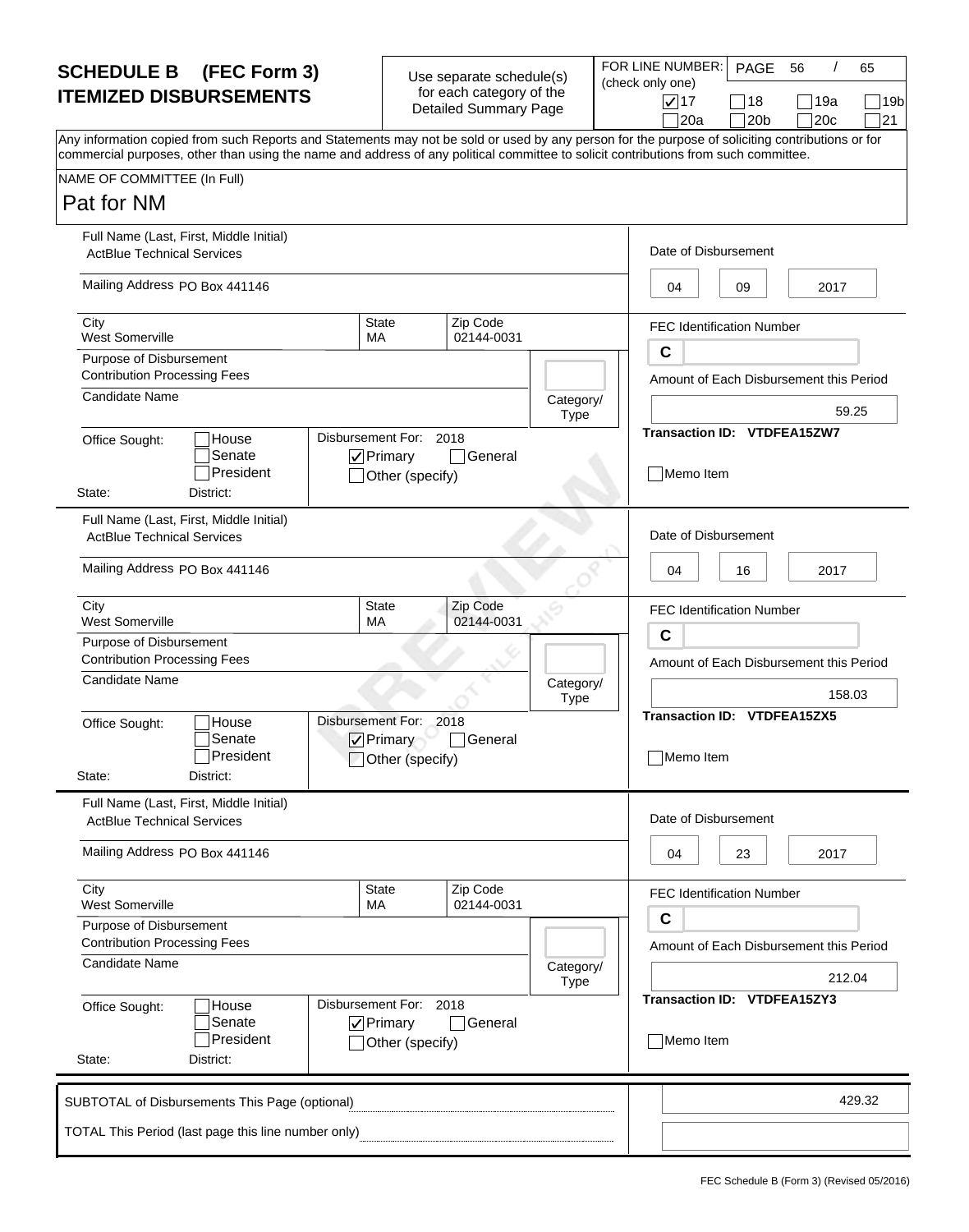| Use separate schedule(s) |
|--------------------------|
| for each category of the |
| Detailed Summary Page    |

| <b>SCHEDULE B</b> (FEC Form 3)                                                                                                                                                                                                                                                          | Use separate schedule(s)                                 | FOR LINE NUMBER:<br>(check only one) | PAGE                   | -57         | 65         |
|-----------------------------------------------------------------------------------------------------------------------------------------------------------------------------------------------------------------------------------------------------------------------------------------|----------------------------------------------------------|--------------------------------------|------------------------|-------------|------------|
| <b>ITEMIZED DISBURSEMENTS</b>                                                                                                                                                                                                                                                           | for each category of the<br><b>Detailed Summary Page</b> | $\sqrt{17}$<br> 20a                  | 18<br> 20 <sub>b</sub> | ∣19a<br>20c | 19b<br> 21 |
| Any information copied from such Reports and Statements may not be sold or used by any person for the purpose of soliciting contributions or for<br>commercial purposes, other than using the name and address of any political committee to solicit contributions from such committee. |                                                          |                                      |                        |             |            |
| NAME OF COMMITTEE (In Full)                                                                                                                                                                                                                                                             |                                                          |                                      |                        |             |            |
| <b>Pat for NM</b>                                                                                                                                                                                                                                                                       |                                                          |                                      |                        |             |            |

| NAME OF COMMITTEE (In Full) |  |
|-----------------------------|--|
|-----------------------------|--|

#### Pat for NM

| Full Name (Last, First, Middle Initial)<br><b>ActBlue Technical Services</b> |                                                               |                          | Date of Disbursement                            |
|------------------------------------------------------------------------------|---------------------------------------------------------------|--------------------------|-------------------------------------------------|
| Mailing Address PO Box 441146                                                |                                                               |                          | 2017<br>04<br>30                                |
| City<br><b>West Somerville</b>                                               | <b>State</b><br>МA                                            | Zip Code<br>02144-0031   | <b>FEC Identification Number</b>                |
| Purpose of Disbursement                                                      |                                                               |                          | $\mathbf c$                                     |
| <b>Contribution Processing Fees</b>                                          |                                                               |                          | Amount of Each Disbursement this Period         |
| Candidate Name                                                               |                                                               | Category/<br><b>Type</b> | 174.12                                          |
| House<br>Office Sought:<br>Senate<br>President<br>State:<br>District:        | Disbursement For: 2018<br>$\nabla$ Primary<br>Other (specify) | General                  | Transaction ID: VTDFEA15ZZ1<br>Memo Item        |
| Full Name (Last, First, Middle Initial)<br><b>ActBlue Technical Services</b> |                                                               |                          | Date of Disbursement                            |
| Mailing Address PO Box 441146                                                |                                                               |                          | 05<br>07<br>2017                                |
| City<br><b>West Somerville</b>                                               | State<br>МA                                                   | Zip Code<br>02144-0031   | <b>FEC Identification Number</b>                |
| Purpose of Disbursement                                                      |                                                               |                          | $\mathbf c$                                     |
| <b>Contribution Processing Fees</b><br>Candidate Name                        |                                                               |                          | Amount of Each Disbursement this Period         |
|                                                                              |                                                               | Category/<br>Type        | 40.72                                           |
| House<br>Office Sought:<br>Senate<br>President<br>District:<br>State:        | Disbursement For: 2018<br>$\nabla$ Primary<br>Other (specify) | $\sqsupset$ General      | <b>Transaction ID: VTDFEA16009</b><br>Memo Item |
| Full Name (Last, First, Middle Initial)<br><b>Main Street Checks</b>         |                                                               |                          | Date of Disbursement                            |
| Mailing Address 920 19th St N                                                |                                                               |                          | 05<br>08<br>2017                                |
| City<br>Birmingham                                                           | <b>State</b><br>AL                                            | Zip Code<br>35203-1002   | <b>FEC Identification Number</b>                |
| Purpose of Disbursement<br>Checks for checking account                       |                                                               |                          | C<br>Amount of Each Disbursement this Period    |
| Candidate Name                                                               |                                                               | Category/<br><b>Type</b> | 175.75                                          |
| House<br>Office Sought:<br>Senate<br>President<br>State:<br>District:        | Disbursement For: 2018<br>$\nabla$ Primary<br>Other (specify) | General                  | Transaction ID: VTDFEA15F10<br>Memo Item        |
| SUBTOTAL of Disbursements This Page (optional)                               |                                                               |                          | 390.59                                          |
| TOTAL This Period (last page this line number only)                          |                                                               |                          |                                                 |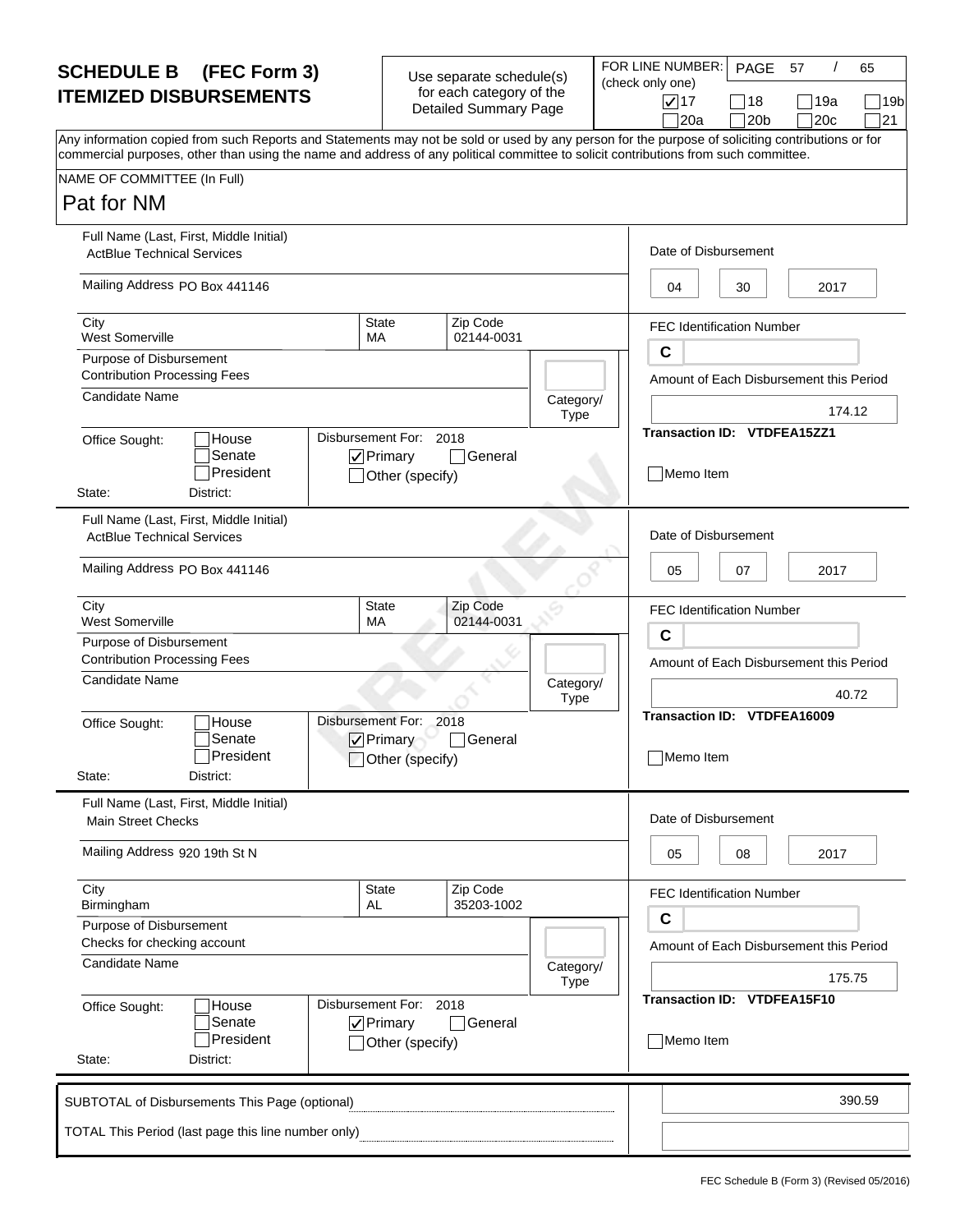| Use separate schedule(s) |  |
|--------------------------|--|
| for each category of the |  |
| Detailed Summary Page    |  |

|                          | . . סוגי       |
|--------------------------|----------------|
| Jse separate schedule(s) | $\vert$ (check |
| for each category of the |                |
| Detailed Summary Page    |                |

FOR LINE NUMBER: 17 18 19a 20a PAGE 58 Any information copied from such Reports and Statements may not be sold or used by any person for the purpose of soliciting contributions or for commercial purposes, other than using the name and address of any political committee to solicit contributions from such committee. only one) /  $\Box$ 19b  $20b$  20c 21 58 65

#### Pat for NM

| <b>ULIUI I VIVI</b>                                                                                                                                        |                                                               |                        |                                              |                                                        |  |  |
|------------------------------------------------------------------------------------------------------------------------------------------------------------|---------------------------------------------------------------|------------------------|----------------------------------------------|--------------------------------------------------------|--|--|
| Full Name (Last, First, Middle Initial)<br><b>Public Policy Polling</b>                                                                                    |                                                               |                        |                                              | Date of Disbursement                                   |  |  |
| Mailing Address 3020 Highwoods Blvd<br>Raleigh NC27604                                                                                                     |                                                               |                        |                                              | 09<br>2017<br>05                                       |  |  |
| City<br>Raleigh                                                                                                                                            | <b>State</b><br><b>NC</b>                                     | Zip Code<br>27604-1005 |                                              | <b>FEC Identification Number</b>                       |  |  |
| Purpose of Disbursement<br>Polling                                                                                                                         |                                                               |                        |                                              | $\mathbf c$<br>Amount of Each Disbursement this Period |  |  |
| <b>Candidate Name</b>                                                                                                                                      |                                                               |                        | Category/<br>Type                            | 4500.00                                                |  |  |
| Disbursement For: 2018<br>House<br>Office Sought:<br>Senate<br>$\nabla$ Primary<br>$\sqcap$ General<br>President<br>Other (specify)<br>State:<br>District: |                                                               |                        |                                              | Transaction ID: VTDFEA15F28<br>Memo Item               |  |  |
| Full Name (Last, First, Middle Initial)<br><b>Rio Strategies</b>                                                                                           |                                                               |                        |                                              | Date of Disbursement                                   |  |  |
| Mailing Address PO Box 40578                                                                                                                               |                                                               |                        |                                              | 05<br>10<br>2017                                       |  |  |
| City<br>Albuquerque                                                                                                                                        | <b>State</b><br><b>NM</b>                                     | Zip Code<br>87196-0578 |                                              | <b>FEC Identification Number</b>                       |  |  |
| Purpose of Disbursement<br>May Consulting                                                                                                                  |                                                               |                        | C<br>Amount of Each Disbursement this Period |                                                        |  |  |
| Candidate Name                                                                                                                                             |                                                               |                        | Category/<br><b>Type</b>                     | 4292.50                                                |  |  |
| Disbursement For: 2018<br>House<br>Office Sought:<br>Senate<br>$\sqrt{}$ Primary<br> General<br>President<br>Other (specify)<br>District:<br>State:        |                                                               |                        |                                              | <b>Transaction ID: VTDFEA15F36</b><br>Memo Item        |  |  |
| Full Name (Last, First, Middle Initial)<br><b>Rio Strategies</b>                                                                                           |                                                               |                        |                                              | Date of Disbursement                                   |  |  |
| Mailing Address PO Box 40578                                                                                                                               |                                                               |                        |                                              | 05<br>2017<br>10                                       |  |  |
| City<br>Albuquerque<br>Purpose of Disbursement                                                                                                             | <b>State</b><br><b>NM</b>                                     | Zip Code<br>87196-0578 |                                              | FEC Identification Number<br>C                         |  |  |
| May Office Space Reimbursement<br><b>Candidate Name</b>                                                                                                    |                                                               |                        | Category/<br>Type                            | Amount of Each Disbursement this Period<br>250.00      |  |  |
| House<br>Office Sought:<br>Senate<br>President<br>State:<br>District:                                                                                      | Disbursement For: 2018<br>$\nabla$ Primary<br>Other (specify) | ่ General              |                                              | Transaction ID: VTDFEA15F44<br>Memo Item               |  |  |
| SUBTOTAL of Disbursements This Page (optional)                                                                                                             |                                                               |                        |                                              | 9042.50                                                |  |  |
| TOTAL This Period (last page this line number only)                                                                                                        |                                                               |                        |                                              |                                                        |  |  |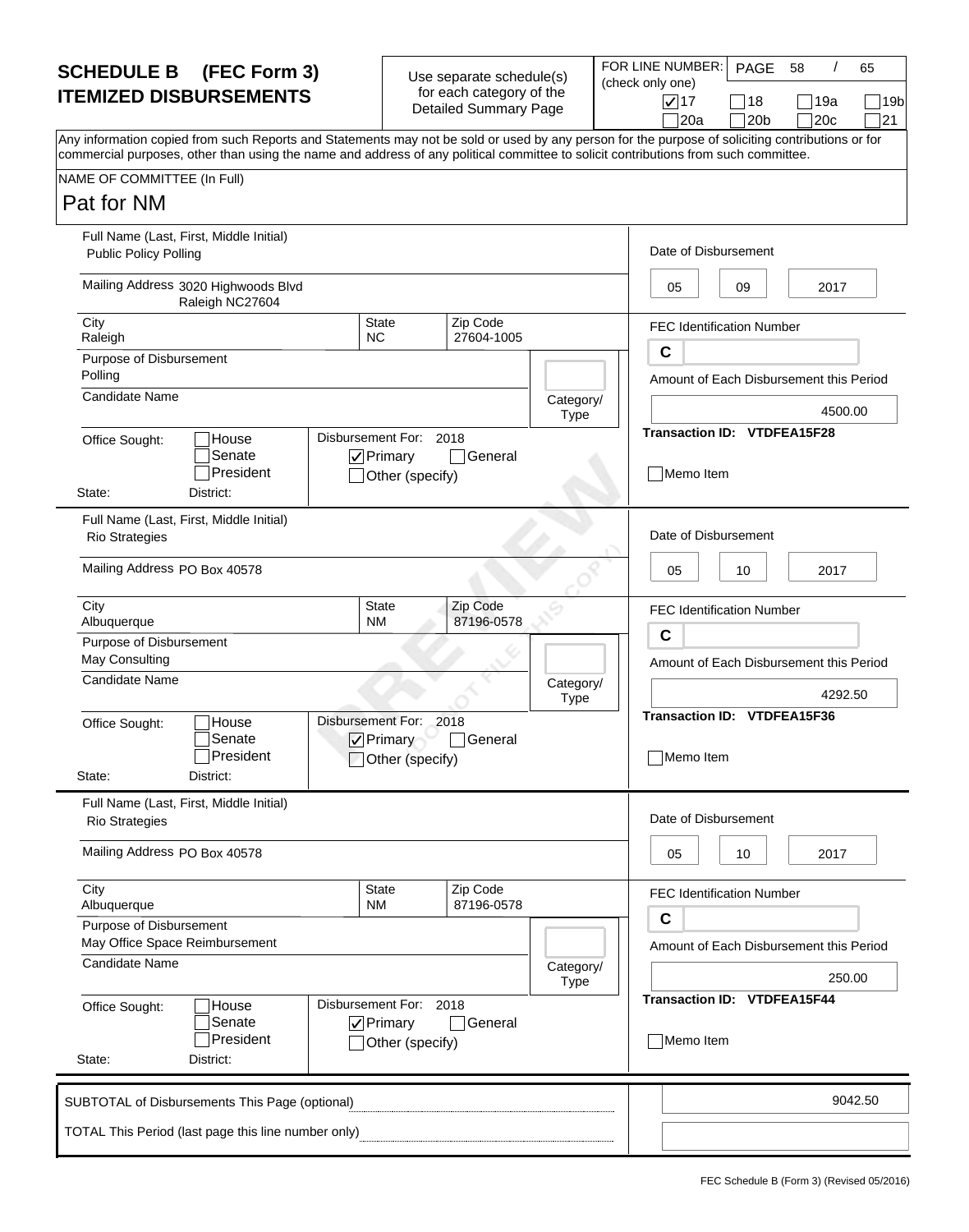| Use separate schedule(s) |  |
|--------------------------|--|
| for each category of the |  |
| Detailed Summary Page    |  |

|                          | .    |
|--------------------------|------|
| Jse separate schedule(s) | (che |
| for each category of the |      |
| Detailed Summary Page    |      |

FOR LINE NUMBER:  $\nabla$ 17 18 19a  $\Box$ 20a PAGE ck only one) /  $\Box$ 20b  $\Box$ 20c  $\Box$ 21 59 65

 $\Box$ 19b

NAME OF COMMITTEE (In Full) Any information copied from such Reports and Statements may not be sold or used by any person for the purpose of soliciting contributions or for commercial purposes, other than using the name and address of any political committee to solicit contributions from such committee. Pat for NM Disbursement For: 2018 87196-0578 Full Name (Last, First, Middle Initial) Date of Disbursement Mailing Address PO Box 40578 City City State 2. 2 | State 2. 2 | Zip Code Albuquerque NM Purpose of Disbursement Postage **Amount of Each Disbursement this Period** Office Sought: **House** President Senate Category/ Type State: District: **D**Primary Other (specify) General **Transaction ID: VTDFEA15F52**  $05$  | 10 | 2017 49.00 Memo Item Rio Strategies Candidate Name FEC Identification Number **C** Disbursement For: 2018 02144-0031 Full Name (Last, First, Middle Initial) Date of Disbursement Mailing Address PO Box 441146 City State Zip Code West Somerville MA Purpose of Disbursement Contribution Processing Fees Amount of Each Disbursement this Period Number of Each Disbursement this Period Office Sought: **House** President Senate Category/ Type State: District:  $\nabla$ Primary Other (specify) □General **Transaction ID: VTDFEA16017** 05 14 14 2017 33.50 Memo Item ActBlue Technical Services Candidate Name FEC Identification Number **C** Disbursement For: 2018 87107-1934 Full Name (Last, First, Middle Initial) Date of Disbursement Mailing Address 2901 Girard Blvd NE City State Zip Code Albuquerque NM Purpose of Disbursement Banner Printing **Amount of Each Disbursement this Period Amount of Each Disbursement this Period** Office Sought: **House** President Senate Category/ Type State: **District:**  $\nabla$  Primary Other (specify) **□General Transaction ID: VTDFEA15F77**  $05$  | 18 | 2017 57.95 Memo Item Bare Bones Graphics Candidate Name Albuquerque NM87107 FEC Identification Number **C** 140.45 TOTAL This Period (last page this line number only) SUBTOTAL of Disbursements This Page (optional)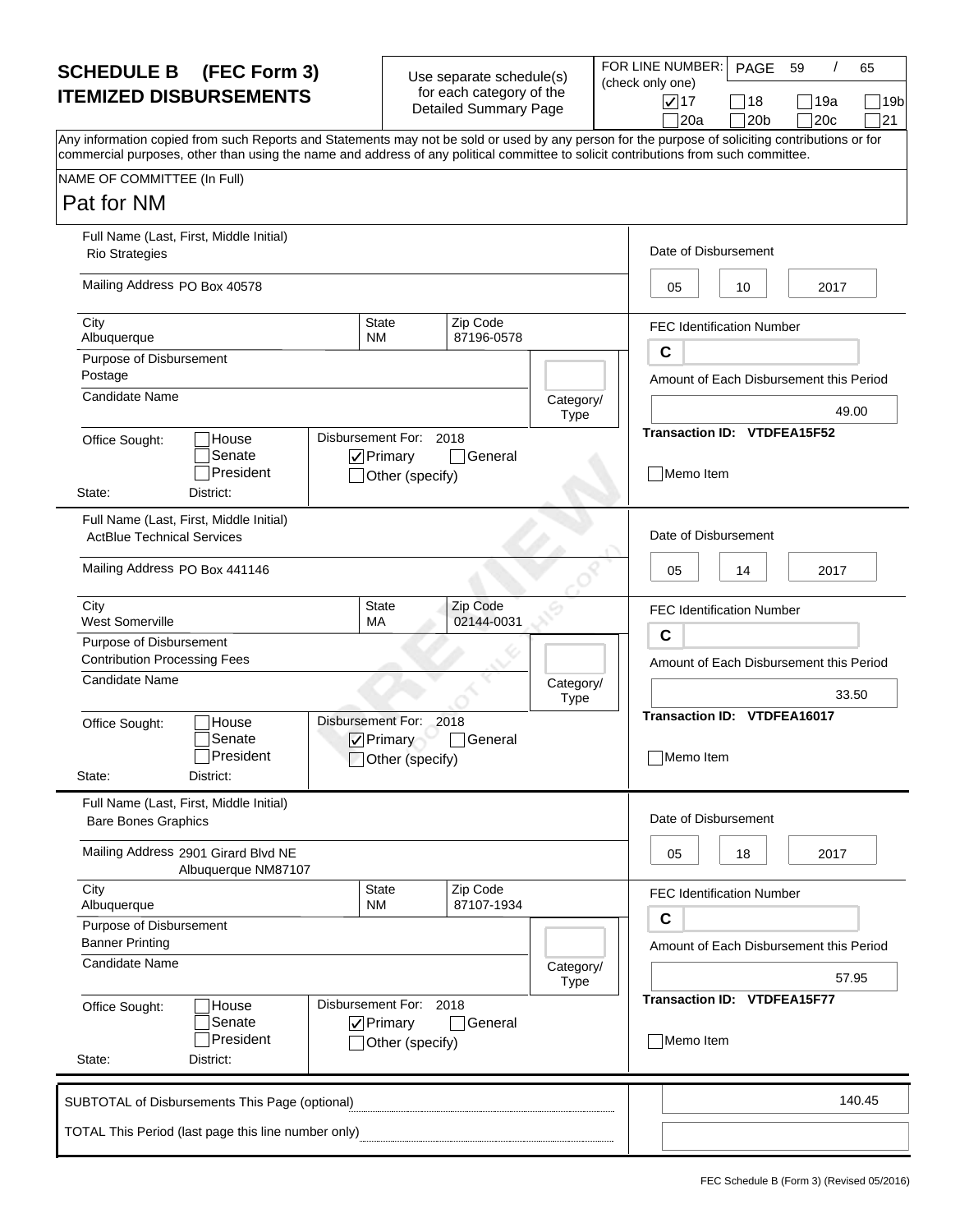| Use separate schedule(s) |  |
|--------------------------|--|
| for each category of the |  |
| Detailed Summary Page    |  |

|                                                      | FOR LINE NUMI    |
|------------------------------------------------------|------------------|
| Jse separate schedule(s)<br>for each category of the | (check only one) |
| Detailed Summary Page                                | $\sqrt{17}$      |
|                                                      |                  |

| <b>SCHEDULE B</b> (FEC Form 3)                                                                                                                                                                                                                                                          | Use separate schedule(s)                                 | FOR LINE NUMBER: I                      | PAGE       | -60         | 65                           |  |
|-----------------------------------------------------------------------------------------------------------------------------------------------------------------------------------------------------------------------------------------------------------------------------------------|----------------------------------------------------------|-----------------------------------------|------------|-------------|------------------------------|--|
| <b>ITEMIZED DISBURSEMENTS</b>                                                                                                                                                                                                                                                           | for each category of the<br><b>Detailed Summary Page</b> | (check only one)<br>$\sqrt{17}$<br>∃20a | 18<br> 20b | 19a<br>120c | 19 <sub>b</sub><br>$\Box$ 21 |  |
| Any information copied from such Reports and Statements may not be sold or used by any person for the purpose of soliciting contributions or for<br>commercial purposes, other than using the name and address of any political committee to solicit contributions from such committee. |                                                          |                                         |            |             |                              |  |
| NAME OF COMMITTEE (In Full)                                                                                                                                                                                                                                                             |                                                          |                                         |            |             |                              |  |

NAME OF COMMITTEE (In Full)

#### Pat for NM

| Full Name (Last, First, Middle Initial)<br><b>Bare Bones Graphics</b>        |                                                               |                        |                          | Date of Disbursement                            |  |  |
|------------------------------------------------------------------------------|---------------------------------------------------------------|------------------------|--------------------------|-------------------------------------------------|--|--|
| Mailing Address 2901 Girard Blvd NE<br>Albuquerque NM87107                   |                                                               |                        |                          | 2017<br>05<br>18                                |  |  |
| City<br>Albuquerque                                                          | <b>State</b><br><b>NM</b>                                     | Zip Code<br>87107-1934 |                          | <b>FEC Identification Number</b>                |  |  |
| Purpose of Disbursement<br><b>Business Card Printing</b>                     |                                                               |                        |                          | C<br>Amount of Each Disbursement this Period    |  |  |
| <b>Candidate Name</b>                                                        |                                                               |                        | Category/                | 312.28                                          |  |  |
| House<br>Office Sought:                                                      | <b>Type</b><br>Disbursement For: 2018                         |                        |                          | Transaction ID: VTDFEA15F85                     |  |  |
| Senate<br>President<br>District:<br>State:                                   | $\nabla$ Primary<br>Other (specify)                           | General                |                          | Memo Item                                       |  |  |
| Full Name (Last, First, Middle Initial)<br>4 Degrees, Inc                    |                                                               |                        |                          | Date of Disbursement                            |  |  |
| Mailing Address 8980 W Tennessee Ave<br>Lakewood CO80226                     |                                                               |                        |                          | 05<br>19<br>2017                                |  |  |
| City<br>Lakewood                                                             | <b>State</b><br><b>CO</b>                                     | Zip Code<br>80226-4168 |                          | <b>FEC Identification Number</b>                |  |  |
| Purpose of Disbursement<br><b>Website Services</b>                           |                                                               |                        |                          | C<br>Amount of Each Disbursement this Period    |  |  |
| Candidate Name                                                               |                                                               |                        | Category/<br><b>Type</b> | 1000.00                                         |  |  |
| House<br>Office Sought:<br>Senate<br>President<br>State:<br>District:        | Disbursement For: 2018<br>$\nabla$ Primary<br>Other (specify) | <b>General</b>         |                          | <b>Transaction ID: VTDFEA15F93</b><br>Memo Item |  |  |
| Full Name (Last, First, Middle Initial)<br><b>ActBlue Technical Services</b> |                                                               |                        |                          | Date of Disbursement                            |  |  |
| Mailing Address PO Box 441146                                                |                                                               |                        |                          | 05<br>2017<br>21                                |  |  |
| City<br>West Somerville                                                      | <b>State</b><br>MA                                            | Zip Code<br>02144-0031 |                          | <b>FEC Identification Number</b>                |  |  |
| Purpose of Disbursement<br><b>Contribution Processing Fees</b>               |                                                               |                        |                          | C<br>Amount of Each Disbursement this Period    |  |  |
| Candidate Name                                                               |                                                               |                        | Category/<br><b>Type</b> | 53.43                                           |  |  |
| House<br>Office Sought:<br>Senate<br>President<br>State:<br>District:        | Disbursement For: 2018<br>$\nabla$ Primary<br>Other (specify) | General                |                          | Transaction ID: VTDFEA16025<br>Memo Item        |  |  |
| SUBTOTAL of Disbursements This Page (optional)                               |                                                               |                        |                          | 1365.71                                         |  |  |
| TOTAL This Period (last page this line number only)                          |                                                               |                        |                          |                                                 |  |  |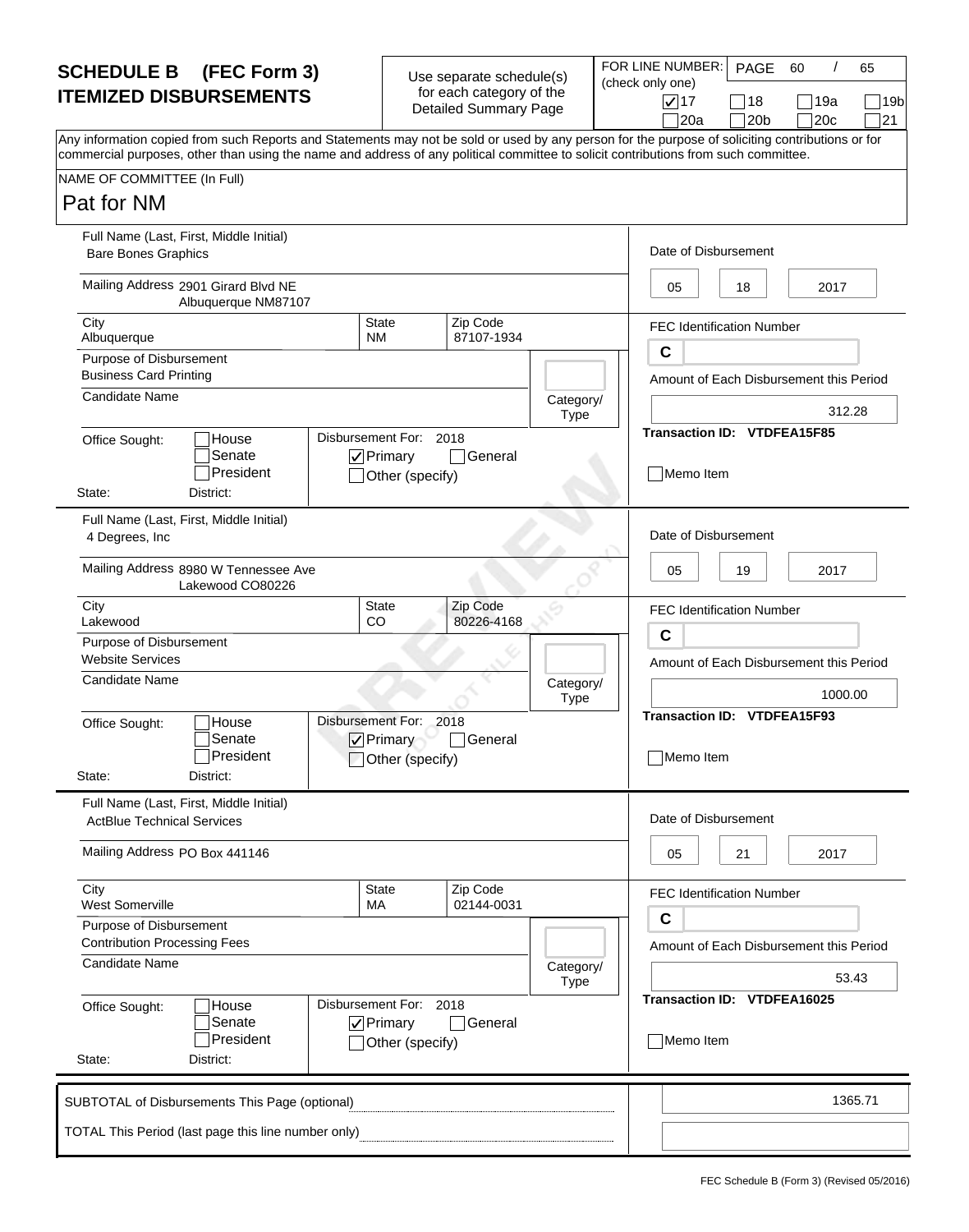| Use separate schedule(s) |  |
|--------------------------|--|
| for each category of the |  |
| Detailed Summary Page    |  |

FOR LINE NUME ry Page (check only one)

| <b>SCHEDULE B (FEC Form 3)</b>                                                                                                                                                                                                                                                          | Use separate schedule(s)                                 | FOR LINE NUMBER:                        | PAGE                   | -61          | 65               |
|-----------------------------------------------------------------------------------------------------------------------------------------------------------------------------------------------------------------------------------------------------------------------------------------|----------------------------------------------------------|-----------------------------------------|------------------------|--------------|------------------|
| <b>ITEMIZED DISBURSEMENTS</b>                                                                                                                                                                                                                                                           | for each category of the<br><b>Detailed Summary Page</b> | (check only one)<br>$\sqrt{17}$<br> 20a | 18<br>120 <sub>b</sub> | ∣19a<br>120c | 19b<br>$\Box$ 21 |
| Any information copied from such Reports and Statements may not be sold or used by any person for the purpose of soliciting contributions or for<br>commercial purposes, other than using the name and address of any political committee to solicit contributions from such committee. |                                                          |                                         |                        |              |                  |
| NAME OF COMMITTEE (In Full)                                                                                                                                                                                                                                                             |                                                          |                                         |                        |              |                  |
| <b>P.A. E.A.</b>                                                                                                                                                                                                                                                                        |                                                          |                                         |                        |              |                  |

#### Pat for NM

| ועורו וטו ואוי                                                               |                                                               |                        |                          |                                                 |
|------------------------------------------------------------------------------|---------------------------------------------------------------|------------------------|--------------------------|-------------------------------------------------|
| Full Name (Last, First, Middle Initial)<br>Ortiz, Bryan, , ,                 |                                                               |                        |                          | Date of Disbursement                            |
| Mailing Address 2610 Silver Ave SE                                           |                                                               |                        |                          | 22<br>2017<br>05                                |
| City<br>Albuquerque                                                          | <b>State</b><br><b>NM</b>                                     | Zip Code<br>87106-3624 |                          | <b>FEC Identification Number</b><br>$\mathbf c$ |
| Purpose of Disbursement                                                      |                                                               |                        |                          |                                                 |
| <b>Campaign Event Expenses</b>                                               |                                                               |                        |                          | Amount of Each Disbursement this Period         |
| Candidate Name                                                               |                                                               |                        | Category/<br><b>Type</b> | 401.00                                          |
|                                                                              |                                                               |                        |                          | <b>Transaction ID: VTEEPKXY8B1I</b>             |
| House<br>Office Sought:<br>Senate<br>President<br>State:<br>District:        | Disbursement For: 2018<br>$\nabla$ Primary<br>Other (specify) | General                |                          | Memo Item * In-Kind Received                    |
| Full Name (Last, First, Middle Initial)<br><b>Main Street Checks</b>         |                                                               |                        |                          | Date of Disbursement                            |
| Mailing Address 920 19th St N                                                |                                                               |                        |                          | 05<br>25<br>2017                                |
| City<br>Birmingham                                                           | <b>State</b><br>AL                                            | Zip Code<br>35203-1002 |                          | <b>FEC Identification Number</b>                |
| Purpose of Disbursement                                                      |                                                               |                        |                          | C                                               |
| Checks for checking account                                                  |                                                               |                        |                          | Amount of Each Disbursement this Period         |
| Candidate Name                                                               |                                                               |                        | Category/<br>Type        | 175.75                                          |
| House<br>Office Sought:<br>Senate<br>President<br>State:<br>District:        | Disbursement For: 2018<br>$\nabla$ Primary<br>Other (specify) | □General               |                          | Transaction ID: VTDFEA17A15<br>Memo Item        |
| Full Name (Last, First, Middle Initial)<br><b>ActBlue Technical Services</b> |                                                               |                        |                          | Date of Disbursement                            |
| Mailing Address PO Box 441146                                                |                                                               |                        |                          | 2017<br>05<br>28                                |
| City<br>West Somerville                                                      | State<br>MA                                                   | Zip Code<br>02144-0031 |                          | <b>FEC Identification Number</b>                |
| Purpose of Disbursement<br><b>Contribution Processing Fees</b>               |                                                               |                        |                          | C<br>Amount of Each Disbursement this Period    |
| <b>Candidate Name</b>                                                        |                                                               |                        | Category/<br><b>Type</b> | 115.41                                          |
| House<br>Office Sought:<br>Senate<br>President<br>State:<br>District:        | Disbursement For: 2018<br>$\nabla$ Primary<br>Other (specify) | General                |                          | Transaction ID: VTDFEA16032<br>Memo Item        |
| SUBTOTAL of Disbursements This Page (optional)                               |                                                               |                        |                          | 692.16                                          |
| TOTAL This Period (last page this line number only)                          |                                                               |                        |                          |                                                 |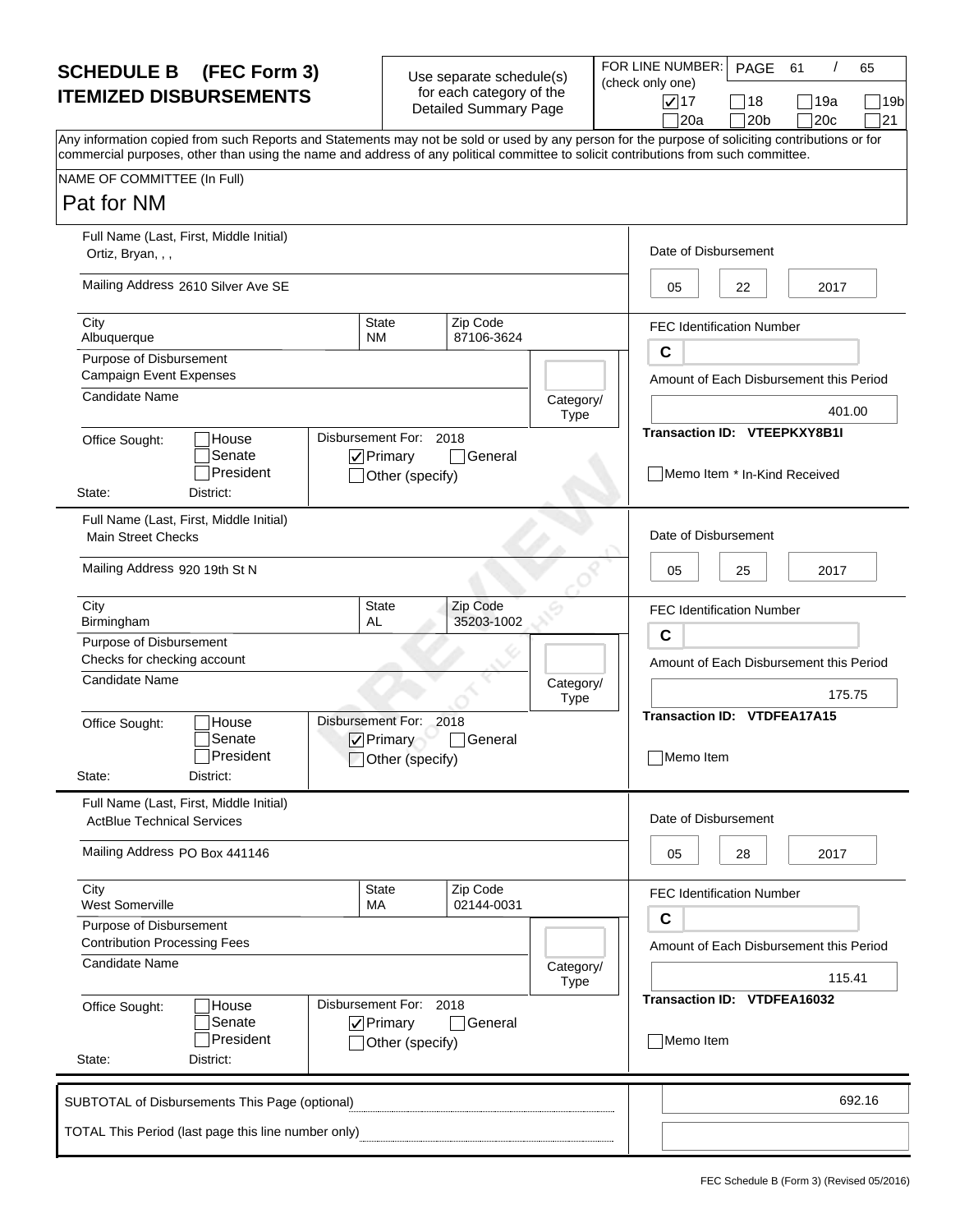| Use separate schedule(s) |  |
|--------------------------|--|
| for each category of the |  |
| Detailed Summary Page    |  |

|                          | ▎▏◡▏▎▂▏▏▚▏▏▎▏    |
|--------------------------|------------------|
| Jse separate schedule(s) | (check only one) |
| for each category of the |                  |
| Detailed Summary Page    | $\sqrt{17}$      |
|                          |                  |

FOR LINE NUMBER: 17 18 19a 20a PAGE 62 / 65 Any information copied from such Reports and Statements may not be sold or used by any person for the purpose of soliciting contributions or for commercial purposes, other than using the name and address of any political committee to solicit contributions from such committee. /  $\Box$ 19b  $20b$  20c 21

|  | NAME OF COMMITTEE (In Full) |  |  |
|--|-----------------------------|--|--|
|  |                             |  |  |

| Pat for NM |  |
|------------|--|
|------------|--|

| Full Name (Last, First, Middle Initial)<br><b>Strother Nuckels Strategies</b> |                                             |                            |                          | Date of Disbursement                                   |
|-------------------------------------------------------------------------------|---------------------------------------------|----------------------------|--------------------------|--------------------------------------------------------|
| Mailing Address 9919 Meriden Rd<br>Potomac MD20854                            |                                             |                            |                          | 2017<br>05<br>31                                       |
| City<br>Potomac                                                               | <b>State</b><br>MD                          | Zip Code<br>20854-4313     |                          | <b>FEC Identification Number</b>                       |
| Purpose of Disbursement<br><b>Video Production</b>                            |                                             |                            |                          | $\mathbf c$<br>Amount of Each Disbursement this Period |
| <b>Candidate Name</b>                                                         |                                             |                            | Category/<br>Type        | 8500.00                                                |
| House<br>Office Sought:<br>Senate<br>President<br>State:<br>District:         | Disbursement For: 2018<br>$\nabla$ Primary  | General<br>Other (specify) |                          | Transaction ID: VTDFEA15FB9<br>Memo Item               |
| Full Name (Last, First, Middle Initial)<br><b>ActBlue Technical Services</b>  |                                             |                            |                          | Date of Disbursement                                   |
| Mailing Address PO Box 441146                                                 |                                             |                            |                          | 04<br>2017<br>06                                       |
| City<br><b>West Somerville</b>                                                | <b>State</b><br>MA                          | Zip Code<br>02144-0031     |                          | <b>FEC Identification Number</b>                       |
| Purpose of Disbursement<br><b>Contribution Processing Fees</b>                |                                             |                            |                          | $\mathbf c$<br>Amount of Each Disbursement this Period |
| <b>Candidate Name</b>                                                         |                                             |                            | Category/<br><b>Type</b> | 289.04                                                 |
| House<br>Office Sought:<br>Senate<br>President<br>State:<br>District:         | Disbursement For: 2018<br>$\sqrt{}$ Primary | General<br>Other (specify) |                          | <b>Transaction ID: VTDFEA16040</b><br>Memo Item        |
| Full Name (Last, First, Middle Initial)<br>Don Mickey Designs Inc             |                                             |                            |                          | Date of Disbursement                                   |
| Mailing Address 1530 Girard Blvd NE                                           |                                             |                            |                          | 2017<br>06<br>06                                       |
| City<br>Albuquerque                                                           | <b>State</b><br><b>NM</b>                   | Zip Code<br>87106-1823     |                          | <b>FEC Identification Number</b><br>C                  |
| Purpose of Disbursement<br><b>Remittance Envelopes</b>                        |                                             |                            |                          | Amount of Each Disbursement this Period                |
| Candidate Name                                                                |                                             |                            | Category/<br>Type        | 465.74                                                 |
| House<br>Office Sought:<br>Senate<br>President<br>State:<br>District:         | Disbursement For: 2018<br>$\nabla$ Primary  | General<br>Other (specify) |                          | Transaction ID: VTDFEA15FC7<br>Memo Item               |
| SUBTOTAL of Disbursements This Page (optional)                                |                                             |                            |                          | 9254.78                                                |
| TOTAL This Period (last page this line number only)                           |                                             |                            |                          |                                                        |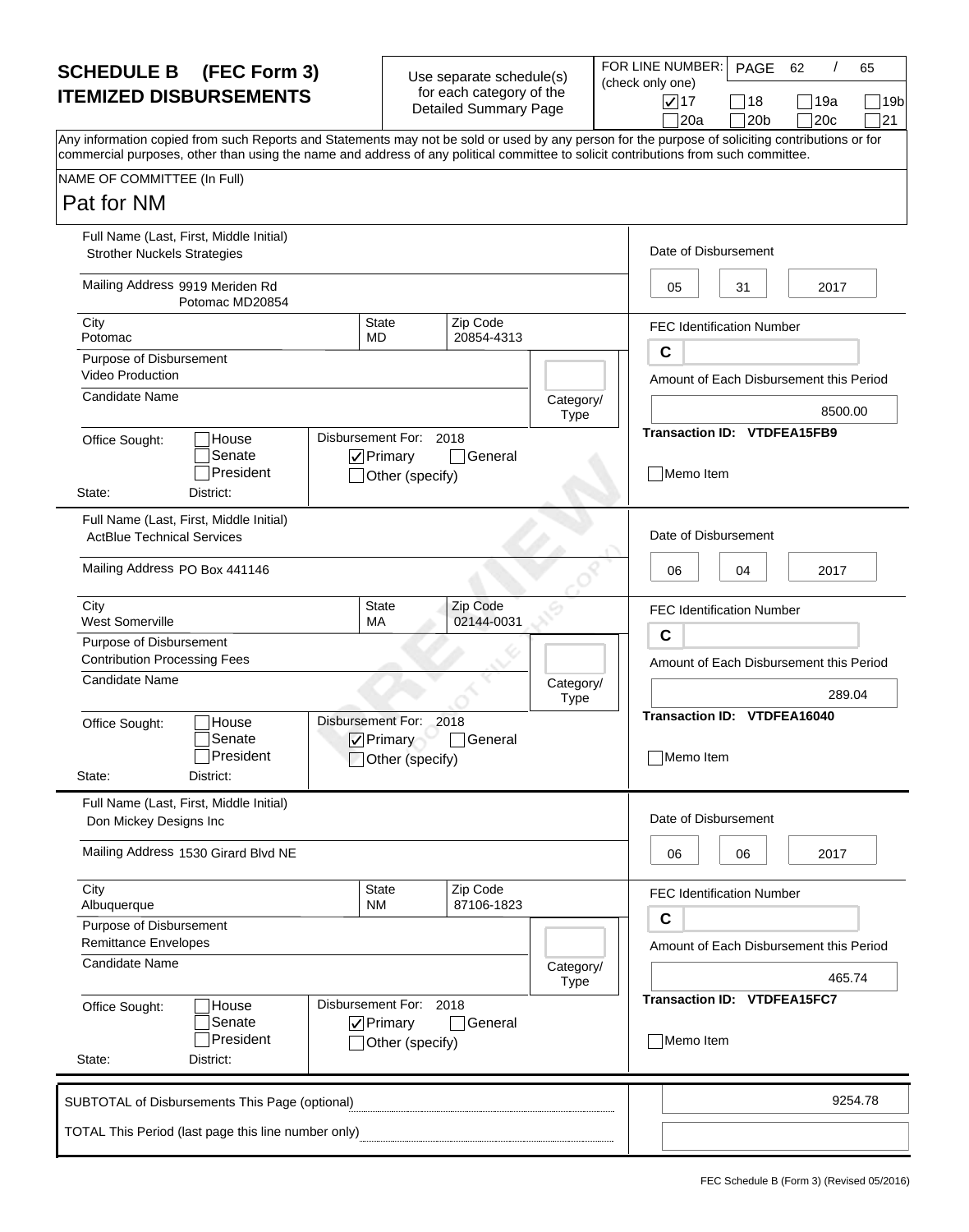| Use separate schedule(s)     |  |
|------------------------------|--|
| for each category of the     |  |
| <b>Detailed Summary Page</b> |  |

|             | FOR LINE NUMBER: |  |
|-------------|------------------|--|
| schedule(s) | (check only one) |  |
| gory of the |                  |  |
| mary Page   | $\sqrt{17}$      |  |

| I EMIZED DISBURSEMENTS                                                                                                                                                                                                                                                                  | <b>101 GACIT CALGUOTY OF LITE</b><br>Detailed Summary Page | $\sqrt{17}$<br> 20a | 18<br> 20 <sub>b</sub> | 19a<br>20c | l 19b<br> 21 |  |  |
|-----------------------------------------------------------------------------------------------------------------------------------------------------------------------------------------------------------------------------------------------------------------------------------------|------------------------------------------------------------|---------------------|------------------------|------------|--------------|--|--|
| Any information copied from such Reports and Statements may not be sold or used by any person for the purpose of soliciting contributions or for<br>commercial purposes, other than using the name and address of any political committee to solicit contributions from such committee. |                                                            |                     |                        |            |              |  |  |
| NAME OF COMMITTEE (In Full)                                                                                                                                                                                                                                                             |                                                            |                     |                        |            |              |  |  |
| Pat for NM                                                                                                                                                                                                                                                                              |                                                            |                     |                        |            |              |  |  |
| $F \cup I$ Nome $I \circ t$ $F$ iret Middle Initial)                                                                                                                                                                                                                                    |                                                            |                     |                        |            |              |  |  |

PAGE 63

/

63 65

| <b>ActBlue Technical Services</b>       | Full Name (Last, First, Middle Initial)                  |                                                               |                        |                   |             | Date of Disbursement               |                                         |
|-----------------------------------------|----------------------------------------------------------|---------------------------------------------------------------|------------------------|-------------------|-------------|------------------------------------|-----------------------------------------|
| Mailing Address PO Box 441146           |                                                          |                                                               |                        |                   | 06          | 11                                 | 2017                                    |
| City<br>West Somerville                 |                                                          | <b>State</b><br>MA                                            | Zip Code<br>02144-0031 |                   |             | <b>FEC Identification Number</b>   |                                         |
| Purpose of Disbursement                 |                                                          |                                                               |                        |                   | $\mathbf c$ |                                    |                                         |
| <b>Contribution Processing Fees</b>     |                                                          |                                                               |                        |                   |             |                                    | Amount of Each Disbursement this Period |
| Candidate Name                          |                                                          |                                                               |                        | Category/<br>Type |             |                                    | 105.11                                  |
| Office Sought:<br>State:                | House<br>Senate<br>President<br>District:                | Disbursement For: 2018<br>$\nabla$ Primary<br>Other (specify) | □General               |                   | Memo Item   | Transaction ID: VTDFEA16058        |                                         |
| NGP Van                                 | Full Name (Last, First, Middle Initial)                  |                                                               |                        |                   |             | Date of Disbursement               |                                         |
| Mailing Address PO Box 392264           |                                                          |                                                               |                        |                   | 06          | 13                                 | 2017                                    |
| City                                    |                                                          | <b>State</b>                                                  | Zip Code               |                   |             | <b>FEC Identification Number</b>   |                                         |
| Pittsburgh                              |                                                          | <b>PA</b>                                                     | 15251-9264             |                   | $\mathbf c$ |                                    |                                         |
| Purpose of Disbursement<br>Database     |                                                          |                                                               |                        |                   |             |                                    | Amount of Each Disbursement this Period |
| <b>Candidate Name</b>                   |                                                          |                                                               |                        | Category/<br>Type |             |                                    | 900.00                                  |
| Office Sought:<br>State:                | House<br>Senate<br>President<br>District:                | Disbursement For: 2018<br>$\nabla$ Primary<br>Other (specify) | General                |                   | Memo Item   | <b>Transaction ID: VTDFEA15FD5</b> |                                         |
| 4 Degrees, Inc                          | Full Name (Last, First, Middle Initial)                  |                                                               |                        |                   |             | Date of Disbursement               |                                         |
|                                         | Mailing Address 8980 W Tennessee Ave<br>Lakewood CO80226 |                                                               |                        |                   | 06          | 14                                 | 2017                                    |
| City<br>Lakewood                        |                                                          | <b>State</b><br>CO                                            | Zip Code<br>80226-4168 |                   |             | <b>FEC Identification Number</b>   |                                         |
| Purpose of Disbursement<br>Social Media |                                                          |                                                               |                        |                   | C           |                                    | Amount of Each Disbursement this Period |
| <b>Candidate Name</b>                   |                                                          |                                                               |                        | Category/<br>Type |             |                                    | 415.00                                  |
| Office Sought:<br>State:                | House<br>Senate<br>President<br>District:                | Disbursement For: 2018<br>$\nabla$ Primary<br>Other (specify) | ่  General             |                   | Memo Item   | <b>Transaction ID: VTDFEA15FE3</b> |                                         |
|                                         | SUBTOTAL of Disbursements This Page (optional)           |                                                               |                        |                   |             |                                    | 1420.11                                 |
|                                         | TOTAL This Period (last page this line number only)      |                                                               |                        |                   |             |                                    |                                         |
|                                         |                                                          |                                                               |                        |                   |             |                                    |                                         |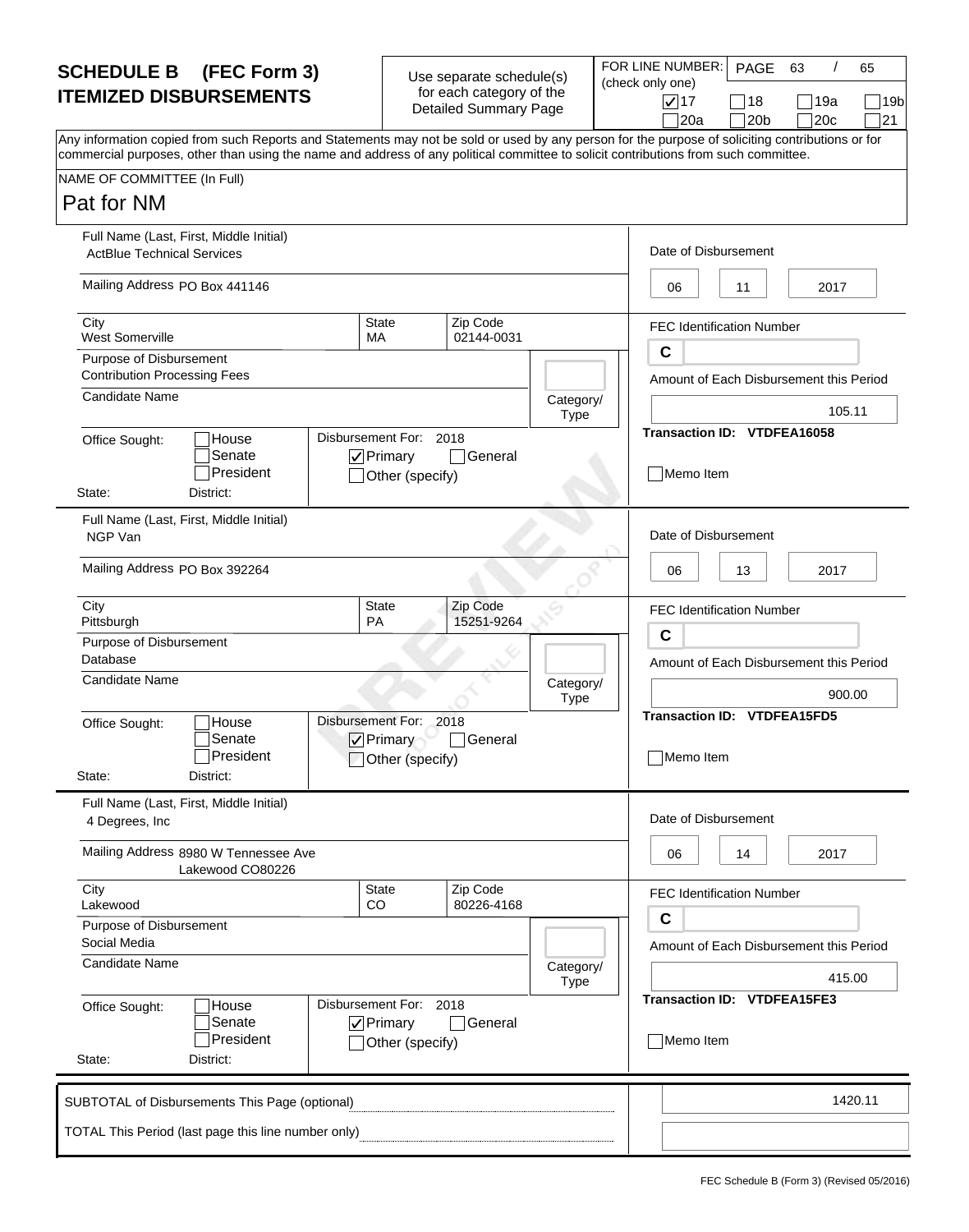| Use separate schedule(s) |
|--------------------------|
| for each category of the |
| Detailed Summary Page    |

|                          | יוו∟ גוש ו |
|--------------------------|------------|
| Jse separate schedule(s) | (check o   |
| for each category of the |            |
| Detailed Summary Page    |            |

| <b>SCHEDULE B</b> (FEC Form 3)                                                                                                                                                                                                                                                          | Use separate schedule(s)                                 | FOR LINE NUMBER:                        | PAGE       | -64          | 65         |
|-----------------------------------------------------------------------------------------------------------------------------------------------------------------------------------------------------------------------------------------------------------------------------------------|----------------------------------------------------------|-----------------------------------------|------------|--------------|------------|
| <b>ITEMIZED DISBURSEMENTS</b>                                                                                                                                                                                                                                                           | for each category of the<br><b>Detailed Summary Page</b> | (check only one)<br>$\sqrt{17}$<br> 20a | 18<br> 20b | 119a<br> 20c | 19b<br> 21 |
| Any information copied from such Reports and Statements may not be sold or used by any person for the purpose of soliciting contributions or for<br>commercial purposes, other than using the name and address of any political committee to solicit contributions from such committee. |                                                          |                                         |            |              |            |
| NAME OF COMMITTEE (In Full)                                                                                                                                                                                                                                                             |                                                          |                                         |            |              |            |
| Pat for NM                                                                                                                                                                                                                                                                              |                                                          |                                         |            |              |            |

| Pat for NM                                                     |                                                     |                                                               |                        |                          |                                                 |                                  |                                         |
|----------------------------------------------------------------|-----------------------------------------------------|---------------------------------------------------------------|------------------------|--------------------------|-------------------------------------------------|----------------------------------|-----------------------------------------|
| <b>ActBlue Technical Services</b>                              | Full Name (Last, First, Middle Initial)             |                                                               |                        |                          |                                                 | Date of Disbursement             |                                         |
| Mailing Address PO Box 441146                                  |                                                     |                                                               |                        |                          | 06                                              | 18                               | 2017                                    |
| City<br><b>West Somerville</b>                                 |                                                     | <b>State</b><br>МA                                            | Zip Code<br>02144-0031 |                          |                                                 | <b>FEC Identification Number</b> |                                         |
| Purpose of Disbursement<br><b>Contribution Processing Fees</b> |                                                     |                                                               |                        |                          | $\mathbf c$                                     |                                  | Amount of Each Disbursement this Period |
| Candidate Name                                                 |                                                     |                                                               |                        | Category/<br><b>Type</b> |                                                 |                                  | 131.65                                  |
| Office Sought:<br>State:                                       | House<br>Senate<br>President<br>District:           | Disbursement For: 2018<br>$\nabla$ Primary<br>Other (specify) | □General               |                          | <b>Transaction ID: VTDFEA16066</b><br>Memo Item |                                  |                                         |
| Ortiz, Bryan, , ,                                              | Full Name (Last, First, Middle Initial)             |                                                               |                        |                          |                                                 | Date of Disbursement             |                                         |
|                                                                | Mailing Address 2610 Silver Ave SE                  |                                                               |                        |                          | 06                                              | 20                               | 2017                                    |
| City<br>Albuquerque                                            |                                                     | <b>State</b><br>NM                                            | Zip Code<br>87106-3624 |                          |                                                 | <b>FEC Identification Number</b> |                                         |
| Purpose of Disbursement<br><b>Campaign Event Expenses</b>      |                                                     |                                                               |                        |                          | C                                               |                                  | Amount of Each Disbursement this Period |
| <b>Candidate Name</b>                                          |                                                     |                                                               |                        | Category/<br><b>Type</b> |                                                 |                                  | 94.78                                   |
| Office Sought:                                                 | House<br>Senate<br>President                        | Disbursement For: 2018<br>$\nabla$ Primary<br>Other (specify) | □General               |                          | <b>Transaction ID: VTEEPKXY8D6I</b>             |                                  | Memo Item * In-Kind Received            |
| State:                                                         | District:                                           |                                                               |                        |                          |                                                 |                                  |                                         |
| Ortiz, Bryan, , ,                                              | Full Name (Last, First, Middle Initial)             |                                                               |                        |                          |                                                 | Date of Disbursement             |                                         |
|                                                                | Mailing Address 2610 Silver Ave SE                  |                                                               |                        |                          | 06                                              | 20                               | 2017                                    |
| City<br>Albuquerque                                            |                                                     | State<br>NM                                                   | Zip Code<br>87106-3624 |                          |                                                 | <b>FEC Identification Number</b> |                                         |
| Purpose of Disbursement<br><b>Campaign Event Expenses</b>      |                                                     |                                                               |                        |                          | $\mathbf c$                                     |                                  | Amount of Each Disbursement this Period |
| Candidate Name                                                 |                                                     |                                                               |                        | Category/<br>Type        |                                                 |                                  | 300.00                                  |
| Office Sought:                                                 | House<br>Senate<br>President                        | Disbursement For: 2018<br>$\nabla$ Primary<br>Other (specify) | General                |                          | Transaction ID: VTEEPKXY8E4I                    |                                  | Memo Item * In-Kind Received            |
| State:                                                         | District:                                           |                                                               |                        |                          |                                                 |                                  |                                         |
|                                                                | SUBTOTAL of Disbursements This Page (optional)      |                                                               |                        |                          |                                                 |                                  | 526.43                                  |
|                                                                | TOTAL This Period (last page this line number only) |                                                               |                        |                          |                                                 |                                  |                                         |